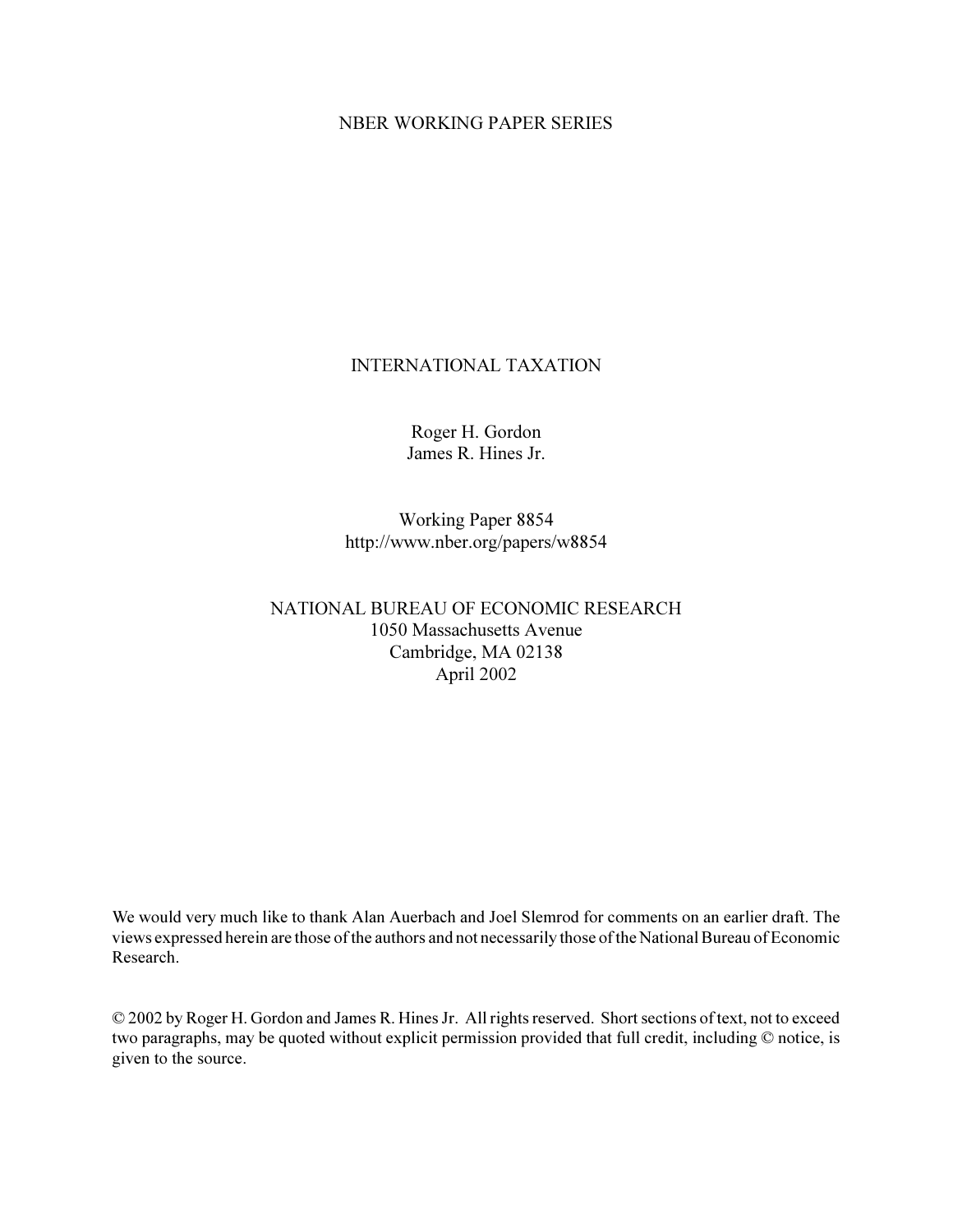International Taxation Roger H. Gordon and James R. Hines Jr. NBER Working Paper No. 8854 April 2002 JEL No. H87, H25, F23, H21, F32

#### ABSTRACT

The integration of world capital markets carries important implications for the design and impact of tax policies. This paper evaluates research findings on international taxation, drawing attention to connections and inconsistencies between theoretical and empirical observations.

Diamond and Mirrlees (1971) note that small open economies incur very high costs in attempting to tax the returns to local capital investment, since local factors bear the burden of such taxes in the form of productive inefficiencies. Richman (1963) argues that countries may simultaneously want to tax the worldwide capital income of domestic residents, implying that any taxes paid to foreign governments should be merely deductible from domestic taxable income.

Governments do not adopt policies that are consistent with these forecasts. Corporate income is taxed at high rates by wealthy countries, and most countries either exempt foreign-source income of domestic multinationals from tax, or else provide credits rather than deductions for taxes paid abroad. Furthermore, individual investors can use various methods to avoid domestic taxes on their foreign-source incomes, in the process also avoiding taxes on their domestic-source incomes.

Individual and firm behavior also differs from that forecast by simple theories. Observed portfolios are not fully diversified worldwide. Foreign direct investment is common even when it faces tax penalties relative to other investment in host countries. While economic activity, and tax avoidance activity, is highly responsive to tax rates and tax structure, there are many aspects of tax-motivated behavior that are difficult to reconcile with simple microeconomic incentives.

There are promising recent efforts to reconcile observations with theory. To the extent that multinational firms possess intangible capital on which they earn returns with foreign direct investment, even small countries may have a degree of market power, leading to fiscal externalities. Tax avoidance is pervasive, generating further fiscal externalities. These concepts are useful in explaining behavior, and observed tax policies, and they also suggest that international agreements have the potential to improve the efficiency of tax systems worldwide.

Roger H. Gordon James R. Hines Jr. Department of Economics Office of Tax Policy Research 9500 Gilman Drive 701 Tappan Street La Jolla, CA 92093-0508 Ann Arbor, MI 48109-1234 and NBER and NBER rogordon@ucsd.edu irhines@umich.edu

University of California - San Diego University of Michigan Business School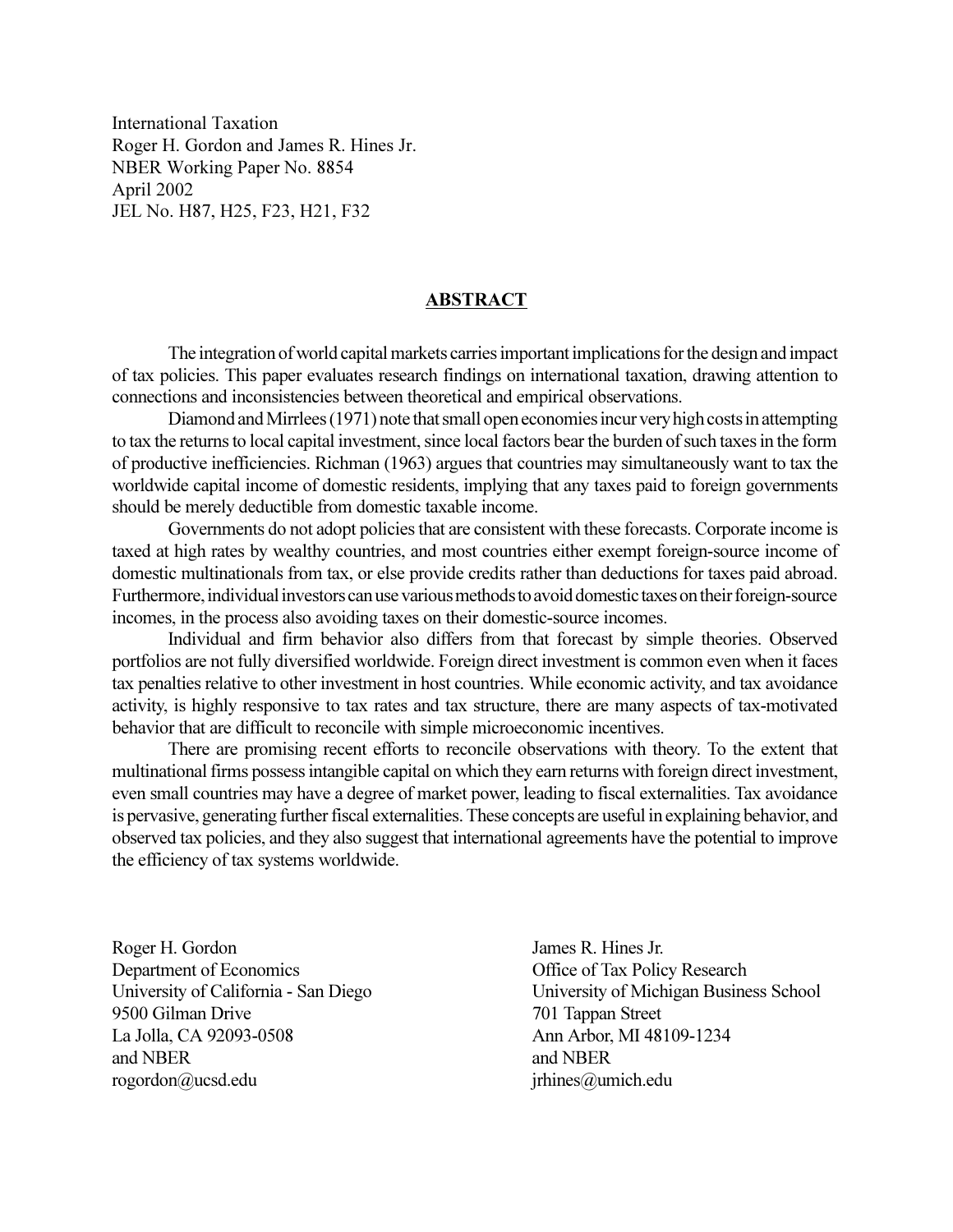#### **1. Introduction**

The design of sensible tax policies for modern economies requires that careful attention be paid to their international ramifications. This is a potentially daunting prospect, since the analysis of tax design in open economies entails all of the complications and intricacies that appear in closed economies, with the addition of many others, since multiple, possibly interacting, tax systems are involved. These complications are no less harrowing for a researcher interested in studying the impact of taxation in open economies. Fortunately, the parallel development of theoretical and empirical research on taxation in open economies offers straightforward and general guidance for understanding the determinants and effects of tax policies, as well as their normative significance. The purpose of this chapter is to review the analysis of international taxation, drawing connections to research findings that are familiar from the analysis of taxation in closed economies.

The rapid development of open-economy tax analysis in the last fifteen or so years differs sharply from previous patterns, when the bulk of the academic research on taxation posited that the national economy was closed. In this literature the implications for tax policy of international trade and international factor movements typically consisted of a short discussion at the conclusion of a long analysis. In studies of closed economies, real and financial activity cannot cross international borders, so that prices clear each national market separately. This restriction to a closed economy characterized not only much of the theoretical work on optimal tax policy but also most of the general equilibrium models of the effects of taxes, e.g. Fullerton, Shoven, and Whalley (1978) or Auerbach and Kotlikoff (1987), and even most of the econometric studies of tax policy and behavior.

To be fair, the assumption of a closed economy was widely thought to have been an adequate approximation of at least the American economy over much of the postwar period. As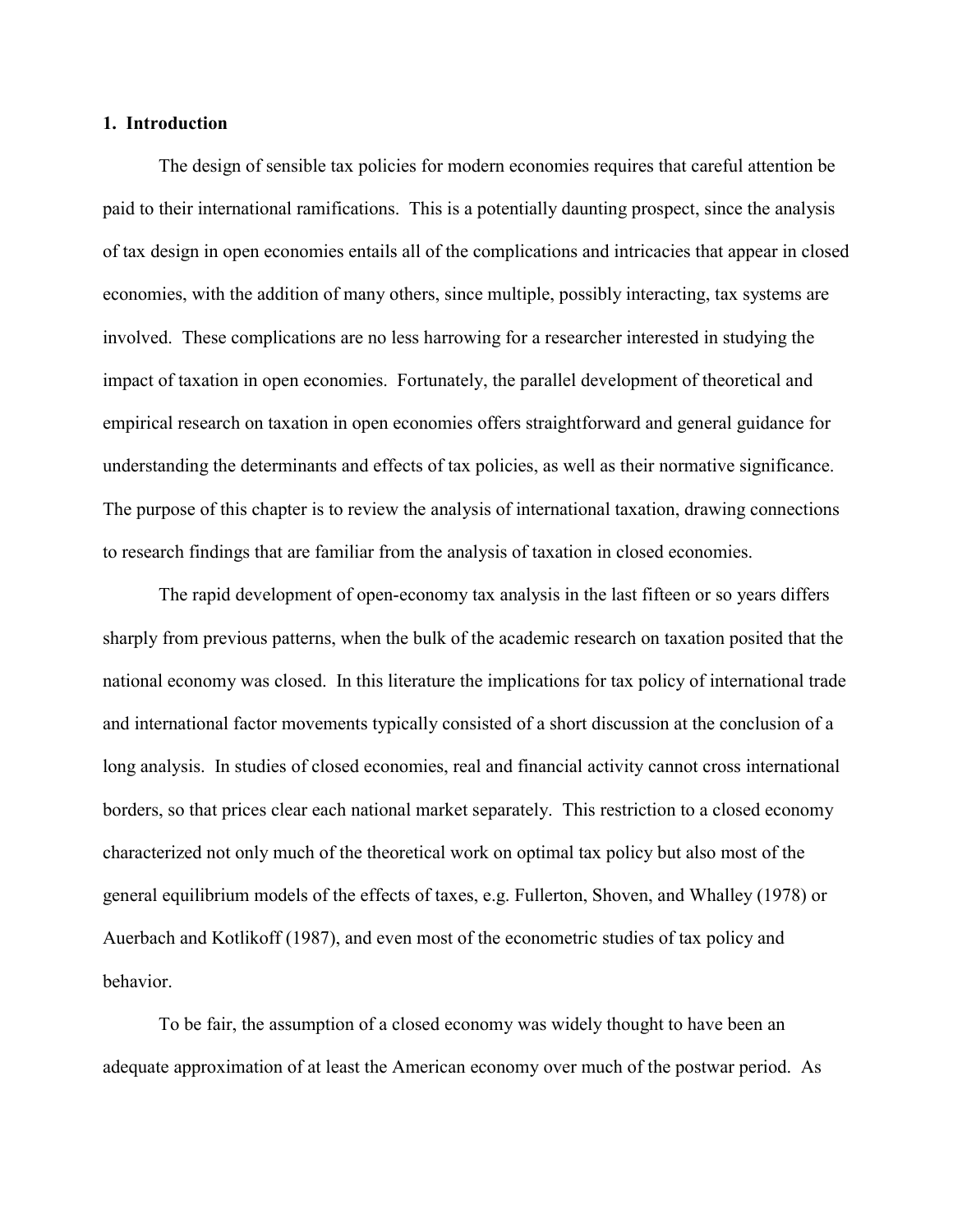seen below, this assumption also succeeded in eliminating many complications that otherwise must be faced in thinking about tax policy. However, with the growing importance not only of international trade in goods and services but also of multinational corporations, together with increasing integration of world capital markets, it is becoming more and more important to rethink past work on tax policy in an open economy setting.

 As described in section 2 below, many aspects of tax policy analysis are affected by the openness of the economy. For example, while in a closed economy it does not matter whether a proportional tax is imposed on income from saving or income from investment (since aggregate saving equals aggregate investment), in an open economy this equivalence no longer holds. Furthermore, taxpayer responses to policy changes can look very different once the implications of an open economy are taken into account. In a closed economy, the analysis of the incidence of a tax on saving or investment depends on its effect on the market clearing interest rate, which in equilibrium depends on the price elasticities of both individual savings and firms' factor demand for capital. In contrast, in a small open economy, the interest rate is determined by the world capital market, so is unaffected by a tax. Similarly, the incidence of commodity taxes becomes simpler in a small open economy, since the relative prices of at least tradable goods are again set on world markets and therefore do not respond to tax changes.<sup>1</sup> Results on factor price equalization even suggest that market wage rates should not be affected by tax policy, in spite of the lack of mobility of people across borders. In all of these cases, the absence of price changes means that quantity changes will be larger, generally raising the implied efficiency costs of tax distortions.

A greater complication is that the range of behavioral responses to tax policy becomes broader in an open economy setting. This paper explores in detail the types of behavioral responses

 $1$  World markets greatly dampen the price effects of tax changes from the standpoint of a small open economy, but since these price changes apply to a very large world economy, their net effect on world welfare need not be negligible.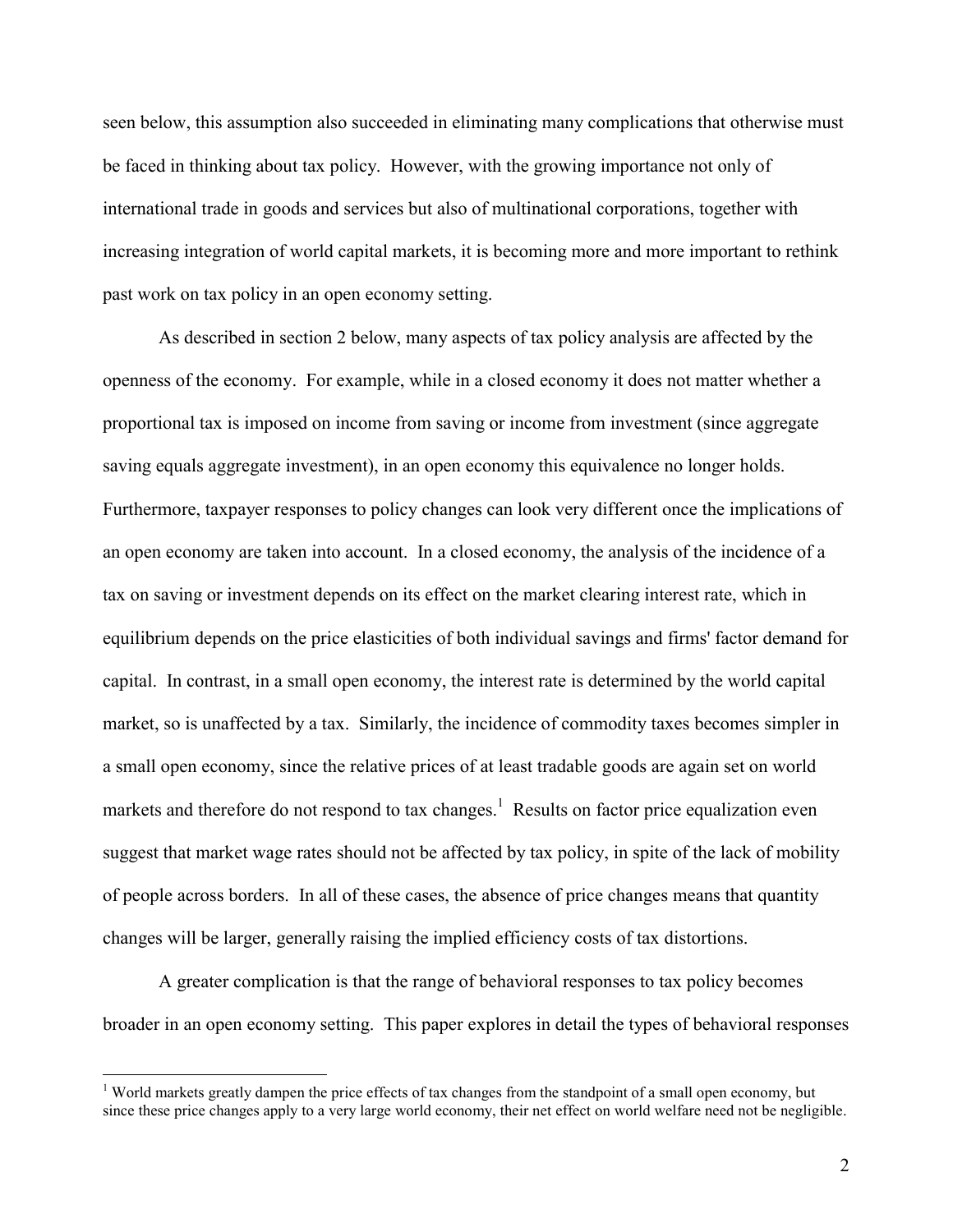that theory forecasts, and that appear in practice. Differential income tax rates on profits earned by different industries can change the pattern of trade flows, leading to increased exports from industries receiving more favorable tax treatment. The location decisions of firms earning above normal profits are likely to be particularly sensitive to tax differentials. Individual investors not only choose among domestic debt and equity securities but can also invest in equivalent securities abroad. Similarly, taxes can affect the financial as well as operational behavior of multinational firms. Not only do tax rates affect choices of where to locate foreign affiliates, but taxes also influence the optimal scale of foreign operations, the location of borrowing, research activity, exports, and a host of other decisions. A multinational firm has a certain degree of discretion in choosing the prices used to conduct transactions between members of its affiliated group, allowing it to report accounting profits in tax-favored locations.

All of these aspects of behavior depend on the tax systems of home and foreign countries. A country's tax base and even its comparative advantage therefore depend on differences between tax structures across countries. As a result, in any analysis of policy setting, the nature of interactions among tax policies in different countries becomes an important issue. To the extent that international tax competition makes tax policies in one country a function of those in other countries, the importance of such interactions is magnified.

Any analysis of tax policy in an open economy setting must reconcile the frequent inconsistency of observed behavior with the forecasts from simple models. Standard models of portfolio choice, for example, forecast that risk-averse investors will hold diversified portfolios of equities issued worldwide, yet observed portfolios tend to be heavily specialized in domestic equity. The standard assumption of costless mobility of capital across locations appears to be inconsistent with the evidence that domestic savings is highly correlated with domestic investment.

3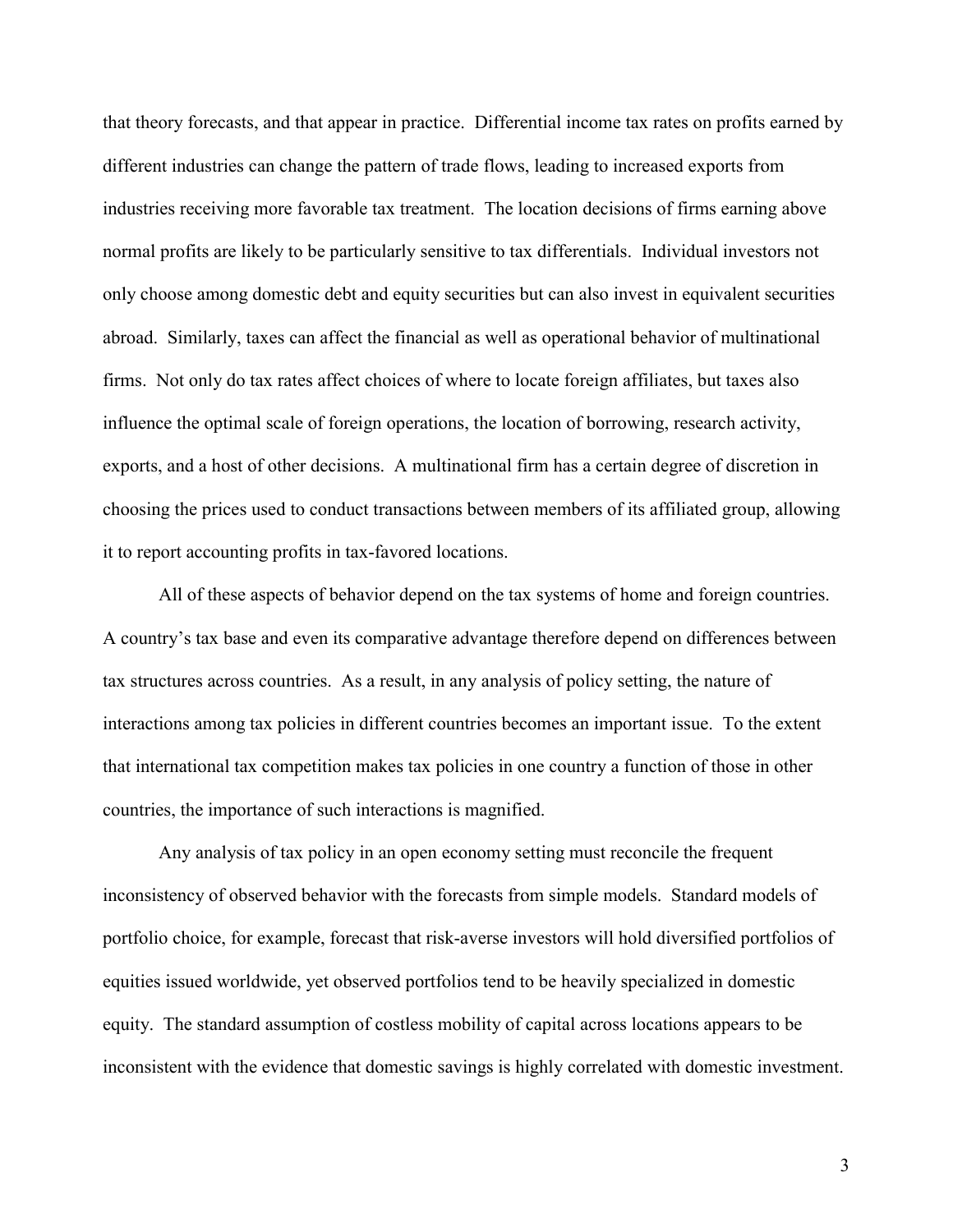As seen below, the behavior of multinational firms is also frequently inconsistent with the forecasts of standard models. Furthermore, observed tax policies often deviate sharply from those predicted by standard models. As the chapter argues in section five, some of the added considerations that have been used to explain observed individual and firm behavior may also help explain observed tax policies.

Section two of this chapter reviews the theory of optimal tax-setting in open economies, starting with the problems faced by governments of small countries. Section three generalizes these implications to a more realistic setting. Section four focuses on taxes and portfolio choice, in an attempt to reconcile the theory with the observed "home bias." Section five surveys evidence of the impact of taxation on the activities of multinational firms, while section six offers a reconciliation of the evidence of behavior of taxpayers and governments in open economies.

# **2. Optimal Income Taxation in an Open Economy**

 This section considers the implications of optimal tax theory for the design of taxes in open economies. For additional detail on optimal tax structures, see the chapter by Auerbach and Hines in volume three of this Handbook.

The nature of optimal tax policy often depends critically on whether the economy is open or closed. The importance of this distinction is evident immediately from the difference that economic openness makes for tax incidence. In a closed economy, the incidence of a tax on the return to capital depends not only on the elasticity of saving with respect to the interest rate but also on the elasticity of factor demands and the elasticity of consumer substitution between capitalintensive and labor-intensive goods. The presumption has been that, for plausible elasticities, the burden of a corporate income tax falls primarily on capital owners.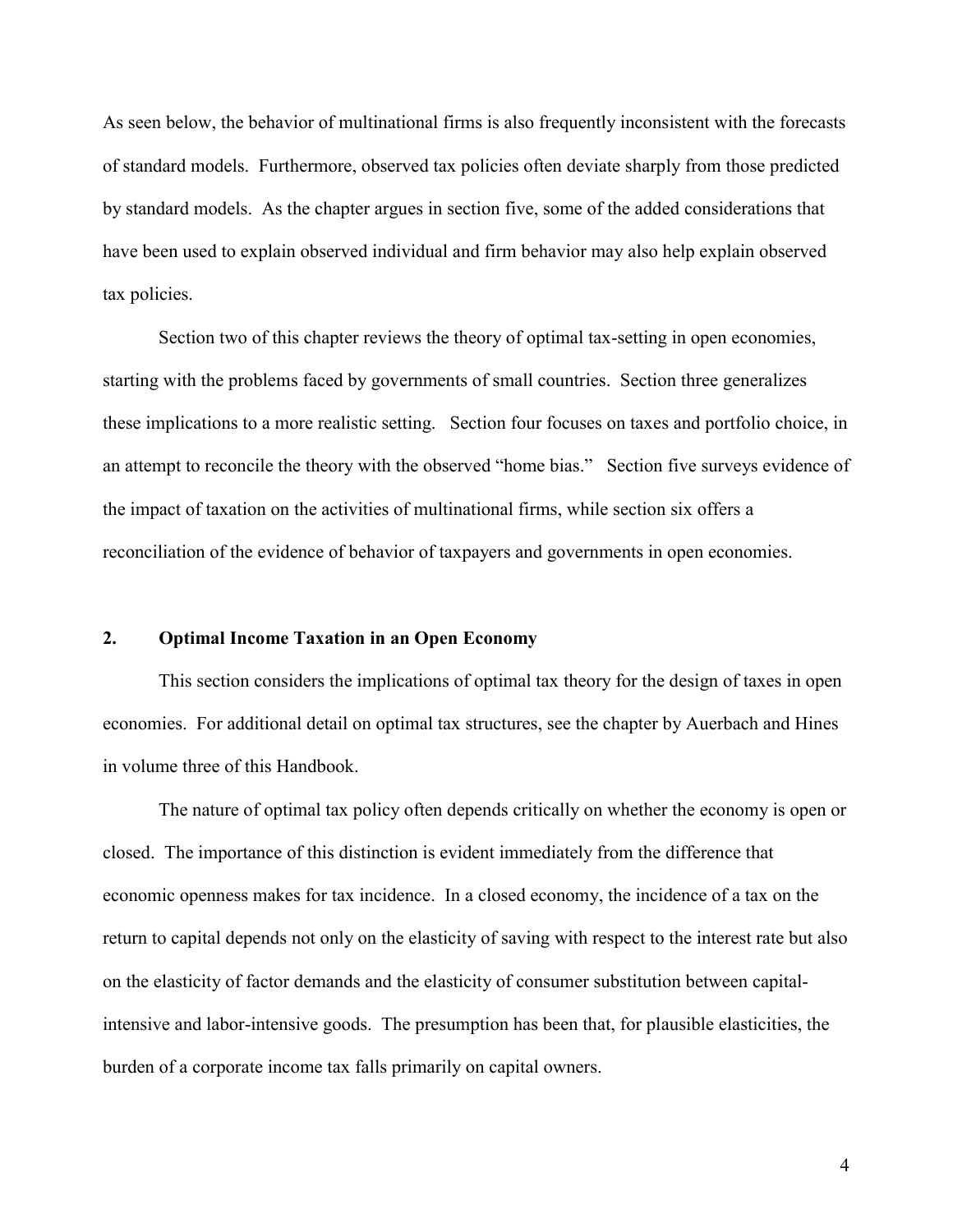In a small open economy, in contrast, a tax on the return to domestic capital has no effect on the rate of return available to domestic savers,<sup>2</sup> since the domestic interest rate is determined by the world capital market. Domestic investment falls in response to higher tax rates. For firms to continue to break even, in spite of the added tax, either output prices must rise or other costs must fall by enough to offset the tax. When output prices are fixed by competition with imports, the tax simply causes the market-clearing wage rate to fall. As a result, the burden of the tax is borne entirely by labor or other fixed domestic factors. While a labor income tax would also reduce the net wage rate, it would not in contrast distort the marginal return to capital invested at home vs. abroad. Following Diamond and Mirrlees (1971), a labor income tax dominates a corporate income tax, even from the perspective of labor.<sup>3</sup> As a result, one immediate and strong conclusion about tax policy in an open economy setting is that a "source-based tax" on capital income should not be used since it is dominated by a labor-income tax.

## **2.1. Choice of tax instrument**

It is useful to illustrate this finding in a simple setting in which the government has access to various tax instruments, at least including a source-based tax on capital, a payroll tax, and consumption taxes on any nontraded goods. The country is small relative to both the international capital market and the international goods markets, so takes as given the interest rate, *r \** , on the world capital market, and the vector of prices,  $p^*$ , for traded goods.

Resident *i* receives indirect utility equal to  $v_i ( p^* + s, p_n + s_n, r^*, w(1-t) ) + V_i(G)$ , where  $p_n$ represents the vector of prices for nontraded goods, *s* and *s \** respectively represent the sales tax rate

<sup>&</sup>lt;sup>2</sup> This follows from the standard assumptions that capital is costlessly mobile internationally and there is no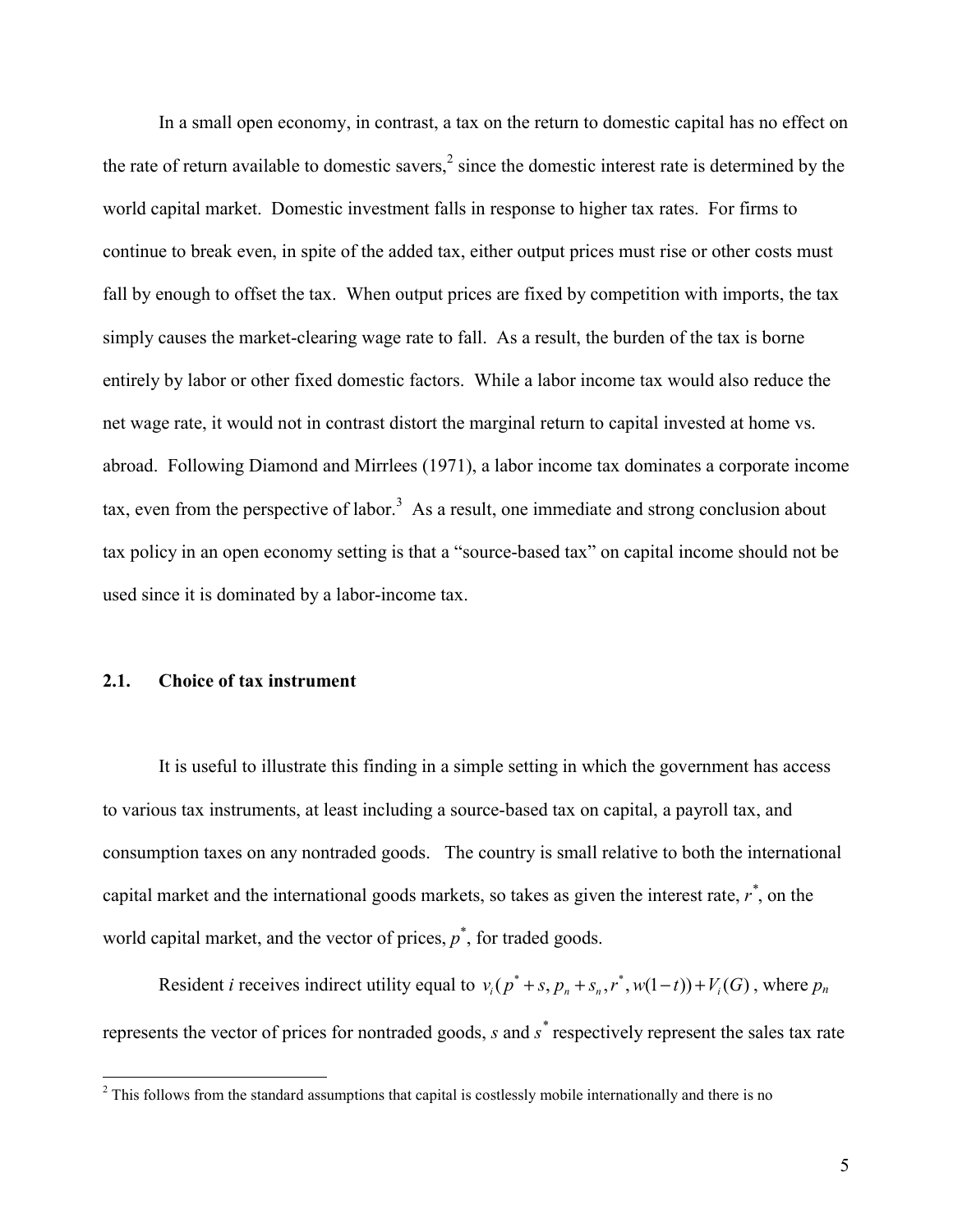on tradables and nontradables, *r\** represents the rate of return to savings available on the world capital market, *w* equals the domestic wage rate, *t* is the tax rate on labor income, and *G* is a vector of government expenditures.

Each dollar of capital employed by domestic firms faces a tax at rate  $\tau$ . Domestic firms have constant returns to scale, and operate in a competitive environment, so must just break even in equilibrium. Therefore, the unit costs for firms in each industry must equal the output price in that industry. Using  $c$  and  $c_n$  to denote the costs of producing traded and nontraded goods, respectively, equilibrium requires that, for traded goods,  $c(r^* + \tau, w) \ge p^*$ , while for nontraded goods  $c_n(r^* + \tau, w) = p_n$ . Since the country is assumed to be a price taker in both the traded goods market and the capital market, it follows immediately that firms in the traded sector continue to break even when  $\tau$  increases only if the wage rate falls by enough to offset the added costs due to the tax. This implies that

$$
\frac{dw}{d\tau} = -\frac{K}{L}
$$

in which  $K/L$  is the equilibrium capital/labor ratio in these firms.<sup>5</sup> Hence, the effect of taxation on domestic factor prices is determined by competition in traded goods industries.

For firms selling nontradables, the market-clearing price of their output must adjust to ensure that these firms continue to break even. The break-even condition is given by  $p_n q_n = K_n (r^* + \tau) + L_n w$ , in which  $q_n$  is the quantity of nontraded output, and  $K_n$  and  $L_n$  are

uncertainty.

 $3$  Dixit (1985) provides a detailed and elegant development of this argument.

<sup>&</sup>lt;sup>4</sup> This equation is satisfied with an equality whenever the good is produced domestically.

<sup>&</sup>lt;sup>5</sup> Note that this implies specialization in one particular industry, since this condition cannot simultaneously be satisfied for different industries selling tradables that have different capital/labor ratios. In equilibrium, a higher tax rate will cause the country to specialize in a less capital-intensive industry. See Lovely (1989) for further discussion.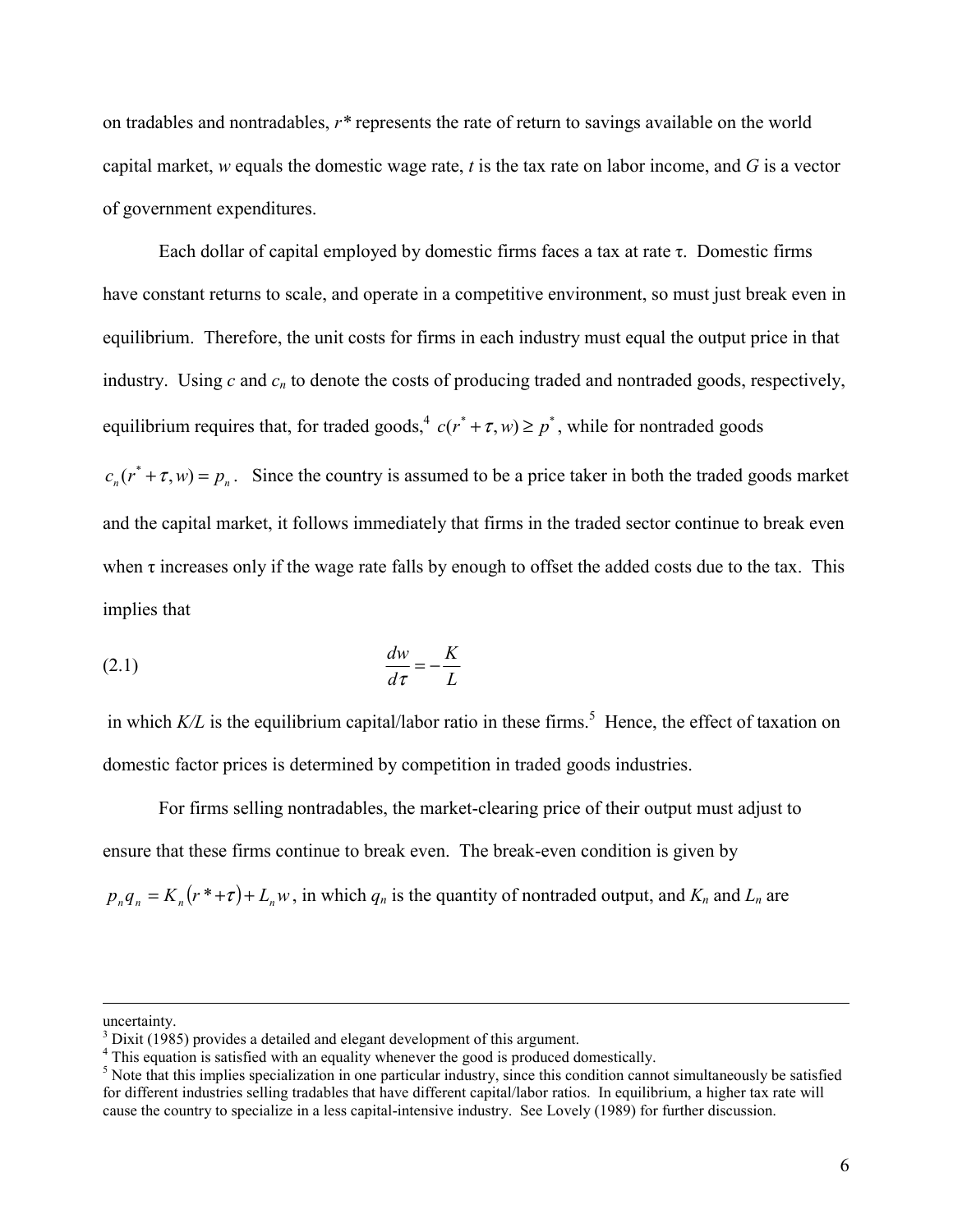quantities of capital and labor used in its production. Differentiating this condition, and imposing (2.1), implies that

(2.2) 
$$
\frac{dp_n}{d\tau} = \frac{L_n}{q_n} \left( \frac{K_n}{L_n} - \frac{K}{L} \right).
$$

Prices rise in sectors of the economy that are more capital intensive than the traded goods sector, and fall in sectors that are more labor intensive.

Consider the government's choice of  $\tau$ . By increasing  $\tau$ , individuals are affected only indirectly, through the resulting drop in the market-clearing wage rate and through changes in the market-clearing prices of nontradables.<sup>6</sup> The same changes in effective prices faced by individuals could equally well have been achieved by changing appropriately the payroll tax rate *t,* and the sales tax rates  $s_n$ . From an individual's perspective, an increase in  $\tau$  is equivalent to changes in the payroll tax rate, *t,* and the sales tax rates *sn*, that generate the same changes in after-tax wages and prices.

Since these alternative policies are equivalent from the perspective of individual utility, holding *G* fixed, it is possible to compare their relative merits by observing what happens to government revenue as  $\tau$  rises, while the payroll tax rate *t*, and the sales tax rates  $s_n$  are adjusted as needed to keep all consumer prices unaffected. Given the overall resource constraint for the economy, the value of domestic output, measured at world prices, plus net income from capital exports/imports must continue to equal the value of domestic consumption and saving plus government expenditures. Therefore, $\frac{7}{2}$ 

(2.3) 
$$
p_g G = p^* [f(S + K_m, L_a) - (C + S)] - r^* K_m,
$$

<sup>&</sup>lt;sup>6</sup> Note that individual returns to saving are unaffected by  $\tau$ , since this is a tax on investment in the domestic economy, while returns to saving are fixed by the world capital market.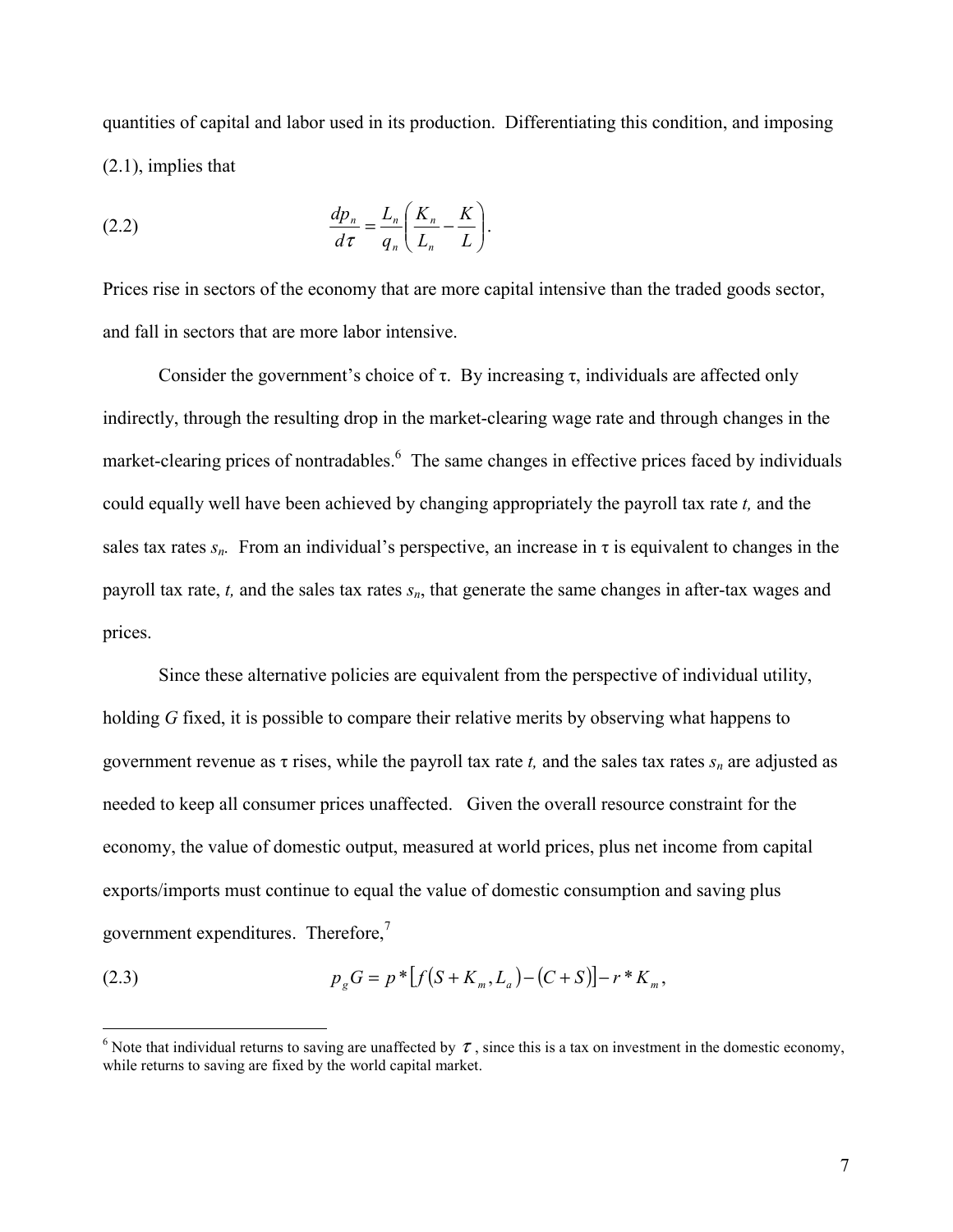in which  $p_g$  measures the production cost of each type of government expenditure,  $f(.)$  is the economy's aggregate production function, *S* measures the net savings of domestic individuals, *C* is their consumption,  $K_m$  measures capital imports/exports, and  $L_a$  is aggregate labor supply.

If  $\tau$  increases, but its effect on consumer prices is offset through suitable readjustments in the payroll tax and in sales tax rates, then *S, C,* and *L* will all remain unaffected. Welfare is maximized if the tax rates are chosen so that the resulting value of  $K<sub>m</sub>$  maximizes the value of resources available for government expenditures. Given the aggregate resource constraint, this implies that  $p^* f_k = r^*$ . Firms would choose this allocation, however, only if  $\tau = 0$ . Under optimal policies, therefore, there should be no source-based tax on capital. Any capital tax prevents the country from taking full advantage of the gains from trade.

The choice of tax instrument carries implications for optimal levels of government expenditure. Since the use of source-based capital taxes entails a higher welfare cost than does the alternative of raising revenue with wage and sales taxes, it follows that welfare-maximizing governments constrained to use capital taxes will generally spend less on government services than will governments with access to other taxes. Of course, one might wonder why an otherwiseoptimizing government would resort to capital taxes in a setting in which welfare-superior alternatives are available. A number of studies put this consideration aside, constraining the government to use capital taxes, in order to analyze the implications of tax base mobility for government size.<sup>8</sup>

In cases in which individual utility functions are additively separable in private and public goods, optimal government spending levels are lower with capital taxes whenever marginal

<sup>-&</sup>lt;br>7  $\sigma$  The discussion is simplified here by ignoring government purchases of nontradables. Tax changes do affect the prices of nontradables, but they imply equal changes in both government revenue and expenditures, so that these price changes have no net effect on the government budget.

<sup>&</sup>lt;sup>8</sup> See, for example, Wilson (1986), Zodrow and Mieszkowski (1986), and Hoyt (1991).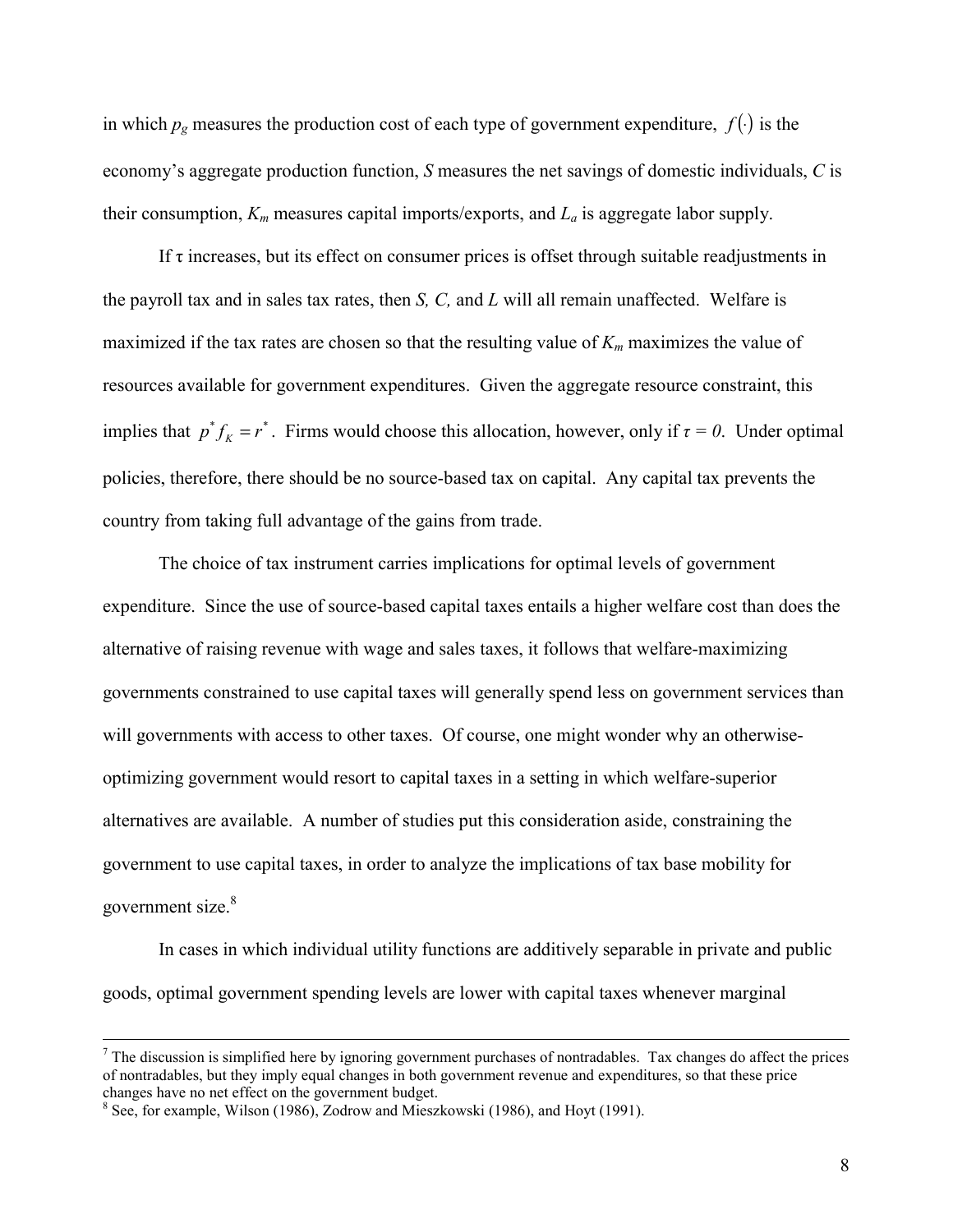deadweight losses increase with tax levels. This conclusion follows directly from the preceding analysis, since at any given individual welfare level capital taxation generates less tax revenue than does wage and sales taxation. Optimal government spending requires that the marginal cost of raising additional revenue equal the marginal benefits of government services. Consequently, if the marginal cost of raising revenue is an increasing function of tax levels, then moving from wage to capital taxation entails lower utility levels, higher marginal costs for any given spending level, and therefore reduced government spending. While there are odd circumstances in which the marginal cost of raising revenue falls at higher tax rates,  $9$  more standard cases entail rising marginal costs, and therefore smaller government if funded by capital taxes.

This model can also be used to analyze the optimal tax rate on income from savings. Analysis of the optimal taxation of capital income in a closed economy (reviewed in the chapter by Auerbach and Hines) is largely unaffected when cast in a small open economy. Since the beforetax interest rate is unaffected by the tax, the incidence of the tax now falls entirely on capital owners. As a result, the change in savings due to a tax change can be larger than in a closed economy, but wage rates will be unaffected. The same distributional considerations that might lead a government to tax savings in a closed economy may justify such a tax as well in an open economy.

The results derived by Diamond and Mirrlees (1971) still imply that production will be efficient under an optimal tax system, as long as there are no relevant restrictions on the types of commodity taxes or factor taxes available. As a result, under such a "residence-based tax" on capital, residents should face the same tax rate on their return to savings regardless of the industries

 $9^9$  See, for example, Atkinson and Stern (1974), and the discussion in the Auerbach and Hines chapter in volume 3 of this Handbook.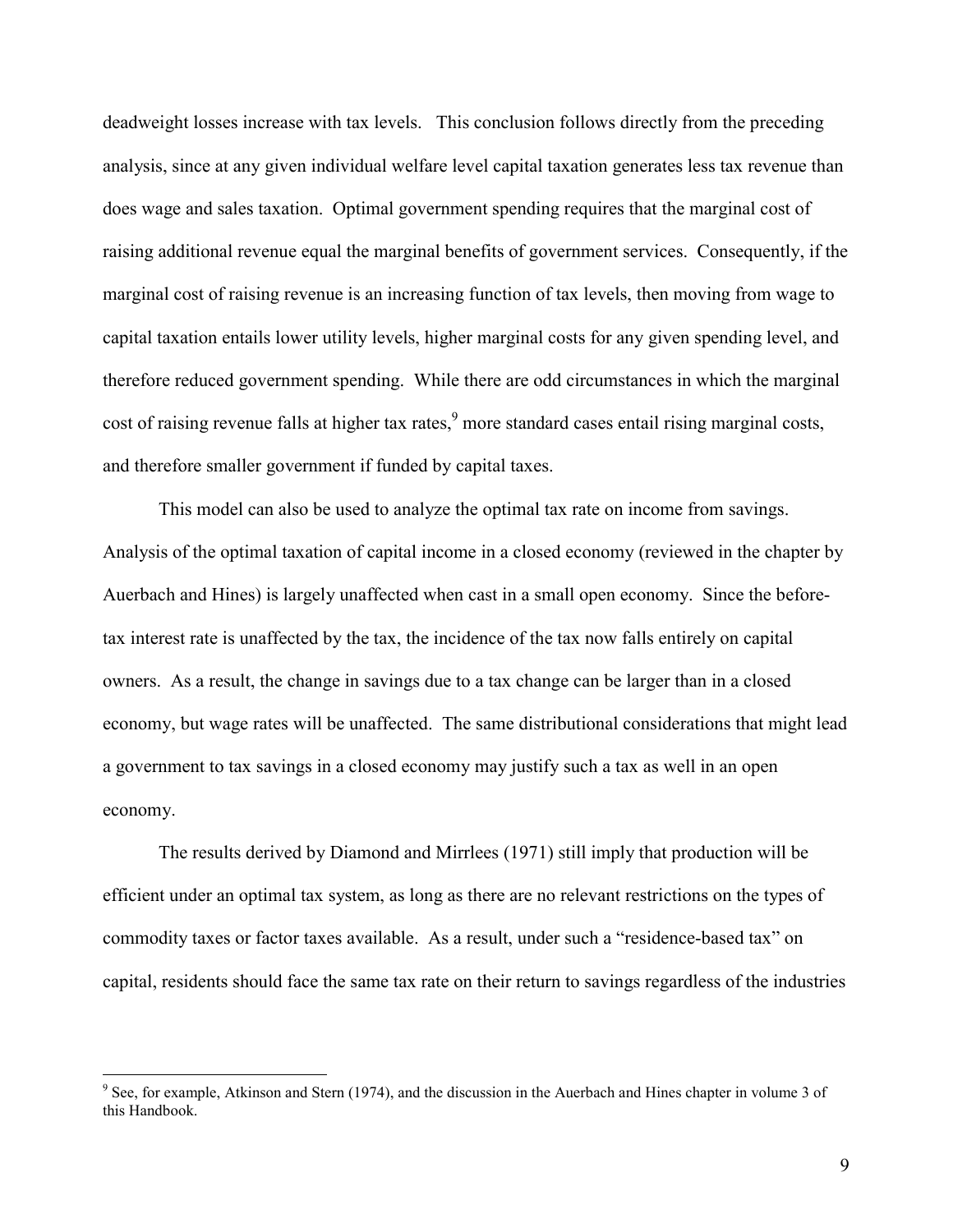or countries in whose financial securities they invest.<sup>10</sup> These results also imply that foreign investors in the domestic economy should not be taxed -- in a small open economy domestic workers would bear the burden of the tax.

Another immediate implication of the findings of Diamond and Mirrlees concerning productive efficiency under an optimal tax system is that a small open economy should not impose differential taxes on firms based on their location or the product they produce. This not only rules out tariffs but also differential corporate tax rates by industry. As shown by Razin and Sadka (1991b), this equilibrium set of tax policies implies that marginal changes in tax policy in other small countries will have no effects on domestic welfare. Behavioral changes in some other small economy can induce marginal changes in trade patterns or capital flows. Such changes in behavior have no direct effect on individual utility by the envelope condition. They therefore affect domestic welfare only to the degree to which they affect government revenue. Under the optimal tax system, however, marginal changes in trade patterns or capital imports also have no effect on tax revenue. Therefore, there are no fiscal spillovers under the optimal tax system, and the Nash equilibrium tax structure among a set of small open economies cannot be improved on through cooperation among countries.

### **2.2. Taxation of foreign income**

 $\overline{a}$ 

The taxation of foreign income under an optimal residence-based tax system has received particular attention. When host countries impose source taxation on income earned locally by foreign investors, the use of residence-based taxation in capital exporting countries raises the

 $10$  Naito (1999) shows, however, that these results no longer necessarily hold once one drops the assumption that different types of workers are perfect substitutes in production. Without this assumption, a marginally higher tax rate on capital in industries employing primarily skilled labor, for example, will be borne primarily by skilled workers, providing a valuable supplement to a nonlinear income tax.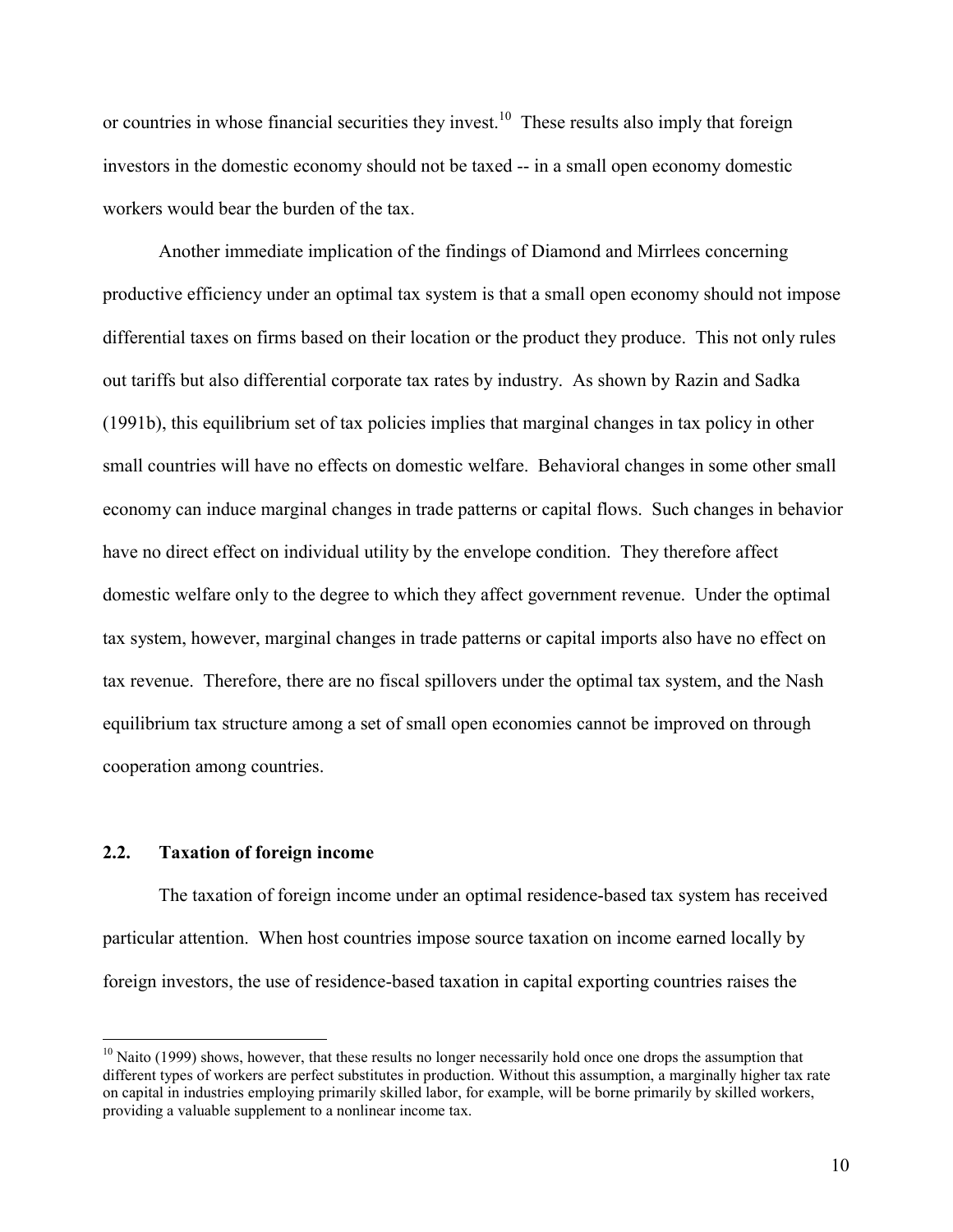possibility that foreign investment income might be double taxed. From a theoretical standpoint it is tempting to discount this possibility, since while countries may well choose to tax the income from savings that individuals receive on their worldwide investments, they should not find it attractive to impose source-based taxes on the return to capital physically located within their borders. In practice, however, all large countries impose corporate income taxes on the return to capital located therein. As a result, cross-border investments are taxed both in host and home countries. The combined effective tax rate could easily be prohibitive, given that corporate tax rates hovered near 50 percent in the recent past. To preserve cross-border investments, either the home or the host government must act to alleviate this double taxation. While the theory forecasts that such prohibitive tax rates would not arise because host governments would not tax this income, what instead happens is that home governments have offered tax relief of some sort on the foreign income earned by resident firms and individuals. The modern analysis of this issue started with the work of Peggy Richman (1963), who noted that countries have incentives to tax the foreign incomes of their residents while allowing tax deductions for any foreign taxes paid. This argument reflects incentives to allocate capital between foreign and domestic uses, and can be easily illustrated in a model in which firms produce foreign output with a production function  $f^*(K^*, L^*)$  that is a function of foreign capital and labor, respectively, and produce domestic output according to  $f(K, L)$ , a function of domestic capital and labor. All investments are equity financed, and the foreign government taxes profits accruing to local investments at rate  $\tau^*$ . From the standpoint of the home country, the total returns (the sum of private after-tax profits plus any home-country tax revenues<sup>11</sup>) to foreign investment are:

 $11$  This formulation treats private income and government tax revenue as equivalent from a welfare standpoint, which is sensible only in a first-best setting without other distortions. Horst (1980), Slemrod et al. (1997), Keen and Piekkola (1997), and Hines (1999b) evaluate the impact of various tax and nontax distortions on the optimal tax treatment of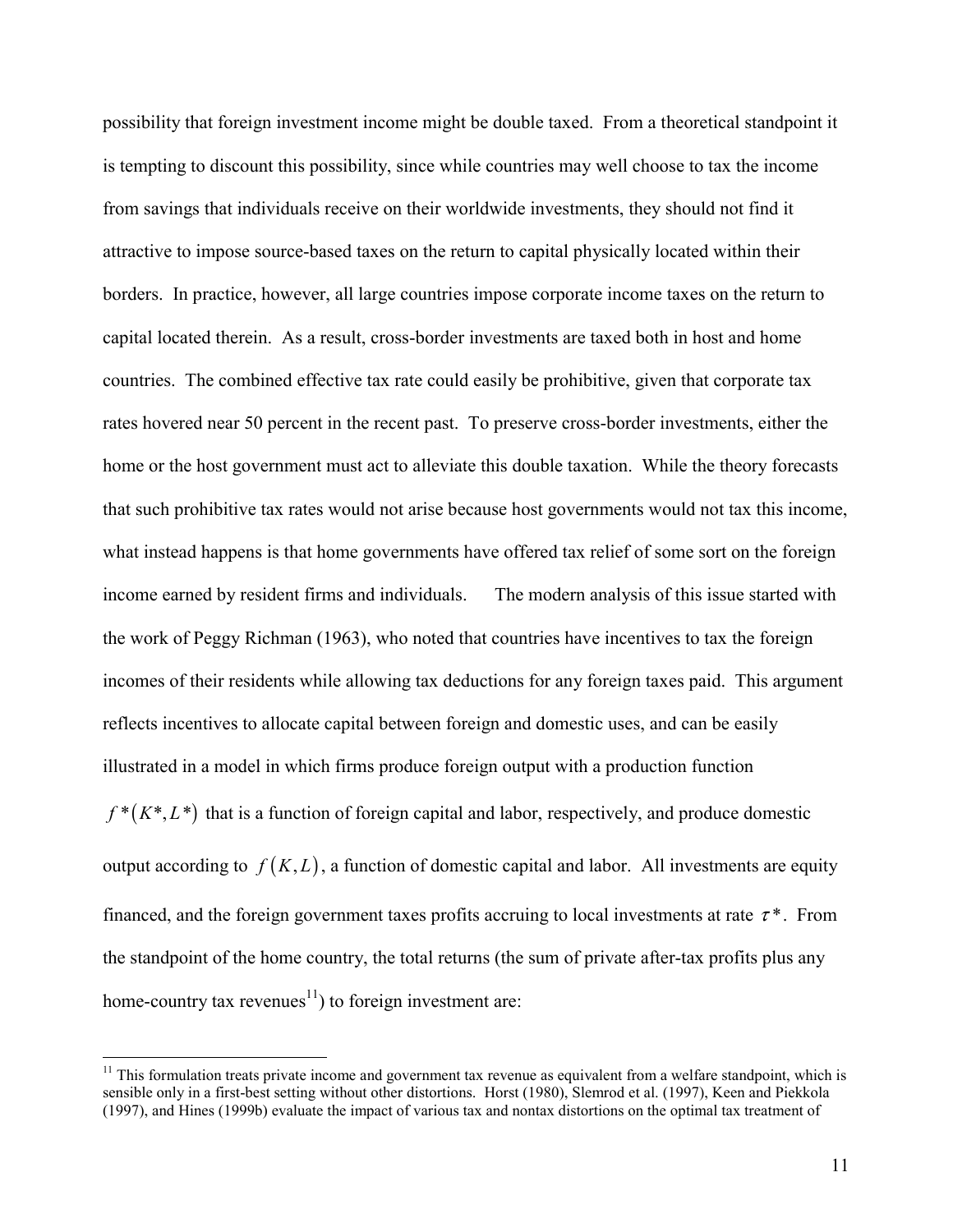(2.4) 
$$
\[f^*(K^*, L^*) - w^* L^* \](1 - \tau^*),
$$

while total returns to domestic investment are:

(2.5) [ ] *f* (,) *K L wL* − .

For a fixed stock of total capital  $(\overline{K})$ , the allocation of capital between domestic and foreign uses that maximizes the sum of (2.4) and (2.5) subject to the constraint that  $(K^*+K) \leq \overline{K}$  is:

$$
(2.6) \t\t f_k / f_k^* = (1 - \tau^*).
$$

If the home country imposes a tax on domestic profits at rate  $\tau$ , then to preserve the desired allocation of capital expressed by equation (2.6), it must also tax foreign profits *net of foreign taxes* at the same rate  $\tau$ . Denoting the residual home country tax on foreign profits by  $\tau_r$ , a firm receives  $\int f^*(K^*, L^*) - w^*L^* \rceil (1 - \tau^* - \tau)$  from its investment in the foreign market, and

 $\int f(K,L) - wL \rvert (1-\tau)$  from its investment in the domestic market; profit-maximizing capital allocation therefore implies:

(2.7) 
$$
f_k / f_k^* = \frac{1 - \tau^* - \tau_r}{1 - \tau}.
$$

Equation (2.7) is consistent with (2.6) only if  $\tau_r = \tau(1 - \tau^*)$ , which means that the home government subjects after-tax foreign income to taxation at the same rate as domestic income. The logic of this outcome is that, from the standpoint of the home country government, foreign tax obligations represent costs like any other (such as wages paid to foreign workers), and should therefore receive analogous tax treatment.

 In practice, most tax systems do not in fact tax foreign income in this way. Richman offers the interpretation that governments may adopt policies designed to enhance world rather than

foreign income.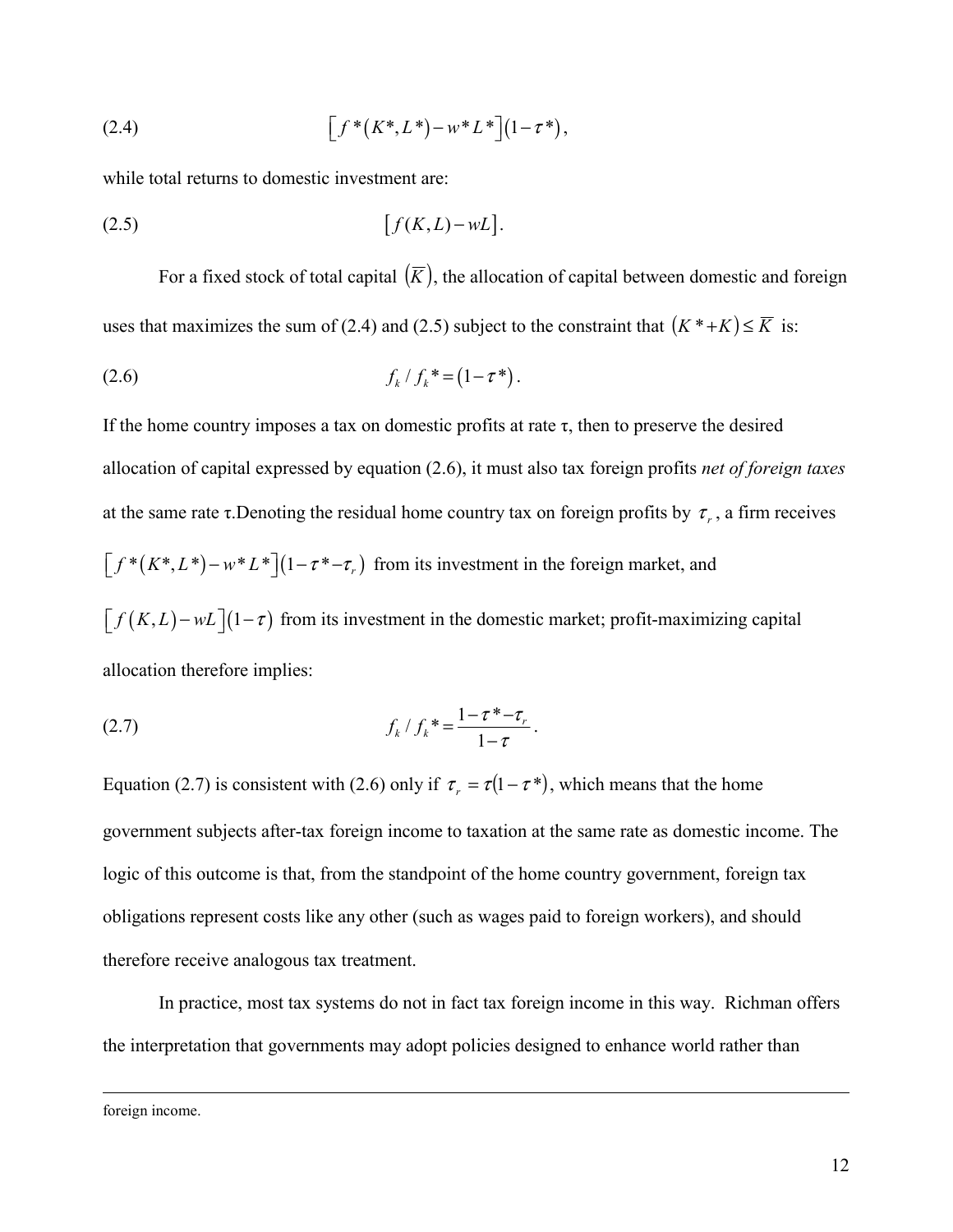national welfare. She notes that, from the standpoint of home and foreign governments acting in concert, the appropriate maximand is the sum of pre-tax incomes:

(2.8) 
$$
\left[f^*(K^*,L^*)-w^*L^*\right]+\left[f(K,L)-wL\right].
$$

Maximizing the sum in (2.8) subject to the capital constraint yields the familiar condition that  $f_k^* = f_k$ , which, from (2.7), is satisfied by decentralized decision makers if  $\tau_r = (\tau - \tau^*)$ . As will be described shortly, this condition is characteristic of the taxation of foreign income with full provision for foreign tax credits, a policy that broadly describes the practices of a number of large capital exporting countries, including the United States.

#### **3. Tax complications in open economies**

This section considers extensions of the simple model of optimal taxation in open economies. These extensions incorporate the difficulty of enforcing residence-based taxation, the optimal policies of countries that are large enough to affect world prices or the behavior of other governments, the time inconsistency of certain optimal policies, and the effects of fiscal externalities.

### **3.1. Increased enforcement problems in open economies**

The analysis in section two assumes that tax rules can be costlessly enforced. While this assumption can of course be questioned even in a closed economy, the potential enforcement problems in an open economy are much more severe. Consider, for example, the enforcement of a tax on an individual's return to savings. This return takes the form primarily of dividends, interest, and accruing capital gains. Enforcement of taxes on capital gains is particularly difficult, but even taxes on dividends and interest face severe enforcement problems in an open economy.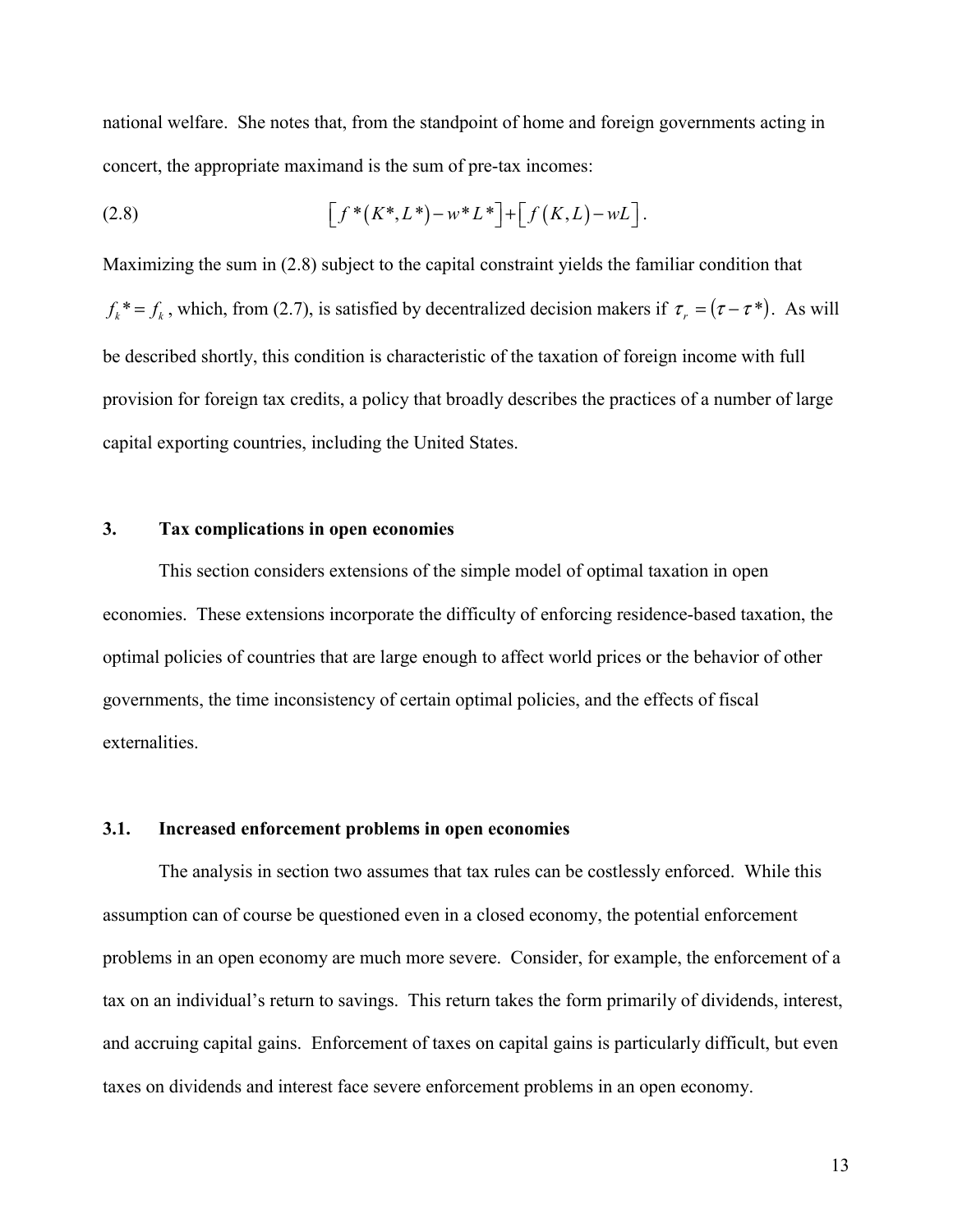In a closed economy, taxes on dividend and interest income can be effectively enforced by having firms and financial intermediaries report directly to the government amounts paid in dividends and interest to each domestic resident.<sup>12</sup> Without this alternative source of information to the government, individuals face little incentive to report their financial earnings accurately and enforcement would be very difficult.

In an open economy, however, individuals can potentially receive dividends and interest income from any firm or financial intermediary worldwide. Yet governments can impose reporting requirements only on domestic firms and intermediaries. As a result, individuals may be able to avoid domestic taxes on dividends and interest they receive from foreign firms and intermediaries. This is true even if the dividends or interest originate from domestic firms, if the recipient appears to be foreign according to available records.<sup>13</sup> Furthermore, states competing for foreign investment accounts have incentives to help individual investors maintain secrecy and therefore hide their foreign investment income from the domestic tax authorities. Of course, individuals would still have incentives to report all interest payments and tax losses, so on net the attempt to tax capital income should result in a loss of tax revenue.<sup>14</sup>

Based on the presumed ease of evasion through this use of foreign financial intermediaries, Razin and Sadka (1991a) forecast that no taxes on the return to savings can survive in an open economy. Any taxes would simply induce investors to divert their funds through a foreign financial intermediary, even if they continue to invest in domestic assets. Of course, use of foreign financial intermediaries may not be costless. The main costs, though, are likely to be the relatively fixed costs of judging how vulnerable the investment might be due to differing regulatory oversight

 $12$  With a flat tax rate on the return to savings, the government can simply withhold taxes on interest and dividend payments at the firm or financial intermediary level, with rates perhaps varying with the nationality of the recipient.

<sup>&</sup>lt;sup>13</sup> Note that the optimal tax policies analyzed in section two would exempt foreigners from domestic taxation.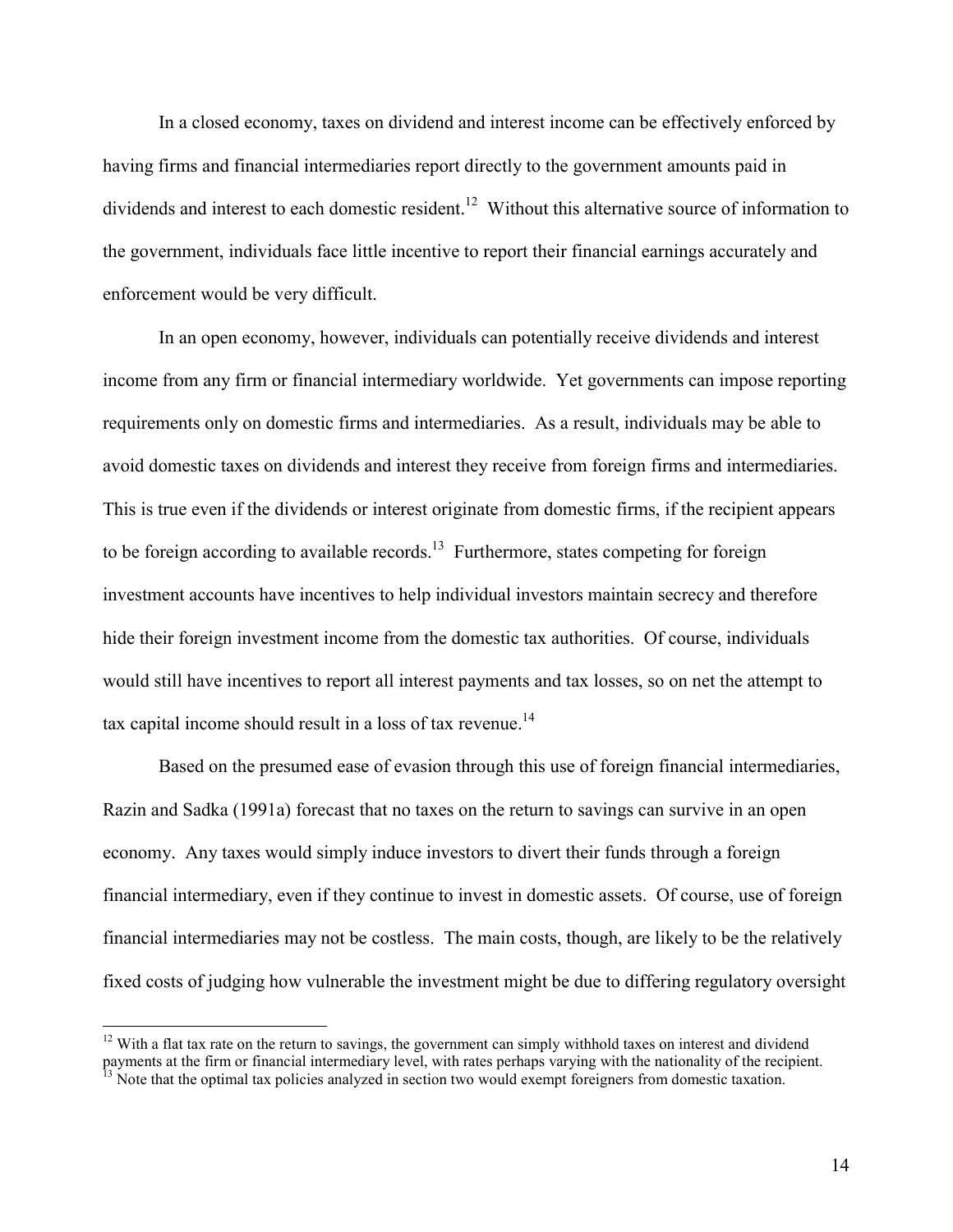(in practice as well as in law) in the foreign country. Individuals with large savings would still likely find it worth the fixed cost to find a reliable foreign intermediary, so that the tax would fall primarily on small savers. Enforcement problems therefore give the tax unintended distributional features and higher efficiency costs (by inducing individuals to shift their savings abroad as well as to reduce their savings). As the costs of using foreign intermediaries drop over time due to the growing integration of financial markets, these pressures to reduce tax rates become larger. There is considerable controversy in interpreting recent European tax developments, but some argue that tax rates within Europe are falling in response to such international pressures.<sup>15</sup>

A uniform tax on the return to savings, consistent with the results in Diamond and Mirrlees (1971), should tax accruing capital gains at the same rate as dividends and interest. The taxation of capital gains, however, is an administrative problem even in a closed economy. In a closed economy, financial intermediaries may have information on the sales revenue from most assets sales for each domestic resident, but they would rarely have information about the original purchase price. Therefore, a tax on *realized* capital gains is difficult to enforce. Even if it were enforceable, it is not equivalent to a tax on capital gains at accrual, since investors can defer tax liabilities until they choose to sell their assets.<sup>16</sup> The practice has instead been to tax accruing capital gains primarily at the firm level by imposing corporate taxes on retained earnings that

<sup>&</sup>lt;sup>14</sup> See, for example, Gordon and Slemrod (1988), Kalambokitis (1992), or Shoven (1991) for evidence that the U.S. tax system lost revenue from attempting to tax capital income, at least in the years analyzed (1975-1986).  $\frac{5}{5}$  See, for example, the papers collected in Cnossen (2000).

 $16$  In principle, the tax rate paid at realization can be adjusted to make the tax equivalent to a tax at accrual. See Auerbach (1991) or Bradford (1996) for further discussion. No country has attempted such a compensating adjustment in tax rate, however. Many countries, though, have imposed a reduced rate on realized capital gains, to lessen the incentive to postpone realizations, thereby further lowering the effective tax rate on capital gains compared to that on dividends and interest.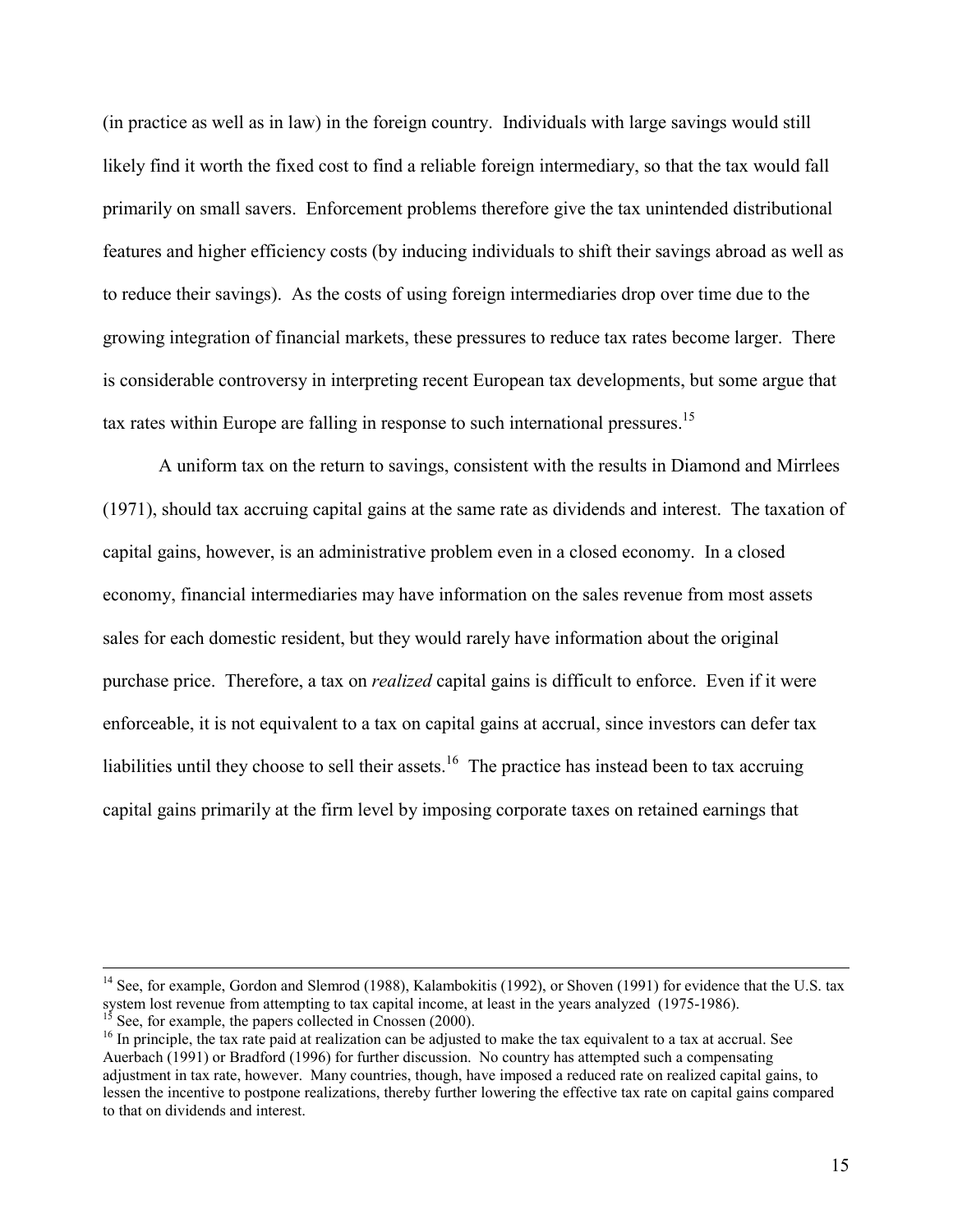generate these capital gains.<sup>17</sup> The lower is the effective tax rate on realized capital gains at the individual level, the higher would be the appropriate tax rate on accruing gains at the firm level.

Under the equivalent tax system in a small open economy, the government would need to tax corporate retained earnings to the extent that shares are owned by domestic residents. Such taxes are inconsistent with current international tax practice. Imposing instead a higher tax rate at realization on foreign-source capital gains would be difficult, since the government cannot learn directly about the sale of an asset if the investor uses a foreign financial intermediary, and again the high rate generates a costly "lock-in" effect.

One method of addressing these enforcement problems is for countries to establish bilateral information-sharing agreements that provide for exchange of information to aid in the enforcement of domestic residence-based taxes. However, these agreements have been undermined by various tax havens that enable domestic investors to acquire anonymity when they invest, facilitating avoidance of residence-based taxes on capital income. As Yang (1996) notes, as long as there is one country that remains completely outside this network of information-sharing agreements, then evasion activity would in theory be left unaffected -- all savings would simply flow through the sole remaining tax haven. Recent sharp efforts by the OECD (2000) to encourage all countries to share information on foreign bank accounts and investment earnings of foreign investors are intended to prevent their use to avoid home-country taxes.

Gordon (1992) and Slemrod (1988) argue that an international agreement to impose withholding taxes on any financial income paid to tax haven intermediaries, at a rate equal to the maximum residence-based income tax rate, would be sufficient to eliminate the use of tax havens to avoid taxes on income earned elsewhere. Again, however, any one country on its own would not

 $17$  In some countries, most notably the United States, profits rather than retained earnings have been taxed, subjecting dividend income to double taxation. Many countries, though, have adopted dividend imputation schemes that rebate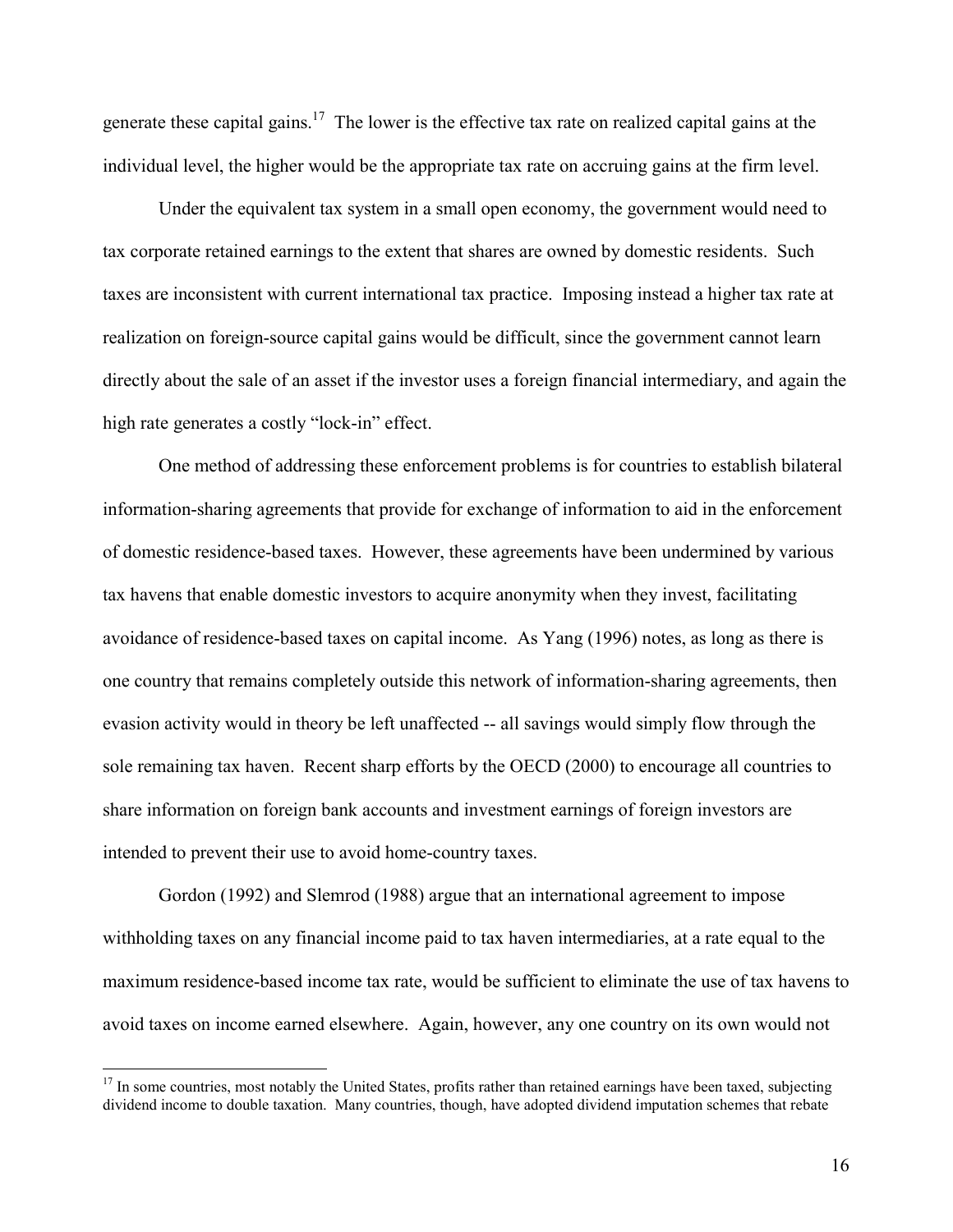have an incentive to impose such a withholding tax on payments made to tax haven financial intermediaries, so an international agreement among all countries would be necessary to implement such a policy.

Some countries attempt to enforce their tax systems by preventing individuals from purchasing foreign securities while still allowing domestic multinationals to establish foreign operations.<sup>18</sup> The benefit of imposing such controls is that enforcement problems are much less severe when taxing domestic firms than when taxing domestic individuals on their foreign-source incomes. Under existing tax conventions domestic governments have the right to tax retained earnings accruing abroad to domestic multinationals, even if they cannot tax these retained earnings when individuals invest abroad. In addition, multinationals need to submit independently audited accounting statements in each country in which they operate, providing tax authorities an independent source of information about the firms' earnings that is not available for portfolio investors. If multinational firms can be monitored fully and portfolio investment abroad successfully banned, $19$  then this approach solves the enforcement problem. Since multinationals can take advantage of the same investment opportunities abroad that individual investors can, the models do not immediately point out any efficiency loss from such a channeling of investments abroad through multinationals. Capital controls can therefore provide an effective means of making avoidance of domestic taxes much more difficult, facilitating much higher tax rates on income from savings. Gordon and Jun (1993) show that countries with temporary capital controls also had dramatically higher tax rates on income from savings during the years in which they

corporate taxes collected on profits paid out as dividends.

 $^{18}$  During the 1980's, controls of roughly this form existed in such countries as Australia, France, Italy, Japan, and Sweden. See Razin and Sadka (1991a) for a theoretical defense of this approach.

 $19$  Enforcement of taxes discouraging or banning portfolio investment in foreign assets remains difficult, however. Gros (1990) and Gordon and Jun (1993) both report evidence of substantial ownership of foreign financial assets by investors in countries with capital controls, held through foreign financial intermediaries.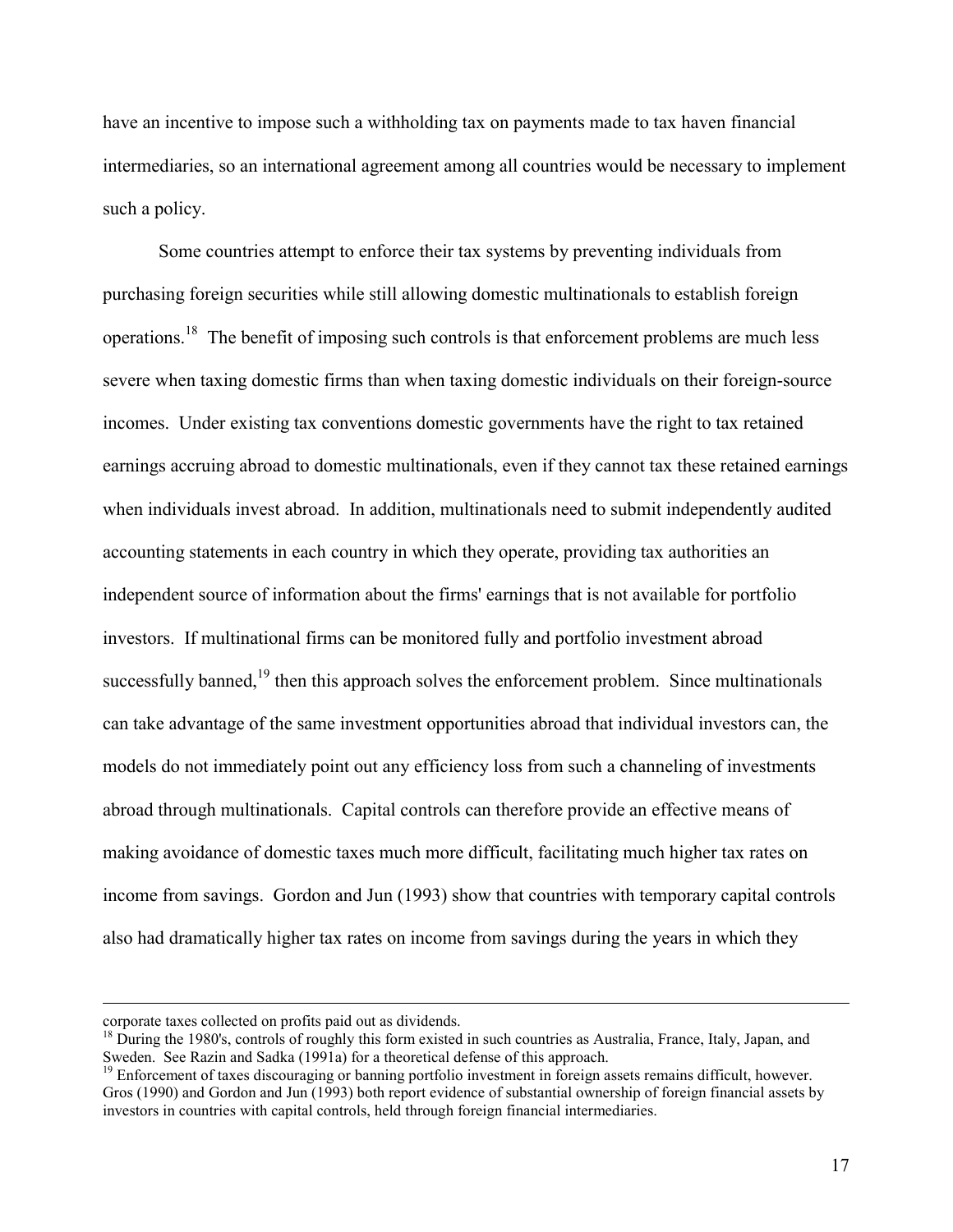maintained the capital controls. For example, Australia had capital controls until 1984. Until then, the top personal tax rate on dividend income was 60 percent. By 1988, taking into account both the drop in the top tax rate and the introduction of a dividend tax credit, Australia's net marginal tax rate had fallen to eight percent. Similarly, Sweden had capital controls until 1988. At that date, the top marginal tax rate was 74 percent, but two years later it had fallen to 30 percent. Capital controls are difficult and costly to enforce, however, and can prevent individuals from taking advantage of sound economic reasons for investing in foreign assets. As a result, many countries have abandoned capital controls in recent years, reopening the problem of enforcing a tax on the return to savings.

### **3.2. Countries that affect market prices**

The models described above made strong use of the assumption that a country is a price taker in world markets. There are several reasons, however, for questioning this assumption.

The first possibility, discussed at length by Dixit (1985), is that a country may have a sufficiently dominant position in certain markets that its exports or imports can have noticeable effects on world prices. Yet unless the domestic industry is monopolized, the country will not take advantage of this market power without government intervention. Therefore, tariffs can be used to gain at the expense of foreign producers and consumers.<sup>20</sup> As a simple example, assume that the domestic production cost of some exportable good, *X*, is *p(X)*, while the revenue received in world markets from the export of *X* equals *q(X)X*. Then the exporting country's desired value of *X* satisfies  $p' = q + Xq'$ . It follows that  $q > p'$ , so price exceeds marginal cost. This allocation can be achieved by use of an export tariff at rate *t* satisfying *t = -Xq'*.

18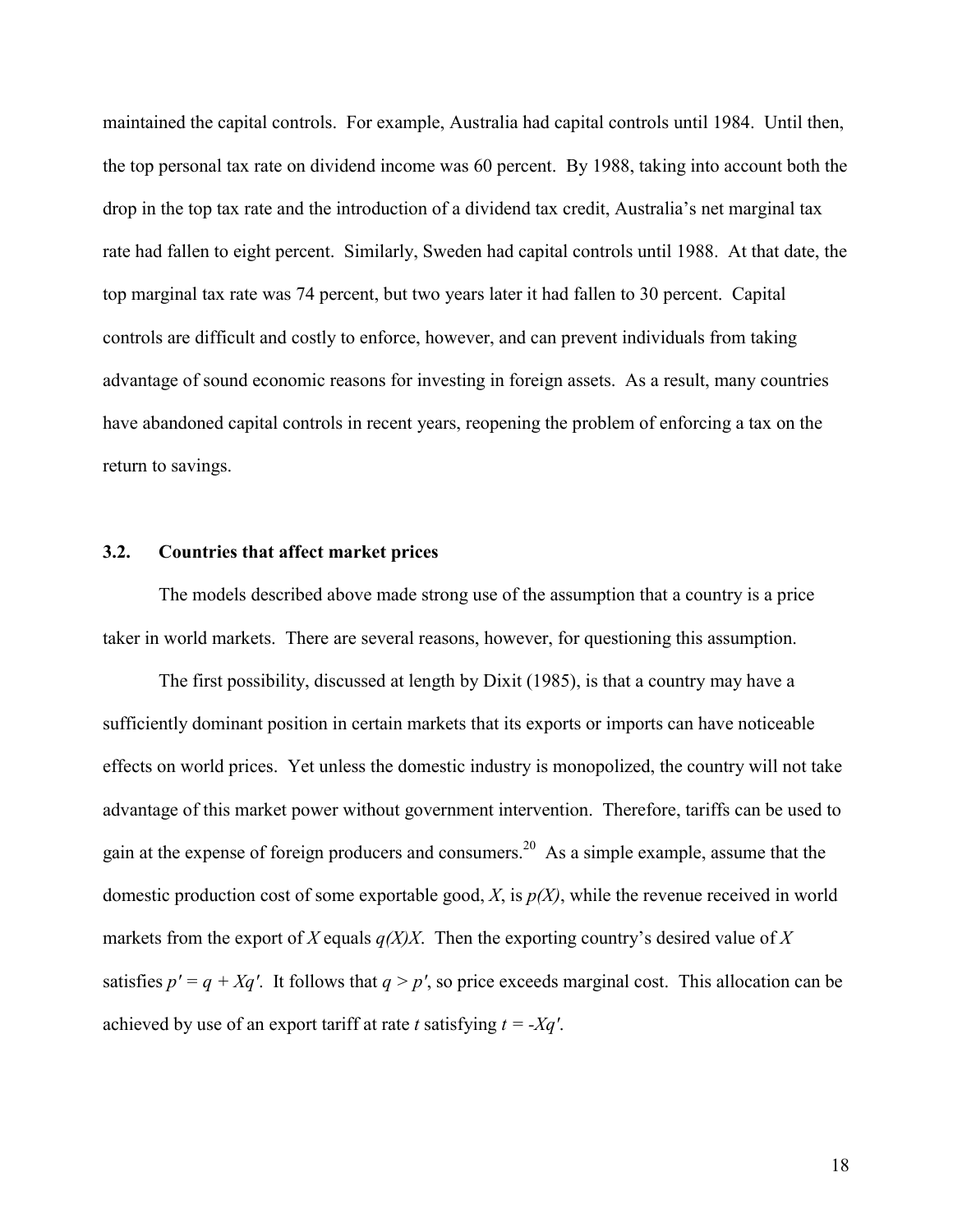Similarly, if a country is large relative to world capital markets, so that the size of its capital exports and imports affects world interest rates, then the country has an incentive to intervene to take advantage of its market power. If it is a net capital importer, then it would want to restrict imports in order to lower the rate of return required on the world market. One approach to restricting imports is to impose a withholding tax on payments of dividends or interest to foreign investors in the domestic economy. Conversely, a capital exporter would want to restrict exports, e.g. by imposing a surtax on financial income received from abroad. These implications are apparent from differentiating the country's budget constraint  $(2.3)$  with respect to  $K_m$ , permitting the world interest rate  $r^*$  to be a function of  $K_m$ . The first-order condition for budget (and thus welfare) maximization becomes:

(3.1) 
$$
p * f_K = r * + K_m \frac{dr^*}{dK_m}.
$$

This condition characterizes private sector economic activity if the government imposes a tax on interest payments (or a subsidy on interest receipts) at a rate equal to the elasticity of the world

interest rate with respect to capital imports 
$$
\left(\frac{dr \cdot K_m}{dK_m} \frac{K_m}{r \cdot K}\right)
$$
.

While net capital flows from the largest countries have the potential to affect world interest rates, $21$  tax policy in these countries has not changed in the ways forecast when net capital flows changed. For example, the United States did not increase withholding taxes on financial payments to foreign investors when it became a large capital importer in the 1980's -- in fact, it eliminated its withholding tax on portfolio interest income in 1984. Withholding tax rates are also quite similar in

 $20$  In an intertemporal context, Gordon (1988) argues that countries will also have incentives to reduce their current account deficits or surpluses in efforts to maintain the optimal quantity of exports period by period. Summers (1988) provides evidence that countries do in fact attempt to limit their current account deficits and surpluses.

 $21$  For example, the extra capital demand in the United States following its tax cuts in the early 1980's, and in Germany following reunification, are contemporaneous with higher world interest rates. See, e.g., Sinn (1988).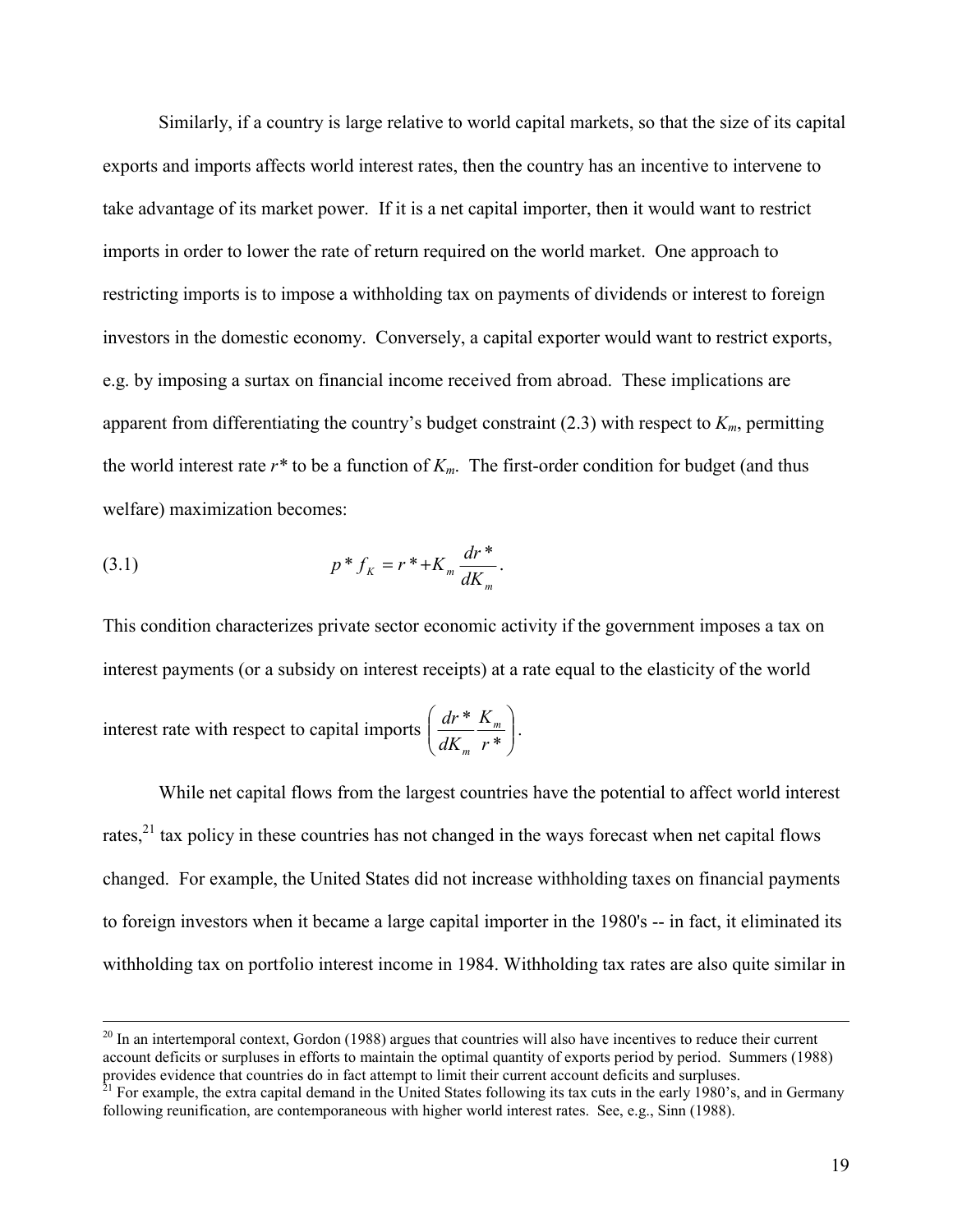capital exporting and capital importing countries. Apparently, a country's effects on world interest rates are too small to generate any noticeable response.

When the return to capital invested in different countries is uncertain, with outcomes not fully correlated across countries,<sup>22</sup> then even small countries may have some market power in world capital markets. Each country's securities provide investors a source of diversification not available elsewhere, and as a result, exhibit downward sloping demand curves. For example, if returns across countries are independent, then a CAPM-type model would imply that the expected rate of return,  $r^e$ , that investors require in order to be willing to invest an extra unit of capital in country *n* equals:

$$
r^e = r^* + \rho K_{ni} \sigma_n^2,
$$

 $\overline{a}$ 

in which  $\sigma_n$  is the standard deviation in the return to a unit of capital invested in country n,  $K_{ni}$  is the amount of capital in country *n* owned by investor *i*, *r\** is a risk-free opportunity cost of funds, and ρ measures the investor's risk aversion.

Rather than facing a fixed cost, *r\**, per unit of capital acquired from abroad, equation (3.2) instead implies that the marginal cost of acquiring funds on the world market is an upward sloping function of the total volume of funds acquired. Each domestic firm, however, would take the cost of funds,  $r^e$ , as given in making its investment decisions, and therefore ignore the effects of its extra investment on the cost of funds faced by other domestic firms. Based on standard optimal tariff considerations, it follows that a country has an incentive to intervene to reduce the amount of domestic equity acquired by foreign investors.<sup>23</sup>

 $22$  Random differences in weather patterns, in demand patterns by domestic residents, or in technology (assuming incomplete information flows across borders), would all generate such idiosyncratic risk patterns. Adler and Dumas (1983) in fact document a very low correlation in equity returns across countries.

 $^{23}$  See Gordon and Varian (1989), Werner (1994), Huizinga and Nielsen (1997), and Gordon and Gaspar (2001) for alternative derivations of the optimal tax policies in this setting.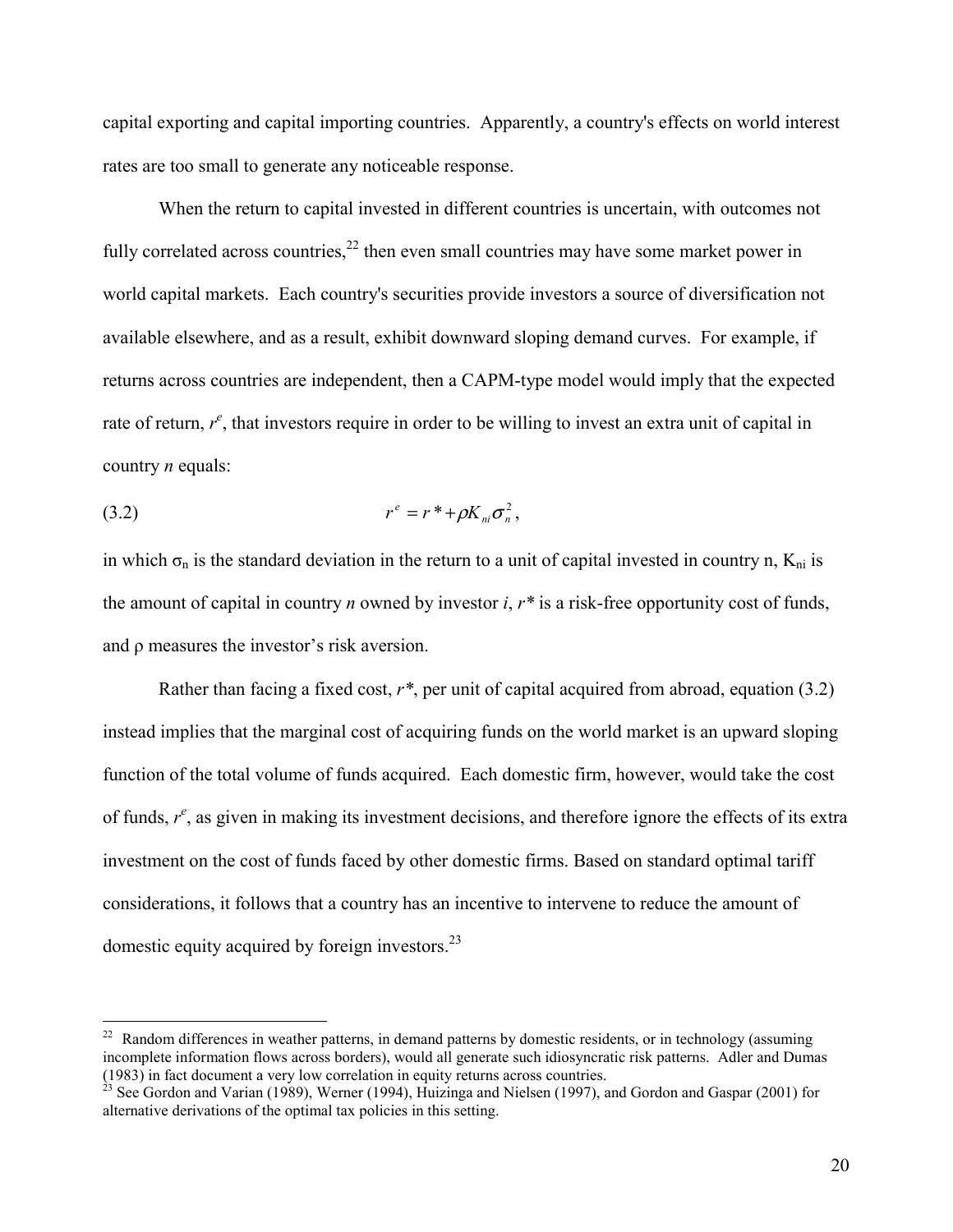This intervention might take the form of corporate taxes on the return to domestic capital supplemented by an additional withholding tax on dividends and capital gains paid to foreign owners.24 Hines and Willard (1992) document that, while many countries impose significant withholding taxes on dividend payments to foreign owners, it is much less common to impose large withholding taxes on interest payments. This is as would be expected if countries have little ability to affect the net-of-tax interest rate paid on "risk-free" assets.<sup>25</sup> With this explanation for withholding taxes, it is no longer surprising that countries change them very little in response to changes in net capital flows.

As with other uses of tariffs, the gains to country *n* from imposing withholding taxes come at the expense of investors from other countries, who earn lower rates of return on their investments in country *n*'s securities. These losses to nonresidents would not be considered by the government of country *n* in setting its policies, implying that the policies chosen in equilibrium by each government will not be Pareto optimal from the perspective of the governments jointly. As a result, there would potentially be a mutual gain from agreements to reduce tariffs.<sup>26</sup> In fact, bilateral treaties to reduce withholding taxes on cross-border financial payments are common, as documented by Hines and Willard (1992).

### **3.3. Time inconsistency of the optimal tax system**

Another important aspect of simple models of optimal tax policy is that individuals own no assets initially, thereby removing the possibility of implementing a nondistorting (lump-sum) tax on initial asset holdings. If individuals do own assets at the time tax policy is being determined,

 $2<sup>24</sup>$  See Gordon and Gaspar (2001) for a formal derivation.

 $^{25}$  Huizinga (1996) offers evidence that higher withholding taxes raise pretax interest rates, but that the availability of foreign tax credits offered by creditor countries mitigates this effect.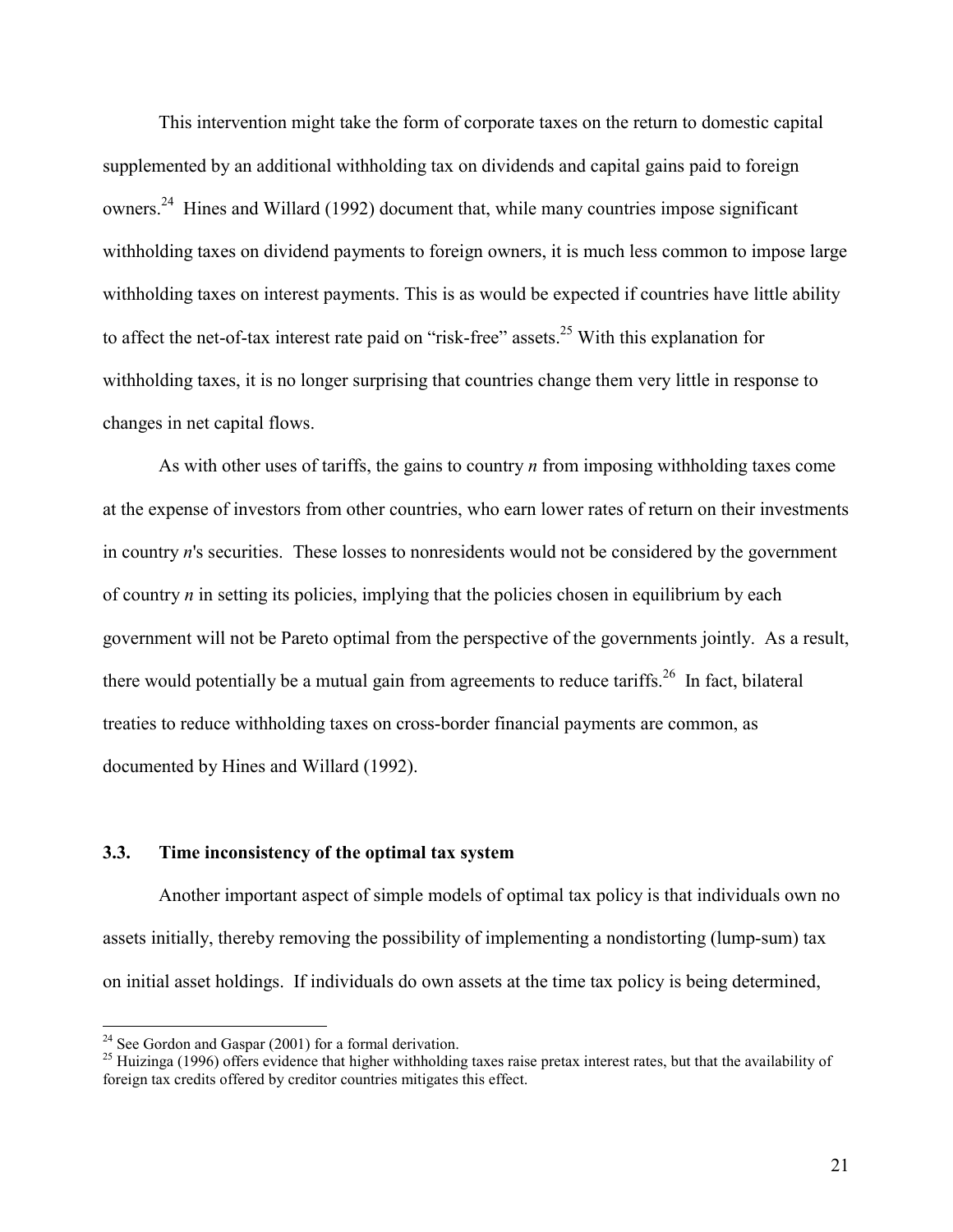then the model implies that one component of the optimal tax policy will be to seize any initial assets, since such actions raise revenue without distorting future decisions. Not only does this seizure have no efficiency cost, but it may also be attractive on distributional grounds to the extent that the owners are rich or foreign.<sup>27</sup> While such lump-sum taxes are seldom observed, unexpected taxes on capital investments also raise revenue from the initial owners of assets, so can serve much the same purpose. $28$ 

These policies would not be time-consistent, however. The optimal policy involves no such seizure of assets in later periods, yet the government will have an incentive according to the model to impose such a "lump-sum" tax in the future whenever it reconsiders its tax policy. Investors might then rationally anticipate these seizures in the future, thereby discouraging investment and introducing distortions that optimal tax policies would otherwise avoid.

As a result, governments have incentives *ex ante* to constrain themselves not to use such time-inconsistent policies in the future. Laws can be enacted, for example, providing full compensation in the event of an explicit expropriation. Existing assets can also be seized indirectly, however, by unexpected tax increases, assuming investments already in place have become irreversible. Given the inevitable uncertainties about future revenue needs, a commitment never to raise taxes in the future would not be credible. At best, governments can attempt to develop reputations for not imposing windfall losses on existing owners of assets by grandfathering existing assets from unexpected tax increases.

<sup>&</sup>lt;sup>26</sup> As always, if countries are sufficiently asymmetric, then side payments may be needed to assure that each government gains from these mutual tariff reductions.

<sup>&</sup>lt;sup>27</sup> As emphasized by Huizinga and Nielsen (1997), the government will be more inclined to seize assets owned by foreigners, since their welfare is of no consequence to the government. Faced with this threat, however, firms have incentives to reduce the share of their assets held by foreigners, a point emphasized in Olsen and Osmundsen (2001). <sup>28</sup> In fact, a commitment to using distorting rather than lump-sum taxes may provide a means for the government to

promise credibly not to impose too high a tax rate *ex post*, due to the resulting efficiency costs.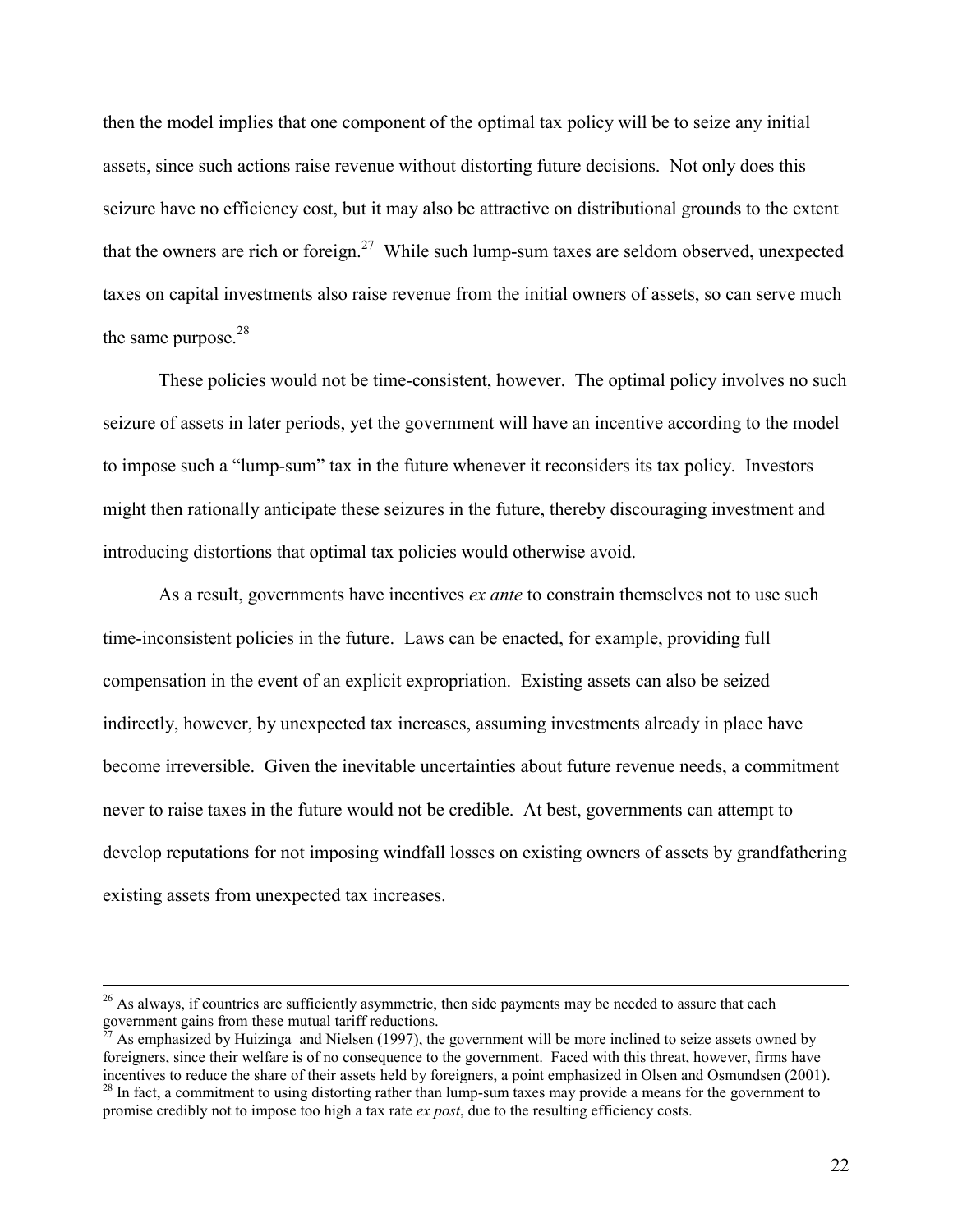This problem of time inconsistency is present even in a closed economy. The incentive to renege on any implicit commitment is much stronger, however, when foreigners own domestic assets. If foreign investors can impose a large enough penalty *ex post* on any government that seizes foreign-owned assets (directly or indirectly), then a government would not find it attractive to seize these assets and the time consistency problem disappears.<sup>29</sup> Governments would therefore find it in their interests to make it easier for foreign investors to impose such penalties. By maintaining financial deposits abroad that can be seized in retaliation for any domestic expropriations, for example, governments can implicitly precommit not to expropriate foreignowned assets, though at the cost of making these financial deposits vulnerable to seizure by the foreign government. These approaches are unlikely to be effective against unexpected increases in tax rates, however.

How can a government induce foreign investment in the country, given this difficulty of making a credible commitment not to raise taxes on these investments in the future? If foreign investors expect the government to impose an extra amount *T* in taxes in the future due to these time consistency problems, then one approach the government might take initially is to offer investors a subsidy of  $T$  if they agree to invest in the country.<sup>30</sup> Alternatively, governments might offer new foreign investors a tax holiday for a given number of years, yet still provide them government services during this period. Since firms commonly run tax losses during their first few years of business, however, given the large deductions they receive initially for their start-up investments, Mintz (1990) shows that such tax holidays may not in fact be very effective at overcoming the time consistency problem.

<sup>&</sup>lt;sup>29</sup> See Eaton and Gersovitz (1981) for an exploration of the form such penalties can take.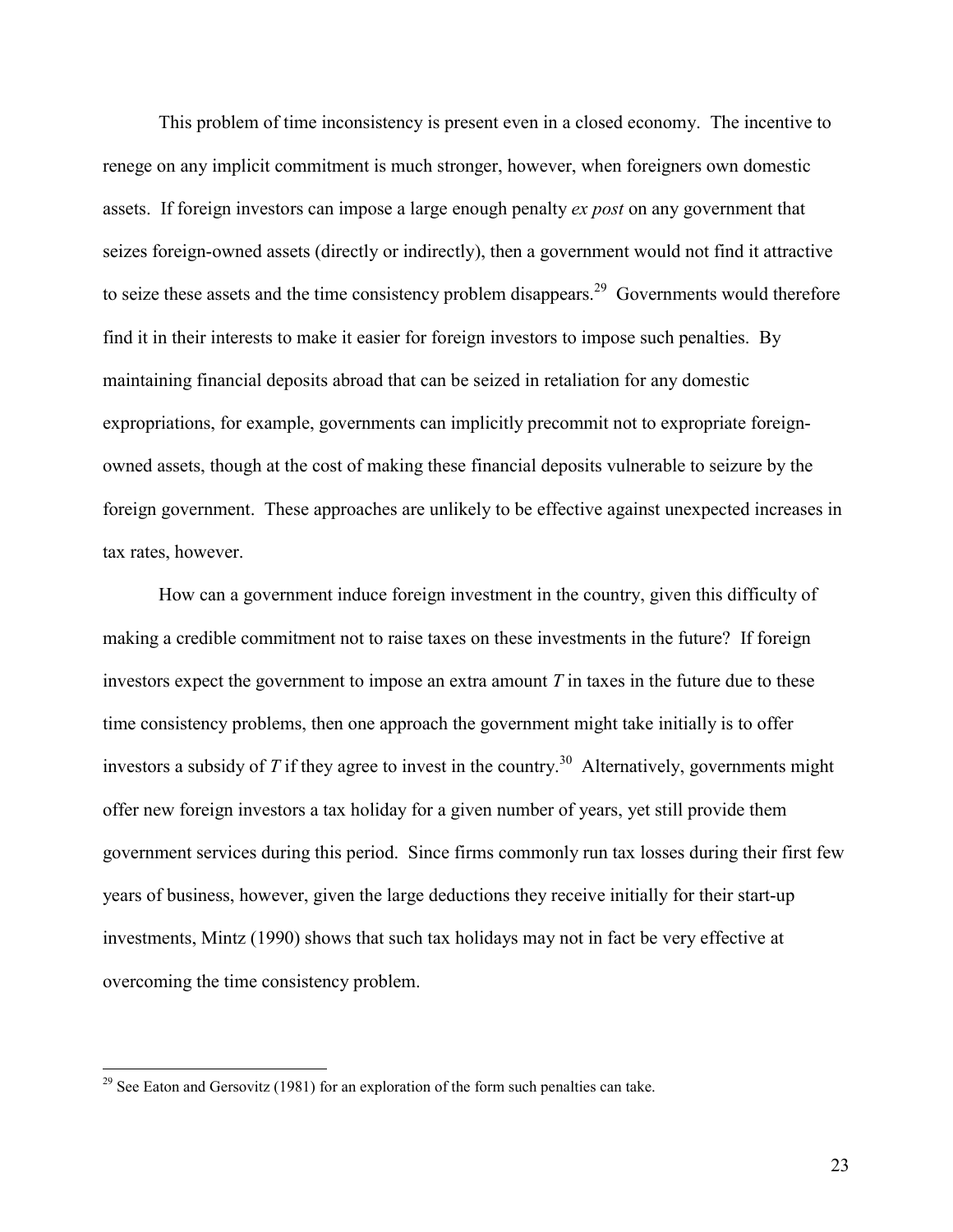# **3.4. Fiscal externalities**

As tax systems deviate from the pure residence-based structure predicted by the simple theory, the result that the Nash equilibrium in tax policies generates no fiscal externalities is lost. In general, changes in tax policy in any one country can affect welfare in other countries, effects that would be ignored in setting tax policies independently. In particular, when a single country raises its tax rate, individuals have incentives to reallocate taxable income into other jurisdictions, providing positive externalities to these other jurisdictions. Conversely, when countries use taxes to exploit their power in international markets, or to seize foreign assets irreversibly invested in the local economy, then they impose negative externalities on investors in other countries. Given these externalities, there is potential for mutual gains from coordinating tax policies.

In order to illustrate these effects, assume that the economies in other countries have the same general structure as the domestic economy analyzed in section 2. In particular, the utility of each foreign individual equals  $v^*(p^* + s^*, p_n^* + s_n^*, r^*, w^*(1-t^*)) + V_i(G^*)$ , where the superscript "\*" denotes "foreign." The foreign government's budget constraint implies that  $p_s^* G^* = \tau^* K^* + s^* Q^* + s_n^* Q_n^* + t^* w^* L^*$ , in which  $Q^*$  and  $Q_n^*$  respectively denote consumption of tradables and nontradables by consumers in the foreign country. If the domestic country raises its tax rate τ, then capital leaves and is invested elsewhere.<sup>31</sup> This can affect welfare abroad for a variety of reasons. To begin with, if the remaining capital invested in the domestic economy is "sunk," then existing capital owners now earn lower after-tax returns, at least until the capital stock depreciates to the new equilibrium level. To the extent this capital was owned by foreign investors, they suffer windfall losses on their savings.

 $30$  Doyle and Wijnbergen (1994), for example, note that the government can contribute T towards the initial costs of the investment.

 $31$  Note that total savings would remain unchanged, as long as the interest rate is unaffected.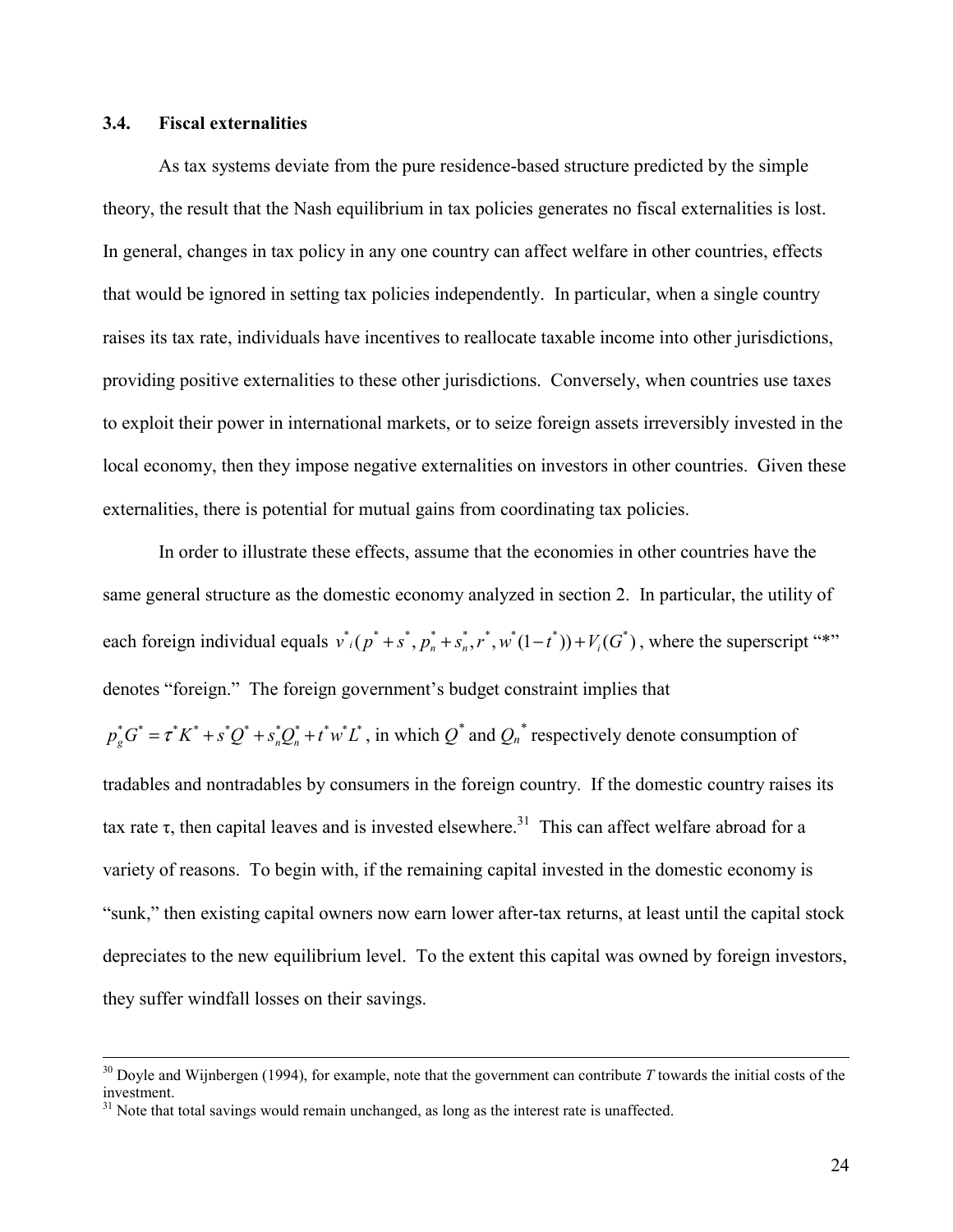In addition, the increase in  $\tau$  causes K to fall. Since total savings should remain unaffected, assuming no nonnegligible changes in *r \** , capital simply shifts abroad, raising *K\** . The extra capital raises welfare abroad first due to the extra resulting tax revenue, τ \* ∆*K\** . In addition, this extra investment will tend to raise the wage rates in these foreign countries, and slightly lower the world interest rate. These price changes will be attractive to many governments on distributional grounds, and would normally induce people to work more, generating an efficiency gain due to the tax revenue on the extra earnings.<sup>32</sup>

Changes in rates of capital income taxation therefore create a variety of externalities on foreigners, some negative but most positive. If on net these externalities are positive, then the Nash equilibrium choices for  $\tau$  will be too low from an international perspective, and conversely. In spite of the potential gains from tax coordination it does not then follow that tax harmonization measures, even if wisely implemented, necessarily will be welfare-enhancing for all participating countries. Differences between country sizes (as analyzed by Bucovetsky, 1991, and Wilson, 1991), to say nothing of differences in consumer preferences or other endowments, create heterogeneous welfare effects of tax harmonization when individual countries can affect world prices. This is evident by comparing the implications of equation (3.1) for countries of differing sizes, in a setting in which the world capital market guarantees that  $dr^*/dK_m$  is the same for all countries. The direction in which a country prefers the world interest rate, and therefore capital tax rates, to move then depends critically on its level of  $K_m$ , which must differ between countries unless none are capital importers.

Of course, taxes other than those on capital income are capable of generating fiscal externalities. Bucovetsky and Wilson (1991) note that international capital mobility implies that

 $32$  See Gordon (1983) for a more complete tabulation of the many forms that these cross-border externalities can take,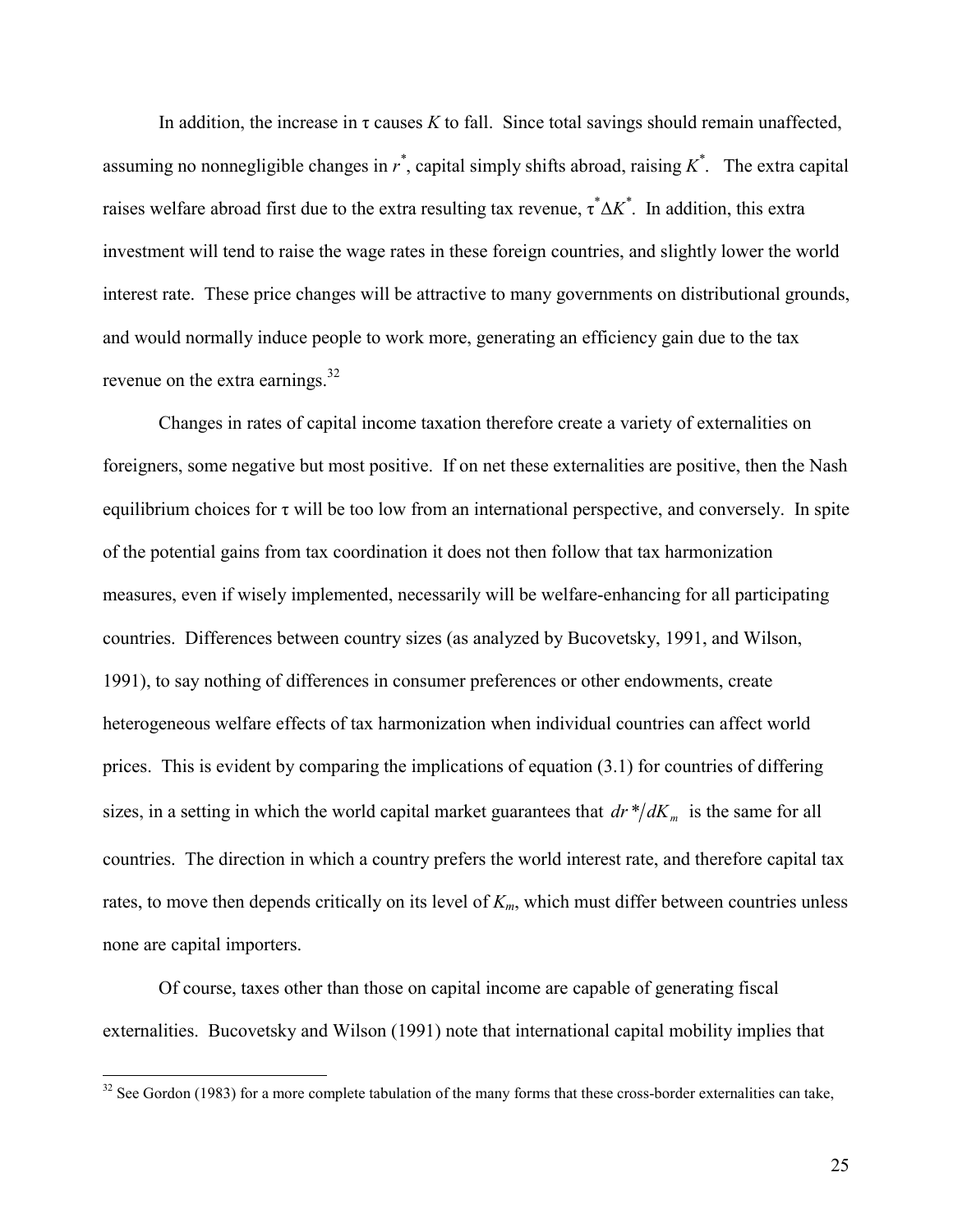similar fiscal externalities appear with wage taxation. In their model of tax competition between symmetric countries with wage and capital tax instruments, governments set inefficiently low wage tax rates because they ignore their impact on other countries. Higher wage tax rates generally reduce labor supply (if aggregate labor supply is an increasing function of after-tax wages), increasing the pretax cost of labor and causing capital outflow. This process stimulates greater labor demand in capital-importing countries, thereby enhancing efficiency to the extent that foreign countries also tax labor income.

A second type of fiscal externality appears with indirect taxation. For example, when value-added tax (VAT) rates vary by country, and are imposed on an origin basis, then consumers have incentives to travel in order to buy goods in countries with low VAT rates. While transportation costs have limited the volume of cross-border shopping in the past, cross-border shopping is likely to become far more important in the future with the growth of mail-order houses and more recently of internet sales. When goods physically cross borders, governments have at least the potential to impose a VAT at the border, preventing evasion. Monitoring at the border is costly, however, which is why it has been abandoned within the European Union. When goods do not physically cross borders, e.g. when information is transferred electronically over the internet or when financial services create no detectable cross-border transfer of funds, then consumers can easily take advantage of differences in VAT rates across countries. A reduced VAT rate in one country then imposes fiscal externalities on other countries. As a consequence, there is the potential for welfare-improving agreements between countries to coordinate VAT rates.<sup>33</sup>

Differences in the timing of income taxes and value-added taxes can also generate fiscal externalities through migration. Individuals have incentives to work in countries with low tax rates

and Wilson (1999) for a useful survey of tax competition models.

<sup>&</sup>lt;sup>33</sup> See, for example, Mintz and Tulkens (1986), Trandel (1992), and Kanbur and Keen (1993).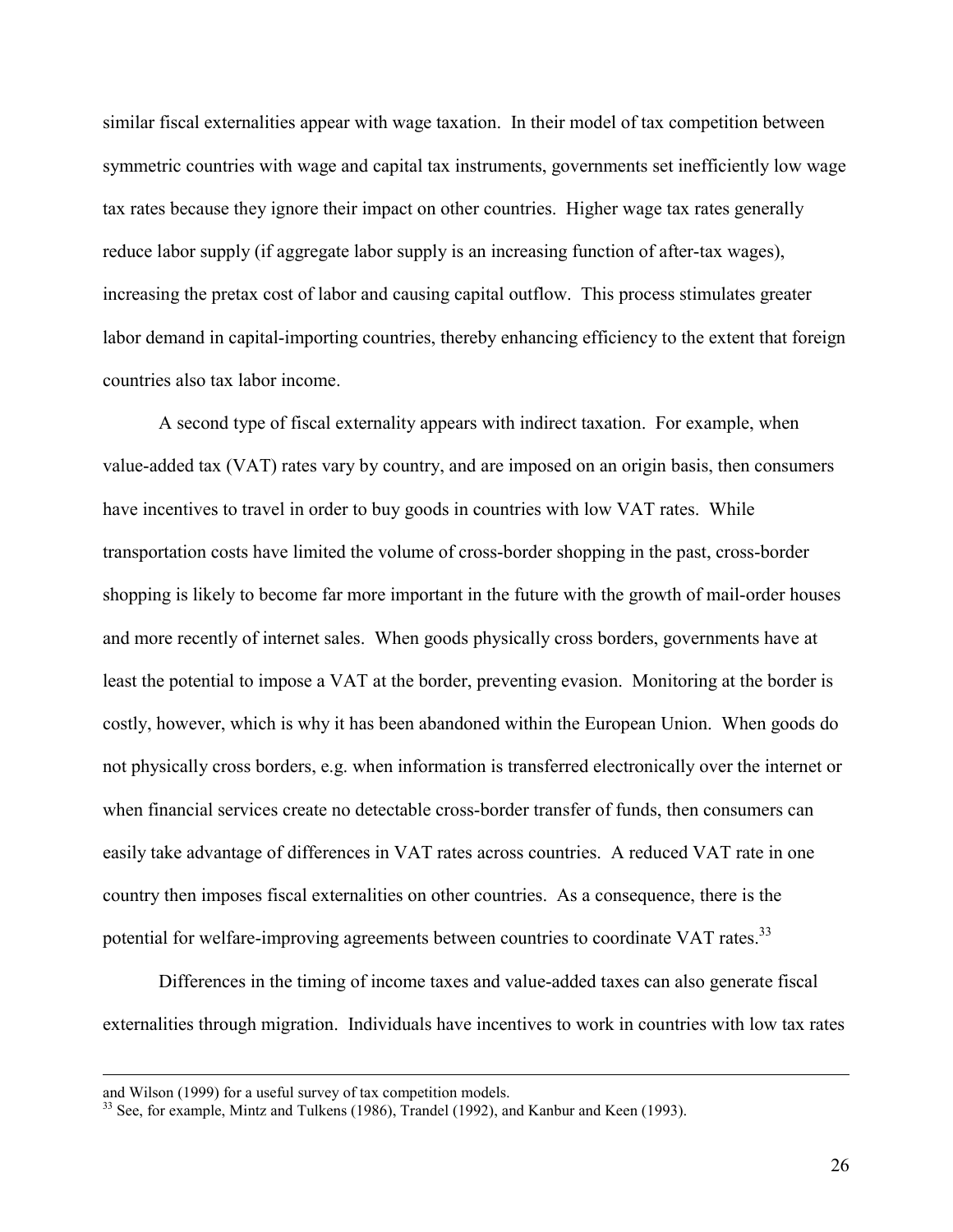on labor income, but to retire to countries with low VAT rates. Differences in capital gains tax rates also create incentives for individuals to move before selling assets with large accumulated capital gains. The quality of publicly-provided schools, hospitals, and safety-net programs can differ substantially across countries, inviting migration in anticipation of heavy use of these government services. Use of debt finance invites inmigration when debt issues substitute for taxes, but outmigration when the debt is repaid.

While multilateral agreements to coordinate tariff policies are common, there have been few such attempts to coordinate tax policies across countries. Giovannini and Hines (1991) point out the gains from coordinating income tax policies within the European Union. They observe that one way to enforce residence-based tax rates on capital income within Europe is to impose equal source-based taxes on capital income at the highest European rate, permitting capital owners to claim rebates for any differences between the European tax rate and those imposed by their home governments. Enforcement costs fall as a result, since it is far easier to monitor the return to capital physically located in the country than to monitor the income accruing internationally to each domestic resident. However, such source-based taxes can be maintained in equilibrium, according to the models, only if the governments explicitly coordinate among themselves, since each government in isolation has an incentive to eliminate its source-based tax.<sup>34</sup> In spite of much discussion, there have been no such agreements within the European Union.Countries do commonly have bilateral tax treaties that set withholding tax rates on payments of dividends, interest, and capital gains between signatories. The agreements on withholding tax rates almost always involve *reductions* in these rates, however, suggesting that negative externalities, e.g. through exercise of market power, outweigh any positive externalities generated by tax

27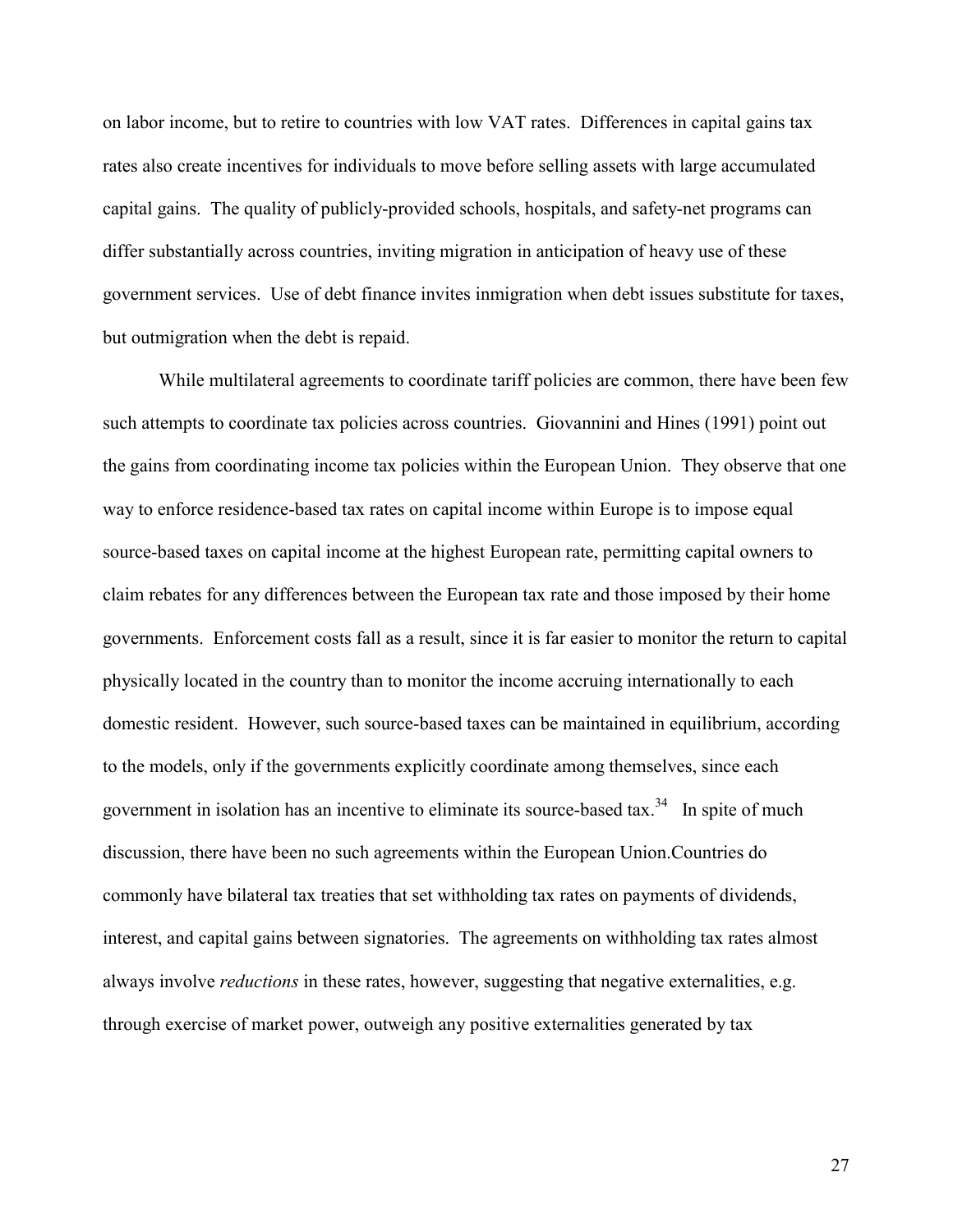competition.<sup>35</sup> In addition, these treaties deal only with withholding tax rates, whereas domestic personal and corporate income taxes can also generate tax spillovers to other countries.

 Another source of coordination is the OECD convention that member countries adopt some mechanism to avoid the double-taxation of foreign-source income, either through a crediting arrangement or through exempting foreign-source income. Either arrangement is contrary to the forecast from the initial theory that countries would seek to impose residence-based taxes, so the OECD requirement does help to explain the existence of crediting and exemption arrangements for foreign-source income. Under an exemption system, however, corporate taxes are precisely source-based so that the Nash equilibrium set of tax rates is zero in small open economies. Therefore, this convention does not serve to internalize tax spillovers.

 Under the crediting system, there is not even a Nash equilibrium set of tax policies with trade in capital.<sup>36</sup> Gordon (1992) points out, however, that the crediting system might make sense if the capital exporters coordinate and act as a Stackelberg leader. Given this crediting system, capital-importing countries will have incentives to match the tax rate chosen by the capital exporters. In particular, under such a tax credit system, the net-of-tax income accruing to a foreign subsidiary in some country *c* equals<sup>37</sup>  $\pi_c \left[ 1 - \tau_c - \max(\tau_h - \tau_c, 0) \right] = \pi_c \left[ 1 - \max(\tau_c, \tau_h) \right]$ , where  $\pi_c$ equals the pretax taxable income of the subsidiary,  $\tau_c$  is the tax rate in the host country, and  $\tau_h$  is the tax rate in the home country offering a tax credit. As long as  $\tau_c \leq \tau_h$ , any increase in  $\tau_c$  leaves

<sup>&</sup>lt;sup>34</sup> The mechanism described by Giovannini and Hines might require intercountry resource transfers if there are uneven capital flows within Europe. See Gammie (1992) for a more recent detailed examination of the options for coordination of corporate tax structures within the European Union.

<sup>&</sup>lt;sup>35</sup> The link between reductions in withholding tax rates and information-sharing agreements also suggests that countries may reduce their withholding tax rate simply because they no longer need such a high tax rate to prevent domestic investors from shifting their assets offshore.

<sup>36</sup> See, e.g. Bond and Samuelson (1989) or Gordon (1992) for further discussion.

<sup>&</sup>lt;sup>37</sup> Under existing crediting schemes, firms can receive credits for any foreign taxes paid up to the amount of domestic taxes due on foreign income. When foreign tax payments exceed domestic tax liabilities on this income, the firm has "excess foreign tax credits," since it has potential credits it cannot use. If instead the firm owes residual domestic taxes on foreign income, then it has what is known as "deficit foreign tax credits."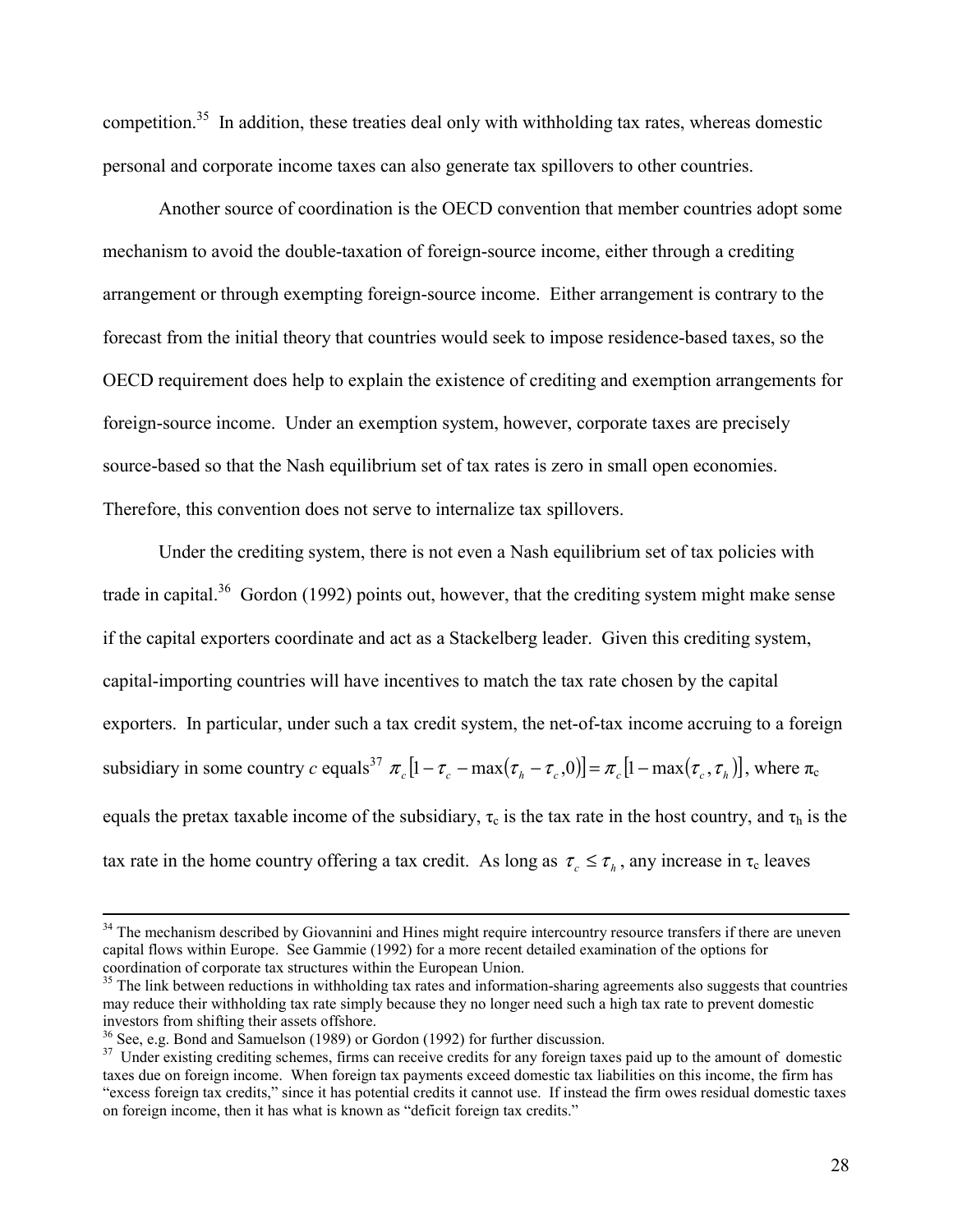firms unaffected yet collects additional revenue for the host country; therefore, the host country has an incentive to raise  $\tau_c$  up to  $\tau_h$ .<sup>38</sup>

Knowing this response of any host government, capital-exporters can induce tax rates to rise point for point in host countries when they increase their own domestic tax rates. As a result, domestic residents would face the same tax increase abroad that they face at home when the home country raises its tax rate, so can no longer avoid the tax by shifting operations abroad. From the perspective of the firm, the tax has become a residence-based tax.<sup>39</sup> Gordon (1992) shows that use of this tax credit may be attractive to the capital-exporting country, even without OECD requirements, if investors can otherwise avoid a residence-based tax at some cost. Without such a tax-crediting scheme, equilibrium capital income tax rates instead equal zero.

Under this argument, however, capital exporters are attempting to induce capital-importing countries to raise their tax rates on capital imports so as to discourage capital flight. This is contrary to the observation in tax treaties that governments attempt to *reduce* the taxes host governments impose on capital imports. In addition, all countries except New Zealand that offer a credit against their domestic taxes for foreign tax payments allow multinationals to defer their domestic tax liabilities until profits are repatriated. With deferral, host countries still have incentives to impose withholding taxes on dividend repatriations to parent firms. Corporate taxes, however, are now dominated by withholding taxes.<sup>40</sup> Furthermore, many countries allow firms to pool their repatriations from abroad, so that excess foreign tax credits from one country can offset domestic taxes otherwise owed on repatriations from other countries. Firms can then arrange their investments and repatriations so that no taxes are due in the home country on foreign operations. If

<sup>&</sup>lt;sup>38</sup> By prior arguments, it would not want to raise  $\tau_c$  further, since doing so is simply a source-based tax on capital.<br><sup>39</sup> From the perspective of the governments, however, the outcome is not equivalent to a residenc tax payments made by domestic residents on their investments abroad go to the foreign rather than the domestic government.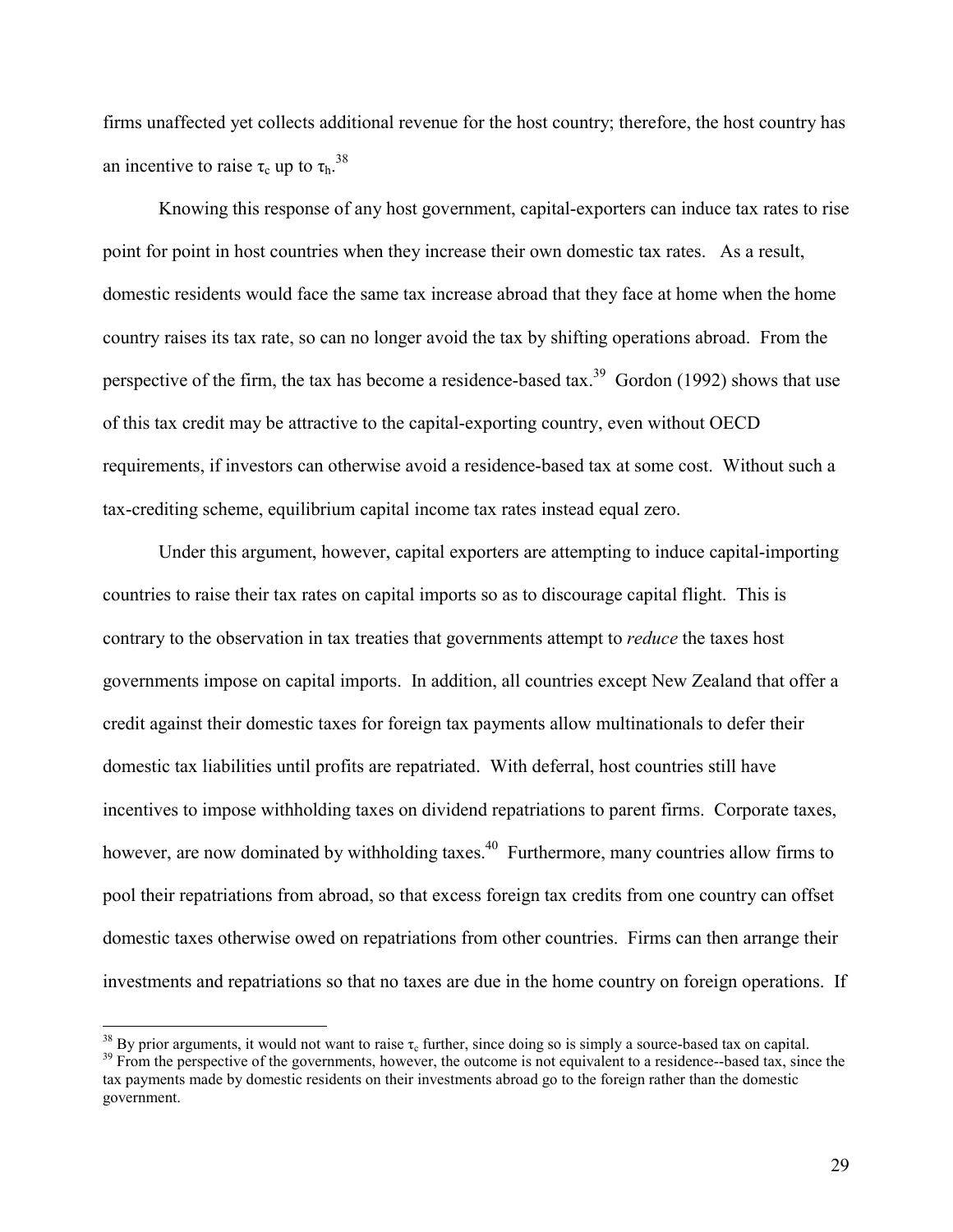no domestic taxes are due, then any taxes paid abroad become source-based taxes, which remain unattractive.

 Given the availability of both worldwide averaging and deferral of tax until repatriation, it is difficult to argue that tax-crediting arrangements have much effect on equilibrium corporate tax rates in host countries. Therefore, there is no plausible theoretical expectation as well as no direct evidence of coordination of tax policies.

## **4. Taxes and Portfolio Capital Flows**

 This section considers the effect of taxation on the demand and supply of international portfolio capital flows. Such capital flows are characterized by the absence of mutual controlling interest between transacting parties, so that they might take the form of bank loans to unrelated firms, or individual purchases of shares of stock in foreign companies. Most international capital movements take the form of portfolio capital flows, and while there are features of portfolio capital flows that carry standard implications for international tax policies, there are also some observed aspects that are difficult to reconcile with standard theories.

#### **4.1. Uniform income taxation**

 The most analytically straightforward type of international capital flow is that involving debt contracts between unrelated parties, since simple capital market arbitrage implies that investors must face identical risk-adjusted after-tax real interest rates for all transactions. International borrowing and lending entail at least two important complications that distinguish them from purely domestic transactions. The first is that borrowers and lenders experience gains or losses resulting from movements in the relative values of foreign and domestic currencies. The tax

 $40$  A corporate tax now discourages investment because the credit is delayed in time, and therefore of less value.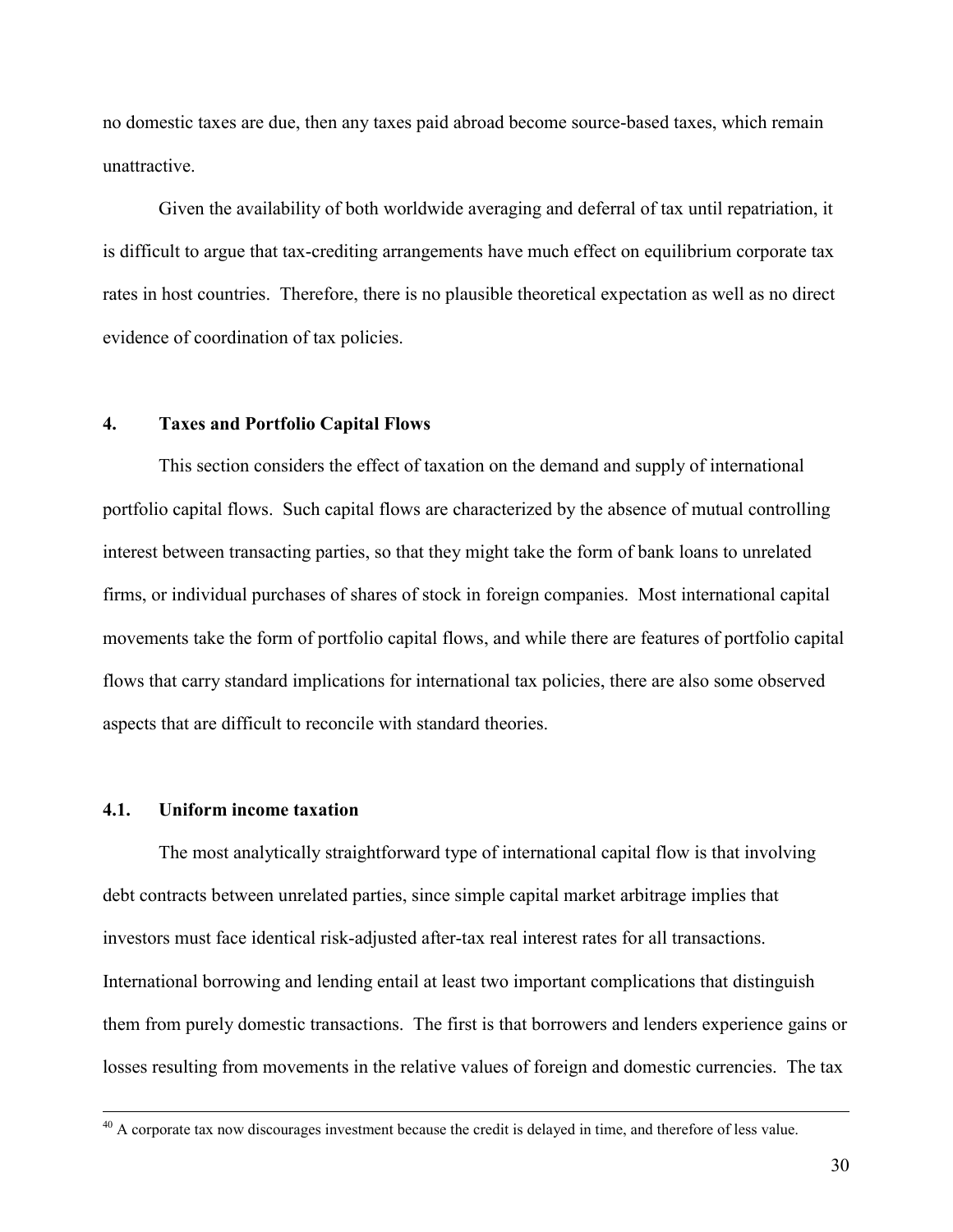treatment of these gains and losses then affects the desirability of borrowing and lending in currencies in which exchange gains and losses are possible. The second complication is that governments may impose withholding taxes on cross-border payments of interest. These issues are considered in turn.

 Interest rates in international capital markets adjust in reaction to anticipated nominal price changes, though the extent of this adjustment is affected by the tax regime. This point is illustrated most clearly in the case of a small open economy. The expected after-tax net return to foreign lenders  $(r_{n,w})$  loaning money to a borrower in the small open economy is:

(4.1) 
$$
r_{n,w} = (1 - \theta^*)r + (1 - g^*)e^*
$$

 $\overline{a}$ 

in which  $\theta^*$  is the foreign tax rate on interest receipts from abroad (inclusive of any withholding taxes),  $\vec{r}$  is the home (small) country nominal interest rate,  $g^*$  is the foreign tax rate on exchange rate-related gains and losses, and  $\dot{e}^*$  is the anticipated appreciation (in foreign currency) of domestic assets held by foreign lenders. We assume exchange rates to be determined by purchasing power parity (PPP) in the goods market, which implies  $e^* = \pi^* - \pi$  (in which  $\pi^*$  is the foreign inflation rate, and  $\pi$  is the domestic inflation rate).<sup>41</sup> A small open economy must offer foreign lenders an after-tax rate of return equal to returns available elsewhere.<sup>42</sup> Consequently,

capital market equilibrium implies that *dr d*  $\frac{n,w}{\pi} = 0$ , and differentiating (4.1) with respect to  $\pi$  implies:

 $41$  While this assumption is fairly standard, it is important to note that the literature suggests that PPP is best understood as a long-run phenomenon. See, for example, Parsley and Wei (1996), and Froot, Kim and Rogoff (1995).

 $42$  Strictly speaking, capital market equilibrium requires that risk-adjusted after-tax returns must be equalized. In the certainty framework used here, risk considerations are absent and capital market equilibrium requires only that after-tax returns be equalized. For an explicit consideration of the implications of risk for the analysis, see for example Gordon and Varian (1989).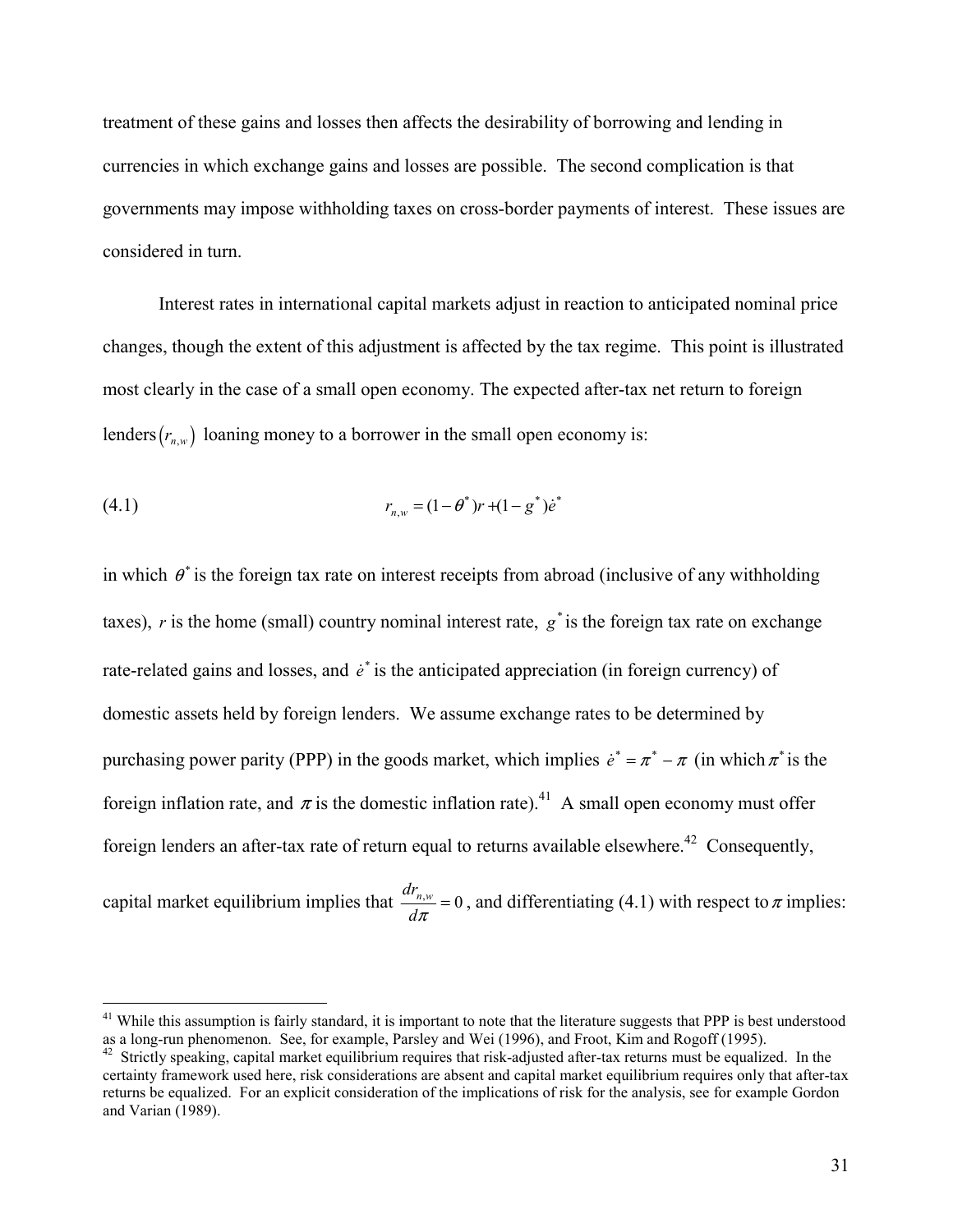$$
\frac{dr}{d\pi} = \frac{\left(1 - g^*\right)}{\left(1 - \theta^*\right)}
$$

 $\overline{a}$ 

in which it is implicit that *<sup>d</sup> d* π π \*<br>- = 0. If foreign tax systems treat exchange rate-related gains and losses in the same way as ordinary income, so that  $g^* = \theta^*$ , <sup>43</sup> then  $\frac{dr}{dt}$ *d*<sup>π</sup> = 1, consistent with much of the empirical work on the relationship between interest rates and inflation.<sup>44</sup>

While this change in *r* in response to an increase in inflation leaves foreign investors unaffected, the rate of return available to domestic investors falls. In particular, domestic investors receive real returns of  $r(1 - \theta) + (1 - g)(\pi - \pi^*) - \pi$  on their investments in bonds from any given country (including their own). An increase in the domestic inflation rate,  $\pi$ , then reduces the aftertax return on all bonds, both domestic and foreign, as viewed from the standpoint of domestic lenders. The reason is that lenders must pay taxes on the purely nominal component of their investment returns. If, instead, nominal interest rates were to respond to inflation so that

 $(1 - \theta)$  $\frac{dr}{d\pi} = \frac{\theta}{(1-\theta)}$ , then (taking  $g = \theta$ ), lenders would experience no change in their after-tax real

returns; this is the basis of Feldstein's (1976) argument that nominal interest rates should rise more than one-for-one with inflation in closed economies.

<sup>&</sup>lt;sup>43</sup> In practice, the capital exporting countries whose tax systems are described by Commission of the European Communities (1992, pp. 235-303) generally set  $g^* = \theta^*$ . For the issues that arise when these tax rates differ, see Levi (1977) and Wahl (1989).

<sup>&</sup>lt;sup>44</sup> Unless  $g = \theta$  in all countries, however, then r cannot respond to changes in  $\pi$  in a way that leaves all investors indifferent, a point emphasized by Slemrod (1988). In this case, without some addition to the model, e.g. short-sales constraints as in Gordon (1986) or risk considerations as in Gordon and Varian (1989), there will no longer be an equilibrium.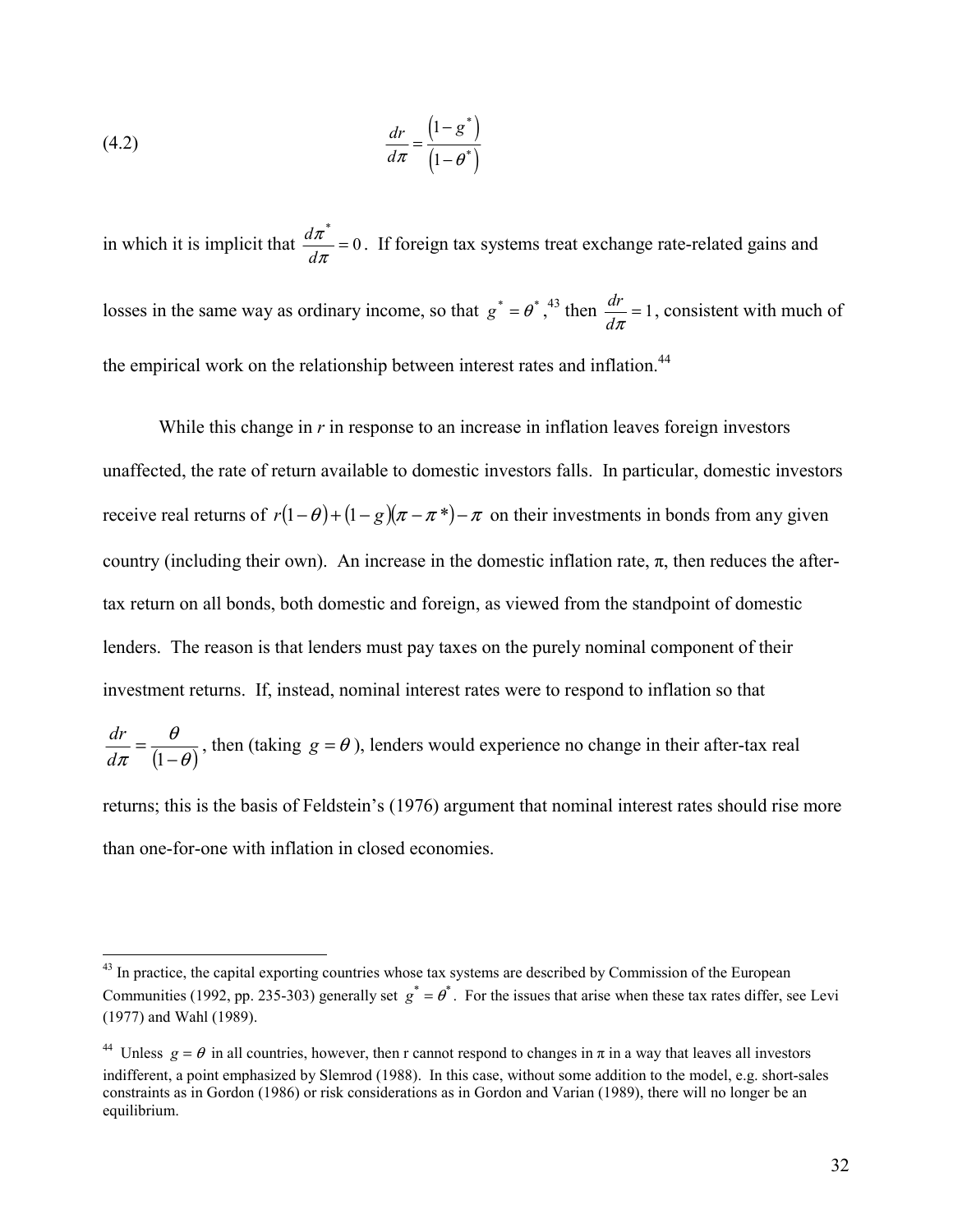What distinguishes foreign and domestic investors is that foreign lenders are able to deduct against their taxable incomes any foreign exchange losses (or reduced foreign exchange gains) created by domestic inflation, while domestic savers are unable to deduct the real losses they incur as a result of domestic inflation. Perfect indexation of domestic tax systems would of course eliminate this difference, but in practice, most countries do not provide such indexation. Foreign exchange gains are taxable, and foreign exchange losses are deductible, simply by virtue of the convention of measuring taxable income in units of home currencies.

 This tax treatment of exchange rate gains and losses then also influences the effect of inflation on the demand for capital investment in domestic economies. Tax systems that are not perfectly indexed permit inflation to affect investment incentives through the use of historic cost depreciation and inventory valuation, the taxation of nominal capital gains, and the ability to deduct nominal interest payments.<sup>45</sup> While all of these considerations appear in closed economies, what makes the open economy different is the attenuated reaction of nominal interest rates to changes in inflation. Since nominal interest rates react only one-for-one to changes in inflation, the real aftertax interest rate falls as inflation rises. Then to the extent that debt finance is used at the margin, and more generally that investment is affected by the cost of capital, domestic investment should rise in reaction to a reduced cost of borrowing.<sup>46</sup> The net effect of inflation on capital demand then depends on the relative importance of this consideration and others including the nonindexation of depreciation deductions.<sup>47</sup>

<sup>&</sup>lt;sup>45</sup> See Feldstein (1980). Auerbach and Hines (1988) note, however, that over the postwar period, U.S. depreciation schedules appear to have been informally indexed by regular legislative adjustments to compensate for inflation.

<sup>&</sup>lt;sup>46</sup> See Hartman (1979) for a development of this argument. For evidence of the responsiveness of saving and investment to the after-tax cost of capital, see the chapters by Bernheim and by Hassett and Hubbard in volume three of this Handbook.

 $47$  Gordon (1982) attempts to measure the sizes of these terms, finding that the reduced value of depreciation allowances is likely to be more than offset by the induced decline in the real cost of debt and equity finance. Desai and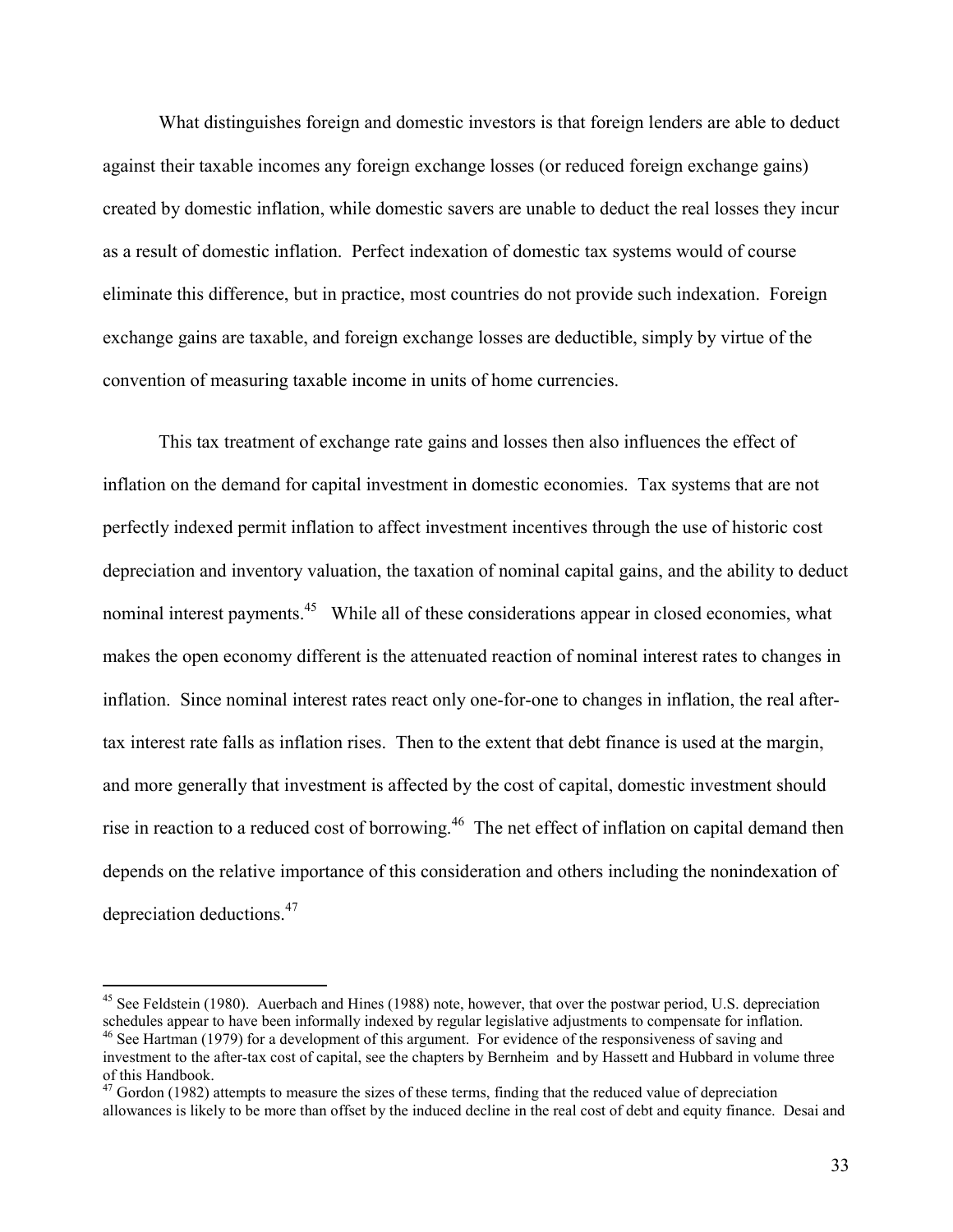The preceding analysis ignores the impact of withholding taxes on cross-border interest payments. In practice, many governments impose such taxes, which might take the form of requiring domestic borrowers to withhold a tax equal to 5 percent of any interest paid to foreign lenders. These withholding taxes are formally the obligation of those receiving interest payments, so lenders can claim foreign tax credits for withholding taxes. But since some lenders are ineligible to claim foreign tax credits (because their home governments do not permit them), and others are unable to take full advantage of additional foreign tax credits (due to tax losses, excess foreign tax limits, or a decision not to report the income), it follows that at least some fraction of withholding tax liabilities are borne by lenders and should therefore be reflected in higher nominal interest rates. Huizinga (1996) offers evidence that pre-tax borrowing rates are increasing functions of local withholding tax rates, though there is some indication that the potential creditability of withholding taxes mitigates this effect. Papke (2000) reports volumes of loans from foreigners to American borrowers are negatively affected by withholding tax rates on interest payments from the United States.

It is possible to broaden this analysis to consider the effect of taxation on individual portfolios containing differentiated assets. The starting point in thinking about taxes and portfolio choice is the observation that taxes have no effect on equilibrium portfolios if all countries impose residence-based taxes on income from savings at the same rate for all forms of savings, even though these rates are not identical across countries. To see this, assume there are *I* possible assets, where any asset *i* yields a before-tax real returns of *ri*. Assume that each country *k* imposes a uniform residence-based income tax at rate *mk*. Then in equilibrium investors are indifferent among all the different assets if and only if they yield the same risk-adjusted after-tax return:

Hines (1999b) analyze the magnitude of the welfare costs of inflation-associated saving and investment distortions,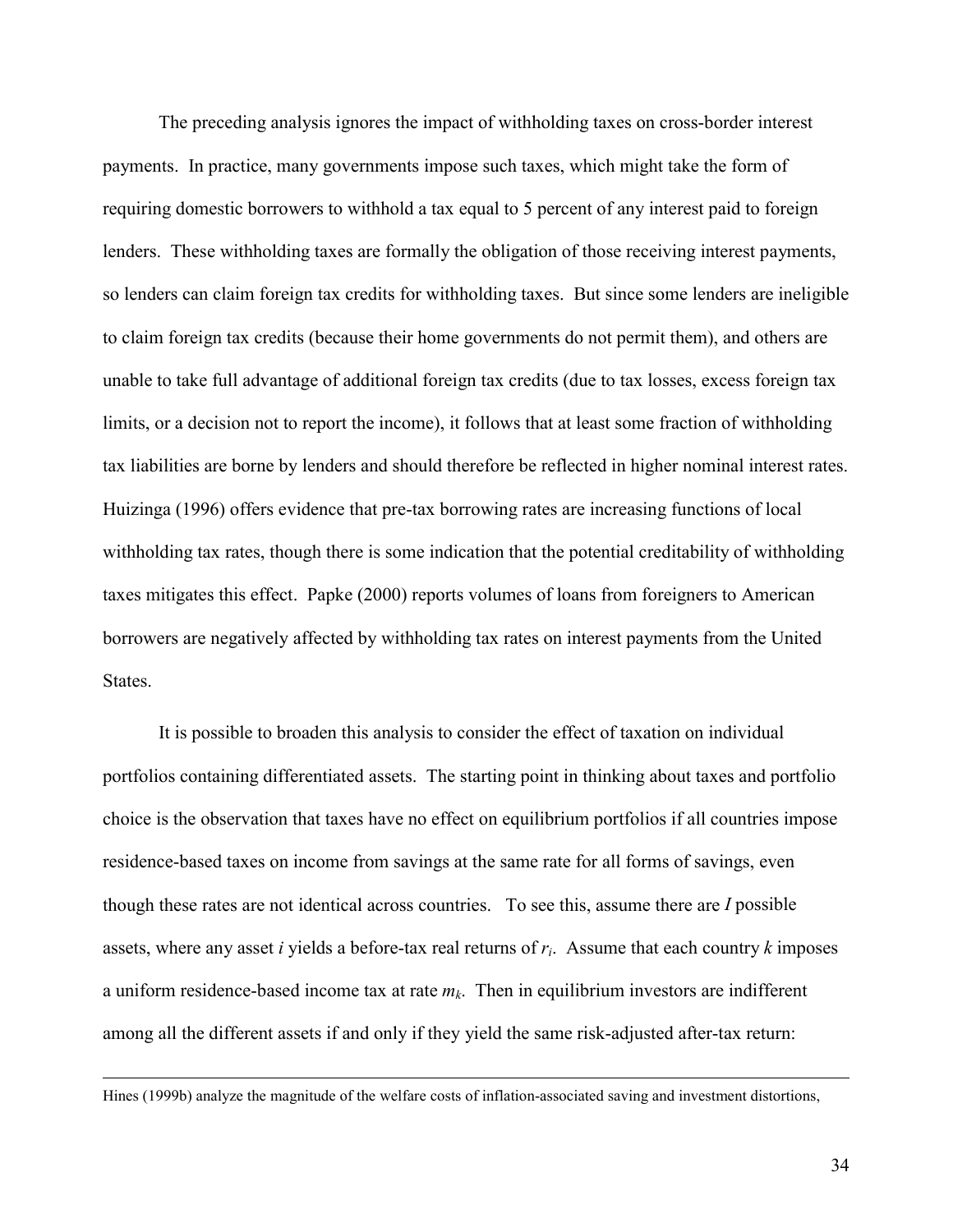(4.3) 
$$
r_i(1 - m_k) = r_j(1 - m_k) \forall i, j, k
$$

In equilibrium, it must be that  $r_i = r_j \forall i, j$ , and there are no tax distortions to portfolio choice.

# **4.2. Nonuniform income taxation**

 In practice, tax rates on investment income commonly differ by type of asset, with rules differing by country. For example, relative tax rates on interest, dividends, and capital gains differ by country; and the returns to certain assets are tax-exempt in some countries but not in others. Denote the tax rate on the return to asset *i* in country *k* by  $m_{ik}$ . Then investors from that country are indifferent between holding any two assets *i* and *j* if and only if  $r_i(1-m_{ik})=r_i(1-m_{ik})$ . As emphasized by Slemrod (1988), this equality can hold simultaneously for investors from different countries for only a very restrictive set of relative tax rates, yet actual tax structures are much more variable. Equilibrium portfolios are therefore distorted, given existing tax structures. In fact, without some additional factors limiting portfolio choice (such as restrictions on short sales) there is no equilibrium. It is therefore important to consider the implications of nonuniform taxation of asset income, and the factors that might reconcile them with observed portfolios.

 The preceding analysis of the effect of inflation takes foreign exchange gains and losses to be taxed at the same rates as ordinary income. As emphasized by Gordon (1986), additional portfolio distortions are introduced if capital gains and losses resulting from changes in exchange rates are not taxed at accrual – as is, for example, characteristic of equity investments that generate unrealized capital gains, or when tax systems fail to implement appropriate discount rules for longterm bonds. In particular, bonds issued in countries with a high inflation rate might need to pay a

finding that the welfare costs of inflation in open economies have the potential greatly to exceed the costs of inflation in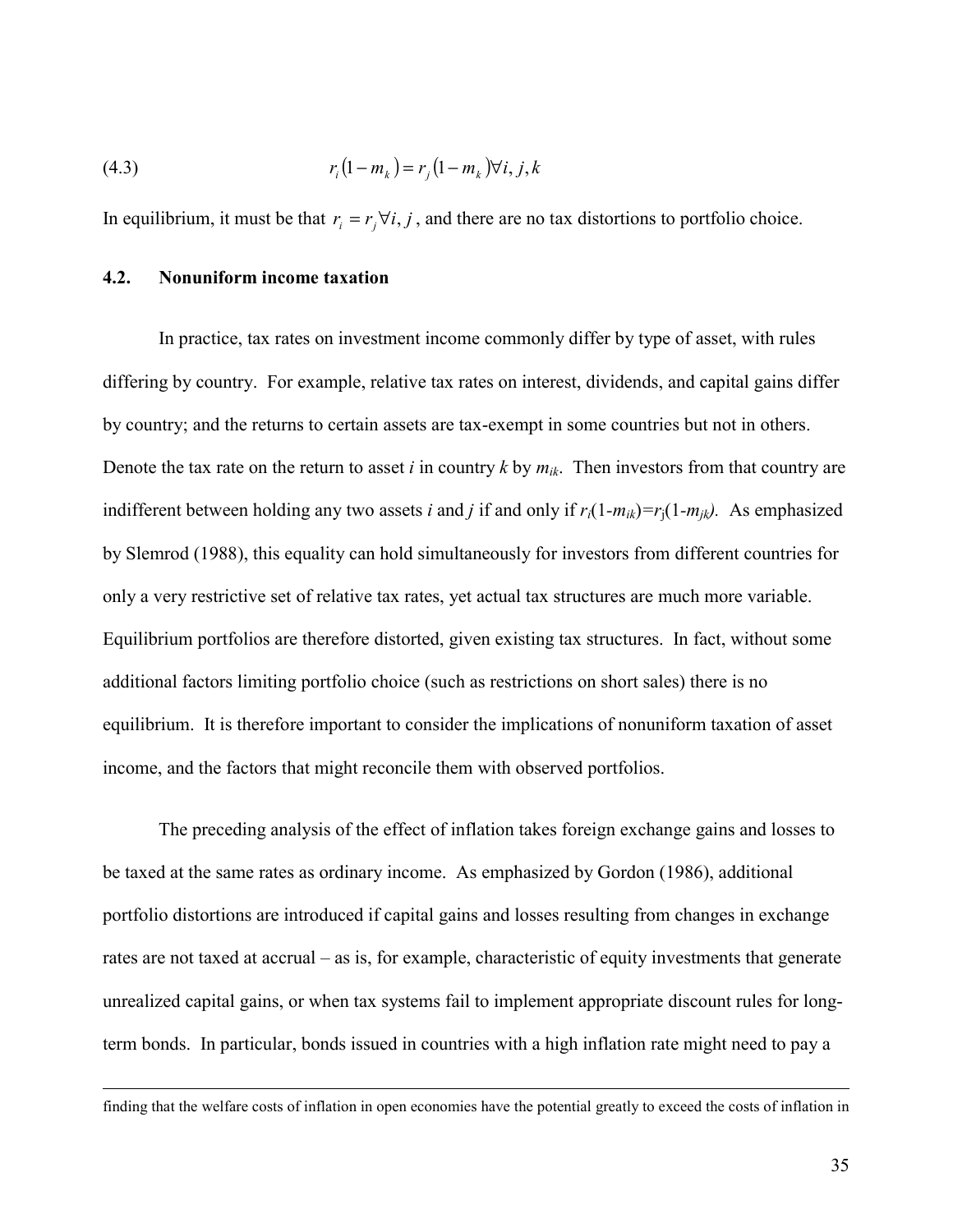high nominal interest rate to compensate for the capital loss that investors experience due to the inflation. When the required addition to the nominal interest rate is taxed at a higher rate than applies to the associated capital loss due to inflation, the size of the increase in the interest rate needed to compensate for inflation will be higher the higher the tax rate of the investor. As a result, these bonds will be purchased primarily by investors facing low tax rates. If exchange rates were riskless, then a costless form of tax arbitrage becomes feasible, with investors in high tax brackets borrowing in countries with a high inflation rate and investing in bonds from countries with a low inflation rate, and conversely for investors in low tax brackets.

When different types of assets face different tax rates, their pretax rates of return will adjust in equilibrium to compensate for the differences in tax treatment, so that heavily taxed assets offer the highest pretax rates of return. This observation has interesting implications for tax policy. For a country raising capital from abroad, the pretax rate of return it has to pay to foreign investors will be higher if the financial asset used will face higher domestic tax rates in the investors' home countries. By this argument, bond finance should be more expensive than equity finance, at least after controlling for risk. However, when interest but not dividend payments are deductible under the corporate tax, firms may prefer debt to equity finance – due to the deductibility of interest payments, debt finance can be cheaper to the firm even when it is more expensive for the country as a whole. The government absorbs the extra costs through the fall in tax revenue, and so has a strong incentive to reduce or eliminate the tax advantage to debt finance.<sup>48</sup> Similarly, when domestic investors have a tax incentive to buy equity or other more lightly taxed assets, the pretax return they earn is reduced, which again would be reflected in a fall in government tax revenue.

closed economies.

<sup>&</sup>lt;sup>48</sup> For further discussion, see Gordon (1986).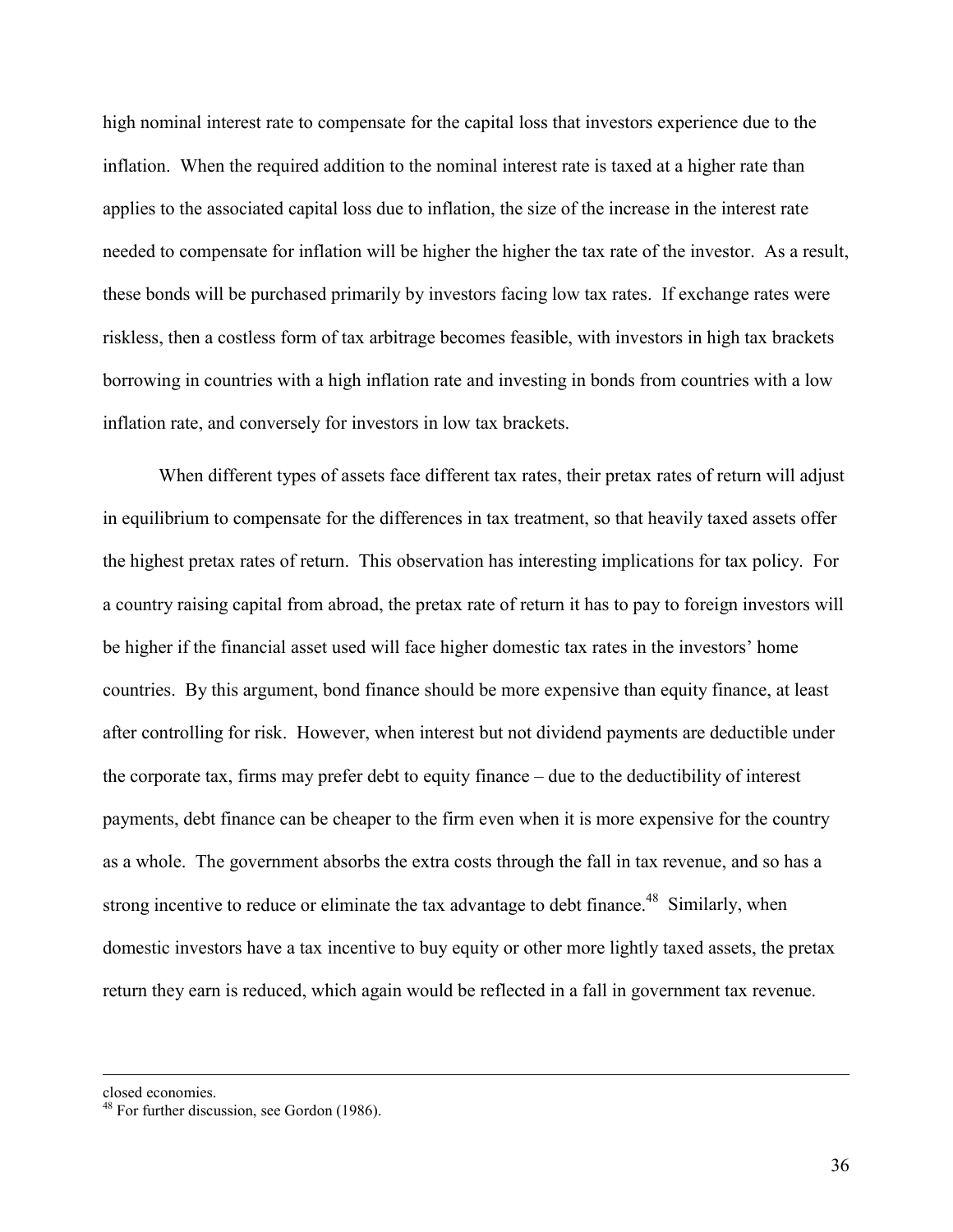This pressure towards equal tax treatment of different type of assets is an example of the gains from productive efficiency described in Diamond and Mirrlees (1971).

# **4.3. Home bias**

 The standard approach in the finance literature to explain portfolio choice is to assume that investors are risk averse and that the returns to different assets are risky, with the return on each asset having at least some idiosyncratic elements. Without taxes, standard portfolio models forecast full diversification of portfolios worldwide. The difficulty is that this forecast is clearly counterfactual, since the data show that a large fraction of the equity and debt issued in any country is held directly by residents of that country. This phenomenon is known as "home bias,"49 and its source is not entirely understood. One possibility is that tax systems may be responsible for at least part of observed "home bias."

Introducing taxes into a standard portfolio model generates the prediction that investors will tend to specialize in those securities where they face relatively favorable tax treatment compared with other investors. For example, if investors in country  $k$  face a tax rate  $m_k$  on income from bonds and a rate  $\alpha$  m<sub>k</sub> on income from equity, with  $\alpha$ <1, where for simplicity  $\alpha$  does not vary across countries, then the fraction of portfolios held in equity should be an increasing function of  $m_k$ . This model implies that the portfolios of American investors should contain smaller fractions of equity following the U.S. personal tax rate reduction in  $1986$ <sup>50</sup> As documented by Scholes et al (2002), foreign investors (primarily foreign multinational firms) increased their equity investments in American firms after 1986, which is consistent with the forecast of this model.

 Taxes have the potential to affect portfolio choices, and some of the forecasted effects appear in the data. However, the above forecasts with taxes still do not explain the observed

<sup>&</sup>lt;sup>49</sup> See Adler and Dumas (1983) and French and Poterba (1991) for evidence.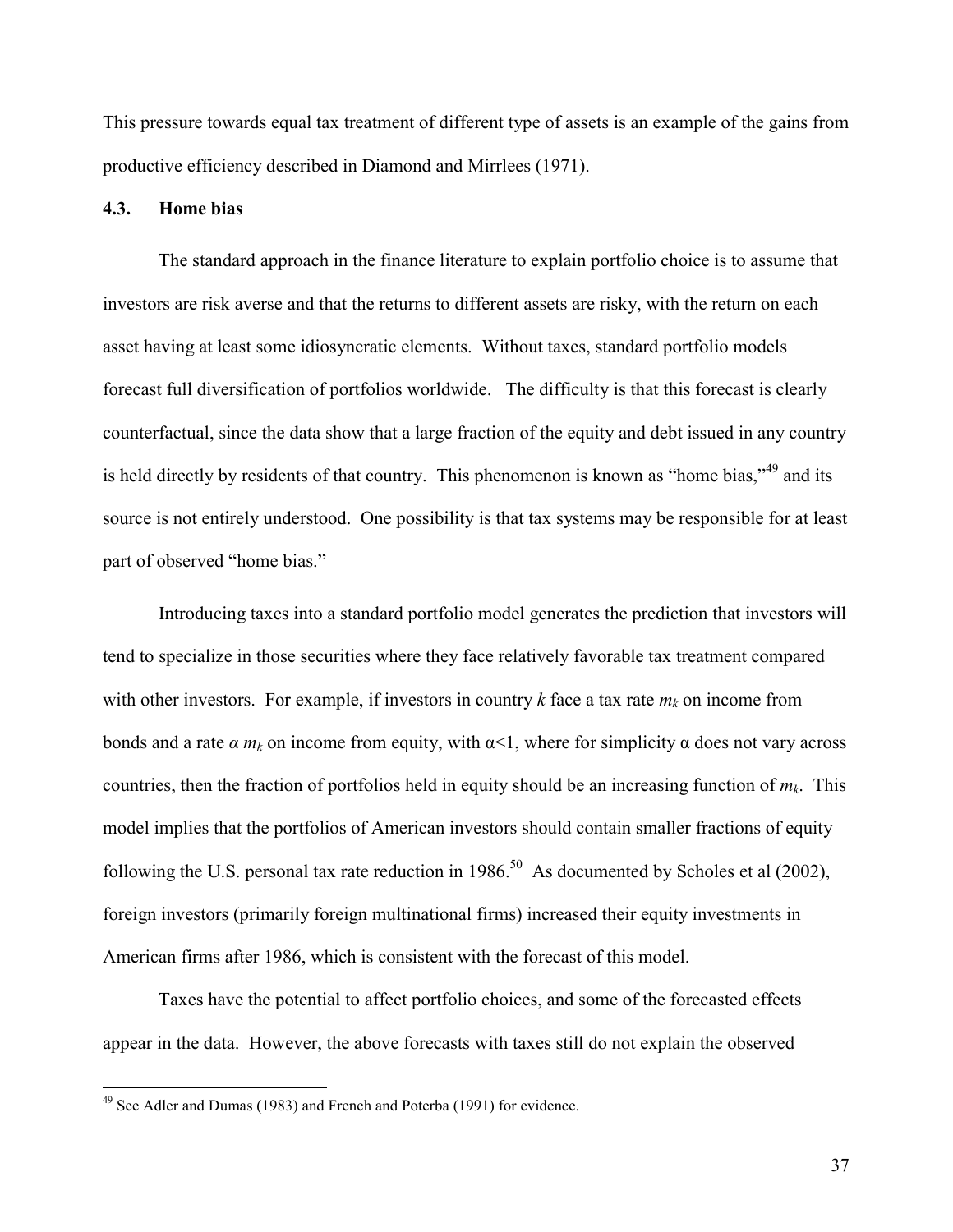specialization in portfolios, suggesting important omissions from this model. One important omission is the possibility of tax evasion on income from foreign securities through use of foreign financial intermediaries. This potential ease of evading personal income taxes on portfolio income through use of foreign financial intermediaries has strongly influenced some of the discussion of equilibrium tax policy in the theoretical literature. If "capital flight" were an important empirical phenomenon, then a large fraction of the funds invested in the United States should appear to be coming from "nonresidents," as residents try to disguise themselves as nonresidents in order to avoid domestic taxes. Consistent with this forecast, an unusually large volume of funds enters the United States from Switzerland, the Netherlands Antilles, and other tax havens. The same process, however, implies that domestic investors will appear to be foreign in the data, so that observed portfolios should have a "foreign-bias" rather than a "home-bias," which is inconsistent with reported patterns.

 There are at least some elements of the tax law that result in higher effective tax rates on holdings of *foreign* equity. For example, countries commonly impose withholding taxes on dividends and capital gains received by foreign investors. While many investors receive credits for these withholding taxes against their domestic income tax liabilities, this is not true for all investors.<sup>51</sup> Those investors whose tax liabilities are increased by withholding taxes would in response reduce their equity investments. $52$ 

In addition, many countries have dividend imputation schemes. Under a dividend imputation scheme, when a domestic shareholder in country *j* receives a dividend *d* from a

<sup>&</sup>lt;sup>50</sup> The tax change in fact raised  $\alpha$  by increasing the relative tax rate on capital gains, reinforcing this forecast.<br><sup>51</sup> Since the foreign tax credit is limited to domestic tax liabilities, investors in low tax brack advantage of them. Foreign tax credits are of least value to tax-exempt investors such as pension funds, though some tax treaties do exempt foreign pension funds from withholding tax liabilities.

 $52$  When countries have market power in world equity markets, then the intent of these withholding taxes may well have been to reduce foreign holdings of domestic equity.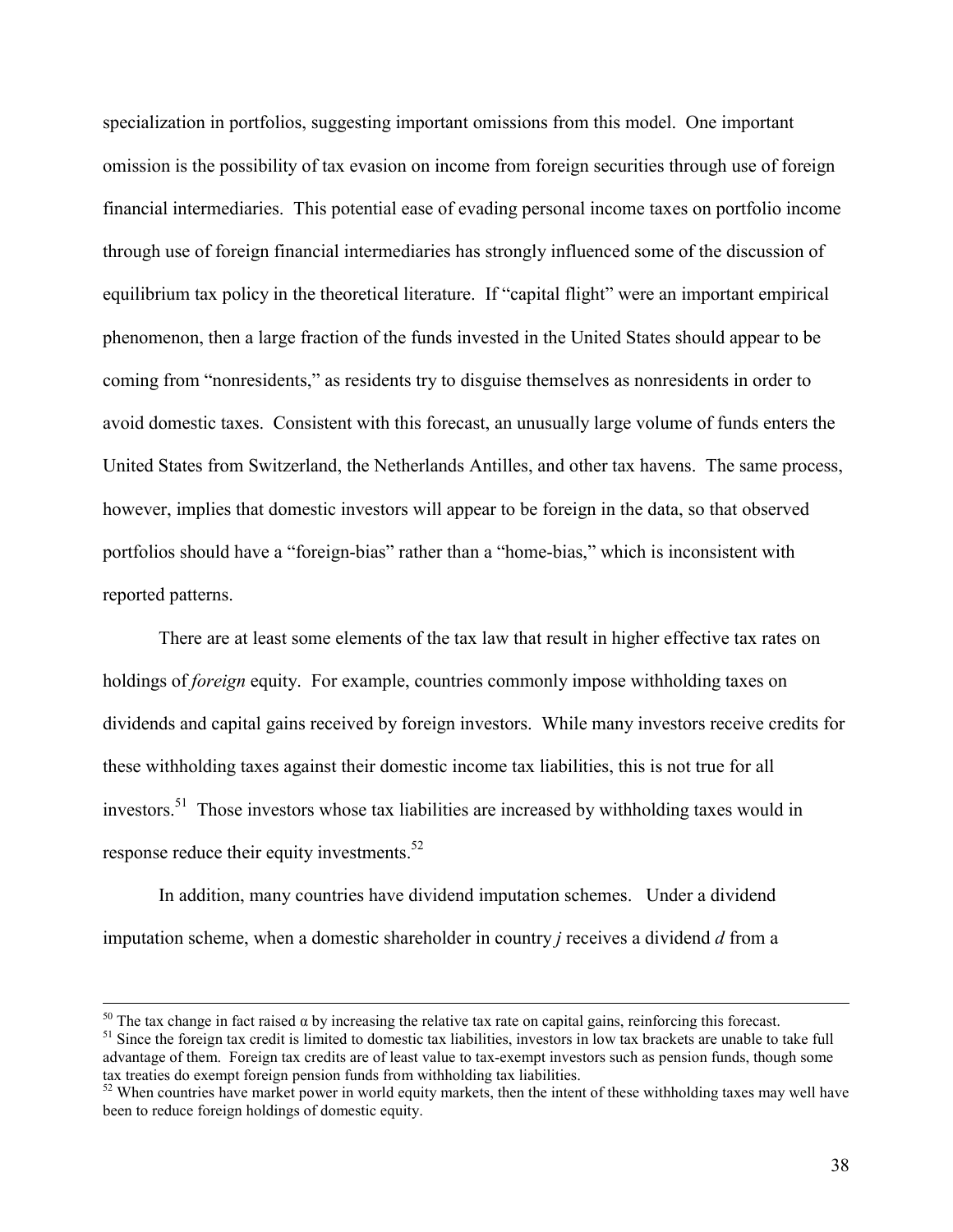domestic firm, he owes personal taxes of  $d ( m_j - \tau_c ) / (1 - \tau_c )$  on this income, where  $\tau_c$  is the domestic corporate income tax rate.<sup>53</sup> In contrast, when the investor receives a dividend *d* from a foreign firm, he owes personal taxes of  $dm_j$ <sup>54</sup> Therefore, the scheme gives domestic investors a powerful incentive to favor domestic equity.55 Foreign investors, in contrast, normally do not qualify for the rebate of corporate taxes under the dividend imputation scheme.<sup>56</sup>

Under these dividend imputation schemes, however, individual investors could simply shift to investing abroad through domestic multinational companies. The investor would then potentially qualify for the dividend imputation scheme on the dividends paid by the domestic parent firm regardless of whether the underlying income was earned at home or abroad.<sup>57</sup> As a result, domestic taxes would no longer distort the international composition of portfolios, though in many countries they strongly favor multinational investments over portfolio investments.

 While these tax distortions may explain some part of the observed portfolio specialization, they are far too small to rationalize the substantial specialization in portfolios observed in the data.58 As a result, a large literature has developed exploring a variety of possible explanations for

 $\overline{a}$ 

<sup>56</sup> The U.K. is one exception, allowing foreign investors to receive the same rebate of U.K. corporate taxes.  $57$  In an attempt to restrict the rebate to domestic-source income, dividends are commonly eligible for the dividend imputation scheme only to the extent that they are less than reported domestic-source income, requiring that

 $d(\pi_d + \pi_f) \leq \pi_d$ , where *d* is the dividend payout rate and where  $\pi_d(\pi_f)$  equals domestic-source (foreign-source)

income. This constraint therefore requires that  $d < \pi_d / (\pi_d + \pi_f)$ . Given typical dividend payout rates, this constraint is likely to bind for only a few highly international companies. (Hines (1996b) notes, though, that payout rates seem to

 $53$  The intent of these schemes is to tax the pre-corporate-tax income at the personal tax rate  $m_j$ . In particular, a local firm needs to earn  $d/(1-\tau_c)$  before corporate taxes on its local investments to finance this dividend. While it pays  $\tau_c d / (1 - \tau_c)$  in corporate taxes on this income, the shareholder receives this amount as a rebate, so on net he faces an effective tax rate of  $m_i$  on the underlying corporate income.

<sup>&</sup>lt;sup>54</sup> This assumes that investors do not evade domestic taxes on the dividends they receive from foreign firms. If taxes on foreign but not domestic dividends are evaded, then the dividend imputation scheme provides an incentive to specialize in domestic equity only if  $m_j < \tau_c$ .<br><sup>55</sup> See Boadway and Bruce (1992) for further discussion.

be higher on foreign-source income.) <sup>58</sup> See French and Poterba (1991), for example, for an attempt to calculate the size of the relative advantage to domestic equity needed to rationalize observed behavior.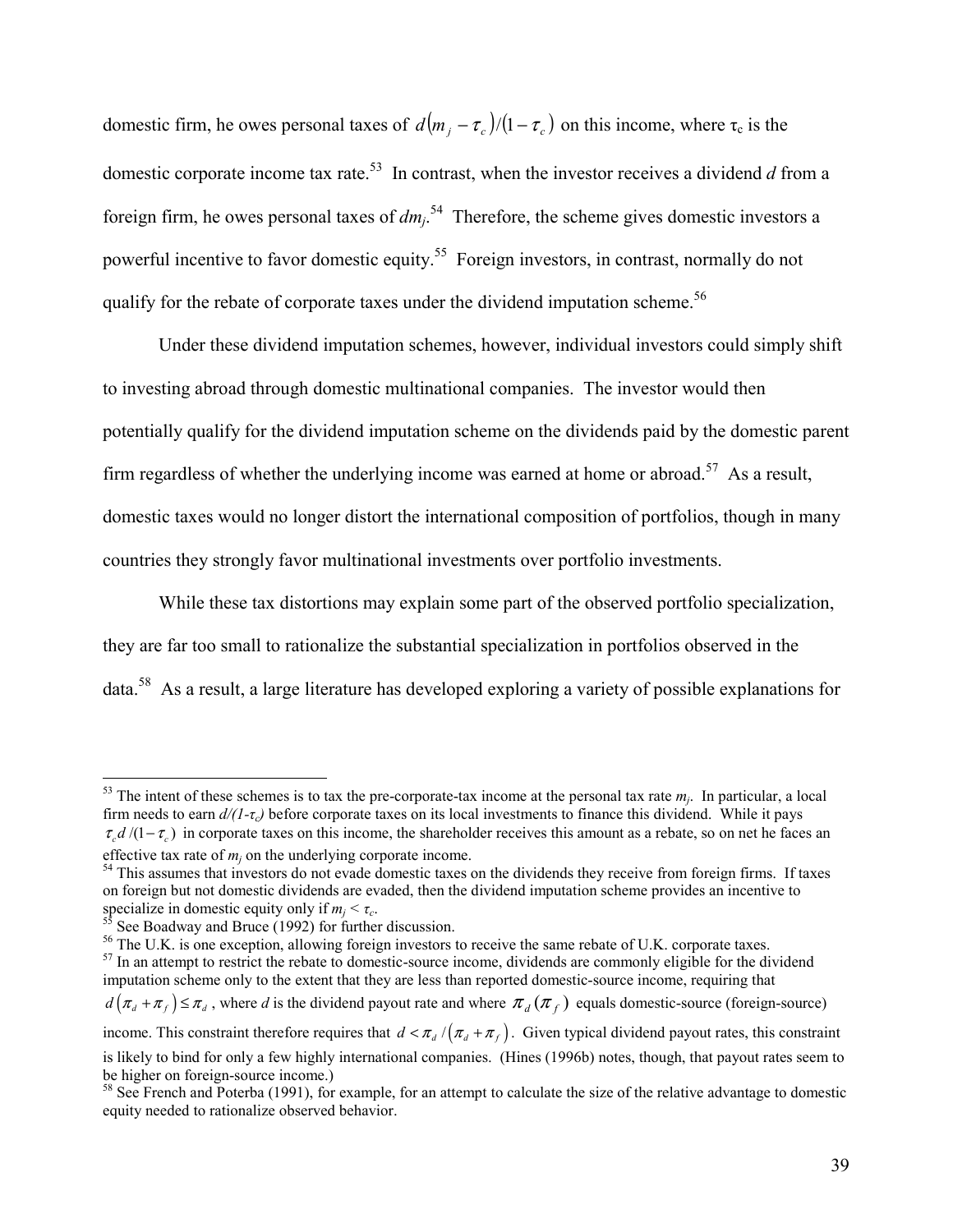the observed "home bias" in portfolios.<sup>59</sup> The question from a tax perspective is the implications of the resulting home bias for both positive and normative models of taxes on income from capital.

 A natural inference from observed home bias is that aggregate demand for domestic equity is much less elastic than would be implied by standard models of portfolio choice. As a result, the incidence of a tax on the return to domestic equity falls more heavily on the owners of this equity (both foreign and domestic) than would be true in standard portfolio choice models that forecast more balanced portfolios. This less elastic behavior then may help explain the substantial tax rates that apply to income from domestic capital, in spite of the forecasts from simpler models that there should be no "source-based" taxes on capital.

 Surprisingly, perhaps, the attempts to date to confirm this intuition by reexamining optimal tax rates in an explicit model potentially capable of rationalizing specialized portfolios do not support this intuition. Gordon and Bovenberg (1996), for example, analyze tax policy in a model in which specialized portfolios result from asymmetric information across investors from different countries – investors are assumed to be much better informed about domestic securities than about foreign securities, so may overpay for foreign securities. In this model, the resulting "lemons" problem leads to too little trade in equity. Domestic owners of equity gain at the margin from greater foreign demand, since it consists of more poorly informed customers that potentially can be overcharged. In a small open economy, however, it is still true that the incidence of any subsidies or taxes on income from domestic capital falls entirely on domestic residents. As a result, the government in a small open economy has an incentive to subsidize foreign purchases of domestic

 $59$  For example, French and Poterba (1991) and Tesar and Werner (1994) both conclude that higher transactions costs on investments abroad cannot be the explanation. Eldor et al (1988) hypothesize that domestic equity helps hedge against risks in labor income; Hartley (1986) suggests that it may hedge against risks from nontraded assets; while Gordon and Gaspar (2001) focus on a hedging role against random consumer prices. Bottazzi et al (1996) provide some empirical support for the first such hedging role, while Pesenti and Wincoop (forthcoming) provide evidence against the second such hedging role.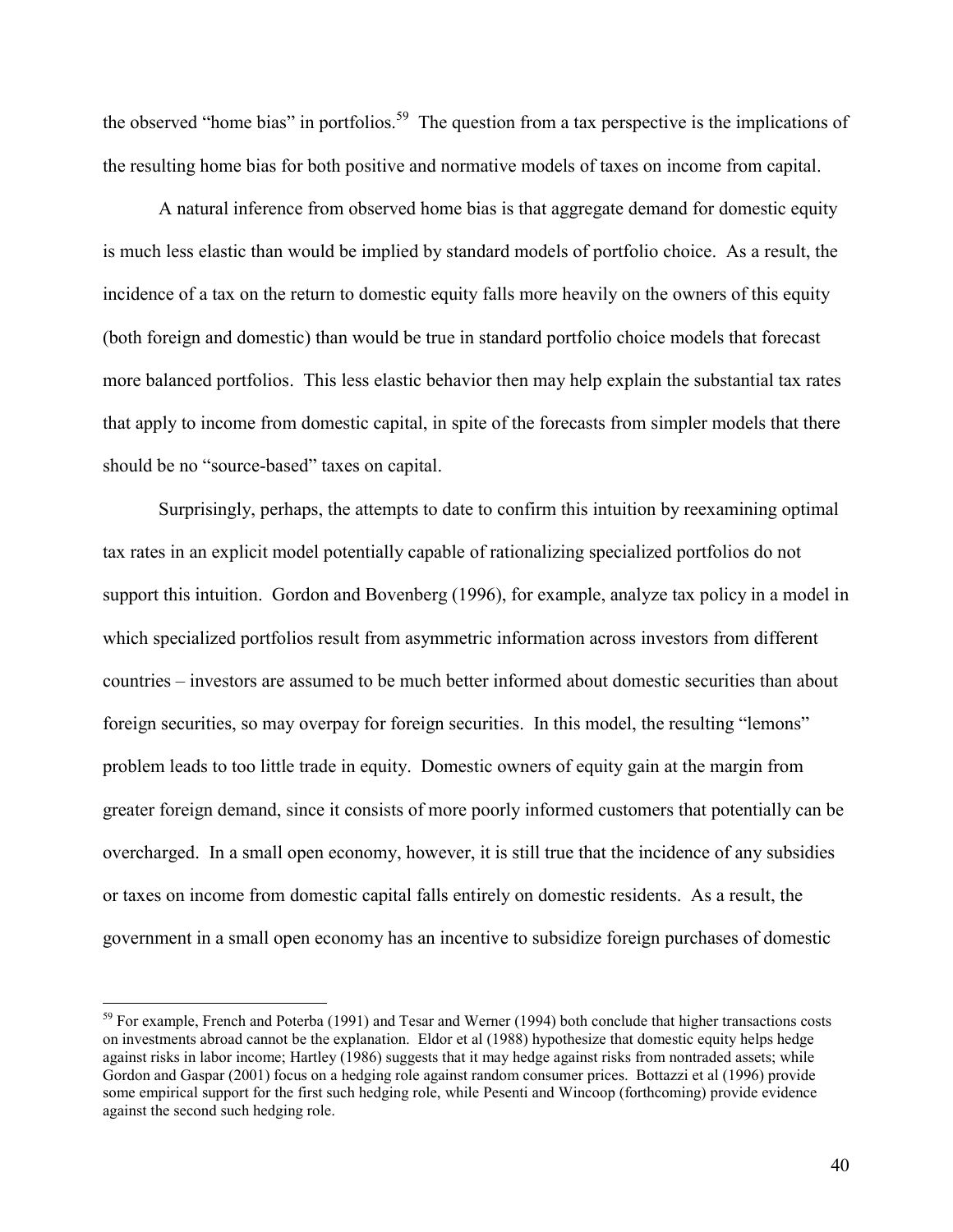equity until the resulting gains to domestic owners are just offset by the costs of the marginal subsidy. Rather than leading to positive tax rates on domestic capital, this model forecasts subsidies at least to foreign purchasers of domestic capital.

 Gordon and Gaspar (2001) analyze optimal tax policy under the alternative assumption that investors specialize in domestic equity because it offers a hedge against uncertainty in the price of domestic consumer goods. Their results suggest that introducing this hedging role for domestic equity lowers rather than raises the optimal tax rates on domestic capital. An important reason is that hedging lowers the fraction of domestic shares owned by foreigners, thereby reducing the extent to which any tax burden is shifted abroad.

 Other possible explanations for observed "home bias" could well have yet different implications for optimal tax policy. In the absence of a compelling explanation for observed "home bias," it is difficult to characterize optimal tax policy even in a small open economy.

# **5. Taxes and the behavior of multinational firms**

Multinational corporations play a dominant role in international capital flows and international trade, so it is essential in analyzing the effects of taxation in an international context to focus on their implications for the behavior of multinationals. In particular, it is useful to consider empirical evidence of the effect of taxation on the activities of multinational firms, and the extent to which these responses are consistent with theoretical forecasts. Important differences between actual and predicted behavior have the potential to suggest useful modifications to the theory of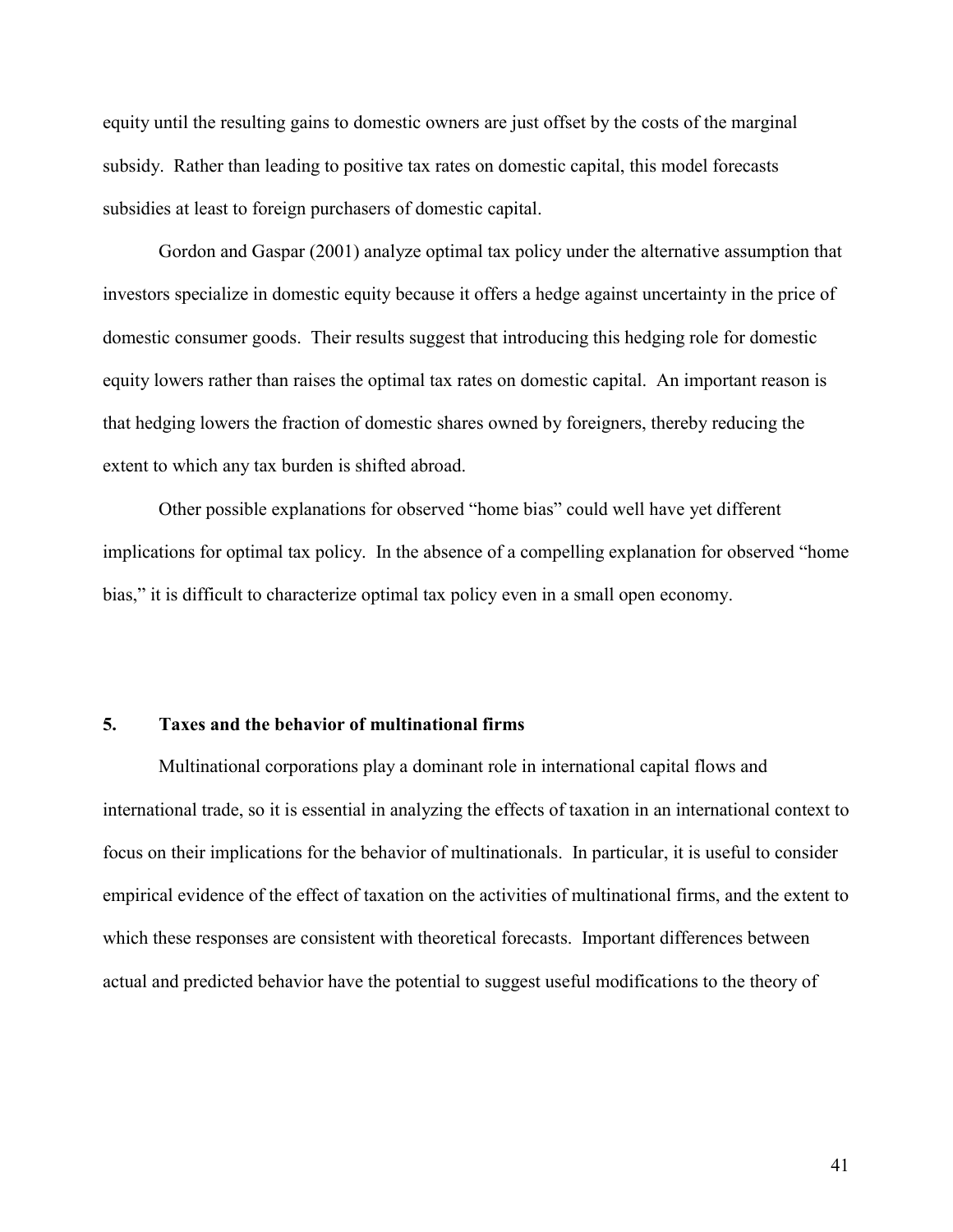multinational firms, which in turn may carry implications for optimal tax design. This section takes these issues in turn, first reviewing the evidence, then assessing its theoretical implications.<sup>60</sup>

# **5.1. Behavioral evidence**

International tax rules and the tax laws of other countries have the potential to influence a wide range of corporate and individual behavior, including, most directly, the location and scope of international business activity, but also including domestic operations that are connected to foreign operations through various international tax provisions.<sup>61</sup> A sizable and growing literature is devoted to measuring behavioral responses to international tax rules. In so doing, this literature identifies behavioral patterns that are important to understanding the responses to domestic taxation as well. These patterns include investment behavior as well as various financial and organizational practices used to avoid taxes.

### **5.1.1. Foreign Direct Investment**

 $\overline{a}$ 

Cross-border investment by controlling entities has acquired a special name, foreign direct investment, and an associated acronym, FDI. What defines such investment is not only that owners reside in a different country than the site of investment, but also that ownership is of a controlling form, typically defined as 10 percent or more of total ownership in the local investing entity.<sup>62</sup>

 $60$  The following section relies heavily on Hines (1997, 1999a).

<sup>&</sup>lt;sup>61</sup> There are numerous indirect ways in which international taxation affects domestic economies, such as by influencing the nature and extent of competition from imports and from foreign multinational firms. This section follows virtually all of the literature in focusing on the direct effects of international tax rules, since indirect effects are extremely difficult to identify with available data.

 $62$  FDI consists of changes in the ownership claims of controlling foreign investors. For example, an American parent firm that establishes a wholly-owned foreign affiliate with \$100 million of equity and \$50 million of loans from the parent company thereby creates \$150 million of FDI. In order for foreign investment to count as FDI, the American investor must own at least 10 percent of the foreign affiliate. FDI is the sum of parent fund transfers and American owners' shares of their foreign affiliates' reinvested earnings, minus any repatriations to American owners. Reported FDI typically represents book values.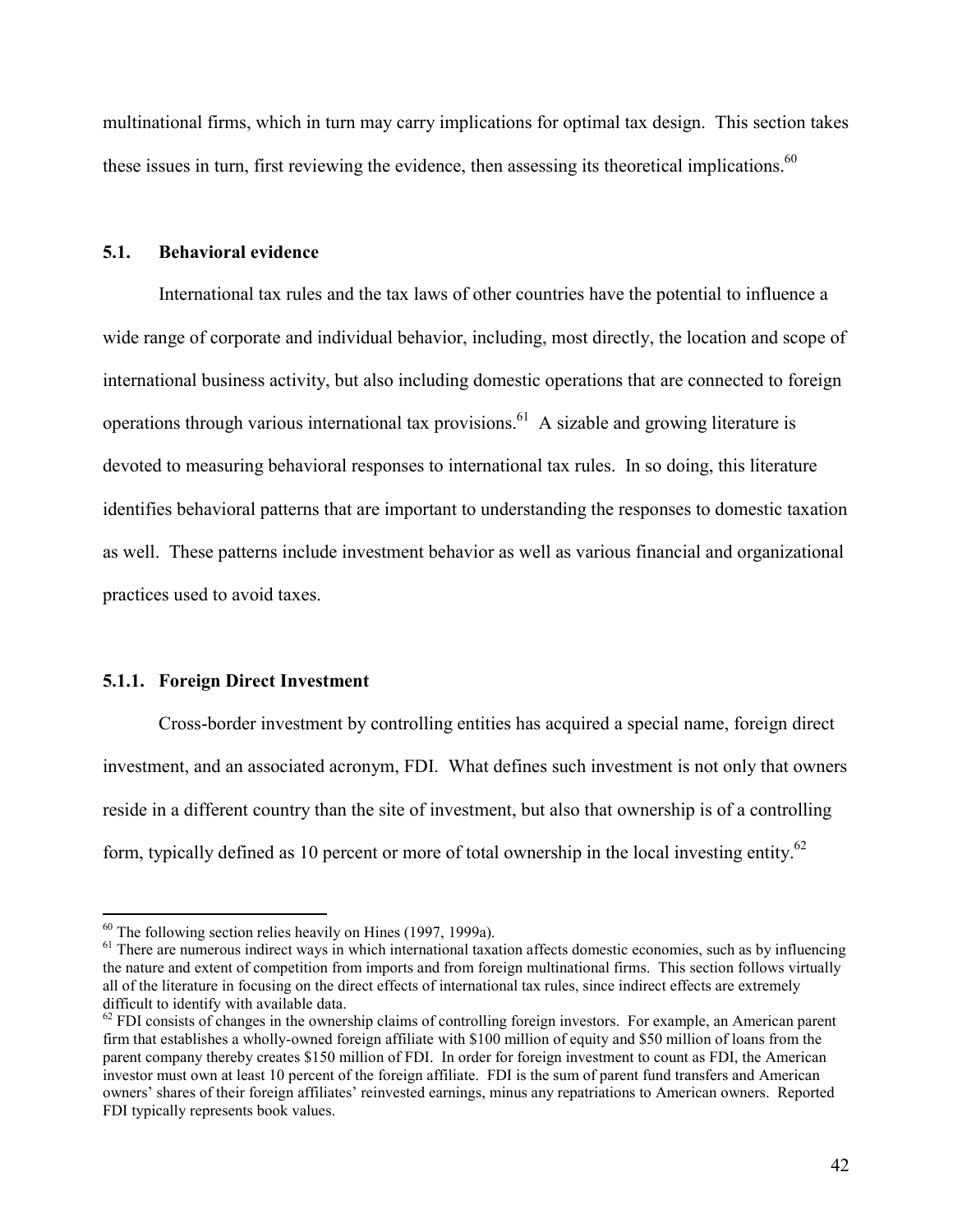Tax policies are obviously capable of affecting the volume and location of FDI, since, all other considerations equal, and in the absence of countervailing effects, higher tax rates reduce after-tax returns, thereby reducing incentives to commit investment funds. In practice, FDI is affected by commercial and regulatory policies, characteristics of labor markets, the nature of competition in product markets, the cost and local availability of intermediate supplies, proximity to final markets, and a host of other attributes that influence the desirability of an investment location. The importance of these other considerations suggests to observers such as Markusen (1995) that any effect of taxes on FDI will be unnoticeable in practice. The most reliable FDI studies indicate, however, the existence of statistically significant and quantitatively important tax effects. These findings are important not only because they demonstrate the ability of the data to identify tax effects against a background of many other variables affecting FDI, but also because there are at least two additional reasons why one might anticipate not finding an important empirical relationship between taxes and FDI. The first is that firms may be able to use creative financing and other methods so effectively that they costlessly avoid all taxes on their international income. The second is that governments imposing high tax rates may indirectly compensate firms with difficult-to-measure investment incentives such as worker training and infrastructure.

The empirical literature on the effect of taxes on FDI considers almost exclusively U.S. data, either the distribution of U.S. direct investment abroad, or the FDI patterns of foreigners who invest in the United States.<sup>63</sup> The simple explanation for this focus is not only that the United States is the world's largest economy, but also that the United States collects and distributes much more, and higher-quality, data on FDI activities than does any other country.

The available evidence of the effect of taxation on FDI comes in two forms. The first is time-series estimation of the responsiveness of FDI to annual variation in after-tax rates of return in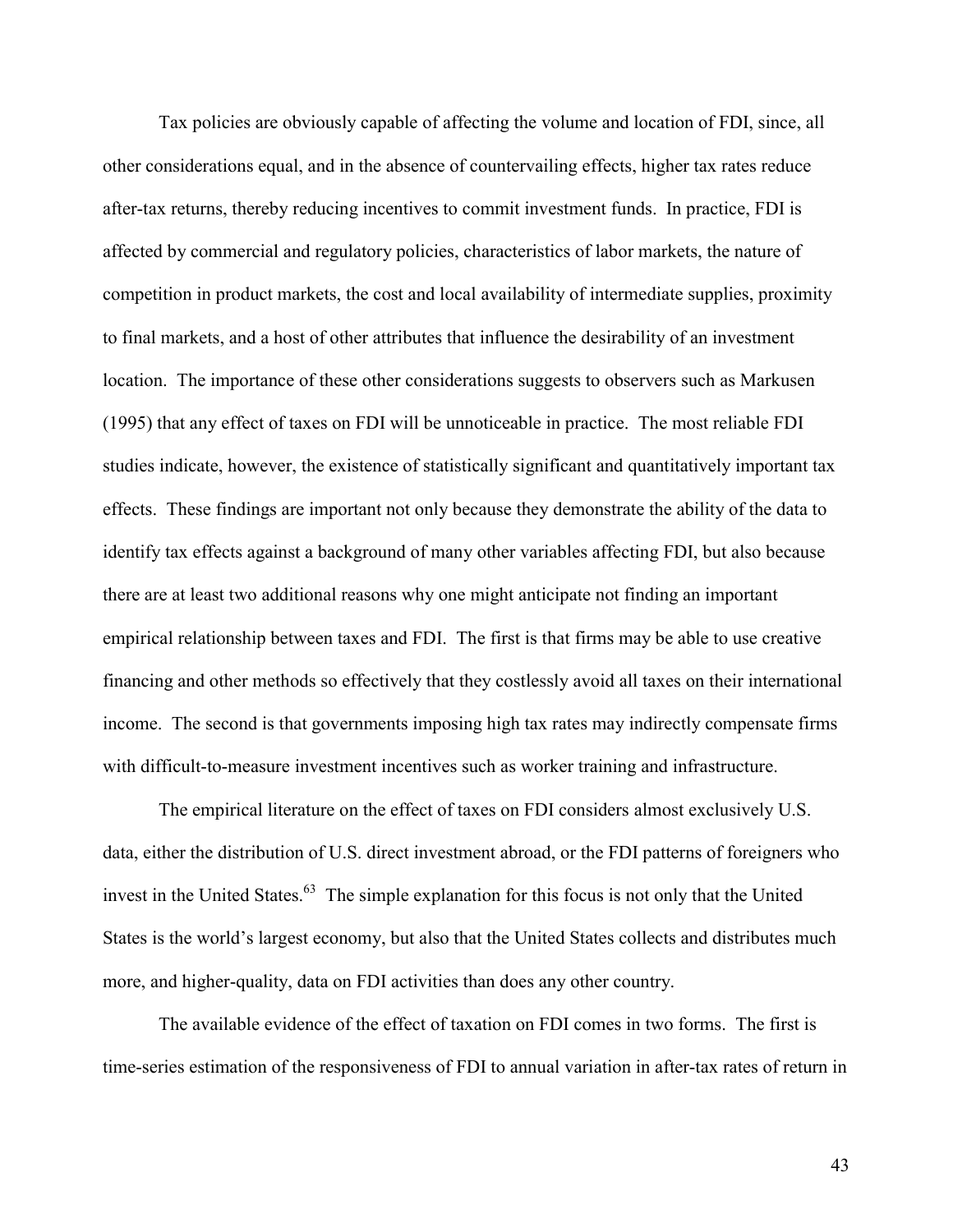host countries.<sup>64</sup> Studies of this type consistently report a positive correlation between levels of FDI and after-tax rates of return at industry and country levels.<sup>65</sup> The implied elasticity of FDI with respect to after-tax returns is generally close to unity, which translates into a tax elasticity of investment of roughly -0.6. The estimated elasticity is similar whether the investment in question is American direct investment abroad or FDI by foreigners in the United States.

Much of this literature is highly aggregate, evaluating, for example, the correlation between annual movements in after-tax rates of return earned by FDI in the United States and annual changes in FDI flows to the United States. Aggregate FDI data distinguish investment financed by retained earnings of foreign affiliates from FDI financed by transfers of parent funds (debt plus equity). Studies that estimate separate (and independent) equations for these two sources of FDI typically find that FDI financed by retained earnings is more strongly influenced by host country after-tax rates of return.<sup>66</sup>

It can be difficult to interpret such evidence. Estimated tax effects in aggregate time-series studies are identified by yearly variation in taxes or profitability that may be correlated with important omitted variables. As a result, it is almost impossible to distinguish the effects of taxation from the effects of other variables that are correlated with tax rates.

Two of the time-series studies exploit cross-sectional differences that offer the potential for greater explanatory power. Slemrod (1990) distinguishes FDI in the United States by the tax regime in the country of origin. Investors from countries (of which Slemrod analyzes data for

 $63$  Devereux and Freeman (1995) and Hines (2001) are recent exceptions.

<sup>&</sup>lt;sup>64</sup> Implicit in this estimation is a q-style investment model in which contemporaneous average after-tax rates of return serve as proxies for returns to marginal FDI. In theory, these specifications should also control for after-tax rates of return available elsewhere, though in practice this is infeasible.

 $<sup>65</sup>$  See, for example, Hartman (1984), Boskin and Gale (1987), Newlon (1987), Young (1988), Slemrod (1990), and</sup> Swenson (1994).

 $^{66}$  For example, Hartman (1984) reports elasticities with respect to after-tax returns of 1.4 for FDI financed by retained earnings and 0.5 for FDI financed by transfers of parent funds. Similarly, Young (1988) reports elasticities with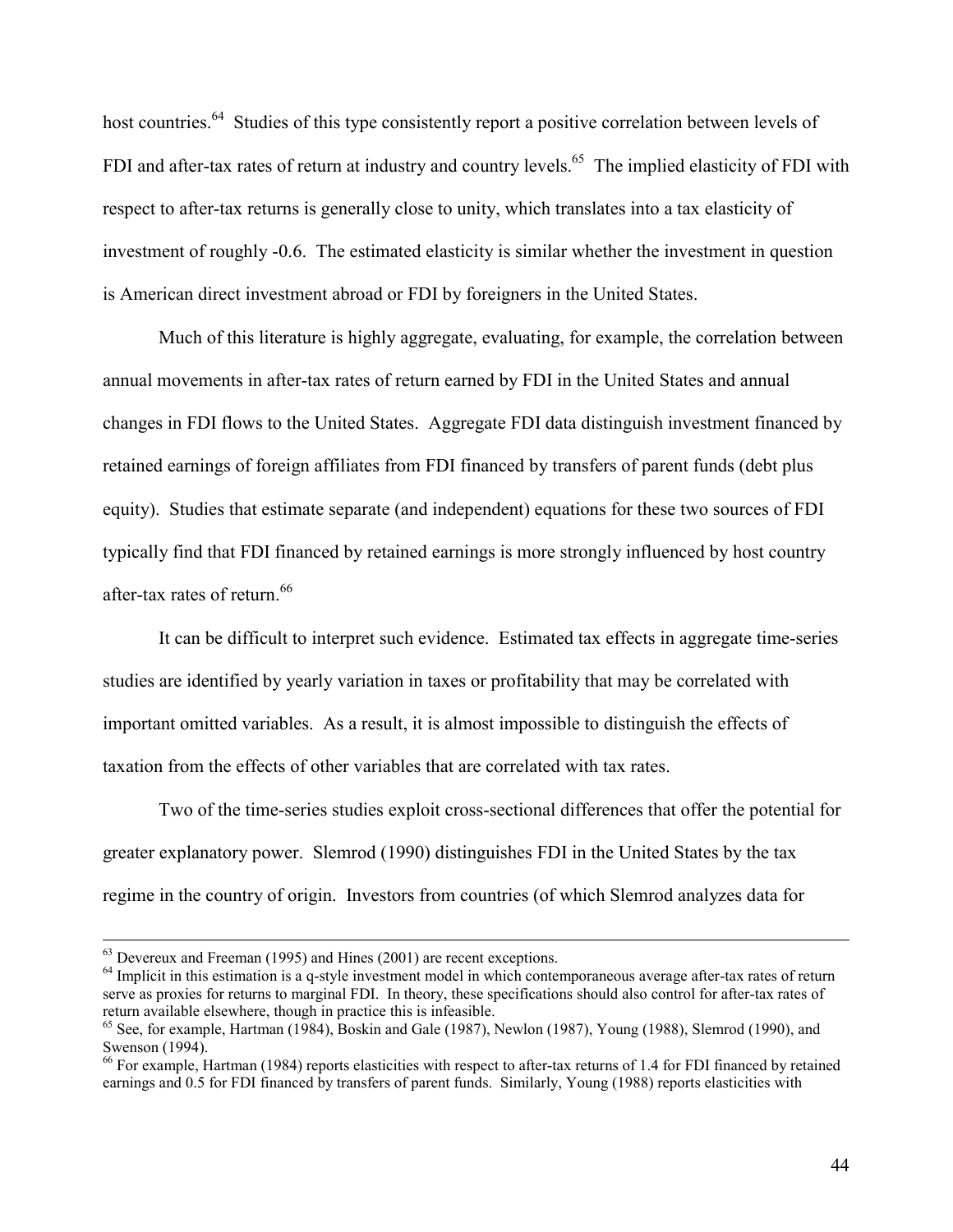Japan and the United Kingdom) with tax systems similar to that used by the United States receive foreign tax credits for taxes paid to the United States. Investors from certain other countries (of which Slemrod analyzes data for Australia, Canada, France, Germany, and the Netherlands) are more or less exempt from home-country taxation of any profits earned in the United States. Consequently, investors from France and Germany have stronger incentives to invest in the United States during low-tax years than do investors from Japan and the United Kingdom, since Japanese and British investors are eligible to claim tax credits for any U.S. taxes they pay. In his analysis of data covering 1962-1987, Slemrod finds no clear empirical pattern indicating that investors from countries that exempt U.S. profits from home-country taxation are more sensitive to tax changes than are investors from countries granting foreign tax credits. This evidence suggests either that home-country tax regimes do not influence FDI, or that time series variation in tax rates is inadequate to identify tax effects that are nonetheless present.

Swenson (1994) considers the tax determinants of industry-level FDI in the United States over the 1979-1991 period. U.S. tax changes often affect industries to differing degrees, based largely on the assets in which they invest; this was particularly true of tax legislation enacted in 1981 and 1986. Swenson finds that industries in which the (U.S.) after-tax cost of capital rose the most after passage of the U.S. Tax Reform Act of 1986 were those in which foreign investors concentrated their FDI in the post-1986 period. This is consistent with the tax incentives of foreign investors from countries granting foreign tax credits, since such investors are the least affected by U.S. tax provisions – but it is also possible that foreign investors chose to concentrate in such industries for any of a number of non-tax reasons. Auerbach and Hassett (1993) lend credence to the latter interpretation with their finding that investors from countries granting foreign tax credits

respect to after-tax returns of 1.89 for FDI financed by retained earnings and close to zero for FDI financed by transfers of parent funds. Boskin and Gale (1987) likewise obtain results that are very similar to Hartman's.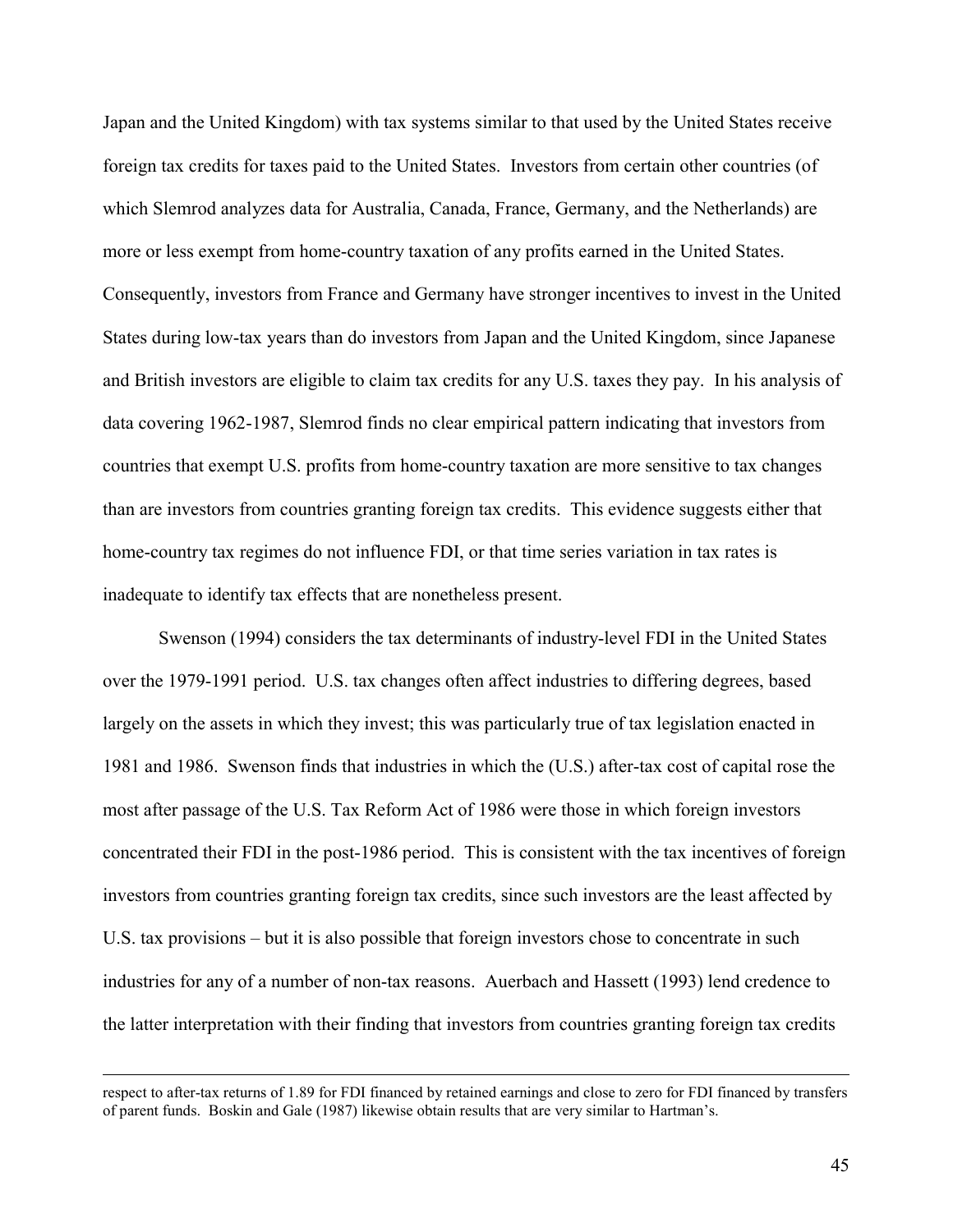were no more likely than were other foreign investors to concentrate their FDI in tax-disadvantaged industries after 1986.

Other studies of investment location are exclusively cross-sectional in nature, exploiting the very large differences in corporate tax rates around the world to identify the effects of taxes on FDI. Grubert and Mutti (1991) and Hines and Rice (1994) estimate the effect of national tax rates on the cross-sectional distribution of aggregate American-owned property, plant and equipment (PPE) in 1982. PPE differs from FDI in that PPE represents (the book value of) real productive assets held by American-owned affiliates, while FDI equals the annual change in the book value of ownership claims of controlling foreign investors.<sup>67</sup> Grubert and Mutti analyze the distribution of PPE in manufacturing affiliates in 33 countries, reporting a –0.1 elasticity with respect to local tax rates. That is, controlling for other observable determinants of FDI, ten percent differences in local tax rates are associated with one percent differences in amounts of local PPE ownership in 1982. Hines and Rice consider the distribution of PPE in all affiliates in 73 countries, reporting a much larger –1 elasticity of PPE ownership with respect to tax rates. Altshuler et al. (2001) compare the tax sensitivity of PPE ownership in 58 countries in 1984 to that in 1992, reporting estimated tax elasticities that rise (in absolute value) from  $-1.5$  in 1984 to  $-2.8$  in 1992. Hines (2001) compares the distribution of Japanese and American FDI around the world, finding Japanese investment to be concentrated in countries with which Japan has "tax sparing" agreements that reduce home country

 $67$  The distinction between FDI and PPE ownership of foreign affiliates is perhaps best illustrated by an example. Consider two American-controlled foreign affiliates, each with \$100 million of assets entirely invested in PPE. One affiliate is 100 percent owned by its American parent, while the other is 60 percent owned by the parent company and 40 percent owned by investors in its host country. Both affiliates account for \$100 million of PPE. Establishing the first affiliate with \$100 million of debt and equity from the parent company represents \$100 million of outbound FDI from the United States, while establishing the second with parent funds represents \$60 million of FDI. If half of the affiliate financing represented funds borrowed from local banks, then establishing the affiliates would represent \$50 million and \$30 million of FDI respectively. To the degree that the affiliates' assets were not entirely invested in PPE, then the PPE figures could change without any corresponding change in FDI. Of the two measurement concepts, PPE corresponds to capital stock notions implicit in most economic models than does the stock of accumulated FDI.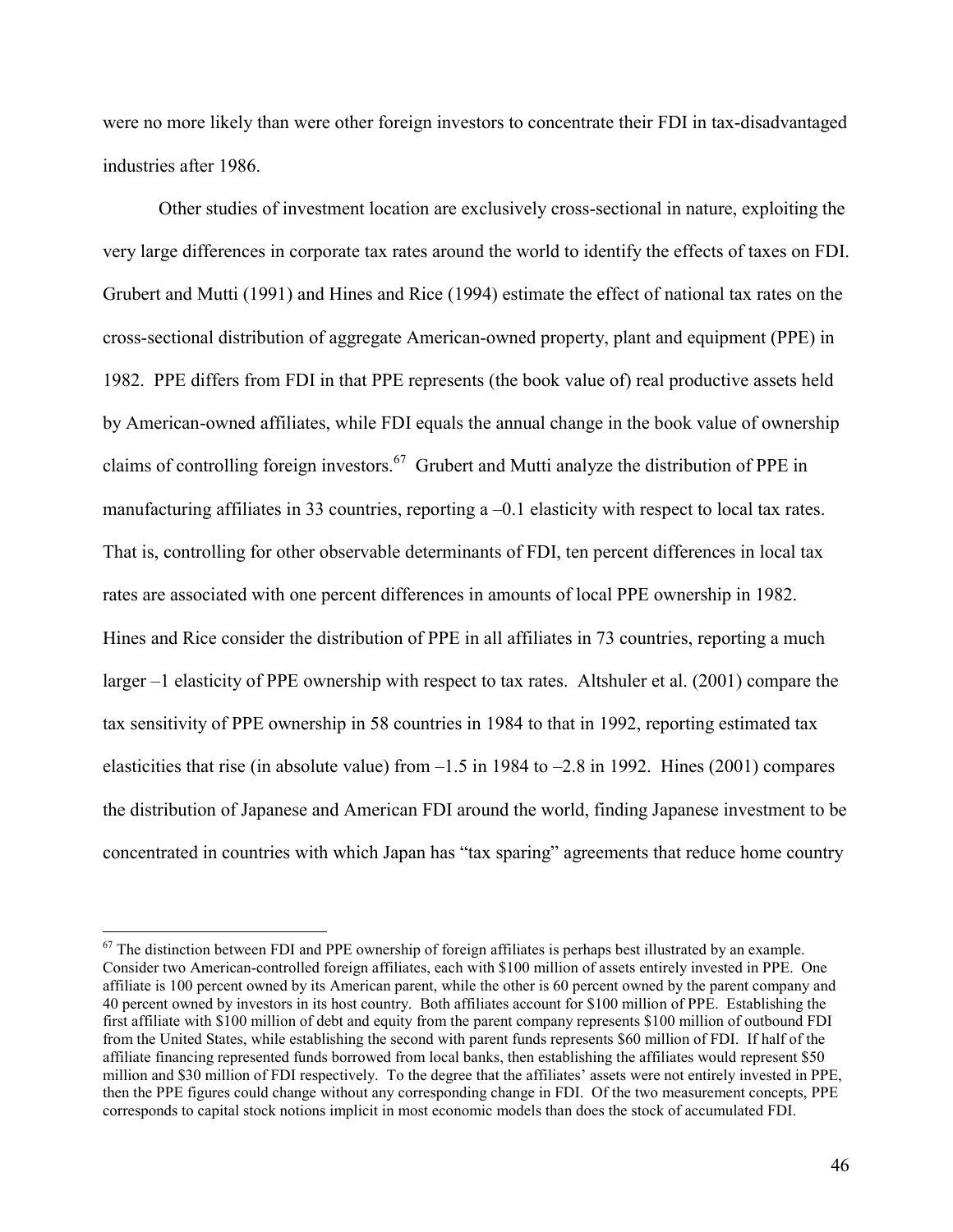taxation of foreign income. The estimated FDI impact of "tax sparing" is consistent with the tax elasticity of PPE reported by Hines and Rice.

Harris (1993) uses firm-level data to consider the effect of the Tax Reform Act of 1986 on direct investment abroad by American companies. One of the consequences of the 1986 Act was to remove many of the benefits previously enjoyed by taxpayers investing in equipment located in the United States. Harris finds that American firms with higher equipment/structures ratios invested abroad more heavily after 1986, suggesting that the tax change encouraged them to substitute foreign for domestic investment. This evidence is no more than suggestive, however, since unobserved firm characteristics that are correlated with high equipment/structures ratios could also be responsible for greater outbound FDI after 1986.

A number of cross-sectional studies consider the effects of subnational taxes on the geographic pattern of FDI within the United States.<sup>68</sup> Foreign investors must pay state corporate income taxes, at rates that vary from zero to close to 15 percent. Coughlin et al. (1991) estimate the determinants of new plant location by foreign investors during 1981-1983, reporting insignificant effects of local tax rates after controlling for other variables. Ondrich and Wasylenko (1993) analyze a larger sample of new plant establishments over a longer time span (1978-1987), finding significant effects of state tax rates on the location of new plants. Ondrich and Wasylenko fit a model of the probability of locating plants in each state; their estimates imply an elasticity of the number of new plants with respect to state tax rates equal to –0.6. Swenson (2001) estimates separate regressions for differing types of transactions (such as the establishment of new plants,

<sup>&</sup>lt;sup>68</sup> There is also a small literature analyzing the effects of Puerto Rico's special tax status. Prior to legislative changes enacted in 1993, mainland American firms were effectively exempt from U.S. corporate tax on profits earned in Puerto Rico, though they were subject to Puerto Rican tax. Bond (1981) identifies significant effects of expiring Puerto Rican tax holidays on decisions of mainland firms to exit the garment industry over the 1949-1972 period. Grubert and Slemrod (1998) find that mainland firms with attributes associated with intangible assets – such as high R&D and advertising intensities – are the most likely to invest in Puerto Rico. Grubert and Slemrod note that this pattern may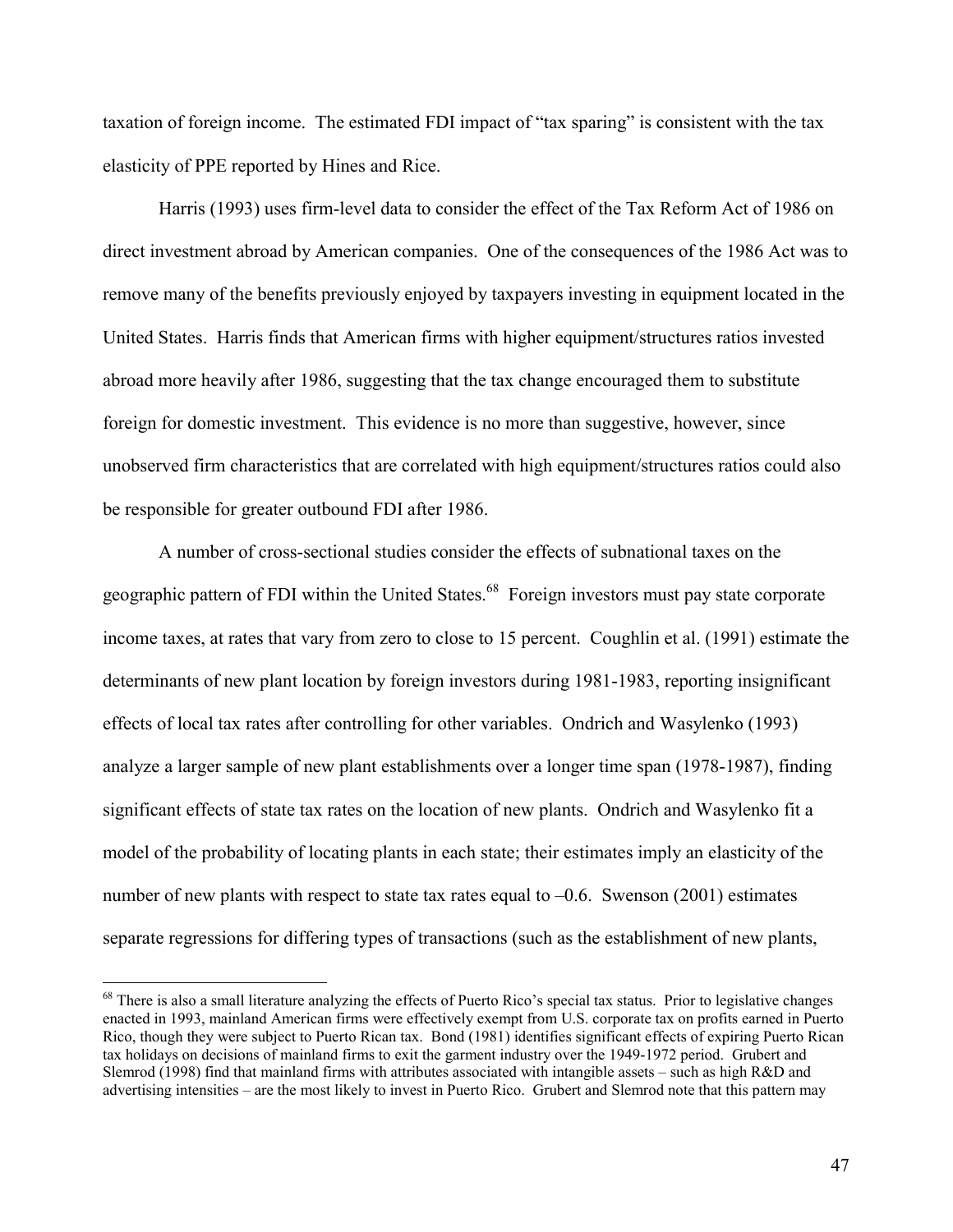plant expansions, mergers and acquisitions, and joint ventures) undertaken by foreign investors in the United States. The results indicate that tax effects vary with transaction type: high state tax rates are negatively correlated with the establishment of new plants and with plant expansions, while they are positively correlated with acquisitions by foreign investors.

One of the difficulties facing all cross-sectional studies of FDI location is the inevitable omission of many important determinants of FDI that may be correlated with tax rates and therefore bias the estimation of tax elasticities. This consideration makes it attractive to use empirical specifications that include locational fixed effects, but then the question becomes how it is possible simultaneously to identify the impact of tax differences on investment.

Hines (1996a) incorporates state fixed effects in comparing the distributions of FDI within the United States of investors whose home governments grant foreign tax credits for federal and state income taxes with those whose home governments do not tax income earned in the United States. The inclusion of fixed effects implicitly controls for hard-to-measure state attributes (such as those that make Silicon Valley or midtown Manhattan "special"), as long as the effect of these attributes does not vary systematically between investors from countries with differing homecountry tax regimes. Tax effects are identified by comparing, for example, the extent to which investments from Germany (which exempts from tax foreign-source income earned in the United States) tend to be located in lower-tax states than are investments from the United Kingdom (which provides foreign tax credits for state income taxes paid). The evidence indicates that one percent state tax rate differences in 1987 are associated with ten percent differences in amounts of manufacturing PPE owned by investors from countries with differing home-country taxation of foreign-source income, and three percent differences in numbers of affiliates owned. Taken as a

reflect the ability of firms with intangible assets to shift profits into their affiliates in low-tax jurisdictions, thereby increasing the attractiveness of locating investment in Puerto Rico.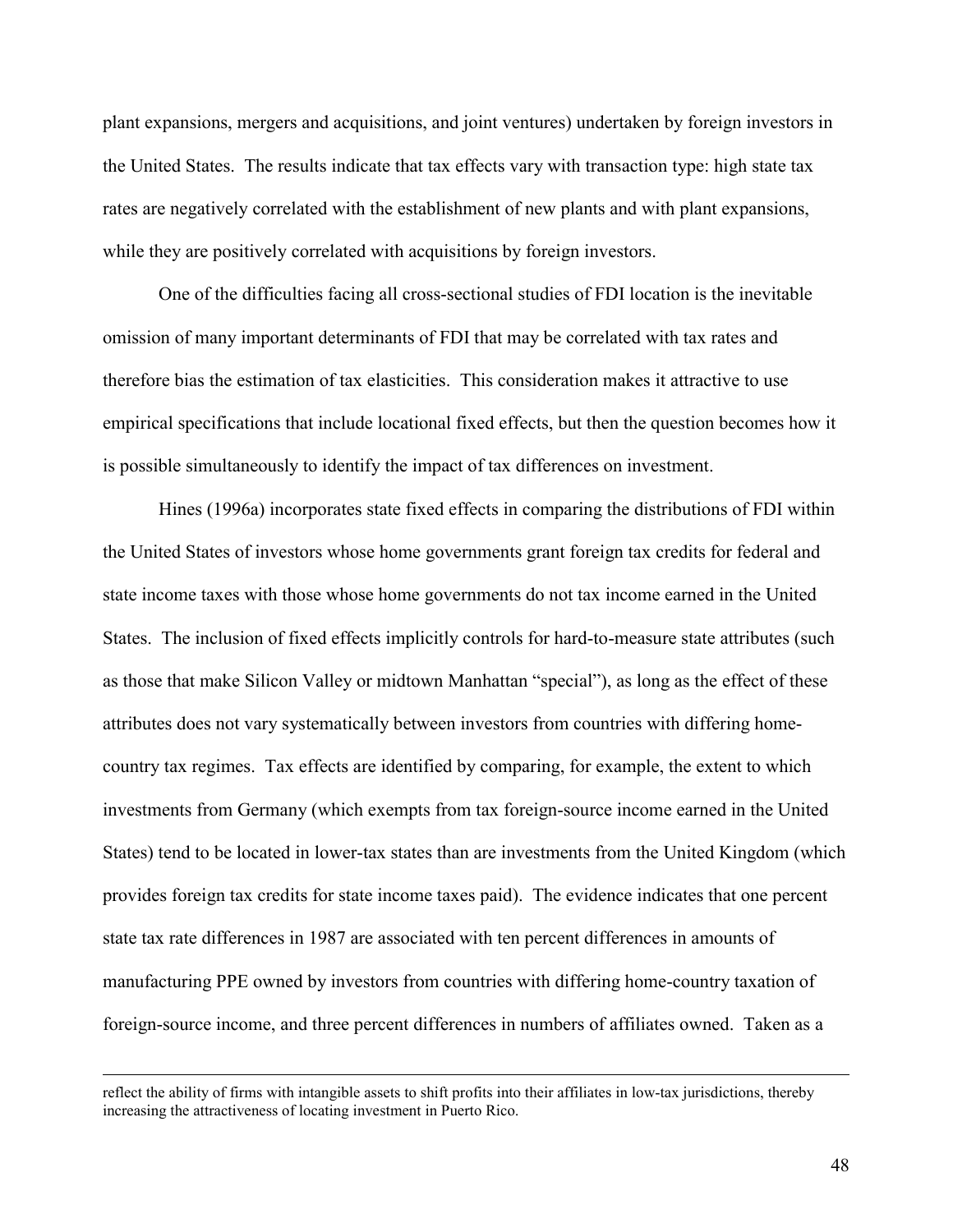structural relationship, the estimates imply a tax elasticity of investment equal to  $-0.6$ . It is worth bearing in mind, however, that this estimate reflects the effect of taxation on the identity of ownership of capital as well as on the volume of investment.

The econometric work of the last fifteen years provides ample evidence of the sensitivity of the level and location of FDI to its tax treatment. Indeed, given the pervasiveness of this finding, this research is perhaps too greatly focused on an earlier question – do tax policies influence FDI? – and not enough on more subtle variants such as the role of tax policy in affecting the form that FDI takes, the possible importance of tax policy credibility and enforcement, and the relationship between tax and non-tax determinants of FDI.

Hines (1991) and Collins and Shackelford (1995) consider more dramatic reactions to high tax rates in which firms relocate their corporate homes to countries with more attractive tax climates. They estimate the tax savings available to firms that move from countries (such as the United States) with worldwide tax systems to countries that exempt foreign earnings from taxation. It is striking that, in spite of the appeal of low tax rates, very few multinational firms actually relocate their corporate homes to tax havens. In part, this reflects the tax and regulatory costs of doing so, but in part it also reflects the unwillingness of governments to impose excessively heavy tax burdens that encourage widespread departures.

### **5.1.2 Tax avoidance**

International investors often have at their disposal numerous alternative methods of structuring and financing their investments, arranging transactions between related parties located in different countries, and returning profits to investors. These alternatives have important tax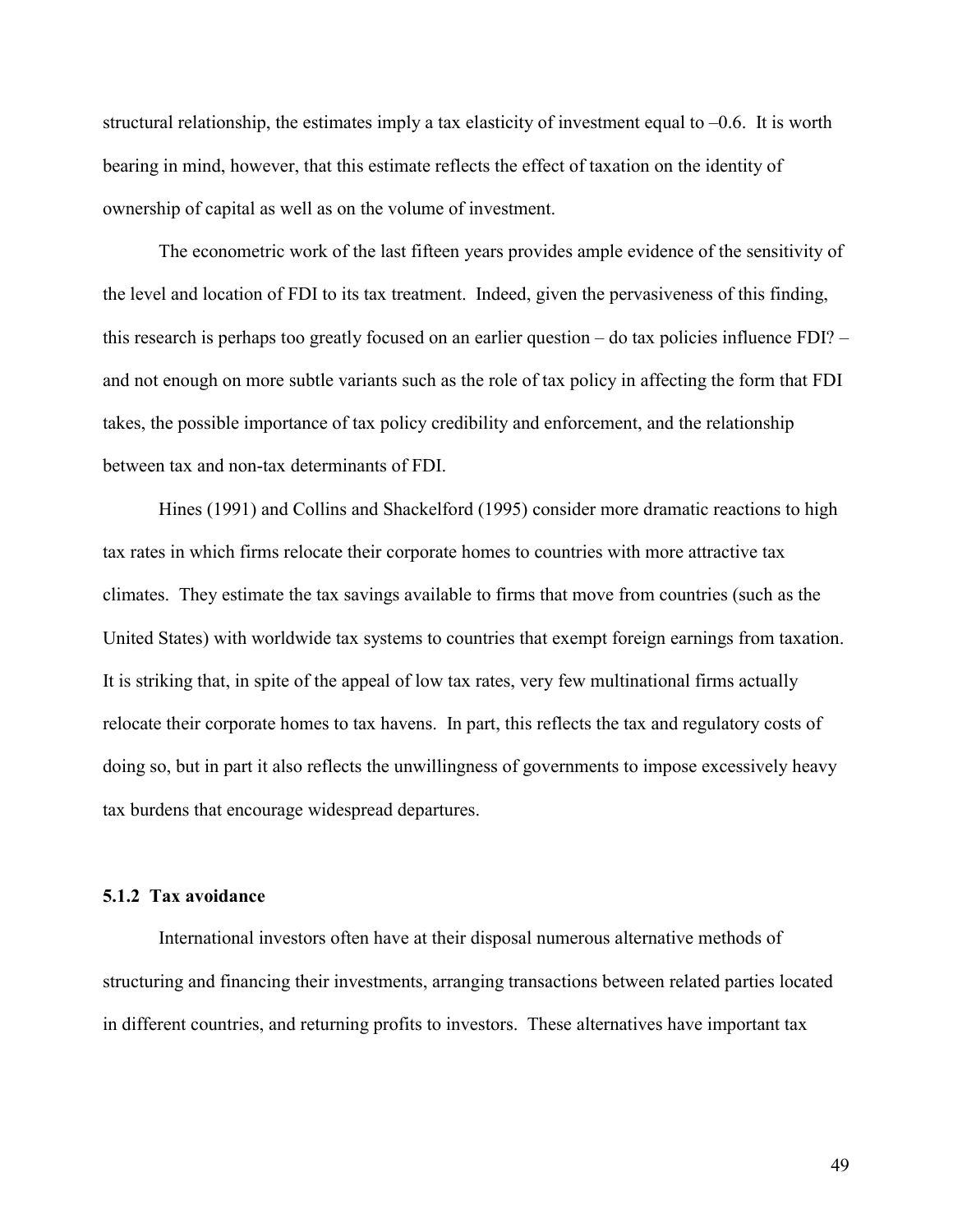implications, and there is considerable evidence that tax considerations strongly influence the choices that firms make.

Sophisticated international tax avoidance typically entails reallocating taxable income from countries with high tax rates to countries with low tax rates, and may also include changing the timing of income recognition for tax purposes. Many of these methods are quite legal, and closely resemble those used by domestic taxpayers. Dramatic examples of international tax avoidance that qualify as evasion – such as knowingly underreporting income to tax authorities, or filing false documents – are thought to be uncommon among large corporate taxpayers, though possibly more common among individual taxpayers. Very little is known about the determinants or magnitude of international tax evasion, since the self-reported data that serve as the basis of analysis not surprisingly reveal nothing about it.

The financing of foreign affiliates presents straightforward opportunities for international tax avoidance. If an American parent company finances its investment in a foreign subsidiary with equity funds, then its foreign profits are taxable in the host country and no taxes are owed the U.S. government until the profits are repatriated to the United States. The alternative of financing the foreign subsidiary with debt from the parent company generates interest deductions for the subsidiary that reduce its taxable income, and generates taxable interest receipts for the parent company.

Simple tax considerations therefore often make it attractive to use debt to finance foreign affiliates in high-tax countries and to use equity to finance affiliates in low-tax countries.<sup>69</sup> The evidence is broadly consistent with these incentives. Hines and Hubbard (1990) find that the average foreign tax rate paid by subsidiaries remitting nonzero interest to their American parent

 $69$  Hines (1994) identifies exceptions to this rule that stem from the benefits of limiting equity finance in affiliates located in countries with very low tax rates in anticipation of reinvesting all of their after-tax profits over long periods.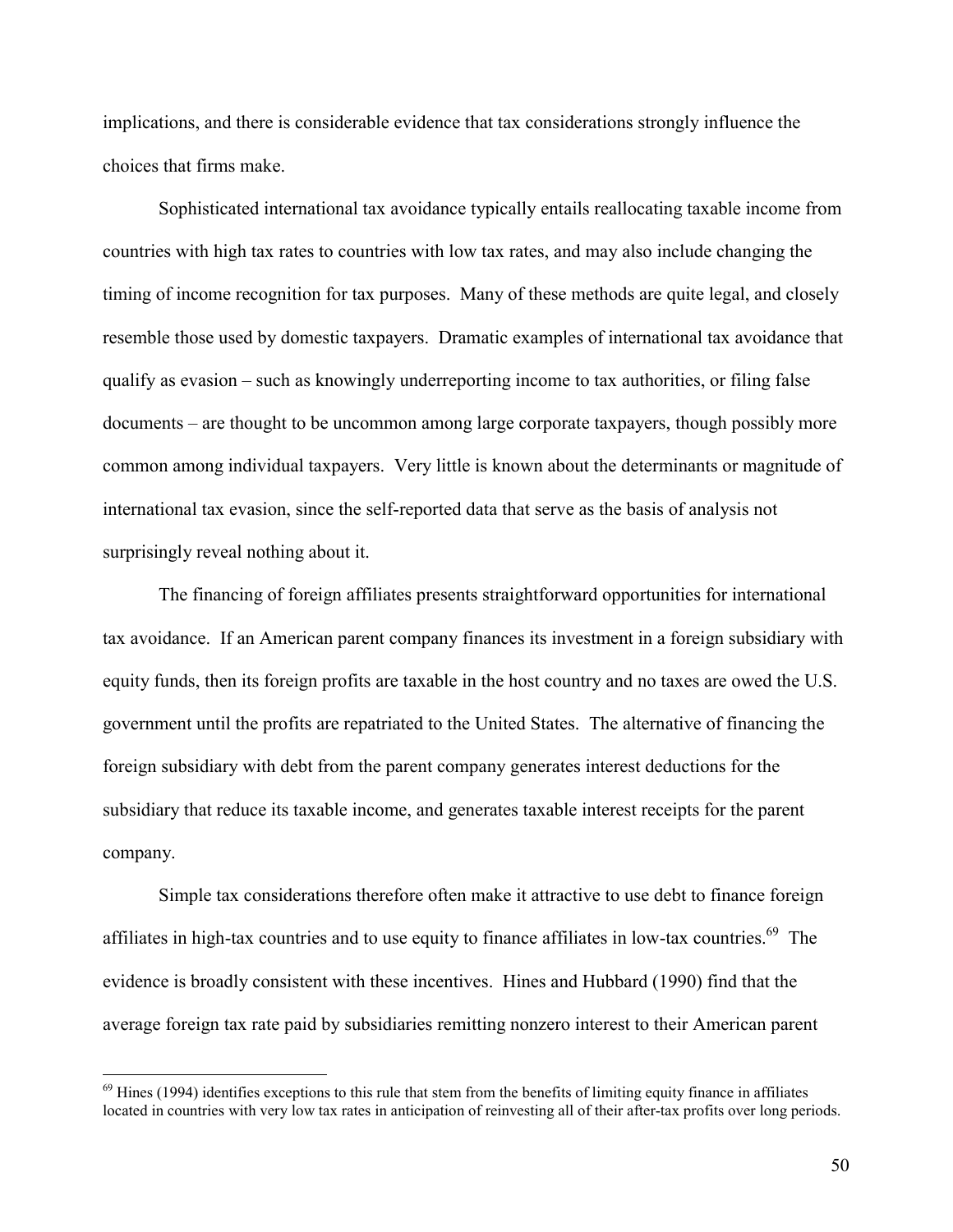firms in 1984 exceeds the average foreign tax rate paid by subsidiaries with no interest payments, while the reverse pattern holds for dividend payments. Grubert (1998) estimates separate equations for dividend, interest, and royalty payments by 3467 foreign subsidiaries to their parent American companies (and other members of controlled groups) in 1990, finding that high corporate tax rates in countries in which American subsidiaries are located are correlated with higher interest payments and lower dividend payout rates.

Firms face certain tax and regulatory limits on their abilities to select among alternative methods of financing their foreign and domestic operations. Many host countries limit the extent to which interest payments to foreign parent companies can be used to reduce the taxable incomes of local affiliates. Cross-border payments of interest, dividends and royalties are commonly subject to special withholding taxes that can be reduced by the terms of bilateral tax treaties. And, in the years since 1986, American companies with foreign operations have not been permitted to deduct all of their domestic interest expenses in calculating their U.S. tax liabilities. Instead, firms may deduct a fraction of their U.S.-incurred interest expenses in determining taxable U.S. income, with the remainder of their interest expenses used to reduce any U.S. tax liabilities on *foreign*-source income. In practical terms, what this means is that, in the years after 1986, American multinational companies with excess foreign tax credits (those whose foreign income is taxed at rates exceeding the U.S. tax rate) receive only partial interest deductions for their domestic borrowing expenses, the fraction being a function of the ratio of foreign to total assets. American multinational firms with deficit foreign tax credits (those whose foreign income is taxed at rates less than the U.S. tax rate) receive the full benefits of interest deductions for domestic borrowing, since any interest expenses allocated against their foreign-source incomes nevertheless reduce U.S. tax liabilities that they would otherwise incur.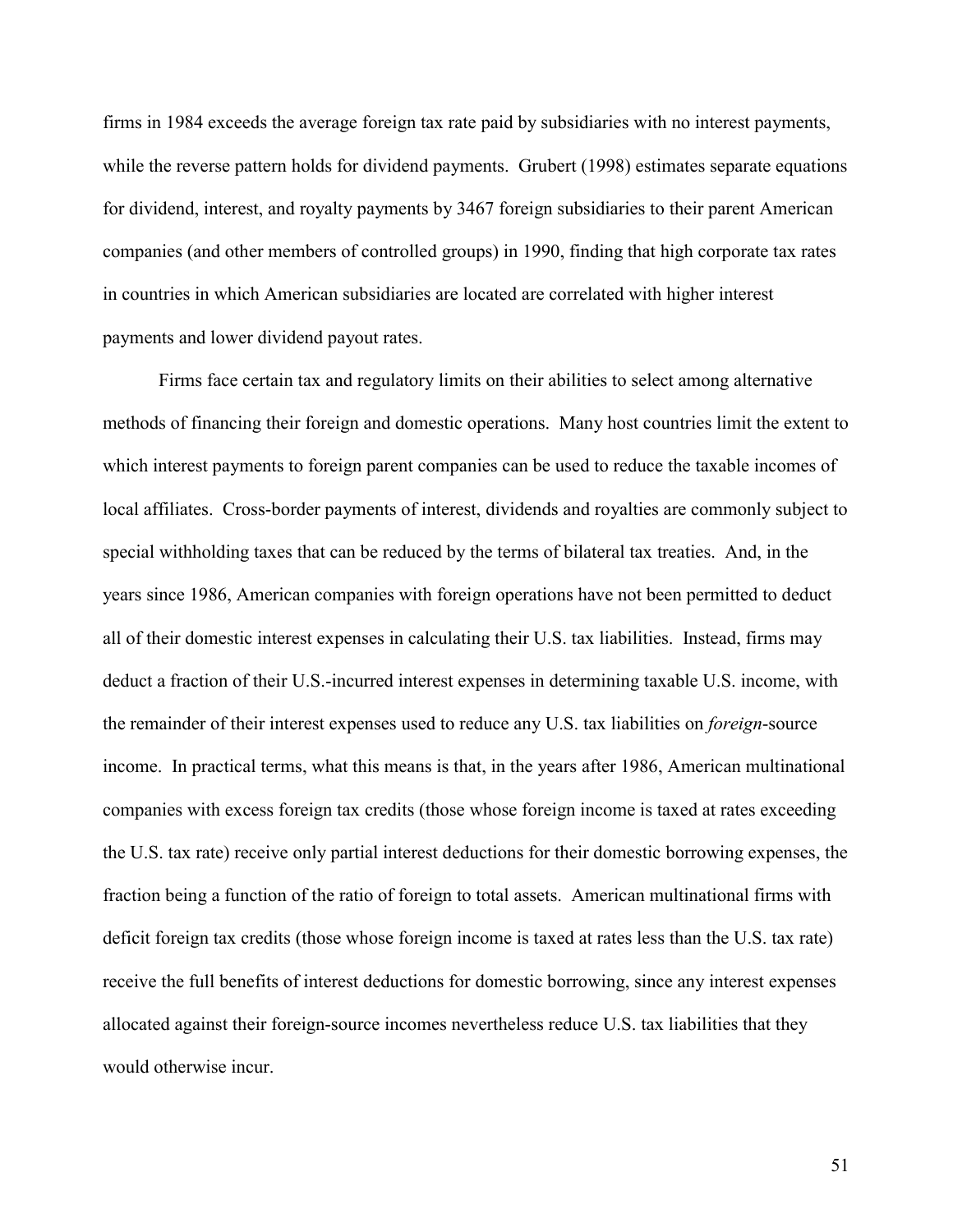Collins and Shackelford (1992) examine financial responses to the introduction of the interest-allocation rules by considering changes in preferred stock issuances by multinational firms after 1986. Preferred stock is a natural substitute for debt, but U.S. law does not treat payments to holders of preferred stock as interest, making such payments nondeductible and also not subject to allocation to foreign source under the terms of the Tax Reform Act of 1986. Collins and Shackelford find that, among the Fortune 100, firms with higher ratios of foreign to domestic assets – for whom higher fractions of interest expense are allocated against foreign income – are more likely than others to issue preferred stock after 1986. Since these issuances coincide with changing tax incentives, they are likely to represent reactions to changing tax rules, but this does not rule out the possibility that at least some of these large multinational firms may have issued preferred stock for reasons unrelated to tax considerations in the years after 1986.

Altshuler and Mintz (1995) examine confidential information provided by eight American multinational firms, finding a high correlation between tax costs imposed by interest allocation and propensities to borrow abroad after 1986. Since foreign and domestic borrowing are substitutes, this correlation is consistent with the results reported by Collins and Shackelford, and suggests that firms respond to higher domestic borrowing costs by actively pursuing financial substitutes.

Froot and Hines (1995) analyze a sample of 416 large American multinationals, finding that firms most adversely affected by the 1986 tax change do the least borrowing (as a fraction of assets) after 1986. They distinguish firms with foreign operations located in high-tax countries from firms with foreign operations located in low-tax countries. For all firms, the 1986 change reduces interest deductions allocated against domestic income and increases interest deductions allocated against foreign income. This reallocation has no effect on taxes paid to foreign governments, while it increases domestic tax liabilities if firms have excess foreign tax credits. In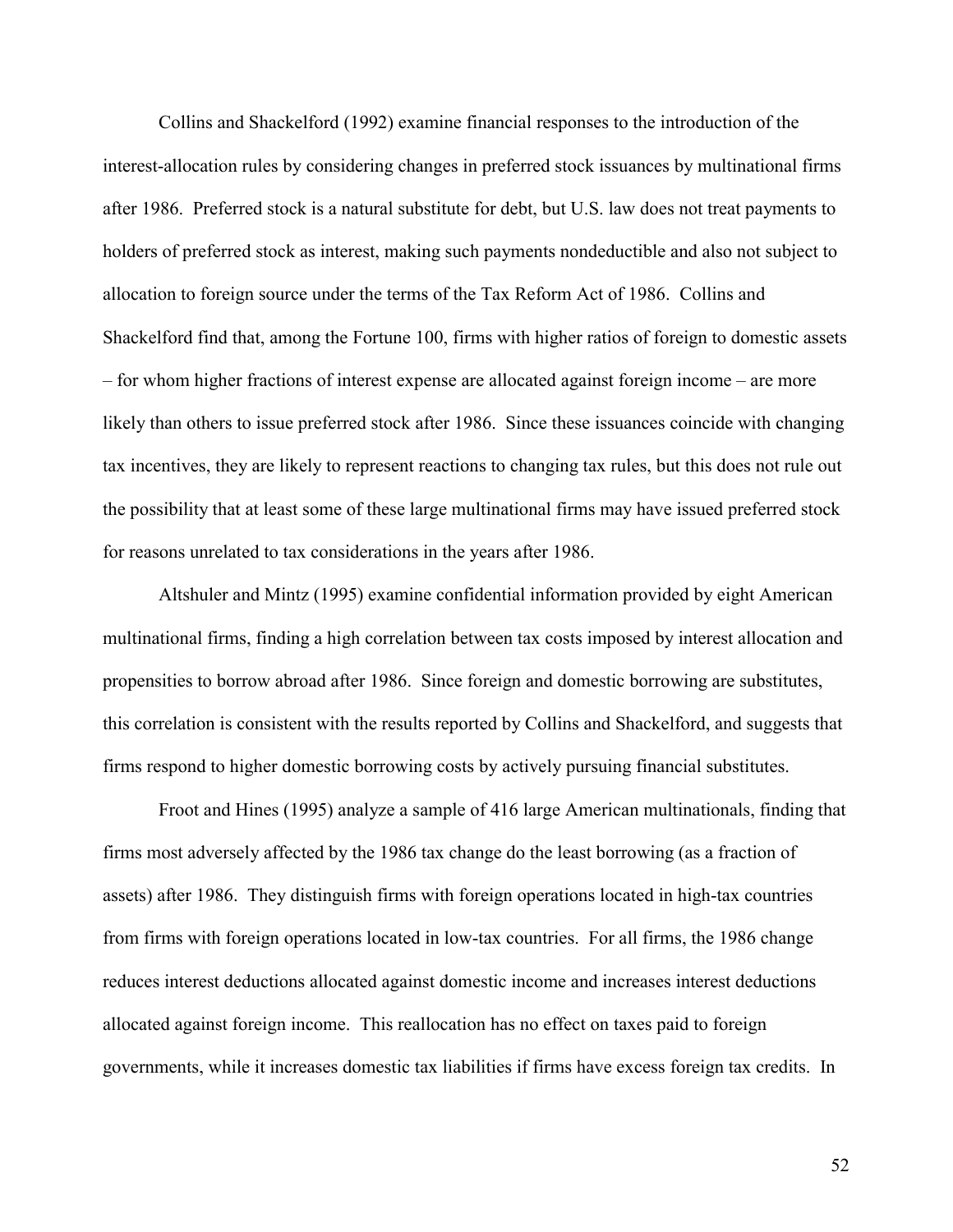the absence of changing tax incentives, there is no particular reason to expect firms in these two groups to exhibit differing borrowing patterns around 1986. The estimates imply that firms with excess foreign tax credits and half of their assets abroad borrow five percent less annually after 1986 than do firms without excess foreign tax credits. Affected firms also exhibit slower rates of accumulation of plant and equipment after 1986, and are more likely than other firms to lease plant and equipment after 1986.

Contractual arrangements between related parties located in countries with different tax rates offer numerous possibilities for sophisticated (and unsophisticated) tax avoidance. It is widely suspected that firms adjust transfer prices used in within-firm transactions with the goal of reducing their total tax obligations. Multinational firms typically can benefit by reducing prices charged by affiliates in high-tax countries for items and services provided to affiliates in low-tax countries. OECD governments require firms to use transfer prices that would be paid by unrelated parties, but enforcement is difficult, particularly when pricing issues concern unique items such as patent rights. Given the looseness of the resulting legal restrictions, it is entirely possible for firms to adjust transfer prices in a tax-sensitive fashion without even violating any laws.

The evidence of tax-motivated transfer pricing comes in several forms. Grubert and Mutti (1991) and Hines and Rice (1994) analyze the aggregate reported profitabilities of U.S affiliates in different foreign locations in 1982. Grubert and Mutti examine profit/equity and profit/sales ratios of U.S.-owned manufacturing affiliates in 29 countries, while Hines and Rice regress the profitability of all U.S.-owned affiliates in 59 countries against capital and labor inputs and local productivities. Grubert and Mutti report that high taxes reduce the reported after-tax profitability of local operations; Hines and Rice find considerably larger effects (one percent tax rate differences are associated with 2.3 percent differences in *before*-tax profitability) in their data.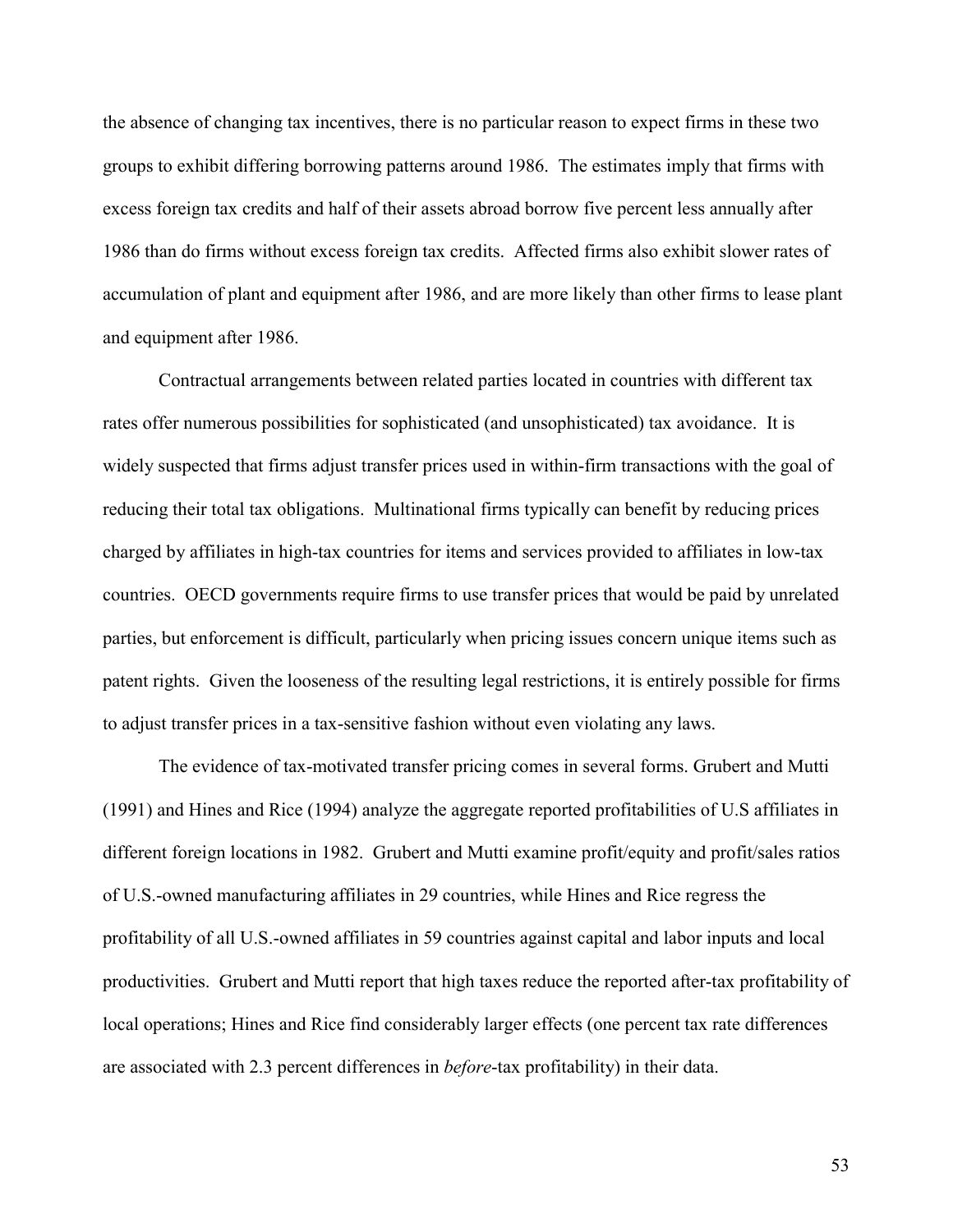The reported low profit rates of foreign-owned firms in the United States over the last 20 years is a source of concern to observers who suspect foreign investors of transferring profits earned in the United States to low-tax jurisdictions offshore. Grubert et al. (1993) use firm-level tax return data to compare the tax liabilities of foreign-owned firms in the United States with the tax liabilities of otherwise-similar American-owned firms in 1987. They report that approximately 50 percent of the difference in the reported U.S. tax obligations of foreign and domestic firms is explainable on the basis of observable characteristics such as firm sizes and ages. The other 50 percent may reflect the use of aggressive transfer pricing by those foreign investors with stronger incentives than American firms to shift taxable income out of the United States, though it may also simply capture the effect of important omitted variables.

Harris et al. (1993) report that the U.S. tax liabilities of American firms with tax haven affiliates are significantly lower than those of otherwise-similar American firms over the 1984- 1988 period, which may be indirect evidence of aggressive transfer-pricing by firms with tax haven affiliates. As Grubert and Slemrod (1998) observe, it is difficult to attach a structural interpretation to this pattern, since firms endogenously select the locations of their foreign affiliates; nevertheless, this evidence suggests an important role for tax havens in facilitating international tax avoidance. Collins et al. (1998) analyze a pooled sample of U.S. multinationals over 1984-1992, finding a similar pattern of greater reported foreign profitability (normalized by foreign sales) among firms facing foreign tax rates below the U.S. rate. The reduction in the U.S. statutory corporate tax rate from 46 percent in 1986 to 34 percent in 1988 offers another method of identifying propensities to shift reported profits internationally. Klassen et al. (1993) find that American multinationals report book returns on equity in the United States that rose by 10 percent over this time period relative to reported book returns in their foreign operations. The very limited nature of publicly available data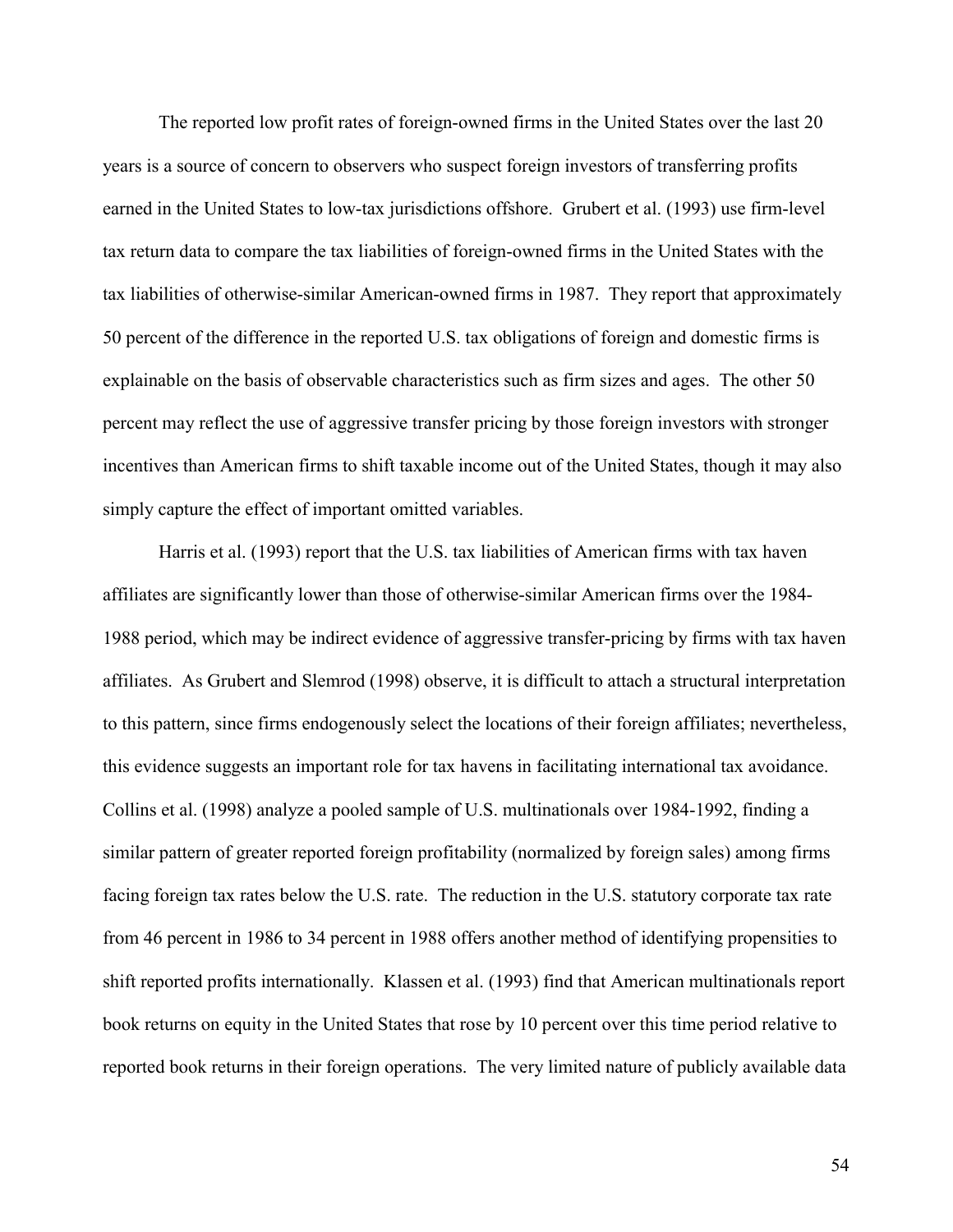on even the location of foreign operations makes it difficult, however, to discern the extent to which this change is attributable to changing economic conditions in the United States and abroad.

Patterns of reported profitability are consistent with other indicators of aggressive taxavoidance behavior, such as the use of royalties to remit profits from abroad and to generate tax deductions in host countries. Hines (1995) finds that royalty payments from foreign affiliates of American companies in 1989 exhibit a –0.4 elasticity with respect to the tax cost of paying royalties, and Grubert (1998) also reports significant effects of tax rates on royalty payments by American affiliates in 1990. Clausing (2001) finds that reported trade patterns between American parent companies and their foreign affiliates, and those between foreign affiliates located in different countries, are consistent with transfer-pricing incentives. Controlling for various affiliate characteristics, including their trade balances with unaffiliated foreigners, Clausing finds that ten percent higher local tax rates are associated with 4.4 percent lower trade surpluses with parent companies. This pattern is suggestive of pricing practices that move taxable profits out of high-tax jurisdictions.

Multinational firms can adjust the timing of their dividend repatriations from foreign subsidiaries to reduce the associated tax liabilities, and there is considerable evidence that they do. Many countries, including the United States, tax the income of foreign subsidiaries only when repatriated as dividends, so multinational firms are able to defer home country taxation by reinvesting their profits abroad. Hines and Hubbard (1990) examine tax return information for the foreign subsidiaries of American firms in 1984, finding that only 16 percent paid positive dividends to their parent companies in that year. Foreign subsidiaries were more likely to pay dividends to parent companies if the associated tax costs were low and if parent companies also paid sizable dividends to their common shareholders. Altshuler and Newlon (1993) report similar findings in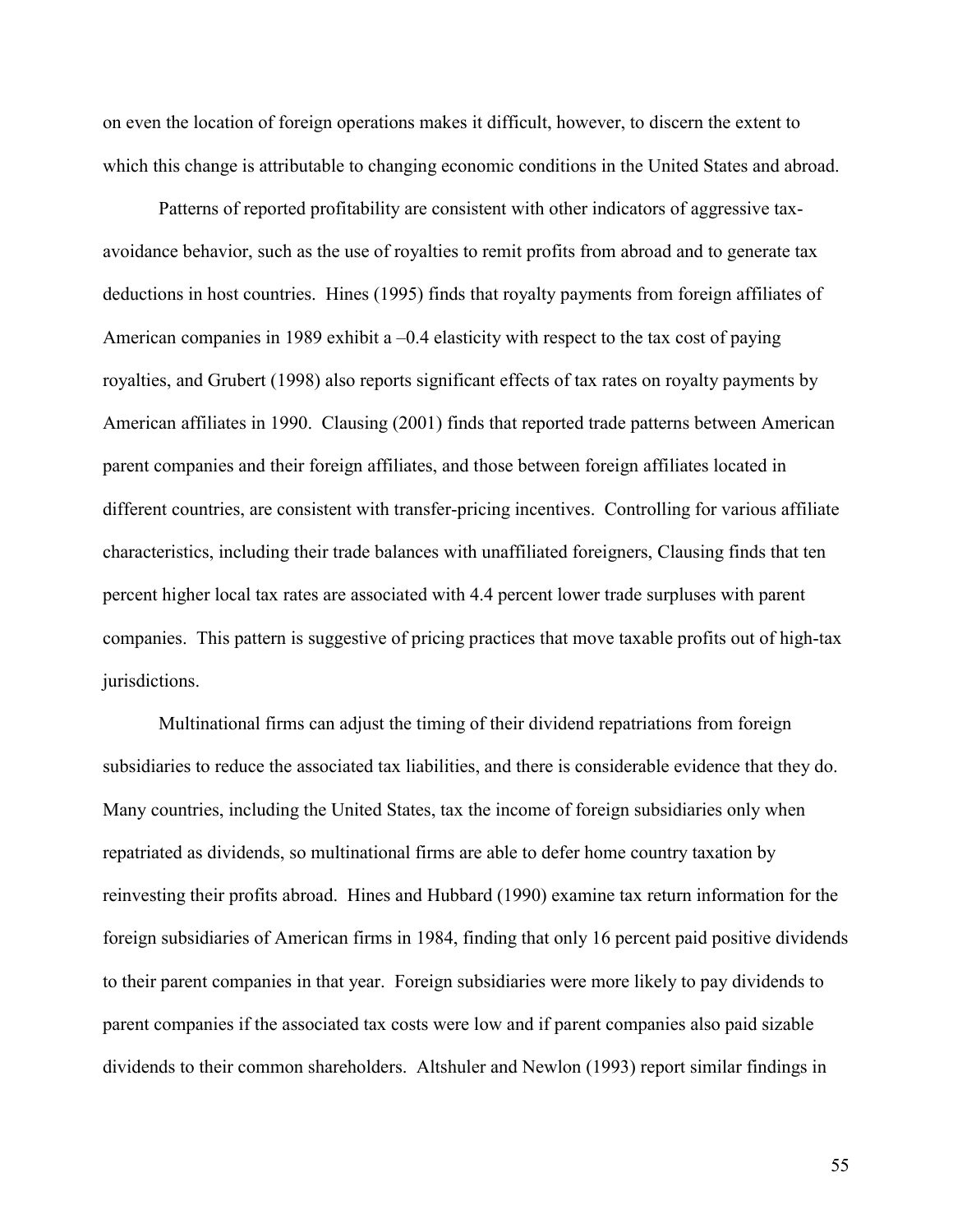their analysis of tax return data for 1986. Desai et al. (2001) compare the behavior of Americanowned foreign subsidiaries, whose dividend repatriations may trigger U.S. tax liabilities, with the behavior of American-owned foreign branches, whose income is taxable by the United States whether or not it is repatriated as dividends. Foreign subsidiaries in low-tax locations are significantly less likely to repatriate dividends than are either branches in the same countries or subsidiaries in high-tax locations; the results indicate that one percent higher repatriation taxes are associated with one percent lower dividend payments. Altshuler et al. (1995) find transitory tax costs to have much larger effects on dividend payments than do permanent tax costs in their panel of American-owned foreign subsidiaries in 1980, 1982, 1984, and 1986. This estimated difference between the effects of transitory and permanent tax costs is consistent with Hartman's (1985) insight that, while transitory tax costs should affect the timing of dividend repatriations, permanent costs should not, since permanent costs must be paid ultimately and are not reduced by deferral. It remains an open question, however, to what extent permanent tax costs can be accurately identified in a panel covering four years.

The form of a business organization can affect its tax obligation, thereby creating incentives for tax avoidance through the endogenous selection of organizational forms. The U.S. Tax Reform Act of 1986 introduced an important distinction between the tax treatment of income received from majority-owned foreign affiliates of American companies and income received from foreign joint ventures owned 50 percent or less by Americans. After 1986, Americans were required to calculate separate foreign-tax-credit limits for dividends received from each minority-owned joint venture. This change greatly reduces the attractiveness of joint ventures, particularly those in low-tax foreign countries. Desai and Hines (1999a) report that American participation in international joint ventures fell sharply after 1986, in spite of rising joint venture activity by non-American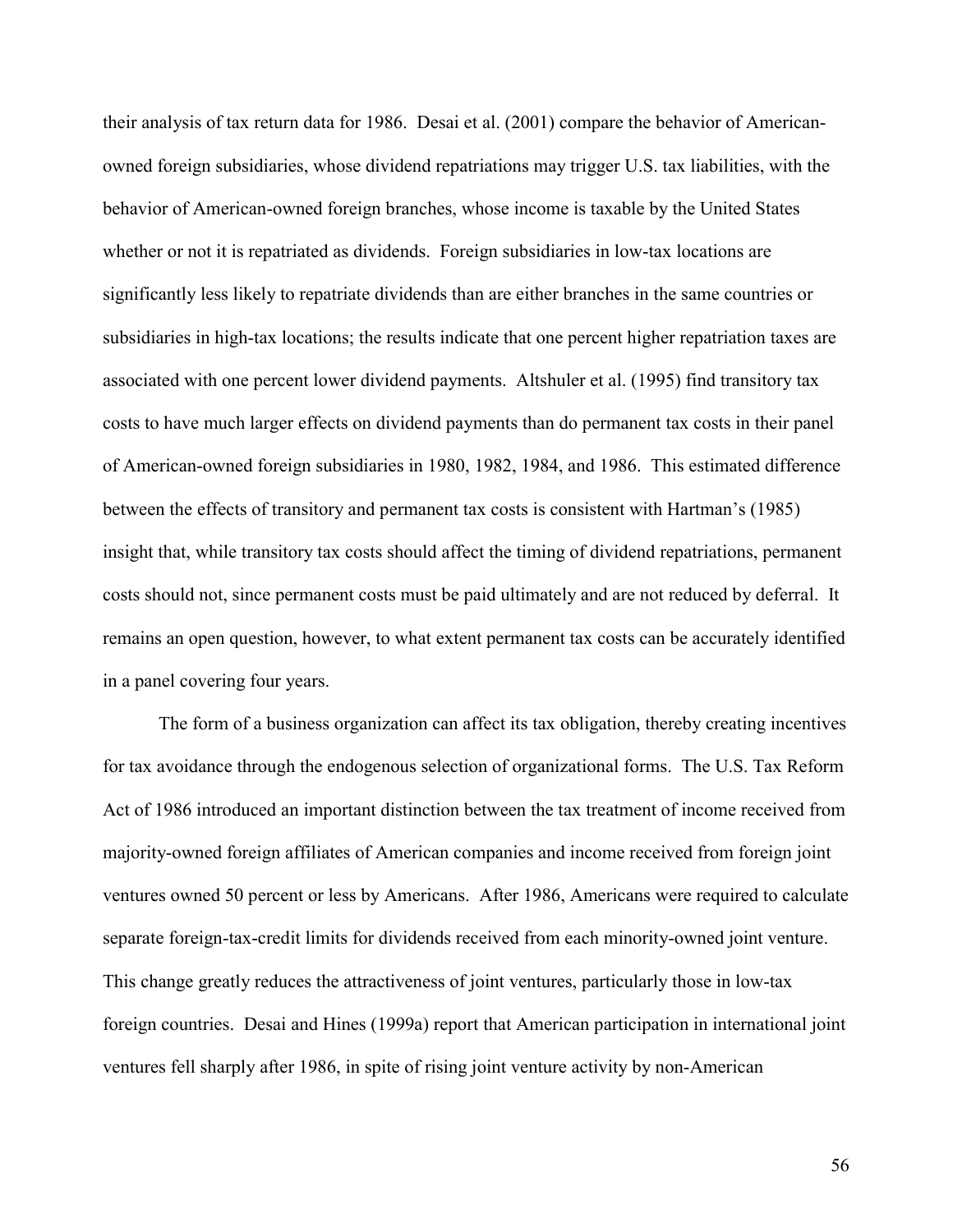multinational firms. The drop in American joint venture activity is most pronounced in low-tax countries, which is consistent with changing tax incentives, and for which there is no obvious nontax explanation. Moreover, joint ventures in low-tax countries use more debt and pay greater royalties to their American parents after 1986, reflecting their incentives to economize on dividend payments.

The location and intensity of R&D activity also appears to reflect tax avoidance incentives. Hines (1993) compares changes in the growth rate of R&D spending from 1984-1989 by firms with and without excess foreign tax credits in a sample of 116 multinational companies. The U.S. R&D expense allocation rules are similar to those for interest: multinational firms with excess foreign tax credits faced higher tax costs of performing R&D in the United States after 1986, while firms without excess foreign tax credits were unaffected. What distinguish firms in these two groups are their average foreign tax rates, which are more or less randomly distributed (in the sense of being uncorrelated with R&D spending in the years before 1986). R&D spending levels of firms in the first group grew more slowly than those of firms in the second group, the implied elasticity of demand for R&D lying between –0.8 and –1.8 in alternative specifications of the R&D demand equation.

 International differences in royalty withholding taxes offer evidence of the substitutability of R&D in different locations. Higher royalty taxes raise the cost of imported technology, which in turn stimulates local R&D if imported technology and local R&D are substitutes, and discourages local R&D if they are complements. Hines (1995) finds that American-owned foreign affiliates are more R&D-intensive if located in countries that impose high withholding taxes on royalty payments, and similarly, that foreign firms investing in the United States are more R&D-intensive if they are subject to higher royalty withholding tax rates. These results suggest that imported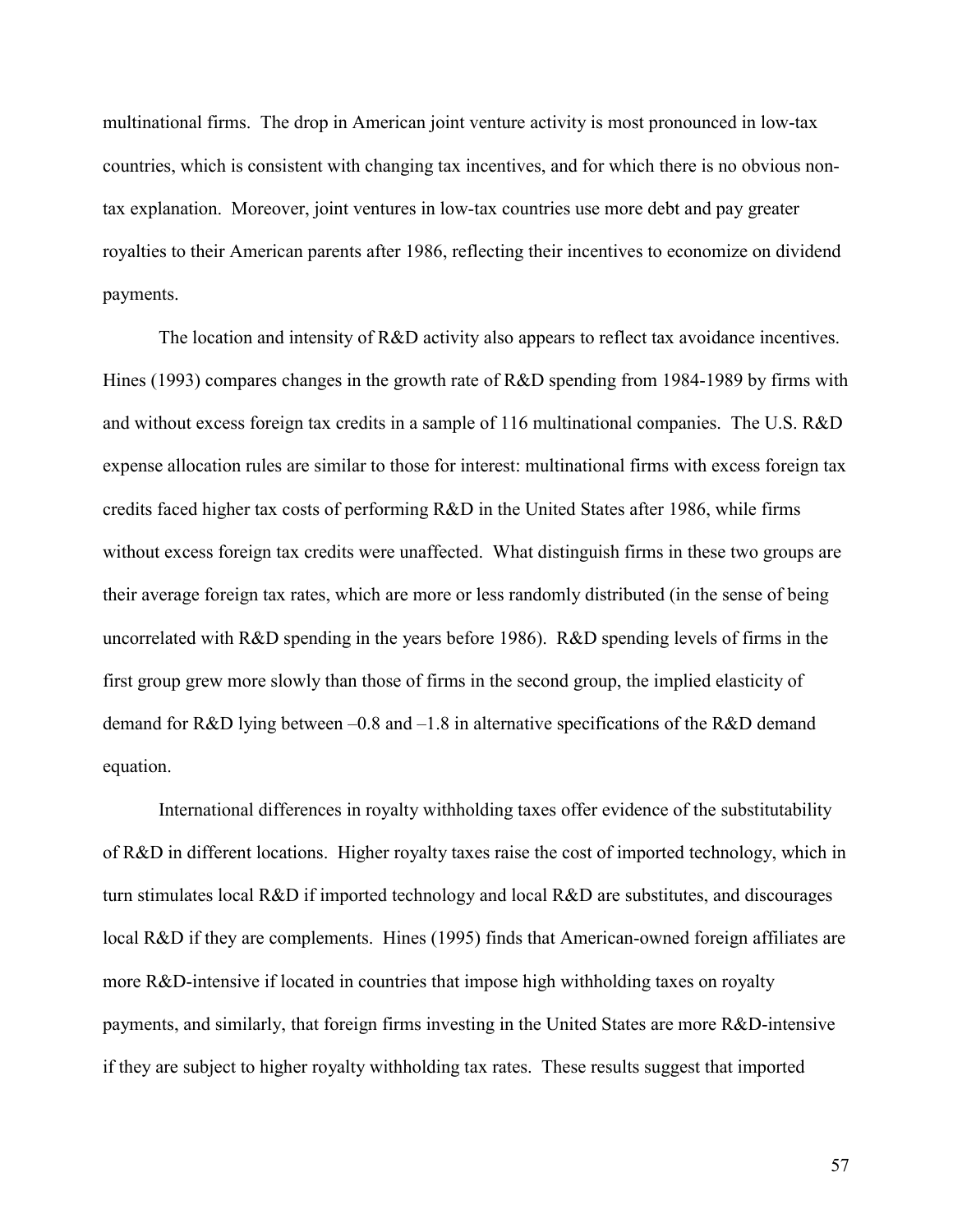technology and locally produced technology are substitutes, and that multinational firms respond to tax rate differences by undertaking such substitution. Hines and Jaffe (2001), however, find that American multinational firms for which the tax cost of performing R&D in the United States became most expensive after 1986 exhibited the slowest subsequent growth in foreign patenting, which suggests a complementary relationship between domestic and foreign research.

 International tax avoidance is evidently a successful activity. The reported profitability of multinational firms is inversely related to local tax rates, a relationship that is at least partly the consequence of tax-motivated use of debt financing, the pricing of intrafirm transfers, royalty payments, and other methods. It is important not to lose sight of the fact that, in spite of the demonstrated ability of multinational firms to arrange their affairs to avoid taxes, these large corporations nevertheless pay enormous sums in taxes each year. Tax avoidance appears to be limited by available opportunities and the enforcement activities of governments.

# **5.2. Reconciling theory and evidence**

 This section considers the degree to which the behavior of multinational firms is consistent with the implications of theoretical models, an exercise that serves to identify useful and promising directions in which to extend existing theory.

### **5.2.1. Multinationals as financial intermediaries**

Consider first a model in which multinationals are simply vehicles through which domestic residents can invest abroad. In particular, assume that multinationals possess the same technology as other firms, operate in a competitive environment, cannot avoid reporting to the tax authorities their true incomes from investments in each location, and face no uncertainty.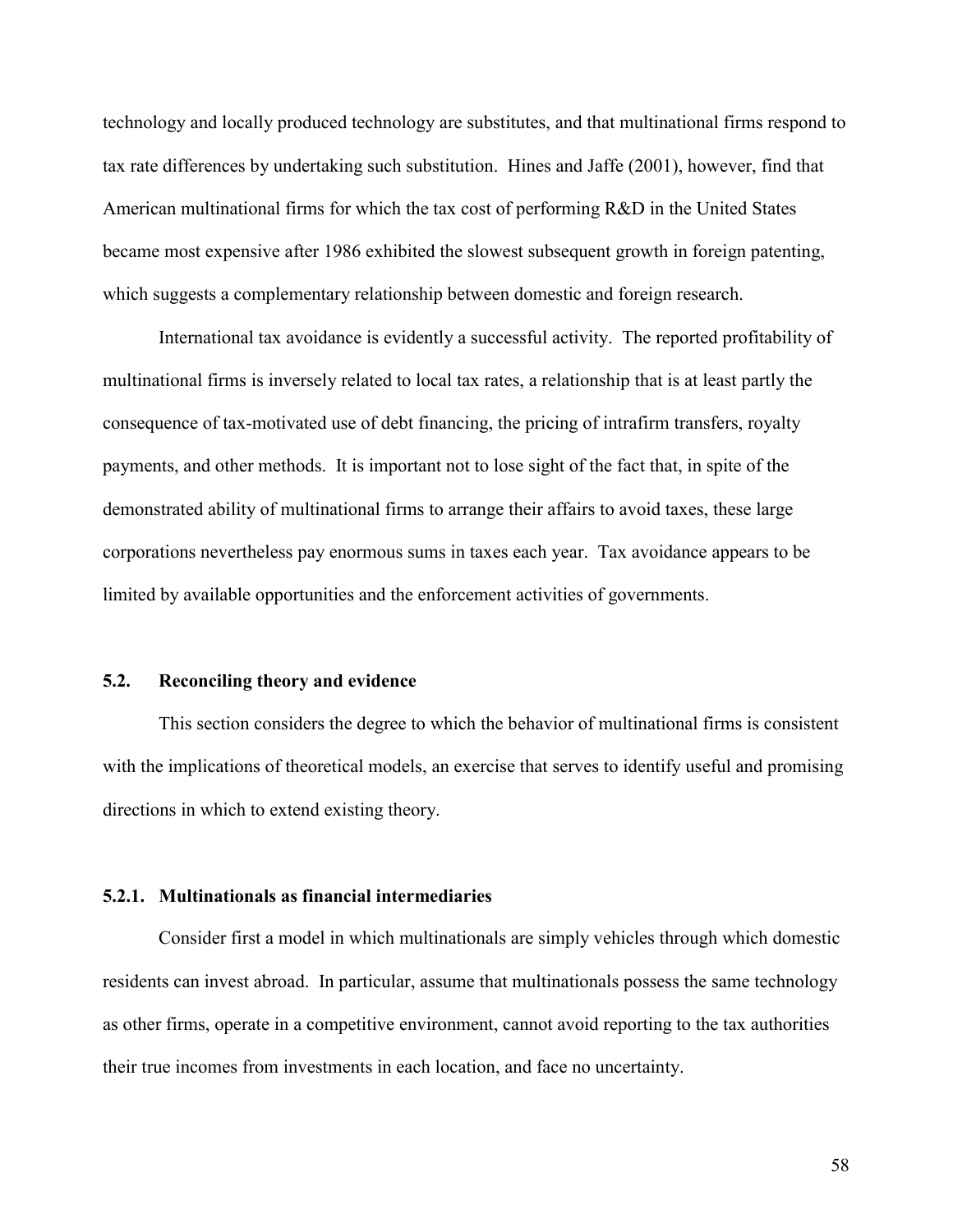If multinationals serve simply as financial intermediaries, then individuals will invest abroad through multinationals rather than through portfolio investment if the transactions costs of doing so are cheaper, there are tax savings from use of multinationals, or multinationals are better able to locate the most profitable investments. For example, when countries have dividend imputation schemes, then investors face strong tax incentives to invest abroad through multinationals. Rather than exploring the relative advantages of portfolio investments vs. direct investments, however, we take as given here the total amount invested abroad through multinationals and focus instead on the location of this investment. By assumption, multinationals have access to the same constant-returns-to-scale technology as other firms, so that their investments are equivalent to the purchase of equity in local firms. It is useful to consider whether this model's implied pattern of multinational behavior is consistent with the observations summarized in the previous section.

If the corporate tax in all countries simply taxed the return to capital physically located in that country, then in equilibrium the rate of return on capital net of local corporate tax rates should be equilibrated across countries.<sup>70</sup> More formally,  $f_k^i(I-\tau_i)$  should be the same for all *i*, where  $f_k^i$  is the marginal product of capital in country *i* and  $\tau_i$  is the corporate tax rate in that country. This condition reflects the impact of international mobility of portfolio capital. Based on tax considerations alone, therefore, all multinationals would be indifferent to where they locate, regardless of their home countries.

Many capital exporting countries include any income from foreign subsidiaries in the parent firm's taxable corporate income, and in compensation offer credits for income and withholding

 $70$  In particular, the local wage rate must drop by enough to compensate for a higher corporate tax rate, so that firms can still pay investors the same after-corporate-tax rate of return available elsewhere.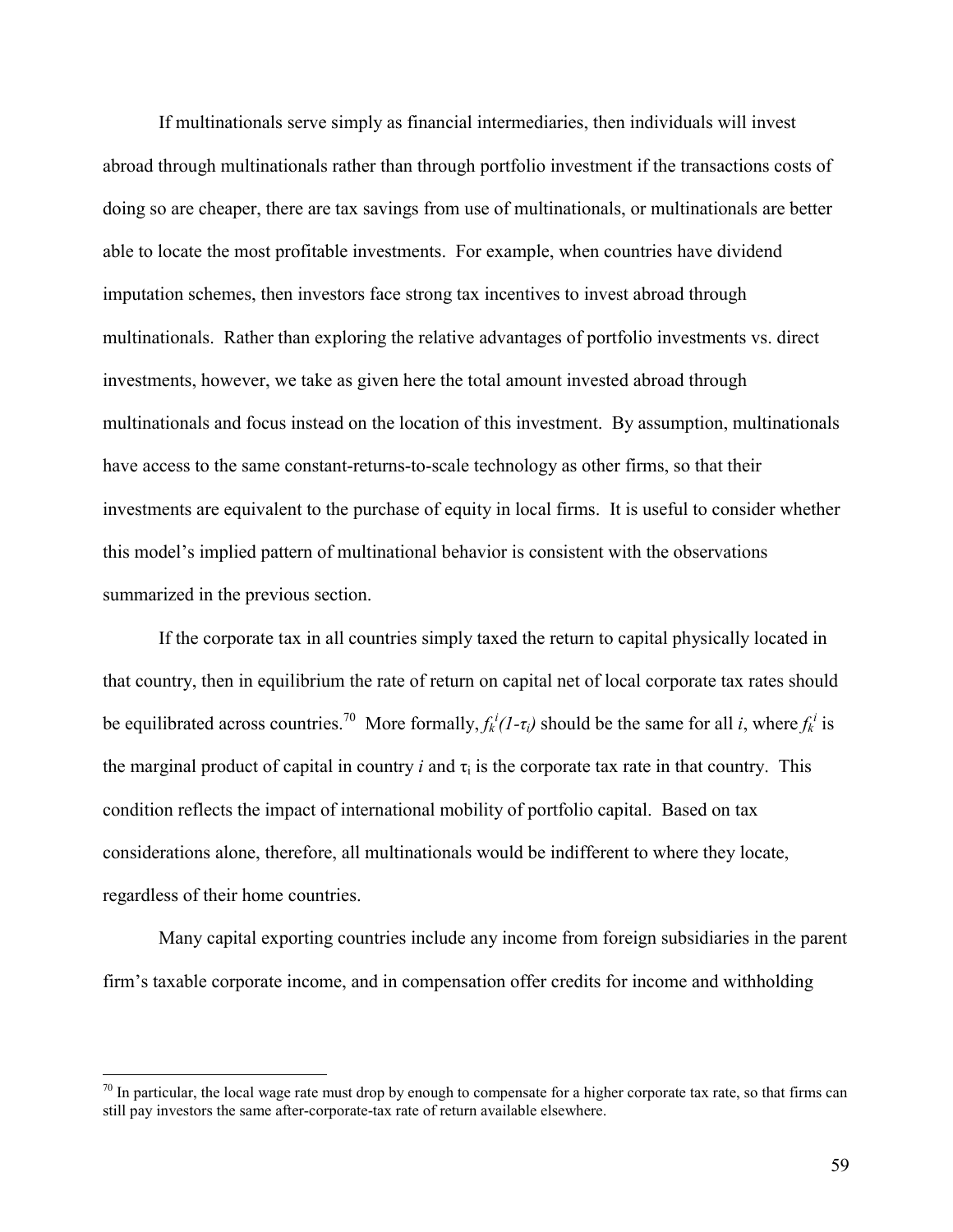taxes paid to foreign governments.<sup>71</sup> It is worth considering whether this complication explains observed investment patterns. In order to simplify the setting, and at the expense of some realism, suppose that the home country taxes foreign income at accrual rather than at repatriation, and also that foreign tax credits are applied only against tax liabilities created by the income stream associated with the credits. Then if the marginal product of capital net of local corporate tax is equated across countries, so that  $f_k^i(1-\tau_i)$  is the same for all *i* (and therefore can be denoted *r*), the availability of the foreign tax credit implies that the net-of-corporate-tax return to a multinational investor from country *j* equals  $f_k^i(1 - \max(\tau_i, \tau_j)) = r - \max(\tau_j - \tau_i, 0)$ . This condition implies that a multinational firm will earn a return *r* in all countries with corporate tax rates above the firm's home country tax rate, but will face domestic tax surcharges and therefore earn a lower rate of return when investing in countries with lower corporate tax rates. With a sufficient number of available investments earning *r*, multinationals should be indifferent among countries with higher tax rates than the domestic rate, and avoid investing in countries with a corporate tax rate below the domestic rate. This forecast is clearly counterfactual, given the evidence that FDI is a declining function of tax rates in host countries.

With a sufficient volume of investment abroad by multinationals from countries with high corporate tax rates, it is possible that some FDI will be located in lower tax rate countries despite the tax penalty. Specifically, the equilibrium might include multinationals from country *k* investing in countries with tax rates above some  $\tau_i$ , with  $\tau_i < \tau_k$ . For all host countries with  $\tau < \tau_k$ , the pretax return to capital in equilibrium will be the same as that available in country *k*, despite their lower tax rates, in order to be able to attract FDI from these multinationals. Portfolio investors from

 $71$  This foreign tax credit can be used to offset taxes due on foreign-source income but cannot be used to offset any taxes due on domestic-source income. Home-country taxation of the income of separately-incorporated foreign subsidiaries is typically deferred until the income is repatriated in the form of dividends.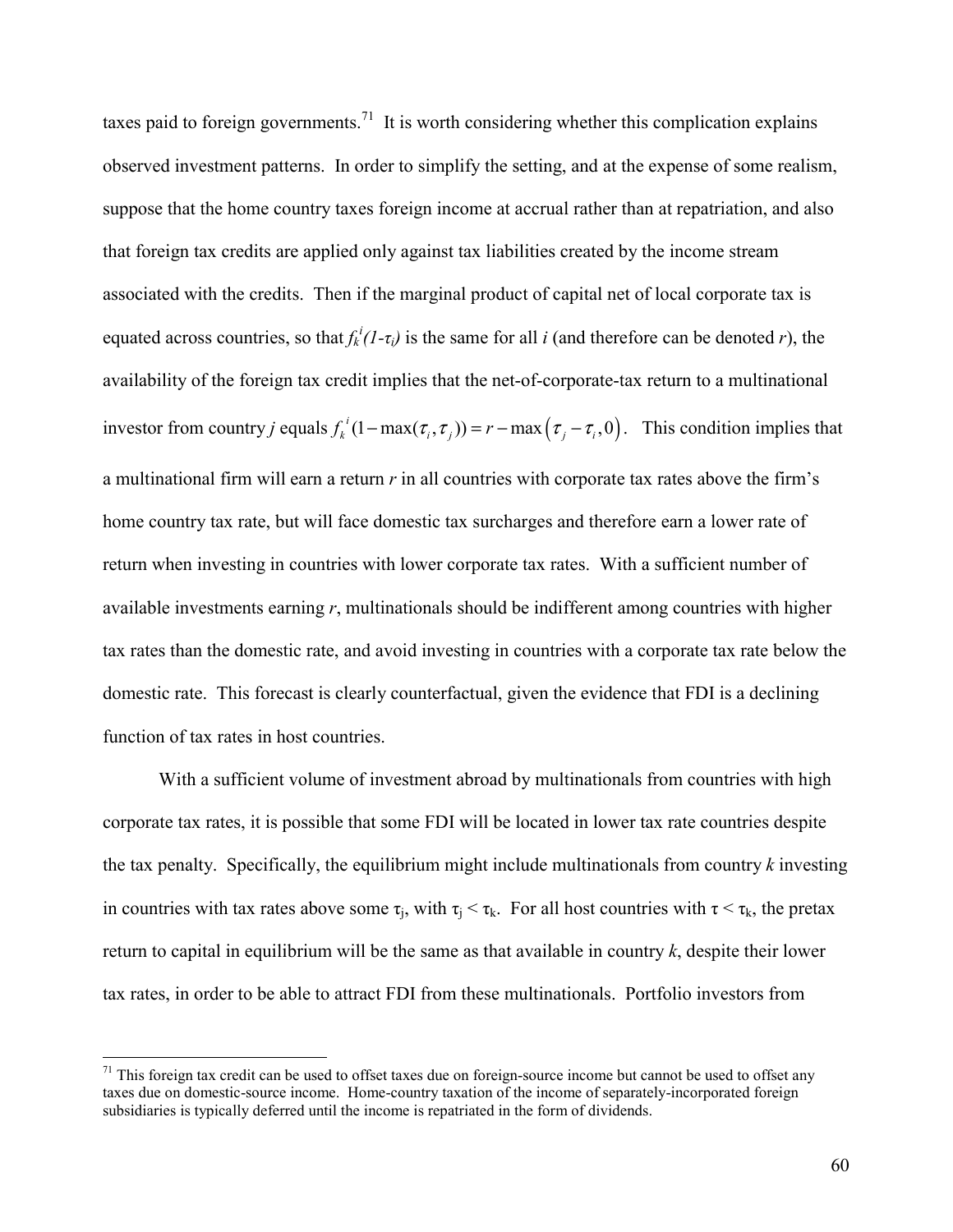country *k*, however, then have a tax advantage over multinationals when investing in these countries with  $\tau < \tau_k$ , since they do not face the corporate surtax at repatriation.<sup>72</sup> Also, local investors in these host countries would earn a higher after-tax return at home than in countries with higher corporate tax rates. Only under extreme conditions, however, would this theory be able explain why FDI is located in tax havens.

With worldwide averaging of repatriated profits, these forecasts need to be modified. If a multinational now invests  $K_l$  in a country with a low corporate tax rate, say  $\tau_l$ , it simply needs to invest enough in some country with high corporate rate, say  $\tau_h$ , so that the excess credits received from taxes paid in the high-tax country at least offset any domestic taxes due on the investments in the low-tax country. This occurs if  $\tau_h K_h f_k^h + \tau_l K_l f_k^l \ge \tau_j [K_h f_k^h + K_l f_k^l]$ 

where  $\tau_i$  is the home country tax rate. If all investments earn *r* net of local taxes, then this investment strategy earns *r* net of all taxes. Now FDI can occur in tax havens, but only if matched by enough FDI in high-tax countries.

The evidence indicates, however, that multinational investments are concentrated in countries with low corporate tax rates, and that the rate of investment is a declining function of the local corporate tax rate. This evidence is therefore inconsistent with forecasts of models in which multinational firms are simply financial intermediaries.

One possible explanation for the existence of FDI in low-tax countries was proposed by Hartman (1985). He notes that standard models focus on foreign investments financed by funds provided by parent firms, even though most FDI is financed by retained earnings of existing subsidiaries. When an existing subsidiary considers whether to repatriate a dollar of profits now or reinvest this dollar and repatriate profits later, it will choose whichever option generates the highest

 $72$  For evidence that portfolio investment does to some degree crowd out multinational investments in such countries,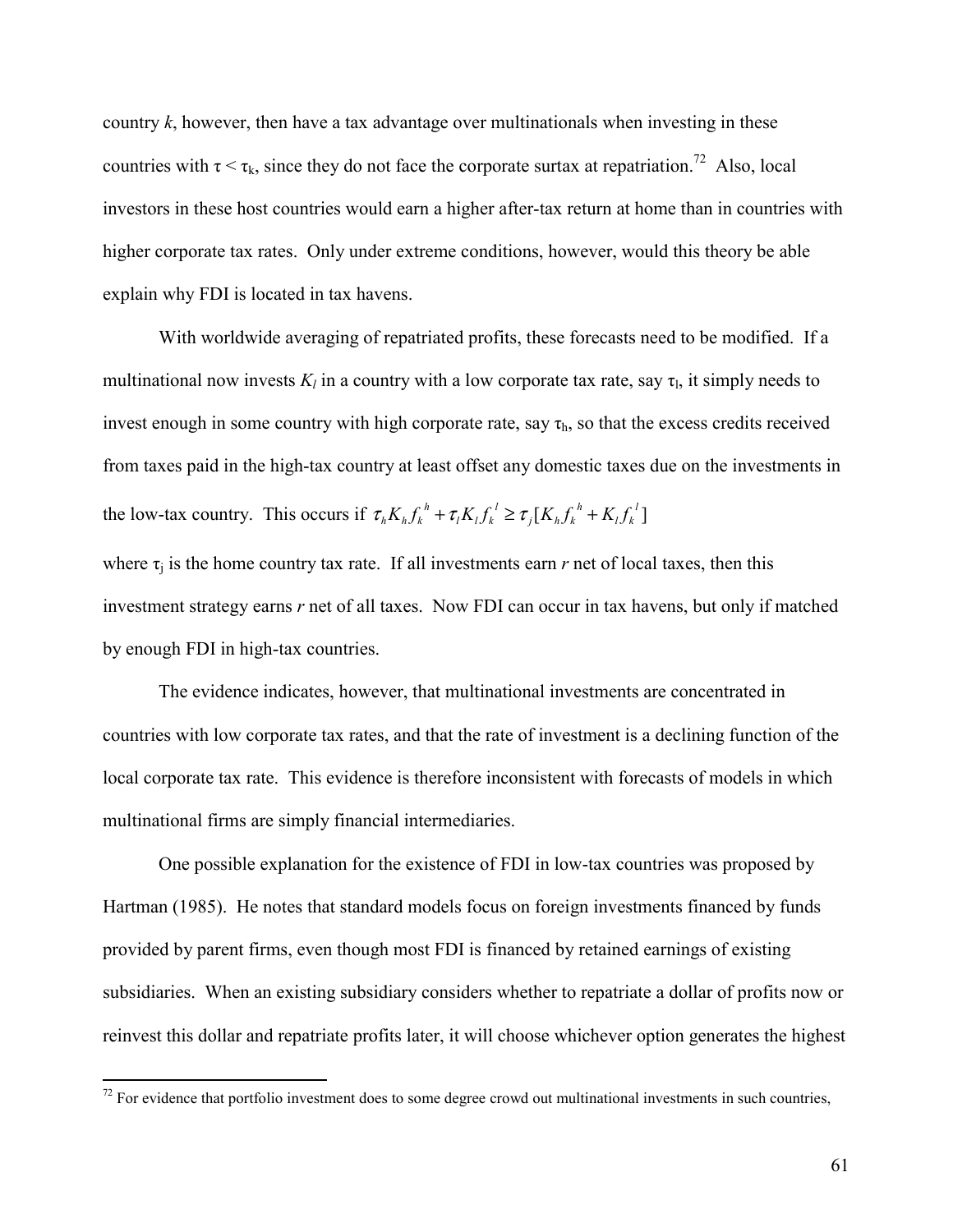present value of repatriations. If the new investment earns the going rate of return, and the repatriation tax rate is constant over time, then Hartman shows that the firm will be indifferent between the two.<sup>73</sup> The key insight, drawn from the model of dividend behavior of Auerbach (1979) and Bradford (1981), is that the opportunity cost of the investment to the parent firm and the future profits earned on the investment are both equally reduced by the repatriation tax, so that the required rate of return on the investment is unaffected by the size of the repatriation tax. As a result, once a subsidiary is located in a low-tax-rate country, it has no incentive to move.

 It is useful to examine the properties of this model of the firm, since they illustrate several aspects of the behavior of profit-maximizing multinational firms.<sup>74</sup> Consider the incentives of a firm that produces output with a concave production function  $Q=f(K^*)$ , in which  $K^*$  is the capital stock employed by the subsidiary in year *t*, and the *f(.)* function subsumes profit-maximizing choices of labor and other inputs. *Q* is output net of capital depreciation, and home and host countries' tax systems apply true economic depreciation for tax purposes. Output is sold locally at an unchanging price taken to be unity and parametric to the firm.

The parent firm chooses the real and financial policies of its subsidiary to maximize the present value of the parent's after-tax cash flow. Let  $\beta$  represent the (annual) factor used to discount future after-tax cash flows (in the hand of the parent corporation). Denote by  $D_t$  the dividend payment from the subsidiary to the parent in period t; by definition,  $D_t \ge 0$ . Homecountry taxation of foreign-source income, together with provision of foreign tax credits, reduces the after-tax value of a dividend payment of *D<sub>t</sub>* to *D<sub>t</sub>* ( $1-\tau$ )/( $1-\tau$ <sup>\*</sup>). For firms with mature foreign investments that use accumulated foreign profits to finance dividends paid to the parent company

see Gordon and Jun (1993).

 $73$  If the repatriation tax rate varies over time, then the model forecasts that the incentive to invest is high when the repatriation tax rate is high, while repatriations will be high when the tax rate is low.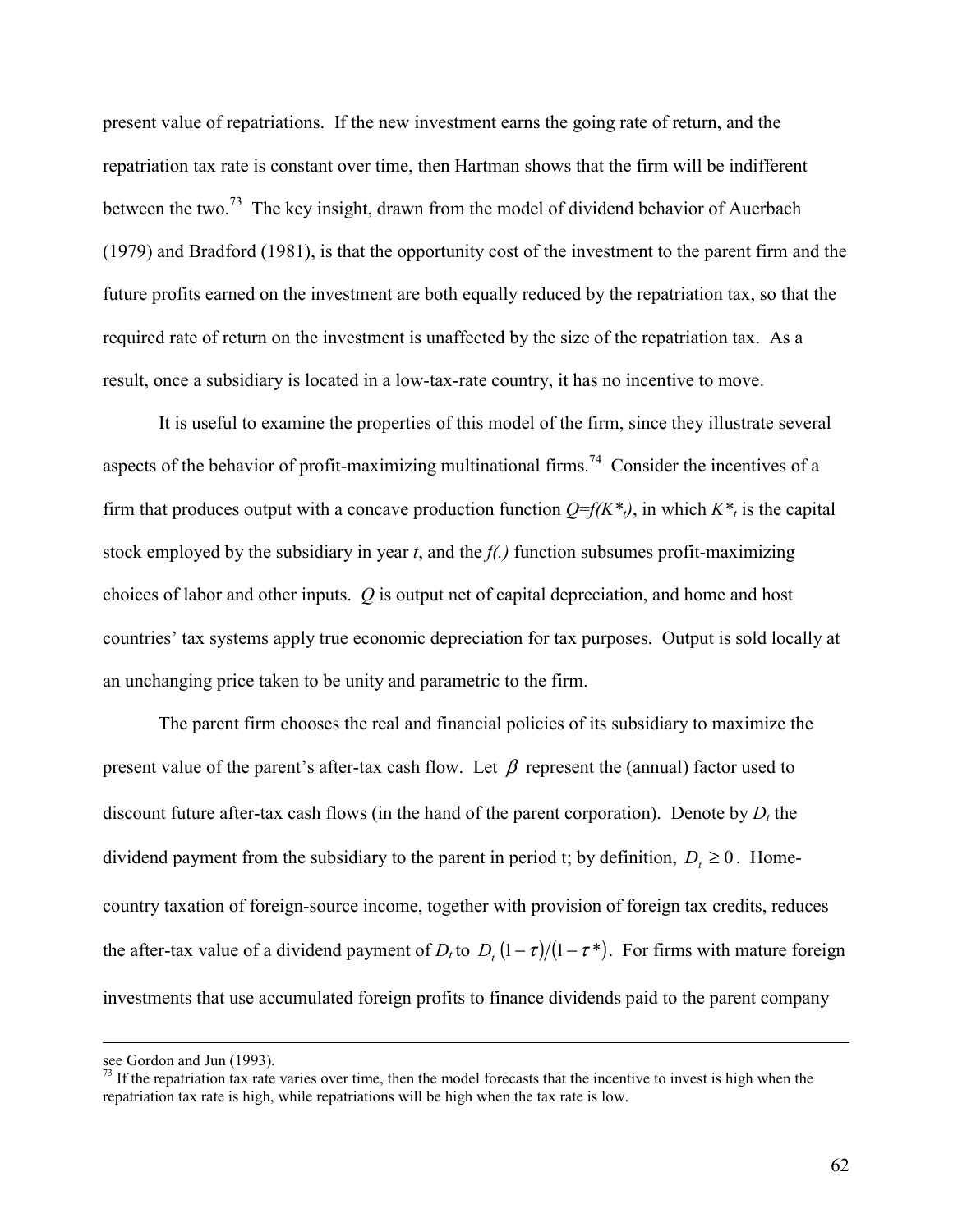and any future foreign investments, the value  $(V_a)$  of their interest in the foreign affiliate is given by:

(5.1) 
$$
V_a = \left(\frac{1-\tau}{1-\tau^*}\right) \sum_{t=0}^n \beta^t D_t.
$$

From (5.1), it is clear that the policies that maximize  $V_a$  are identical to those that would maximize the present value of dividends in the absence of home-country taxation. Specifically, firms have incentives to reinvest foreign profits in their foreign operations up to the point that the after-foreign tax rate of return equals the opportunity cost of funds, or  $f_k^*(1 - \tau^*) = \beta$ . Since the repatriation tax is unavoidable to a firm financing investments out of foreign retained earnings, then its presence does not affect repatriation policies. This argument is identical to that in the corporate tax literature on "trapped equity" models of corporate dividends (see the chapter by Auerbach in volume 3 of this Handbook). As in the corporate tax literature, firms would incur unnecessary tax costs if they were simultaneously to inject equity funds from the parent company while remitting from subsidiaries dividends on which net home country tax liabilities are due.

Of course, repatriation taxes reduce the after-tax value of foreign investments, and thereby tend to reduce *ex ante* investment levels, since firms demand higher pre-tax rates of return in settings with significant repatriation taxes. In selecting initial foreign investment levels, forwardlooking firms that anticipate future repatriation taxes have incentives to keep the capitalization of foreign affiliates at modest levels, since doing so prolongs the period before dividends are paid and home country taxation incurred. Sinn (1993) and Hines (1994) generalize the Hartman model to include this consideration, and Hines (1994) notes that this initial underinvestment makes it profitable for multinational firms to use significant levels of debt finance, even in low-tax countries. Of course, this consideration applies only to the extent that multinational firms actually

 $74$  The following analysis relies on Hines (1994).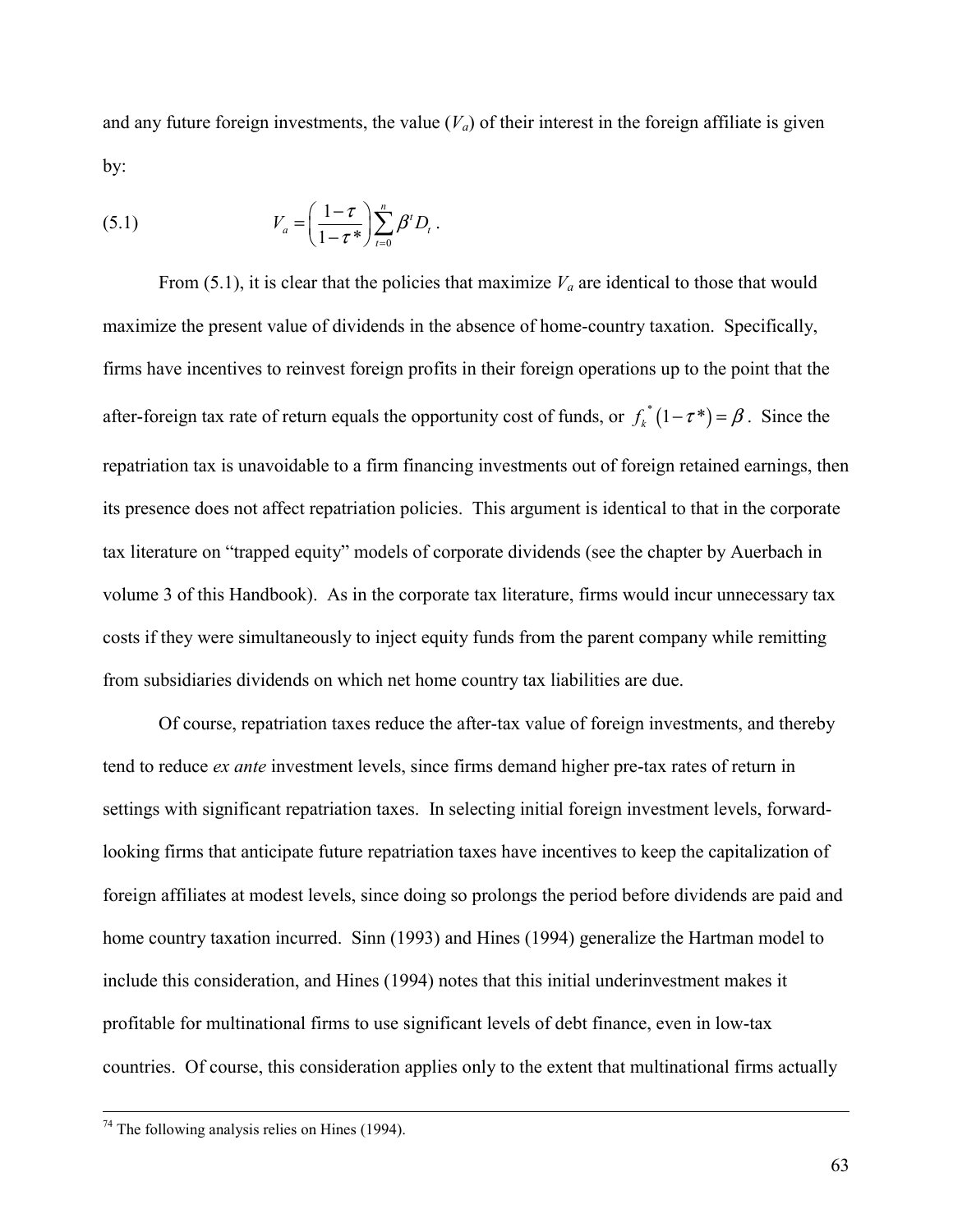incur repatriation taxes, since, as Hines and Rice (1994), Weichenreider (1996) and Altshuler and Grubert (forthcoming) note, there may be a large supply of attractive foreign investment opportunities to which foreign retained earnings might be devoted. Hines (1988), Leechor and Mintz (1993), and Hines (1994) further generalize the Hartman model to situations in which homecountry taxation uses a different tax base definition than does taxation by foreign governments. In this setting, marginal foreign investments have the potential to affect home-country taxation of inframarginal dividends received from abroad, and therefore repatriation taxes may influence repatriation patterns. Illustrative calculations presented by Hines (1988) suggest that this effect may be sizable enough to remove much of the value of popular foreign investment incentives such as accelerated depreciation.

 There are a number of other clear inconsistencies between this initial theory and data on multinationals. If investments in equilibrium all yield the same rate of return *r*, net of source-based taxes, then the pre-tax rate of return in a country should be higher when the local corporate tax rate is higher. Yet, as described above, reported pretax rates of returns of subsidiaries appear to be a *decreasing* function of the local corporate tax rate, with particularly high rates of return reported in tax havens. Another important inconsistency is that the simple model cannot easily explain why countries have adopted such tax systems. Worldwide averaging produces outcomes in which the allocation of capital might be the same as would have arisen with source-based corporate taxes in each country, in spite of home-country attempts to tax income at repatriation. Yet such sourcebased taxes remain inconsistent with the forecasts from the Diamond-Mirrlees (1971) framework.

#### **5.2.2. Multinationals as corporate tax avoiders**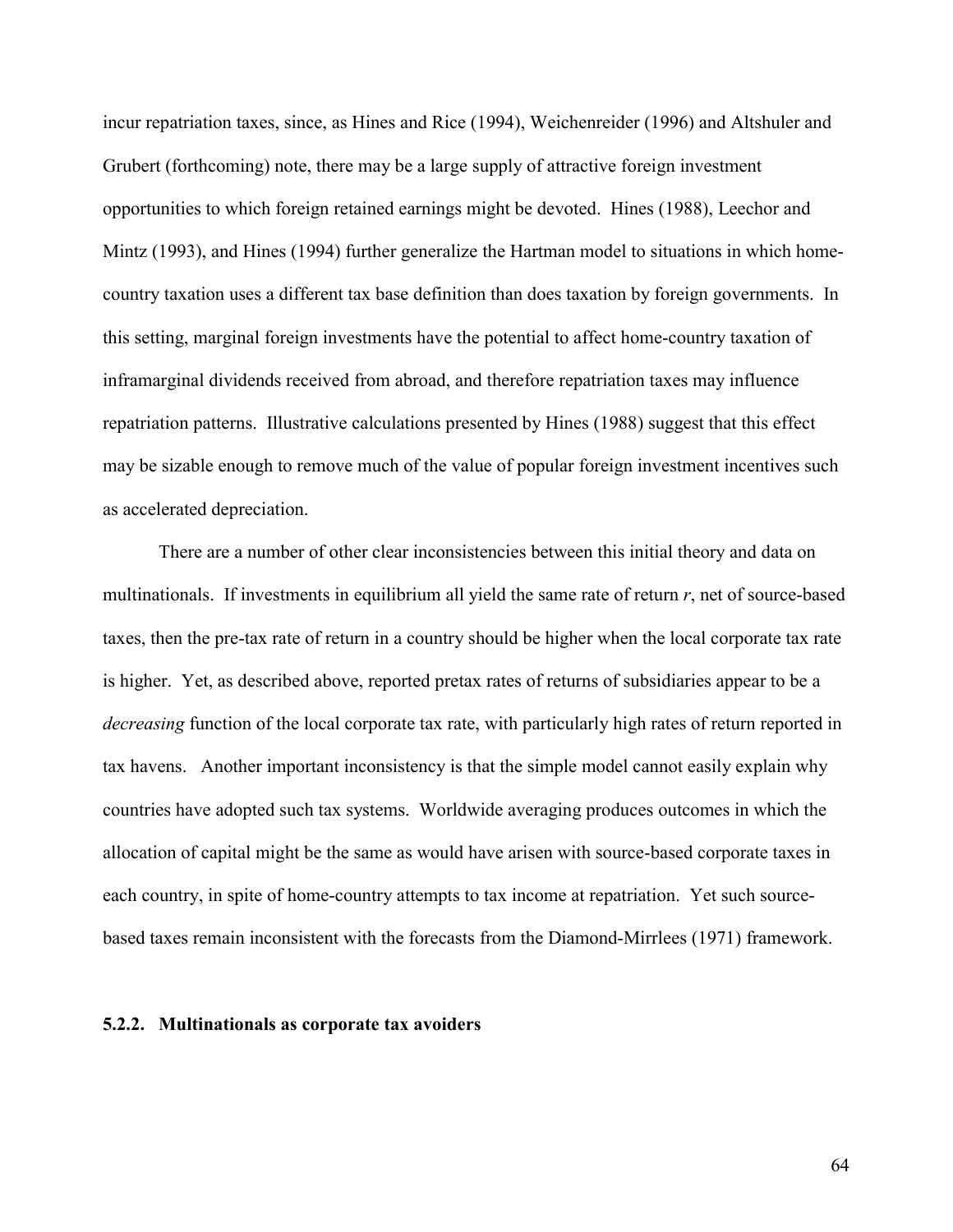The most striking inconsistency between this initial theory and observation is the very high reported rates of return in "tax havens." As noted above, the evidence suggests that multinationals actively make use of their abilities to reallocate taxable income from subsidiaries in countries with high corporate tax rates to those in countries with very low corporate tax rates. There are several possible methods of reallocating income, including judicious choices of prices, interest rates, and royalty rates used for transactions between related parties, substitution between debt and equity finance, and careful consideration of where to locate investments that might become unusually profitable.

 The following framework is useful in understanding the empirical work on tax-motivated profit shifting, since much of this work relies on the premise that the stringency of government enforcement of international tax rules is a function of the extent to which reported profits differ from those actually earned in each jurisdiction. Consider the case in which a multinational firm earns true profits  $\rho_i > 0$  in location *i*, but arranges transfer prices in order to report an additional profit of  $\psi_i$  in the same location (in which  $\psi_i$  might be negative). The firm incurs compliance

costs equal to *i i* ρ  $\gamma \frac{\psi}{\sqrt{\pi}}$ 2 , with  $\gamma > 0$ . Consequently, reported profits in jurisdiction *i* equal:

(5.2) 
$$
\pi_i = \rho_i + \psi_i - \gamma \frac{\psi_i^2}{\rho_i}.
$$

The firm chooses  $\psi_i$  to maximize worldwide profits:

(5.3) 
$$
\sum_{i=1}^{n} (1 - \tau_i) \pi_i = \sum_{i=1}^{n} (1 - \tau_i) \left[ \rho_i + \psi_i - \gamma \frac{\psi_i^2}{\rho_i} \right],
$$

subject to the constraint that

$$
(5.4) \qquad \qquad \sum_{i=1}^n \psi_i = 0 \, .
$$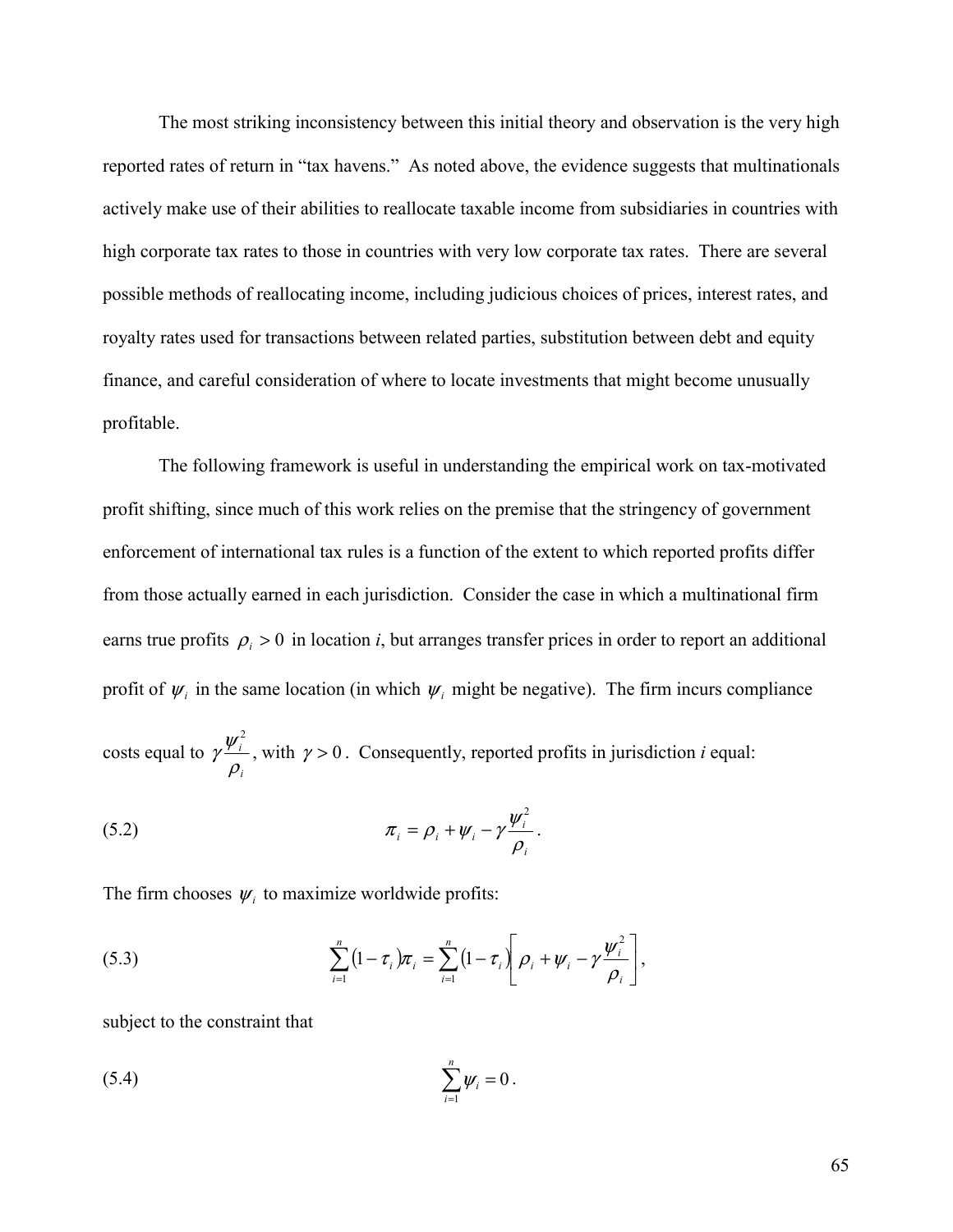The first order conditions for  $\psi_i$  imply:

(5.5) 
$$
\psi_i = \rho_i \left[ \frac{1 - \tau_i - \mu}{2\gamma(1 - \tau_i)} \right],
$$

where  $\mu$  is the Lagrange multiplier corresponding to the constraint (5.4).<sup>75</sup> We find, as expected that  $\psi_i>0$  in low-tax countries, where  $\tau_i<1$ - $\mu$ , and conversely.

If firms invest facing an opportunity cost of funds of *r,* then the true marginal product of capital (denoted  $f_K$ ) will satisfy:

(5.6) 
$$
f_K = r / [(1 - \tau_i)(1 + \gamma \psi_i^2 / \rho_i^2)].
$$

Without evasion, we instead would have found that  $f_k = r/(1 - \tau_i)$ . This is also the investment condition that would be faced by local firms, who cannot make use of foreign operations to reduce taxes. A multinational firm's avoidance opportunities therefore give it a competitive advantage over local firms to the extent that  $\psi_i \neq 0$ . Equation (5.5) implies that the size of this competitive advantage is larger in countries with more extreme tax rates, both small and large. The investment pattern of multinationals should therefore be a U-shaped function of the local tax rate.<sup>76</sup>Reallocating income into a tax haven avoids current tax liability. However, home country taxes are deferred but not altogether avoided as long as profits must ultimately be repatriated. Some investors may nevertheless be able to avoid repatriation taxes as well. One approach is to locate the parent firm itself in a tax haven. Another approach is to remove profits from the tax haven subsidiary in a way that does not generate tax liabilities for the parent firm. For example, the subsidiary can finance directly the expenditures (either at home or elsewhere abroad) that the parent firm would otherwise finance itself. Alternatively, the firm can simply continue investing abroad in

<sup>&</sup>lt;sup>75</sup> The value of  $\mu$  adjusts to ensure that (5.4) holds with equality.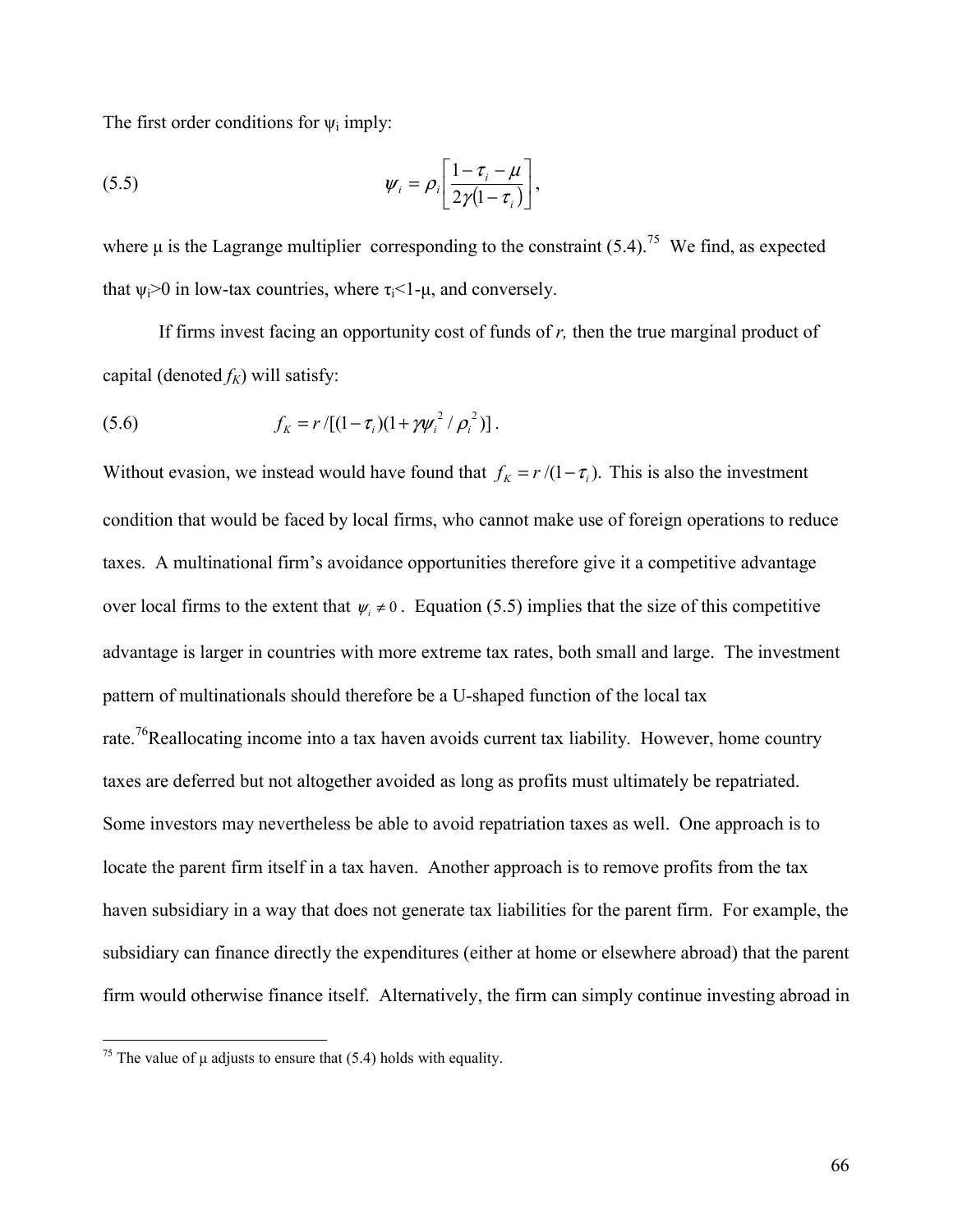other financial or real assets, earning the going rate of return pretax, thereby postponing any domestic taxes due at repatriation indefinitely. A number of countries have adopted rules trying to restrict deferral to real investments only.<sup>77</sup>Many but not all aspects of the behavior of multinationals are consistent with this focus on the role of multinationals as tax avoiders. Certainly, income reallocation efforts can explain the low observed pretax profit rates in high-tax countries, and the high profit rates in low-tax countries. However, income reallocation also implies that multinationals will invest more heavily in countries with extreme tax rates, both low and high. While the evidence does indicate substantial investment in tax havens, it is not consistent with the forecast of substantial investment as well in high-tax countries.

The theory also does not easily rationalize observed tax policies. Standard models indicate that the optimal source-based tax rate on capital income is zero. If firms can easily reallocate profits in response to tax rate differences, this only reinforces a country's incentive to reduce its source-based tax rate – and these incentives were sufficient, even without income shifting, to drive tax rates to zero. Given the evidence reported by Gordon and Slemrod (1988) and Kalambokidis (1992) that capital taxes in the United States (between the mid-1970's and the mid-1980's) collected no net revenue, perhaps tax policy in practice is not all that distant from the forecasts of the theory. Actual policy, however, generates a wide range of more detailed distortions, however, that are also inconsistent with the theory.

One further complication is that multinational firms can avoid taxes not only on their capital income but also on the income generated by the ideas and efforts of the entrepreneurs responsible

 $76$  In countries with high tax rates, multinationals have advantages over local firms, because they are able to reallocate taxable profits to reduce the impact of the high local taxes. Their advantage over local firms in tax havens stems from the desirability of tax haven operations as recipients of taxable income reallocated from elsewhere.<br><sup>77</sup> For example, the U.S. Subpart F rules impose tax at accrual on any income earned on financial investments abroad.

As noted by Weichenrieder (1996), these provisions make real investments abroad more attractive, distorting allocation decisions.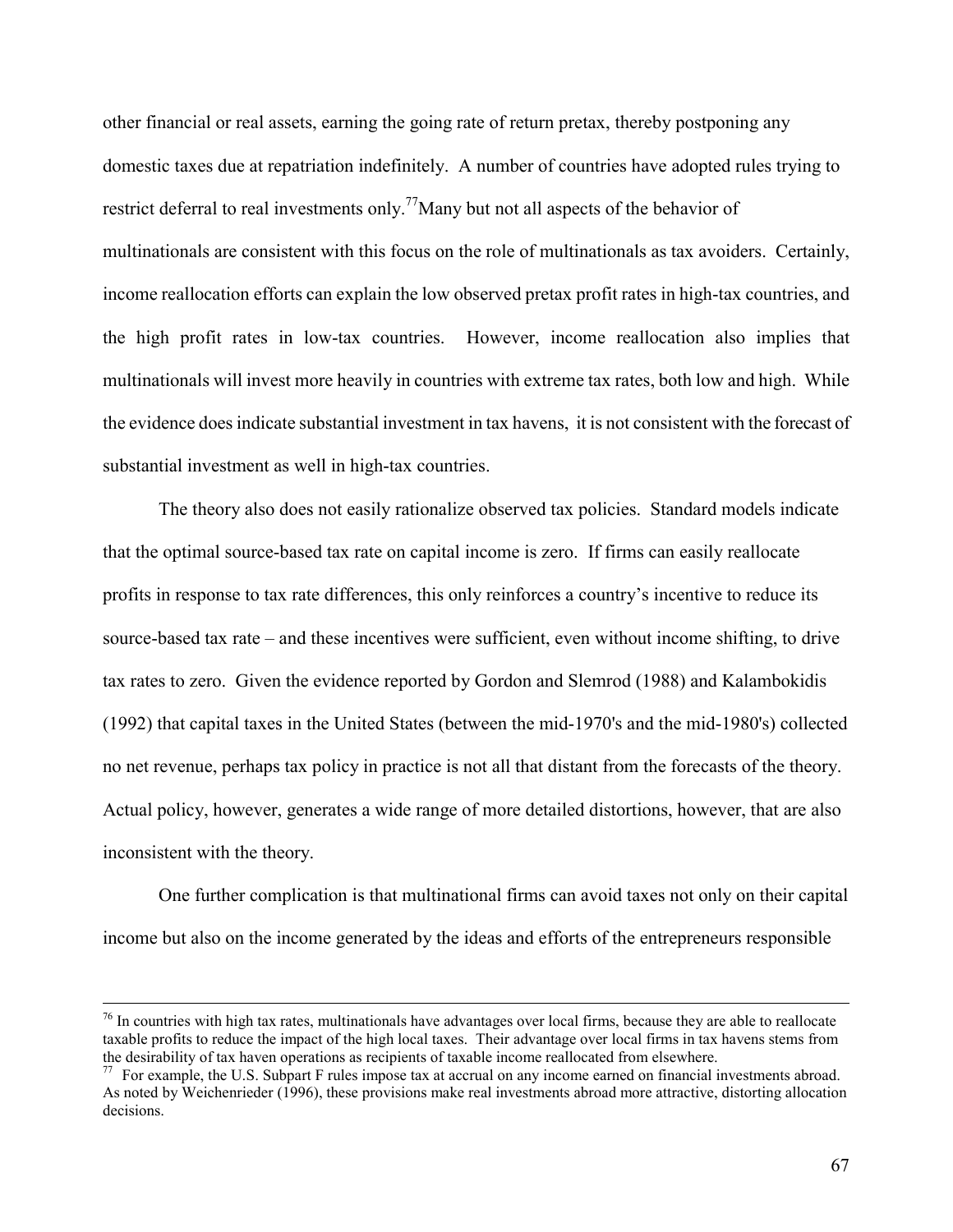for the firm. In particular, rather than receiving wage payments in return for their efforts, which are then taxable under the personal income tax, entrepreneurs can instead leave their earnings within the firm, so that they are taxed as corporate income.<sup>78</sup> Through adept income reallocation, the earnings might then even be taxed at as low a rate as that available in a tax haven, rather than the domestic corporate tax rate. Under an optimal labor income tax, this return to entrepreneurial effort would be taxed at the same rate as applies to the return to efforts expended elsewhere.<sup>79</sup>

Gordon and MacKie-Mason (1995) explore ways in which tax policy can be designed to deal with this threat of tax avoidance on the earnings of entrepreneurs. In a closed economy, the solution would be simply to impose a corporate tax at a rate equal to the top personal tax rate. In an open economy, in which firms can reallocate taxable profits between countries, enforcement is more difficult. If any foreign profits must ultimately be repatriated, then Gordon and MacKie-Mason argue that the same outcome is achieved by including the cash-flow between the parent and the subsidiary in the corporate tax base, e.g. tax all repatriations in full but allow a deduction for all funds sent abroad. If foreign profits cannot be fully taxed at repatriation, however, perhaps due to detection problems, then the corporate tax rate should be set below the labor income tax rate but above the corporate tax rates in tax havens, trading off domestic and international income shifting.

### **5.2.3. Multinationals as owners of intangible capital**

 $\overline{a}$ 

Another theoretical modification suggested by the data is that multinational firms possess intangible capital, in the form of unique technologies or products, which they can profitably exploit

 $78$  When earnings are retained, entrepreneurs may then owe taxes on realized capital gains at some point in the future when they sell their shares in the firm.

 $79$  If entrepreneurial effort generates positive externalities, however, then a reduced tax rate on this form of effort could be justified. See Gordon (1998) for further discussion.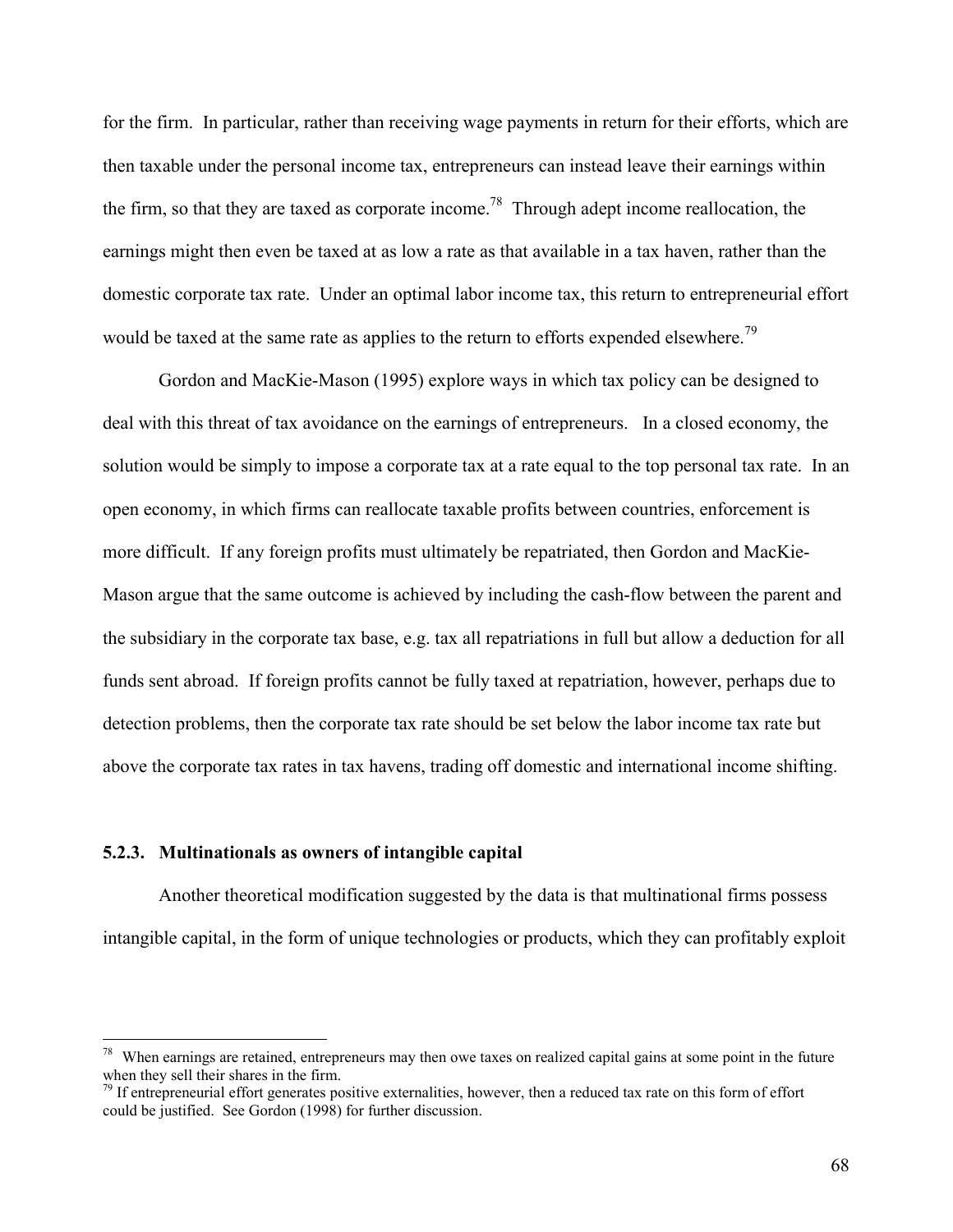in foreign countries.<sup>80</sup> As a result, multinationals earn returns on their intangible capital as well as on any physical capital they own. This modification is commonly used outside the tax literature in order to explain the economic role of multinationals.<sup>81</sup>

When multinational firms possess such intangible capital, competition need not eliminate all pure profits. Multinationals therefore face even greater pressure to locate any pure profits in countries with low corporate tax rates. For example, if the fixed factor responsible for diminishing returns to scale is a limited number of skilled and trusted managers, these managers along with their subsidiary can in principle be relocated between countries. Consider the case in which the costs of relocating are zero, e.g. all other employees are perfect substitutes across locations. In particular, let the subsidiary earn the same pure profits,  $\pi$ , regardless of the country in which it is located. Due to the scarcity of managers available to oversee the technology, the multinational will invest in only those few countries that yield the highest net-of-tax return. Ignoring the repatriation tax, a subsidiary would earn a net-of-tax income of  $\lceil f(K_n) + \pi \rceil (1 - \tau_n)$  in country *n*, leaving it a net profit of  $\pi (1 - \tau_n)$  after compensating investors at the going rate of return.<sup>82</sup> Without a repatriation tax, the firm would then want to locate all of its subsidiaries in tax havens.

 In contrast, if profits are repatriated every year and subject to tax at repatriation, then the firm's net-of-tax income from its foreign subsidiary becomes:

(5.7) 
$$
\left(\frac{rK}{1-\tau_n}+\pi\right)[1-\max(\tau_n,\tau_n)],
$$

 $80$  Leasing technology is an alternative to FDI, but encounters many difficulties. The lessee cannot easily be assured that they will gain access to all the information that is valuable in operating the unique technology effectively, while the lessor will fear competition from the lessee both in the product market and in the market for access to the technology.  $81$  See, e.g., Dunning (1985).

<sup>82</sup>This is based on the assumption that, in equilibrium,  $f(K_n)(1 - \tau_n) = r$ .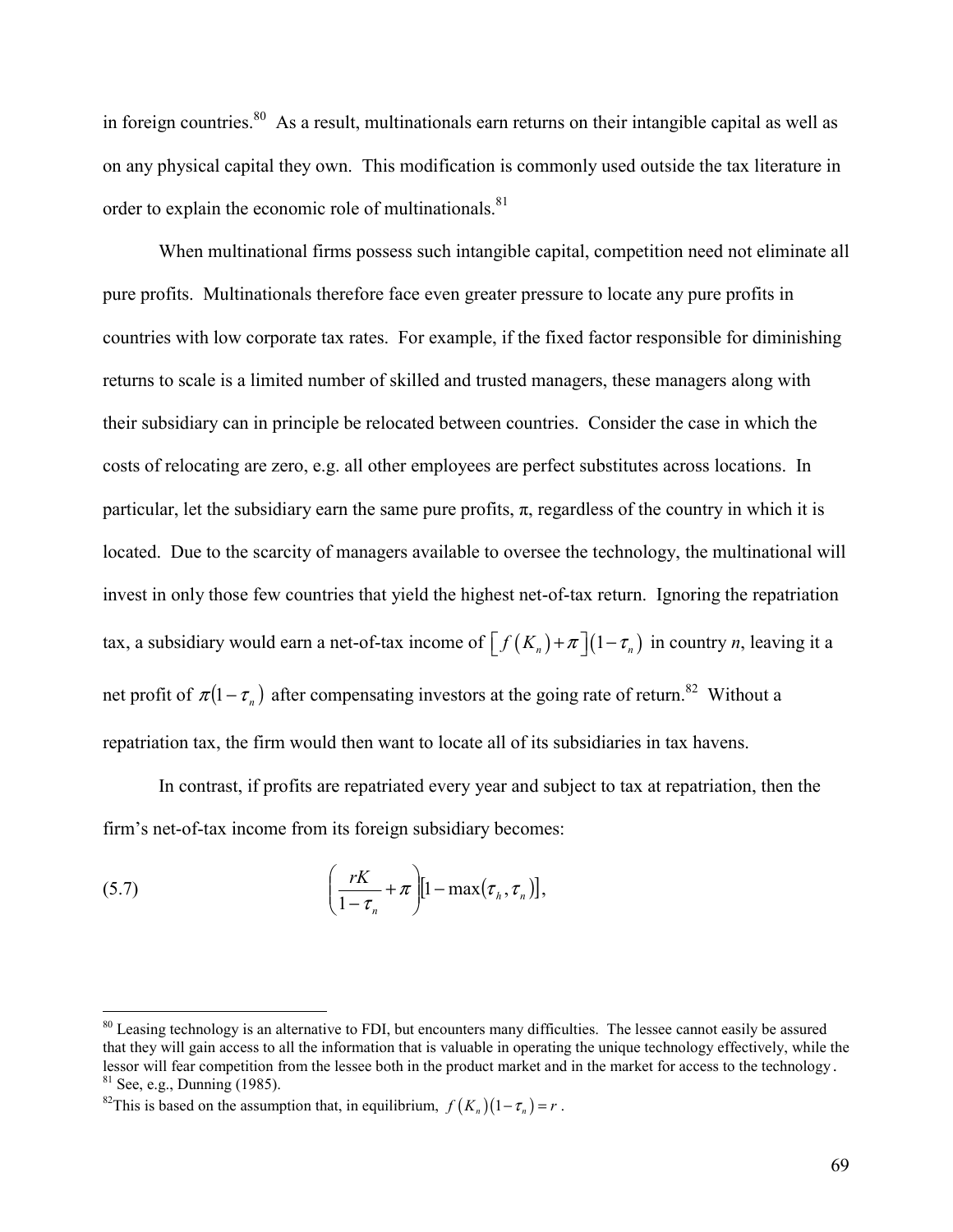in which  $\tau_h$  is the corporate tax rate in the home country. Now the firm strictly prefers to establish subsidiaries in countries with corporate tax rates just equal to  $\tau_h$  -- net of tax profits are lower in countries with both lower and higher corporate tax rates. As a result, FDI should be greatest in countries with "average" corporate tax rates.

 If instead repatriation is postponed until date *T*, then the net return to investing in the subsidiary equals:

(5.8) 
$$
[1 + r + \pi(1 - \tau_n)]^T - \{[1 + r + \pi(1 - \tau_n)]^T - 1\} \max\left(\frac{\tau_n - \tau_n}{1 - \tau_n}, 0\right).
$$

 In the limit as *T* becomes large, this expression will again be largest for subsidiaries located in tax havens, and the shift occurs at a lower *T* for firms earning greater fractions of their returns in the form of pure profits. The observed FDI in tax havens could then represent investments by multinationals that earn high pure profits and that can postpone repatriating these profits for a considerable period of time.

If subsidiaries earning the highest pure profits are pushed into tax havens, whereas those earning closer to a normal rate of return are confined to countries with corporate tax rates above the domestic tax rate, then this model helps explain the higher reported rate of return in tax havens. If many multinationals do earn large pure profits, then it also explains their observed concentration in tax havens.

This argument assumes that subsidiaries are costlessly mobile. The alternative extreme assumption is that the firm can profitably sell its output in a country only by locating a subsidiary there, as might be true when exports from operations elsewhere incur very high transportation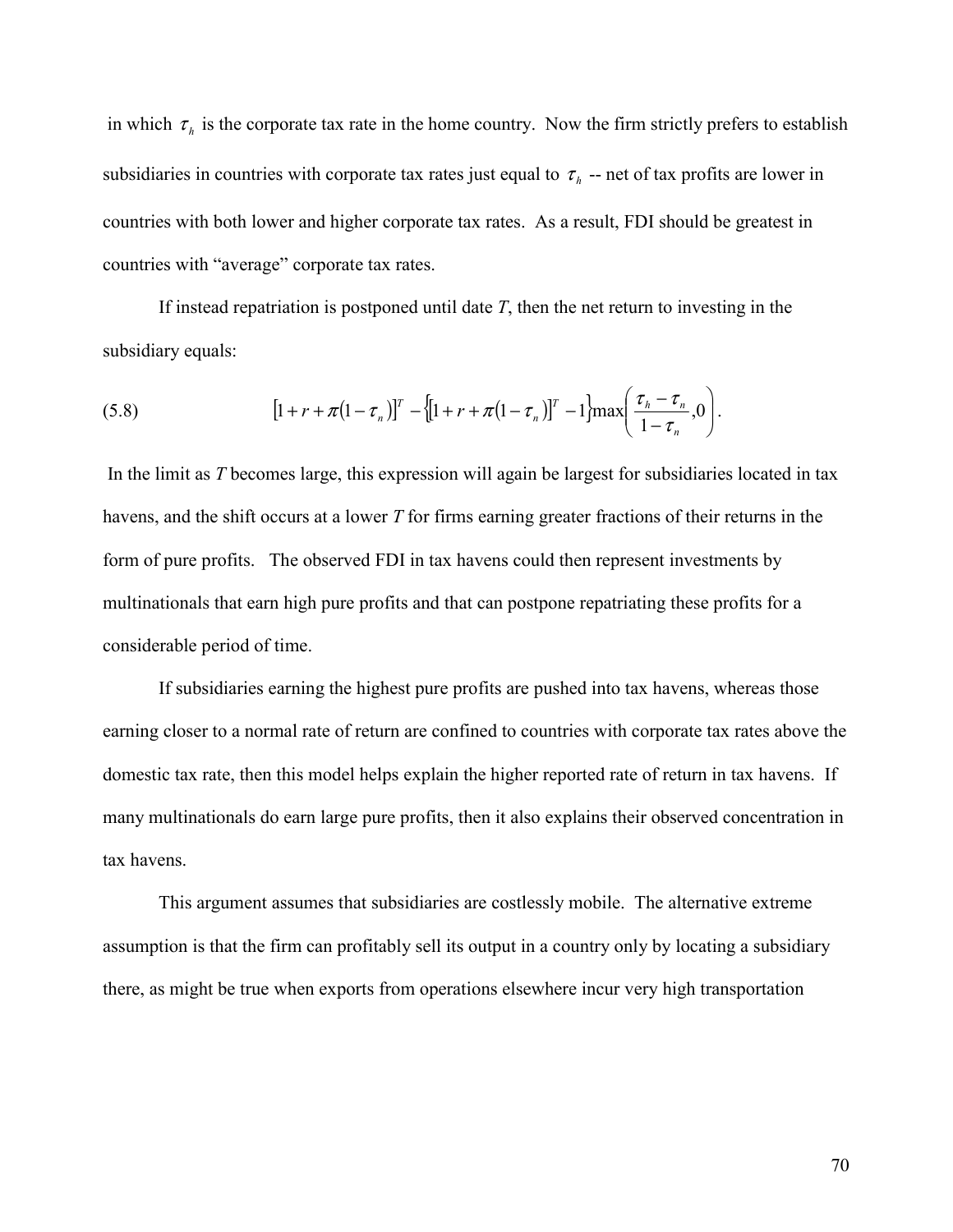costs. The firm then establishes a subsidiary in a country only if local taxes are not too high.<sup>83</sup> Assume, for example, a world of monopolistic competition among multinationals, where each multinational in equilibrium earns just enough profits, aggregated across all its operations, to offset its initial R&D costs.<sup>84</sup> Assume, for example, that a subsidiary in country *i* earns profits of  $\pi_i \equiv f(K_i, R) - rK_i$  before royalty payments, in which  $K_i$  is the subsidiary's capital stock, *R* is the amount of R&D it has undertaken, and  $f(.)$  is a concave production function. The multinational could then face a cost function *c(R)*, and choose *R* to maximize worldwide profits.

This model implies that the government in a small country *i* would want to impose a 100 percent cash-flow tax on the subsidiary, i.e. not allow any deductions for royalty payments or R&D expenses.<sup>85</sup> The tax collects revenue yet creates no offsetting efficiency costs from the perspective of a small country, since a cash-flow tax does not distort the subsidiary's choice of *Ki* and a small country can ignore the implications of the tax for  $R<sup>86</sup>$  Taken together, however, these tax policies make R&D unattractive, leading to an inefficient outcome.

While multinational firms can select the locations of their foreign subsidiaries, some countries may prove to be significantly more attractive than the next best alternatives, perhaps due to high costs of producing elsewhere and shipping to local customers. In such countries profits

 $\overline{a}$ 

 $83$  Note that the relevant tax rate is then the average tax rate, since the firm faces a zero-one decision. For further discussion, see Devereux and Griffith (1998).

 $84$  Firms in principle would then report zero profits in each location, after R&D costs are divided appropriately across locations. However, there are no clear rules for dividing these R&D expenses across subsidiaries. The purpose of the analysis is to analyze what effective tax rates host countries would prefer to impose on local subsidiaries. Such taxes (if positive) may then be implemented through restrictions on deductions for royalty payments and R&D expenses, or withholding taxes on royalty payments.

<sup>&</sup>lt;sup>85</sup>In general, a cash-flow tax falls only on any existing assets of the firm, since new investment is deductible. By the same logic a government may attempt to expropriate such existing assets through a 100% cash flow tax. If anticipated, however, the original investment would not have occurred. R&D is different, since the investment is a public good from the perspective of each country, so should be only modestly affected by any one country's cash-flow tax, even if anticipated.

 $86$  Huizinga (1992) and Mintz and Tulkens (1990) explore a closely related problem in which the host country is restricted to taxing the return to capital investments at the same rate as applies to pure profits, and also find that the optimal tax rates on foreign--owned subsidiaries are positive.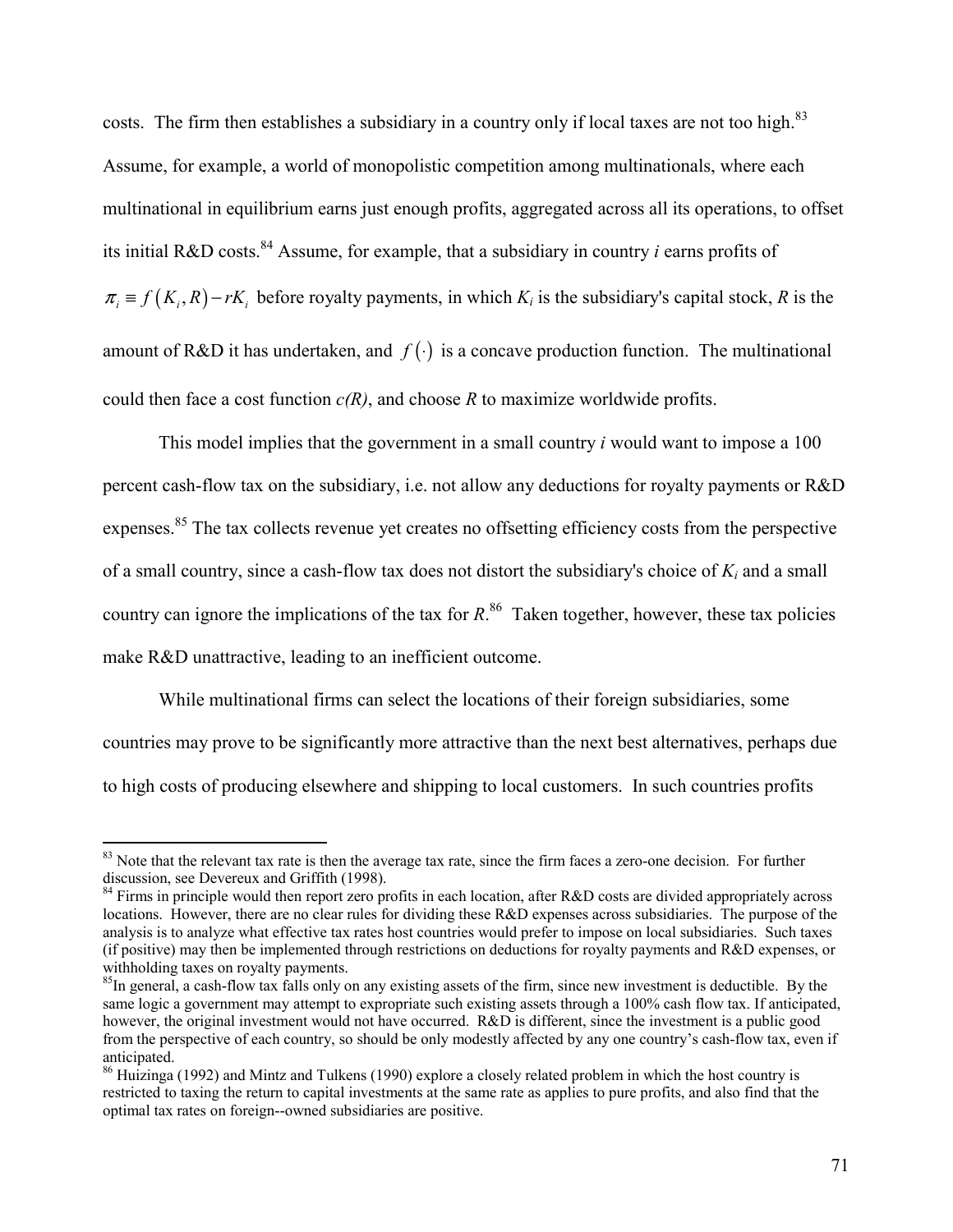taxes on multinationals can survive in equilibrium. However, the maximum profit tax rate that avoids inducing subsidiaries to relocate varies by firm. As tax rates rise, a larger fraction of potential investment moves elsewhere. This relocation causes local wage rates to fall and local customers to face higher prices. These costs will limit the size of the optimal tax rate on multinationals.

Another issue that arises when multinationals own intangible capital is the difficulty of enforcing intellectual property rights. Multinational firms cannot necessarily rely on host governments to prevent local firms from learning and making use of its subsidiary's proprietary technology. It is not even clear that the rigorous enforcement of intellectual property rights is the most efficient policy, since the incentives for R&D activity need to be balanced against the efficiency gains from having existing technologies employed widely in production.<sup>87</sup> Even if rigorous enforcement were the most efficient policy from a global perspective, however, this does not mean than every country individually would gain from such rigorous enforcement -- countries with no technologies to sell would almost surely lose from it. As a result, if a country is in a position to impose some additional cost on local subsidiaries without inducing exit, then it may choose to do so by aiding domestic firms to gain use of the technology owned by the foreign multinational instead of collecting cash payments from the firm. The choice between these alternative "taxes" would largely depend on the size of the gain to local firms from access to the technology compared to the cost to the multinational from the resulting additional competition. If local firms produce noncompeting goods, for example, then the leakage of information imposes little or no cost on the multinational. When the losses to the multinational from leakage of information about its proprietary technology to local firms is large enough to prevent it from

72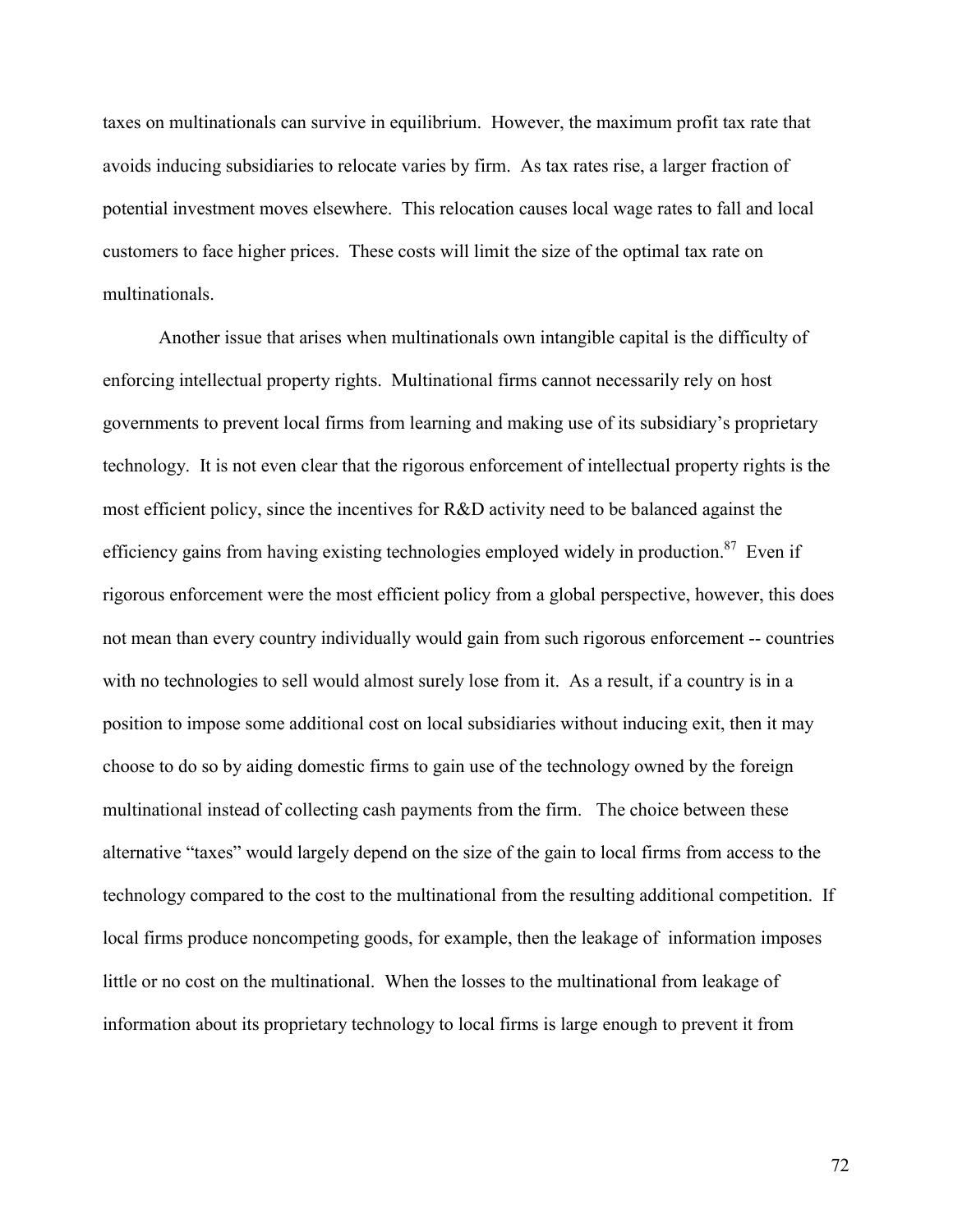entering, yet the gains to these local firms exceed the loss to the multinational, the host government may even want to subsidize multinationals to locate subsidiaries there.

The above arguments assume, however, that financial profits  $\pi$ , must be reported in the same location as the physical capital  $K_n$  responsible for production. To some degree, the multinational firm can relocate its financial profits independently of its physical operations. For example, if its subsidiary in a tax haven owns the key patents, the firm can then make royalty payments from its operations elsewhere to this tax haven subsidiary in an attempt to have  $\pi_i$  taxed at a low rate while maintaining flexibility over the physical location of the rest of its operations.<sup>88</sup> Firms with excess foreign tax credits are in even simpler situations, since they are effectively untaxed by their home countries on any foreign-source royalty income, and therefore have incentives to locate patent ownership in parent firms.

## **5.2.4. Testing alternative explanations**

There remain two plausible – and nonexclusive – explanations for the dominant role of FDI, particularly in tax havens, and the high reported profit rates of subsidiaries that do locate in tax havens: tax avoidance activity and multinational ownership of intangible capital. Their forecasts differ sharply, however. Multinational ownership of intangible capital implies that tax havens would attract subsidiaries from industries earning the highest rates of pure profits, whereas tax avoidance implies that tax havens would instead attract firms that can most easily reallocate profits without detection. Also, the subsidiaries located in high tax countries would report below normal profit rates if profit reallocation were important, while they would report normal profits if the

<sup>&</sup>lt;sup>87</sup> Because of fixed factors of production, the multinational may not be able to pursue all profitable uses of its technology, yet find it difficult to design a contract to sell or lease the information to other firms that can profitably employ the technology.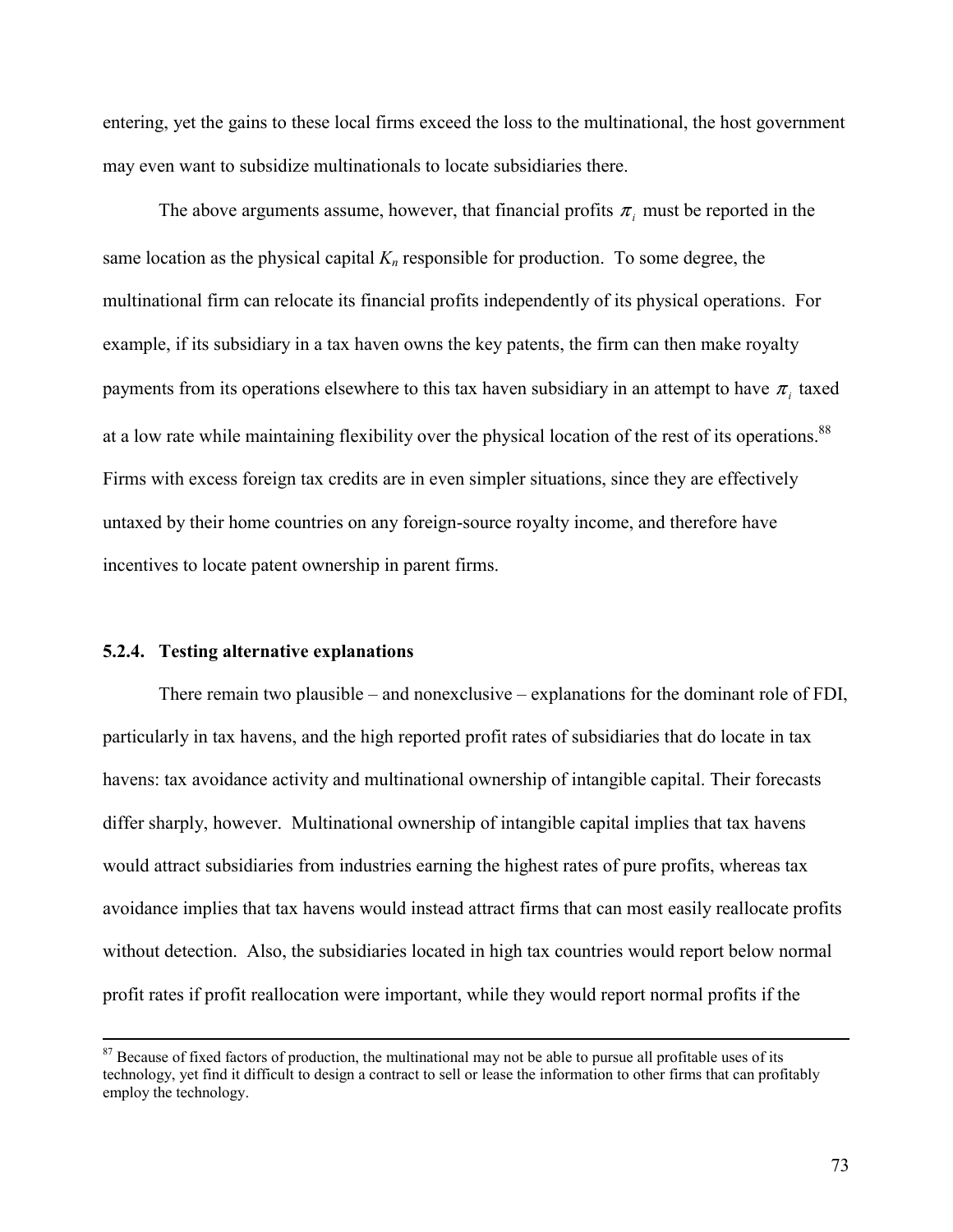explanation for the dominant role of FDI were the existence of intangible capital. Another difference between the two explanations is that the gain from adjusting transfer prices is the same whether FDI takes the form of acquiring an existing firm or establishing a new firm (greenfield investment), as long as the ease of profit reallocation is the same. If multinational investment instead occurs because of the important role of intangible capital, then multinationals would again be indifferent between acquisitions and greenfield investment when investing in high-tax countries. They would invest in low-tax countries, however, only if it is possible to earn a high enough profit rate, which rules out acquiring an existing firm.<sup>89</sup> Therefore, FDI in tax havens would be limited to greenfield investment. Finally, predicted FDI is a U-shaped function of the local tax rate with income reallocation, but an L-shaped function of the local tax rate in the presence of intangible capital. Another source of evidence on the relative merit of competing explanations for the dominant role of FDI and the large multinational presence in tax havens is the response to the U.S. Tax Reform Act of 1986. Following this Act, FDI in the United States increased substantially (Hines, 1996a). One explanation proposed by Scholes et al. (2002) is that U.S. firms faced an effective tax increase as a result of the tax reform, but that foreign-owned subsidiaries who owe further home-country taxes when they repatriate their profits would not be as much affected by the tax increase, since they receive extra credits against their home-country taxes to compensate for the extra U.S. tax payments. This explanation does not clarify, however, why the foreign subsidiaries are located in the United States. If foreign investors do in fact owe additional taxes at repatriation, then they would not want to locate in the United States if by doing so they earn no more than the

<sup>89</sup> The existing owner would value a firm earning  $\left[ rK + \pi (1 - \tau_L) \right]$  at  $\left[ K + \pi \frac{(1 - \tau_L)}{r} \right]$  $\left[ K + \pi \frac{(1-\ }{1-\ } ) \right]$ *r*  $K + \pi \frac{(1 - \tau_L)}{2}$ . If the multinational acquired the firm, it would end up with lower profits net of tax because of the taxes due at repatriation yet would still

face a required rate of return of *r*. Therefore, it could not afford to pay enough to convince the current owners to sell.

74

<sup>&</sup>lt;sup>88</sup> Host governments, however, may attempt to limit this process, for example by restricting the size of royalty payments or imposing withholding taxes on them.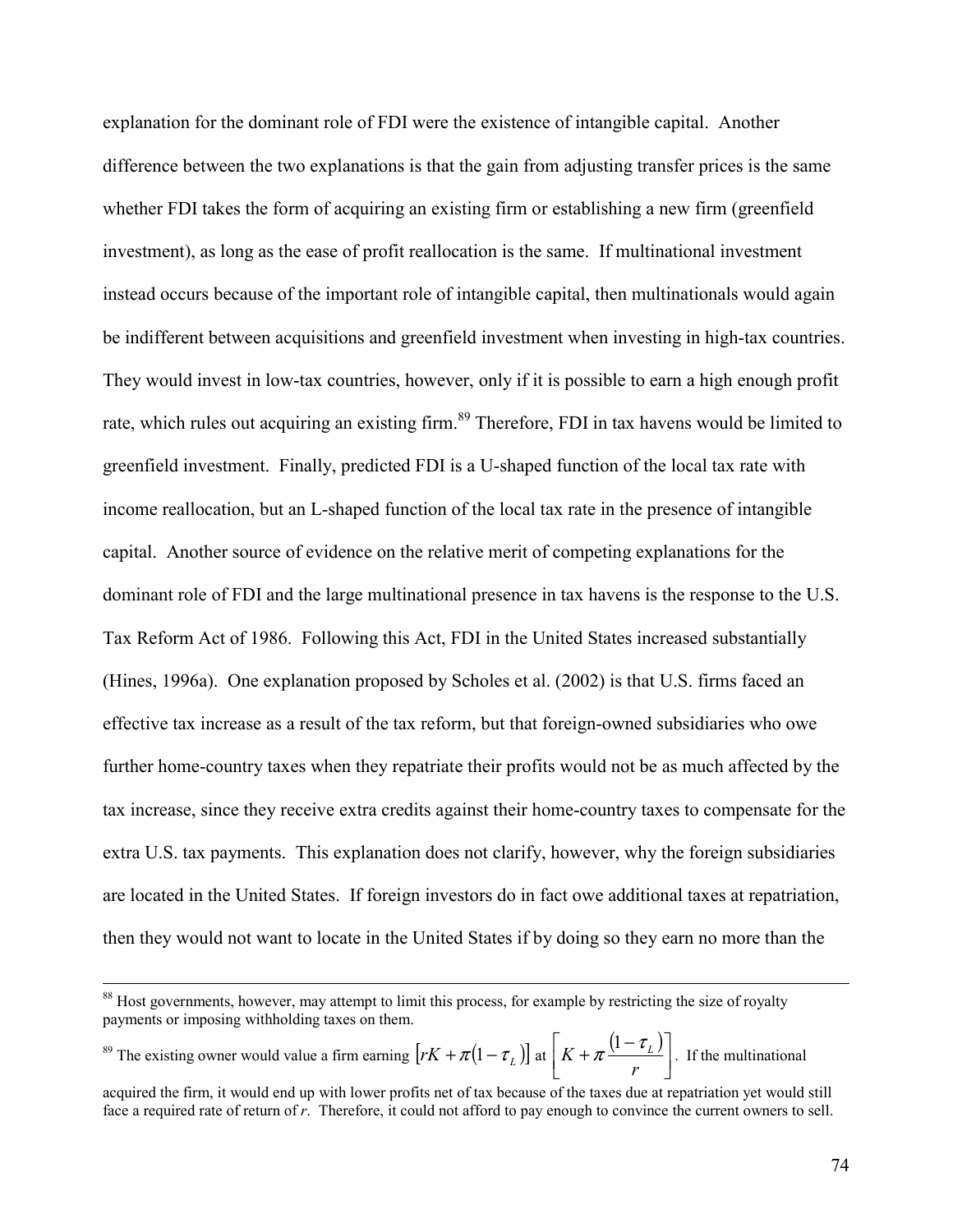going net-of-tax rate of return *r*. If opportunities for income reallocation were the reason for their presence in the United States, then the reduction in the *statutory* tax rate in 1986 would reduce the gains from adept transfer pricing, making U.S. investment less attractive. If foreigners invest in the United States in order to earn pure profits by exploiting firm-specific intangible assets, then the drop in the U.S. statutory tax rate could well leave them with a larger share of these pure profits after tax, making further investment in the United States more attractive than before. This explanation most likely predicts an increase in greenfield investments, however, since any firms wishing to make use of a unique technology would normally find it cheaper to build a plant incorporating the technology directly rather than convert an existing plant. Yet the observed increase in FDI primarily took the form of acquisitions (Auerbach and Hassett, 1993). One factor that does help explain the observed jump in foreign acquisitions of U.S. equity is simply that the fall in U.S. personal income tax rates, and the rise in capital gains taxation, induced American investors to shift their portfolios away from equity towards bonds. In equilibrium, foreign residents facing high personal tax rates would then acquire this equity. The importance of dividend imputation schemes abroad, for example, could then explain why foreigners acquired U.S. equity through FDI rather than portfolio investment. This portfolio reallocation process is very much consistent with a jump in acquisitions but not greenfield investment.

## **6. Understanding Existing International Tax Provisions**

Tax systems in the world today differ substantially from those implied by the simple theories reviewed in section 2. Source-based corporate income is taxed at high rates by all major capital importing countries, and has been so for years, in spite of any competitive pressures to reduce tax rates to zero. While personal taxes on capital income typically apply to the worldwide dividend and interest income of domestic residents, as forecast by the theory, in practice capital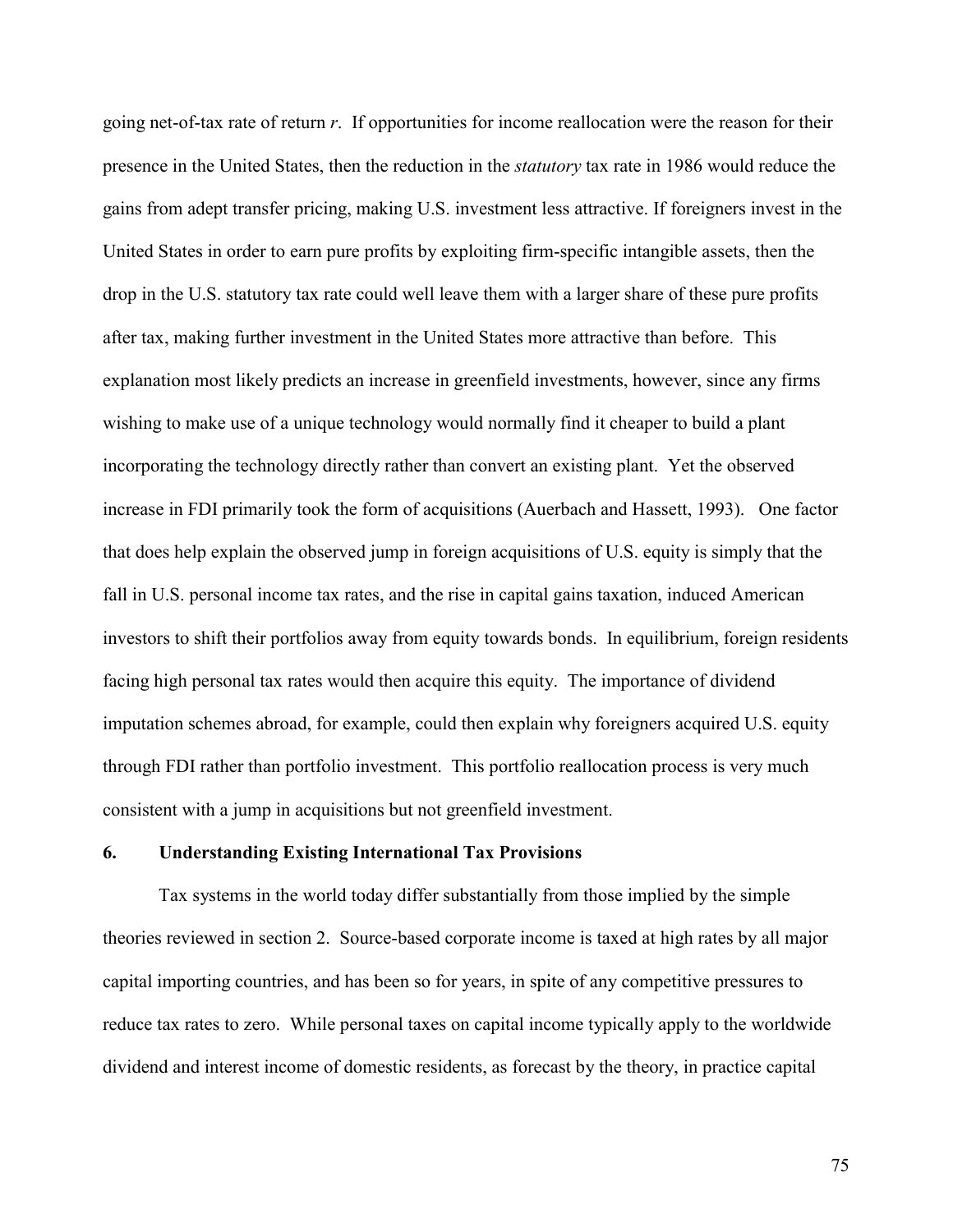flight significantly reduces the effective taxation of this source of income for residents of many countries. The persistence of capital income taxation therefore also requires an explanation, since the threat of capital flight should exert substantial pressure to reduce or eliminate existing personal taxes on dividend and interest income. This section considers directions in which the theory of international taxation might be modified in order to account for observed international tax practices.

The discussion in section 5 draws attention to two important considerations that are not addressed by simple theories, the ability of multinational firms to reallocate taxable profits between countries, and the use of FDI to exploit firm-specific intangible assets. Simply adding these complications to the initial models, however, only increases the implied pressure to reduce sourcebased capital tax rates. The ability of firms to reallocate taxable income and to earn pure profits from intangibles gives countries incentives to select corporate tax rates just below those prevailing elsewhere, since doing so increases the tax base both by attracting firms earning larger pure profits and by encouraging firms to report higher taxable incomes. If countries are symmetric, the only resulting equilibrium is one in which all countries have zero source-based corporate tax rates.

The pressure to reduce tax rates describes a form of tax competition that arises due to fiscal externalities. When a country succeeds in increasing its tax base through a cut in its tax rate, much of this increase in tax base occurs through a reduction in the tax base elsewhere. While in theory foreign individual workers and investors are indifferent at the margin to the resulting changes in investment patterns, foreign governments are not, since their tax bases fall and with them their tax revenues. One government's action therefore imposes a fiscal externality on other governments. In the presence of such externalities, the resulting equilibrium pattern of tax rates will be too low from the perspective of the various governments. In particular, while each government would be

76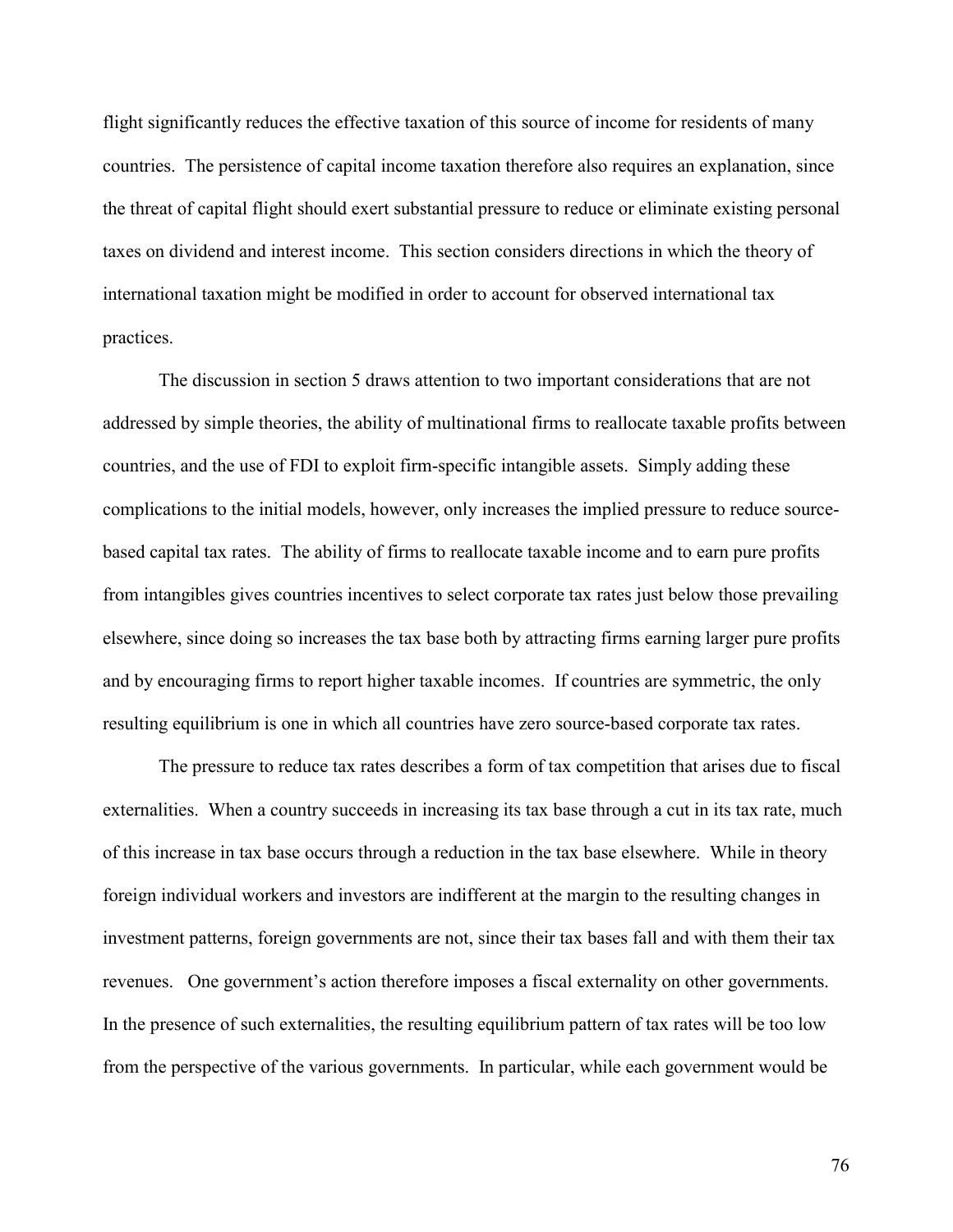indifferent to a marginal increase in its tax rate starting from the equilibrium values, other governments would benefit from the increase, leading to a Pareto improvement.<sup>90</sup> However, observed attempts at policy coordination through bilateral tax treaties uniformly involve reductions rather than increases in tax rates, suggesting that fiscal externalities somehow produce tax rates that are too high rather than too low.

Modifications to the simple theory of international taxation may help to explain the use of source-based taxes on capital income. One modification is to incorporate the fact that capital once invested is commonly sunk. While *ex ante* a country may not want to distort investment incentives through a source-based tax, *ex post* it would want to seize past investments, a classic time consistency problem. This seizure is particularly tempting when the owners are foreign, so that their own welfare is of minimal policy concern. Given the time inconsistency, however, a government would want to commit not to tax capital in the future, if possible, despite actually wanting to seize assets currently. Other governments (of countries in which foreign investors reside) also would want to see such a commitment. Both pressures are consistent with binding bilateral tax treaty agreements to reduce tax rates.

A second modification, as in Huizinga (1992), is to posit that firms with unique technologies or other intangible assets may be able to earn rents in a country only by locating a subsidiary there. The host country then can impose tax obligations as up to the size of these rents without changing the firm's location decision.<sup>91</sup> This tax discourages investment in R&D, but the resulting costs are shared worldwide. Equilibrium tax rates are therefore too high relative to those that would arise if countries could coordinate their policies. When firms have market power, as

 $\overline{a}$ 

<sup>&</sup>lt;sup>90</sup> See Razin and Sadka (1991b) for further discussion.

<sup>&</sup>lt;sup>91</sup> Since the country has no incentive to discourage local capital investment, it prefers to impose a cash-flow tax.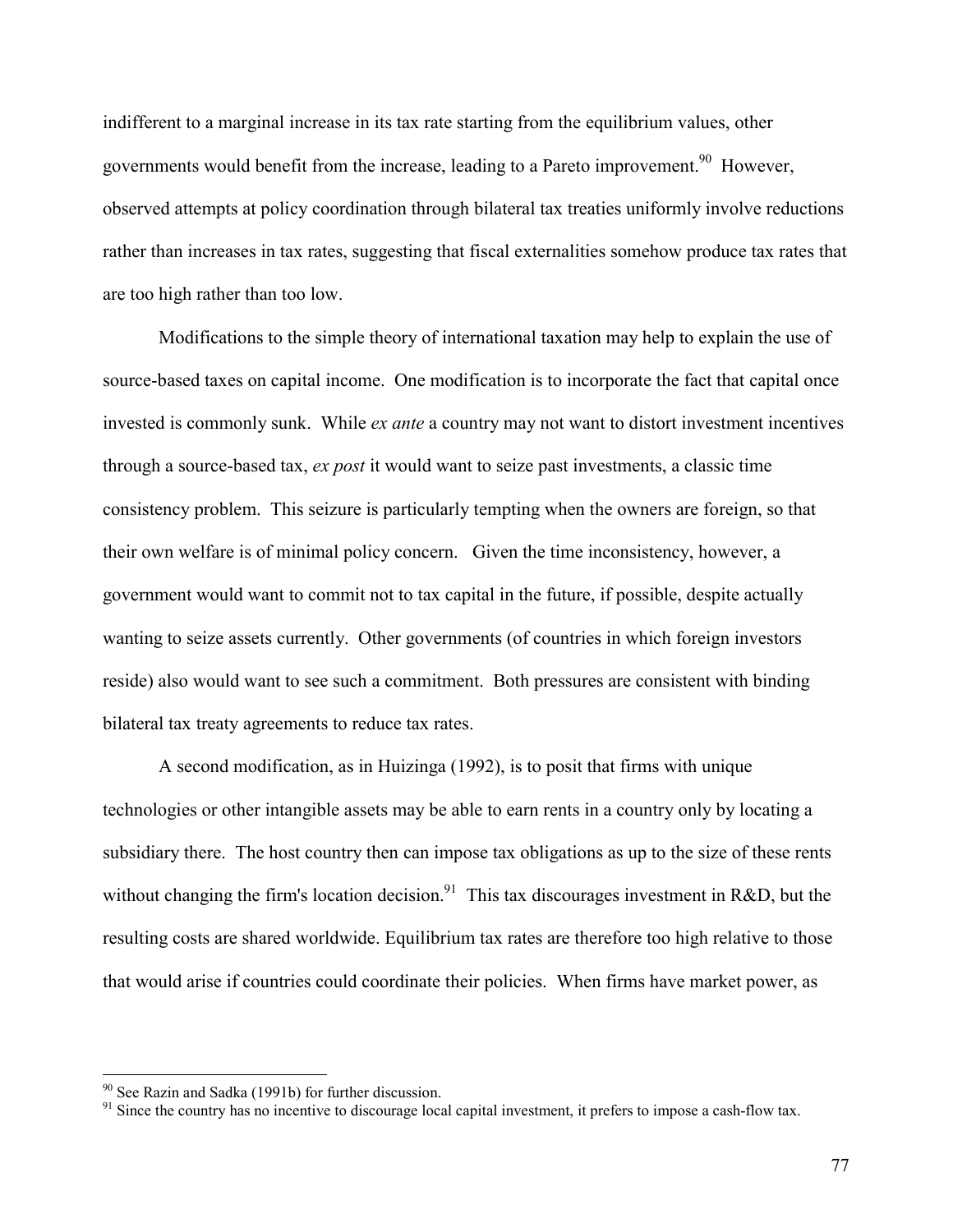well as pure profits, additional complications arise in any model of optimal taxes, even in a closed economy.<sup>92</sup>

A third modification, explored in Gordon and MacKie-Mason (1995), concerns the implications of possible income shifting between the domestic personal and corporate tax bases. While a source-based corporate tax encourages firms to reallocate taxable profits abroad, it discourages employees from shifting their personal incomes into the corporate tax base. If there were no tax on repatriated profits, then it would be possible to avoid taxes even on labor income. While there is no incentive per se in this model to tax foreign investors in the domestic economy, such taxes may still be needed to deter residents from disguising themselves as foreign investors. This generates an efficiency gain from using information sharing to detect foreign-source income rather than relying on taxes on 'foreign' investors, consistent with the provisions of many tax treaties.

A final modification, suggested by the empirical findings of Feldstein and Horioka (1980) and the home bias literature and explored for example in Gordon and Varian (1989) and Gordon and Gaspar (2001), is to posit that capital investments are not so easily mobile across countries, due for example to risk diversification or hedging reasons. If capital investments are less than perfectly mobile, then countries may find some taxation of capital investments to be attractive. Gordon and Gaspar argue, however, that this scenario provides only weak theoretical support for significant capital taxation by optimizing governments.

## **7. Conclusion.**

 $\overline{a}$ 

 $92$  See Devereux and Hubbard (2000) for a recent attempt to extend such results to an open economy setting.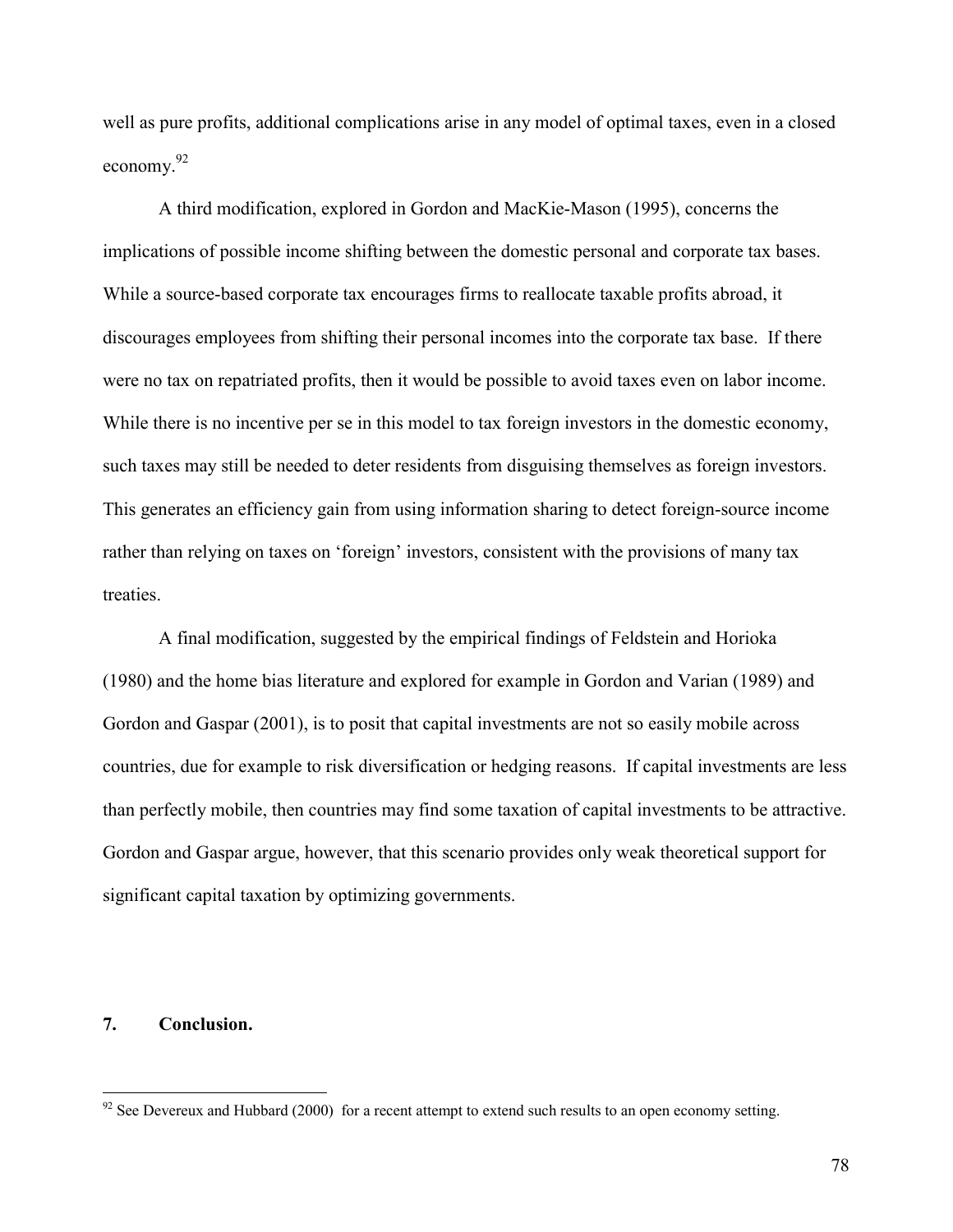Economies are rapidly becoming more open, not only to trade in goods and services, but also to capital flows and even to labor migration. This paper considers the effect of taxation on international business activity, and the implications of open borders for the taxation of capital income. There is considerable evidence that international taxation influences the volume and location of foreign direct investment, and is responsible for a wide range of tax avoidance. The observed responsiveness of international economic activity to its taxation carries direct implications for the formation of international tax policy and indirect, but no less important, implications for the formation of domestic tax policy. Indeed, given the extent to which international considerations influence domestic tax choices, it is not clear whether countries are any longer able to pursue purely domestic tax policies.

Any analysis of capital taxation in an open economy that seeks to be consistent with observed behavior and actual tax policies must consider the implications of tax avoidance, and should recognize the potential importance of investment driven by firm-specific intangible assets. Even these added complications do not explain certain aspects of individual behavior, such as "home bias" in financial portfolios, and are insufficient to rationalize easily the current tax treatment of capital income. Since international considerations were afterthoughts in the design of most countries' tax systems, it may be that policies around the world have yet to catch up with events. There is a bright future for research on international taxation, not only because there are many unanswered questions and a worldwide laboratory to use in answering them, but also because the formulation of domestic as well as international tax policy turns on the answers.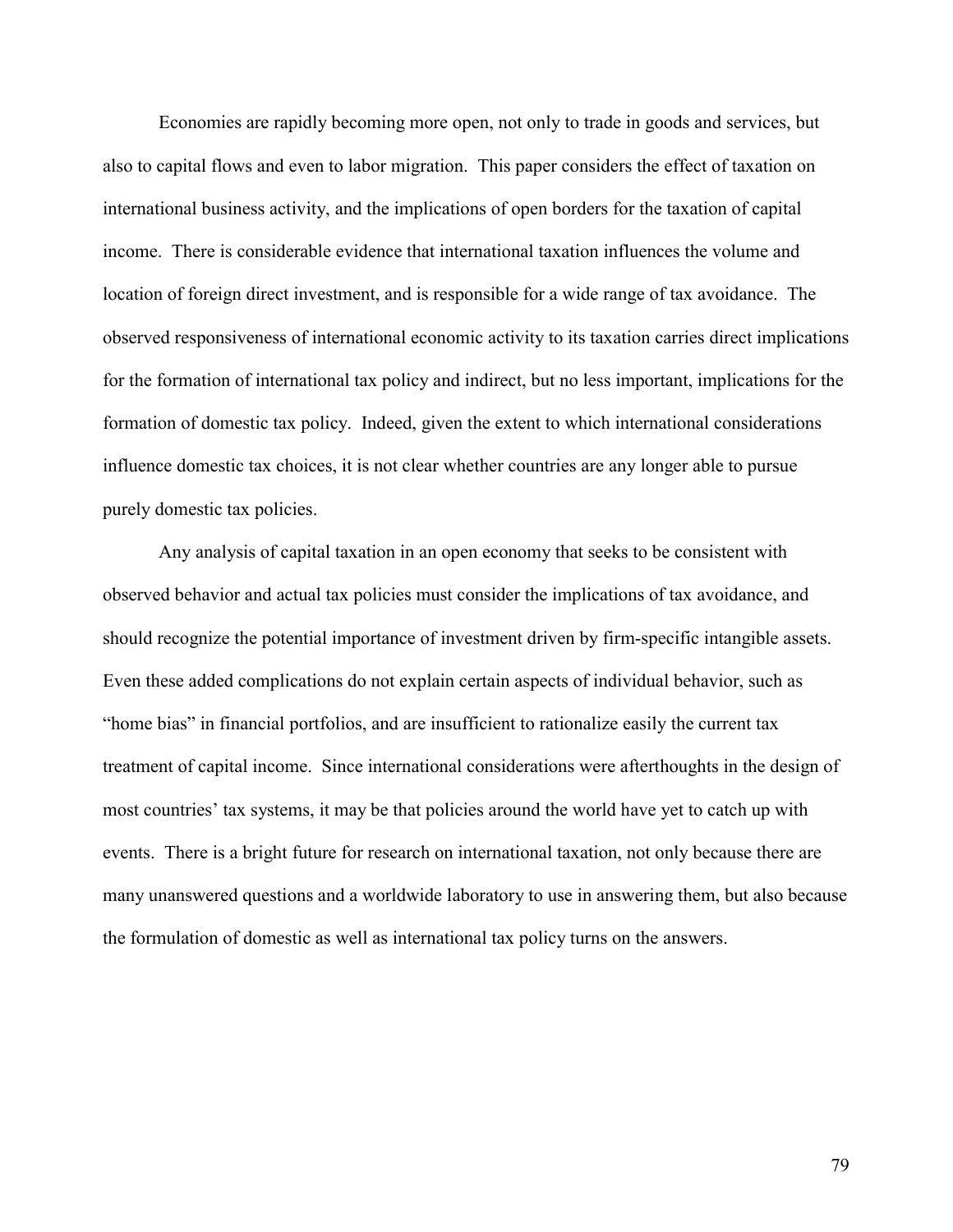## **References**

Adler, M., and B. Dumas (1983), "International portfolio choice and corporation finance: A synthesis", Journal of Finance 38:925-984.

Altshuler, R., and H. Grubert (forthcoming), "Repatriation taxes, repatriation strategies and multinational financial policy", Journal of Public Economics.

Altshuler, R., H. Grubert and T.S. Newlon (2001), "Has U.S. investment abroad become more sensitive to tax rates?" in: James R. Hines Jr., ed., International Taxation and Multinational Activity (University of Chicago Press, Chicago) pp. 9-32.

Altshuler, R. and J.M. Mintz (1995), "U.S. interest-allocation rules: Effects and policy", International Tax and Public Finance 2:7-35.

Altshuler, R., and T.S. Newlon (1993), "The effects of U.S. tax policy on the income repatriation patterns of U.S. multinational corporations", in: Alberto Giovannini, R. Glenn Hubbard and Joel Slemrod, eds., Studies in International Taxation (University of Chicago Press, Chicago) pp. 77-115.

Altshuler, R., T.S. Newlon and W.C. Randolph (1995), "Do repatriation taxes matter? Evidence from the tax returns of U.S. multinationals", in: Martin Feldstein, James R. Hines Jr. and R. Glenn Hubbard, eds., The Effects of Taxation on Multinational Corporations (University of Chicago Press, Chicago) pp. 253-272.

Atkinson, A.B. and N.H. Stern (1974), "Pigou, taxation, and public goods", Review of Economic Studies 41:119-128.

Auerbach, A.J. (1979), "Wealth maximization and the cost of capital", Quarterly Journal of Economics 93:433-446.

Auerbach, A.J. (1991), "Retrospective capital gains taxation", American Economic Review 81:167-178.

Auerbach, A.J., and K.Hassett (1993), "Taxation and foreign direct investment in the United States: A reconsideration of the evidence", in: Alberto Giovannini, R. Glenn Hubbard and Joel Slemrod, eds., Studies in International Taxation (University of Chicago Press, Chicago) pp. 119- 144.

Auerbach, A.J., and J.R. Hines Jr. (1988), "Investment tax incentives and frequent tax reforms", American Economic Review 78:211-216.

Auerbach, A.J., and L. Kotlikoff (1987), Dynamic Fiscal Policy (Cambridge University Press, Cambridge, UK).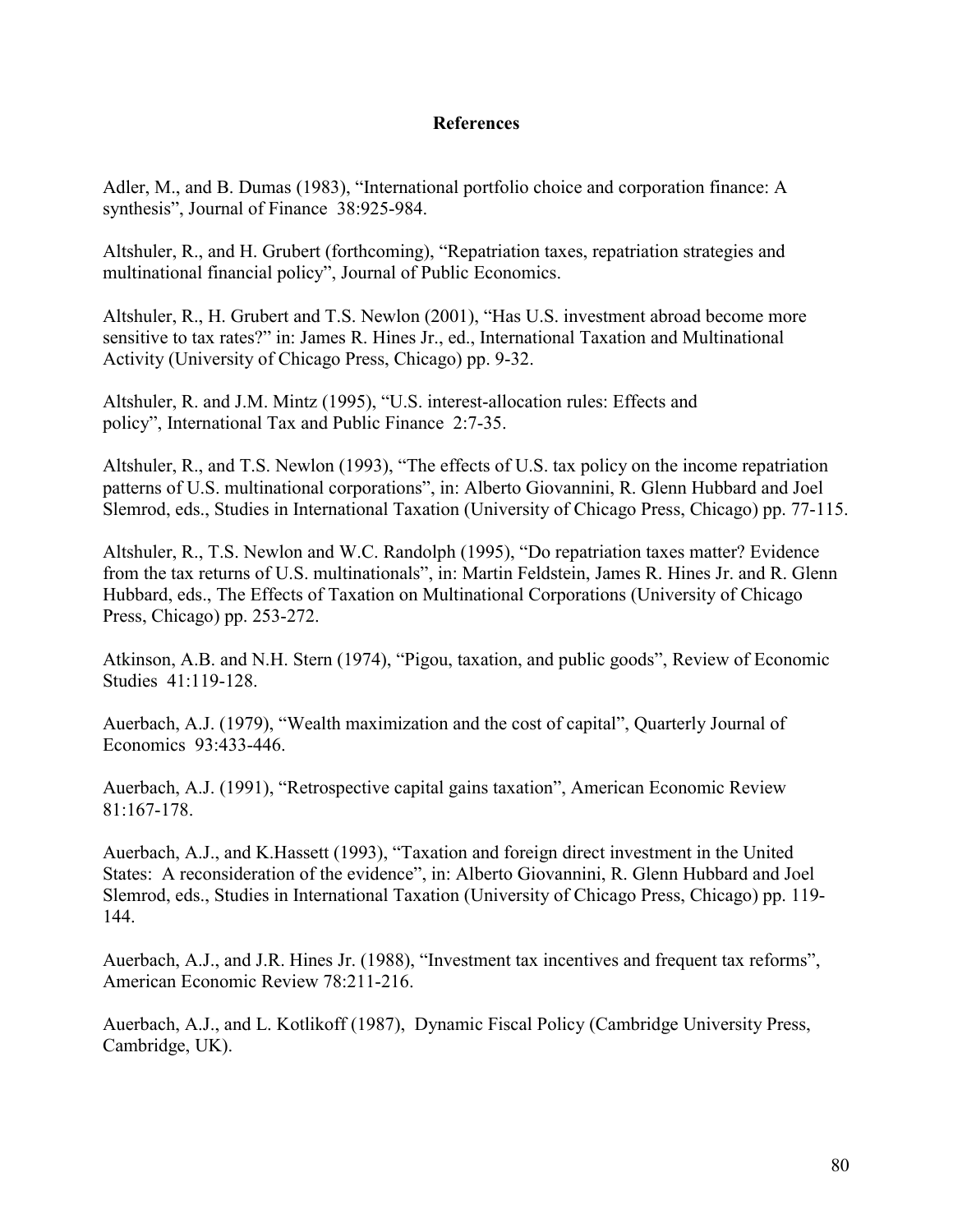Boadway, R., and N. Bruce (1992), "Problems with integrating corporate and personal income taxes in an open economy", Journal of Public Economics 48:39-66.

Bond, E.W. (1981), "Tax holidays and industry behavior", Review of Economics and Statistics 63:88-95.

Bond, E.W., and L. Samuelson (1989), "Strategic behavior and the rules for international taxation of capital", Economic Journal 99:1099-1111.

Boskin, M.J., and W.G. Gale (1987), "New results on the effects of tax policy on the international location of investment", in: Martin S. Feldstein, ed., The Effects of Taxation on Capital Accumulation (University of Chicago Press, Chicago) pp. 201-219.

Bottazzi, L., P. Pesenti and E. van Wincoop (1996), "Wages, profits and the international portfolio puzzle", European Economic Review 40:219-254.

Bradford, D.F. (1981), "The incidence and allocation effects of a tax on corporate distributions", Journal of Public Economics 15:1-22.

Bradford, D.F. (1996), "Fixing capital gains: Symmetry, consistency, and correctness in the taxation of financial instruments", Working Paper 5754 (National Bureau of Economic Research).

Bucovetsky, S. (1991), "Asymmetric tax competition", Journal of Urban Economics 30:167-181.

Bucovetsky, S., and J.D. Wilson (1991), "Tax competition with two tax instruments", Regional Science and Urban Economics 21:333-350.

Clausing, K.A. (2001), "The impact of transfer pricing on intrafirm trade", in: James R. Hines Jr., ed., International Taxation and Multinational Activity (University of Chicago Press, Chicago) pp. 9-32.

Cnossen, S., ed. (2000), Taxing capital income in the European Union: Issues and options for reform (Oxford University Press, New York).

Collins, J.H., D. Kemsley and M. Lang (1998), "Cross-jurisdictional income shifting and earnings valuation", Journal of Accounting Research 36:209-229.

Collins, J.H., and D.A. Shackelford (1992), "Foreign tax credit limitations and preferred stock issuances", Journal of Accounting Research 30:103-124.

Collins, J.H., and D.A. Shackelford (1995), "Corporate domicile and average effective tax rates: The cases of Canada, Japan, the United Kingdom and the United States", International Tax and Public Finance 2:55-83.

Collins, W.F., and S.L. Ryder (1997), "Current issues in state taxation of multinational corporations", Proceedings of the National Tax Association Annual Conference 90:147-154.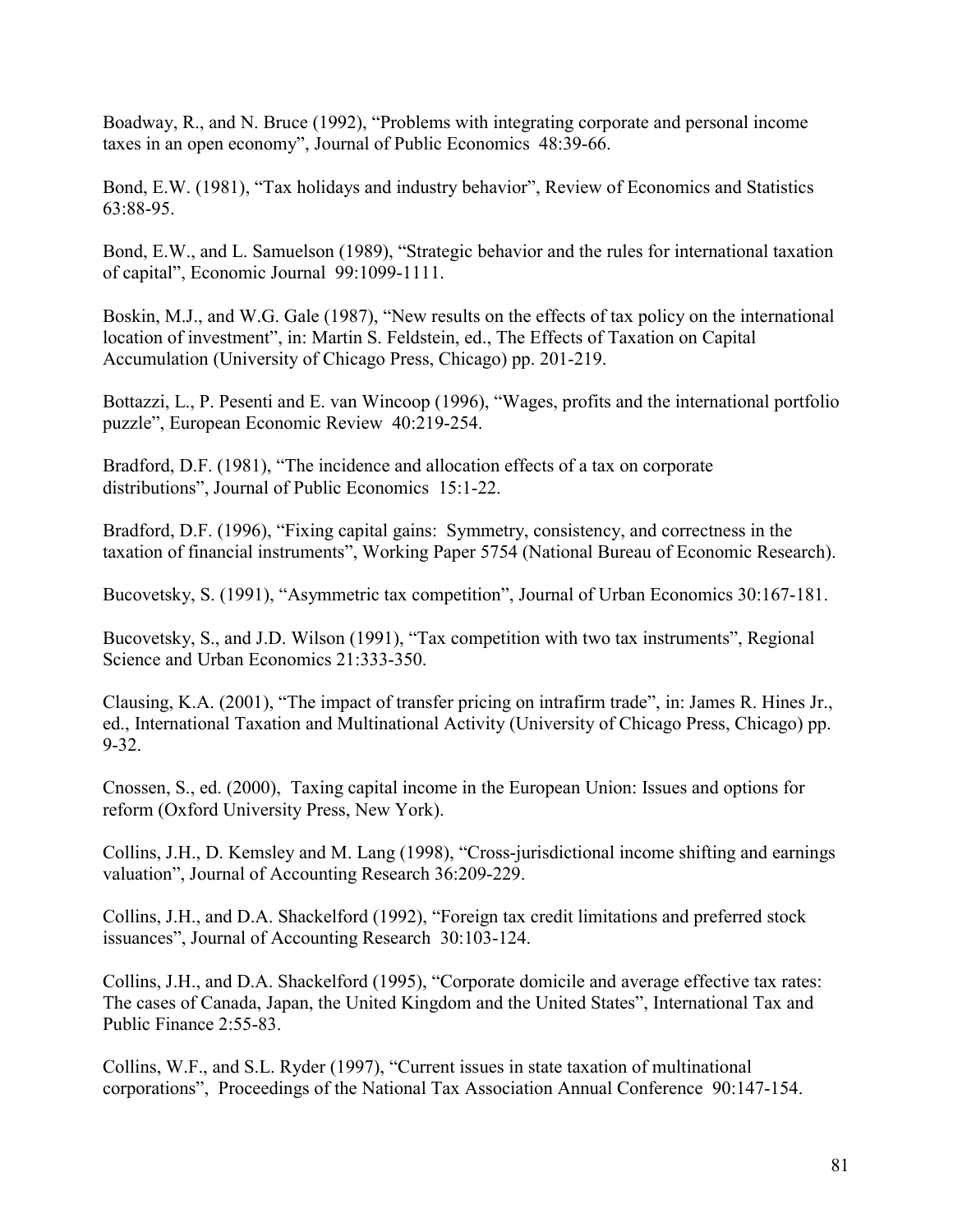Commission of the European Communities (1992), Report of the Committee of Independent Experts on Company Taxation (Office for Official Publications of the European Communities, Luxembourg).

Coughlin, C., J.V. Terza and V. Arromdee (1991), "State characteristics and the location of foreign direct investment within the United States", Review of Economics and Statistics 73:675-683.

Desai, M.A., C.F. Foley and J.R. Hines Jr. (2001), "Repatriation taxes and dividend distortions", National Tax Journal 54:829-851.

Desai, M.A., and J.R. Hines Jr. (1999a), "'Basket' cases: Tax incentives and international joint venture participation by American multinational firms", Journal of Public Economics 71:379-402.

Desai, M.A., and J.R. Hines Jr. (1999b), "Excess capital flows and the burden of inflation in open economies", in: Martin Feldstein, ed., The Costs and Benefits of Price Stability (University of Chicago Press, Chicago).

Devereux, M.P., and H. Freeman (1995), "The impact of tax on foreign direct investment: Empirical evidence and the implications for tax integration schemes", International Tax and Public Finance 2:85-106.

Devereux, M.P., and R. Griffith (1998), "The taxation of discrete investment choices", Working Paper W98/16 (Institute for Fiscal Studies).

Devereux, M.P., and R.G. Hubbard (2000), "Taxing Multinationals", Working Paper 7920 (National Bureau of Economic Research).

Diamond, P.A. and J. Mirrlees (1971), "Optimal taxation and public production, I: Production efficiency (II: Tax rules)", American Economic Review 61:8-27 (261-278).

Dixit, A. (1985), "Tax policy in open economies", in: Martin Feldstein and Alan J. Auerbach, eds., Handbook of Public Economics, Vol. 1 (North Holland, Amsterdam) 313-374.

Doyle, C., and S. van Wijnbergen (1994), "Taxation of foreign multinationals: A sequential bargaining approach to tax holidays", International Tax and Public Finance 1:211-225.

Dunning, J.H., ed. (1985), Multinational Enterprises, Economic Structure and International Competitiveness (Wiley, Clichester, UK).

Eaton, J., and M. Gersovitz (1981), "Debt and potential repudiation: Theoretical and empirical analysis", Review of Economic Studies 48:289-309.

Eldor, R., D. Pines and A. Schwartz (1988), "Home asset preference and productivity shocks", Journal of International Economics 25:165-176.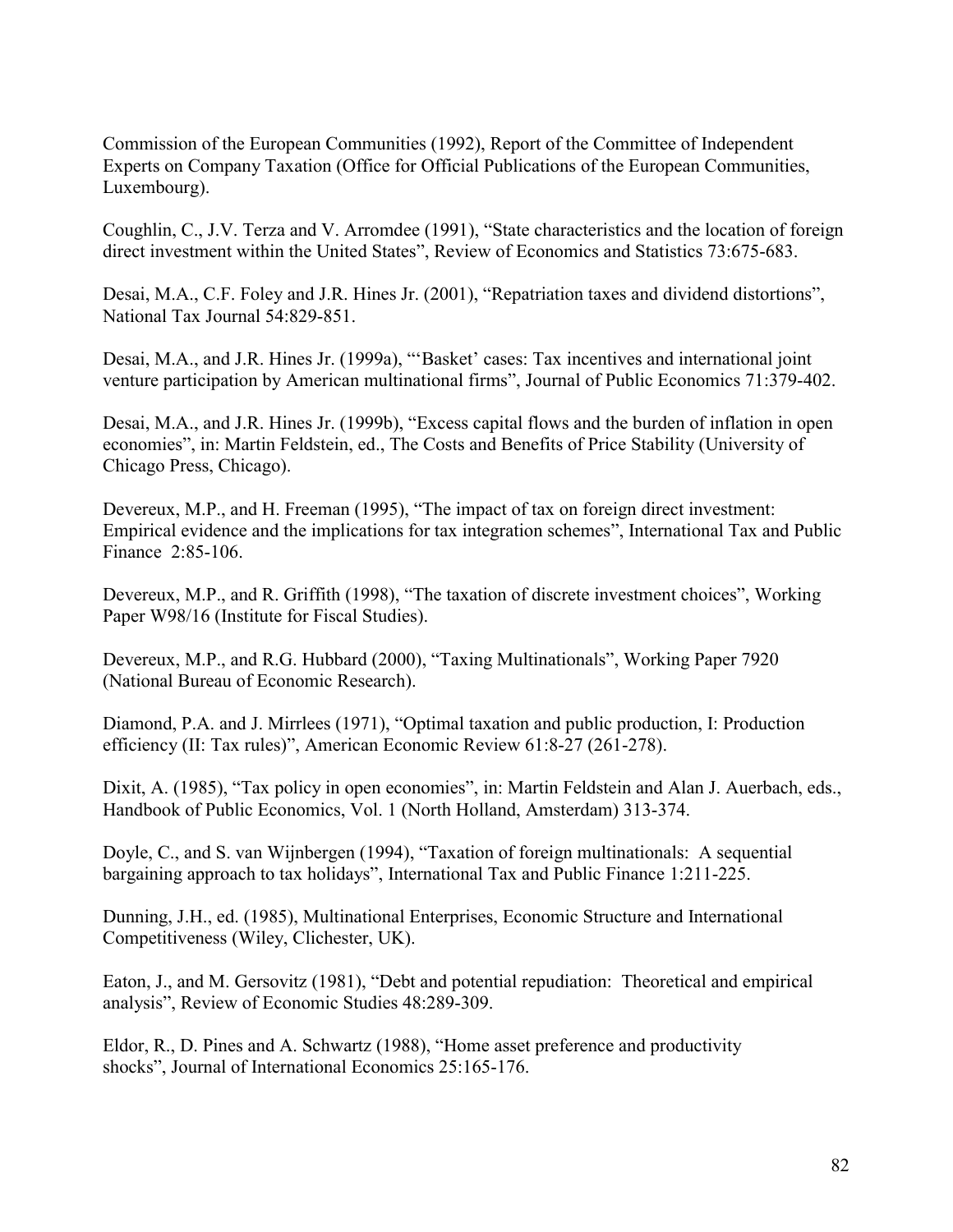Feldstein, M. (1976), "Inflation, income taxes, and the rate of interest: A theoretical analysis", American Economic Review 66:809-820.

Feldstein, M. (1980), "Inflation, tax rules, and the stock market", Journal of Monetary Economics 6:309-331.

Feldstein, M., and C. Horioka (1980), "Domestic saving and international capital flows", Economic Journal 90:314-329.

French, K.R., and J.M. Poterba (1991), "Investor diversification and international equity markets", American Economic Review 81:222-226.

Froot, K.A., and J.R. Hines Jr. (1995), "Interest allocation rules, financing patterns, and the operations of U.S. multinationals", in: Martin Feldstein, James R. Hines Jr. and R. Glenn Hubbard, eds., The Effects of Taxation on Multinational Corporations (University of Chicago Press, Chicago) pp. 277-307.

Froot, K.A., M. Kim and K. Rogoff (1995), "The law of one price over 700 years", Working Paper 5132 (National Bureau of Economic Research).

Fullerton, D., J.B. Shoven and J. Whalley (1978), "General equilibrium analysis of U.S. taxation policy", in: United States Office of Tax Analysis, Department of the Treasury, 1978 Compendium of Tax Research (Government Printing Office, Washington, DC).

Gammie, M. (1992), "Corporate tax harmonization: An `ACE' proposal", European Taxation 31:238-242.

Giovannini, A., and J.R. Hines Jr. (1991), "Capital flight and tax competition: Are there viable solutions to both problems?" in: Alberto Giovannini and Colin Mayer, eds., European Financial Integration (Cambridge University Press, Cambridge, UK) pp. 172-210.

Gordon, R.H. (1982), "Interest rates, inflation, and corporate financial policy", Brookings Papers on Economic Activity 2:461-488.

Gordon, R.H (1983), "An optimal taxation approach to fiscal federalism", Quarterly Journal of Economics 98:567-586.

Gordon, R.H. (1986), "Taxation of investment and savings in a world economy", American Economic Review 76:1086-1102.

Gordon, R.H. (1988), "Comment on 'Tax policy and international competitiveness.'" in: Jacob A. Frenkel, ed., International Aspects of Fiscal Policies (University of Chicago Press, Chicago) 380-386.

Gordon, R.H. (1992), "Can capital income taxes survive in open economies?" Journal of Finance 47:1159-1180.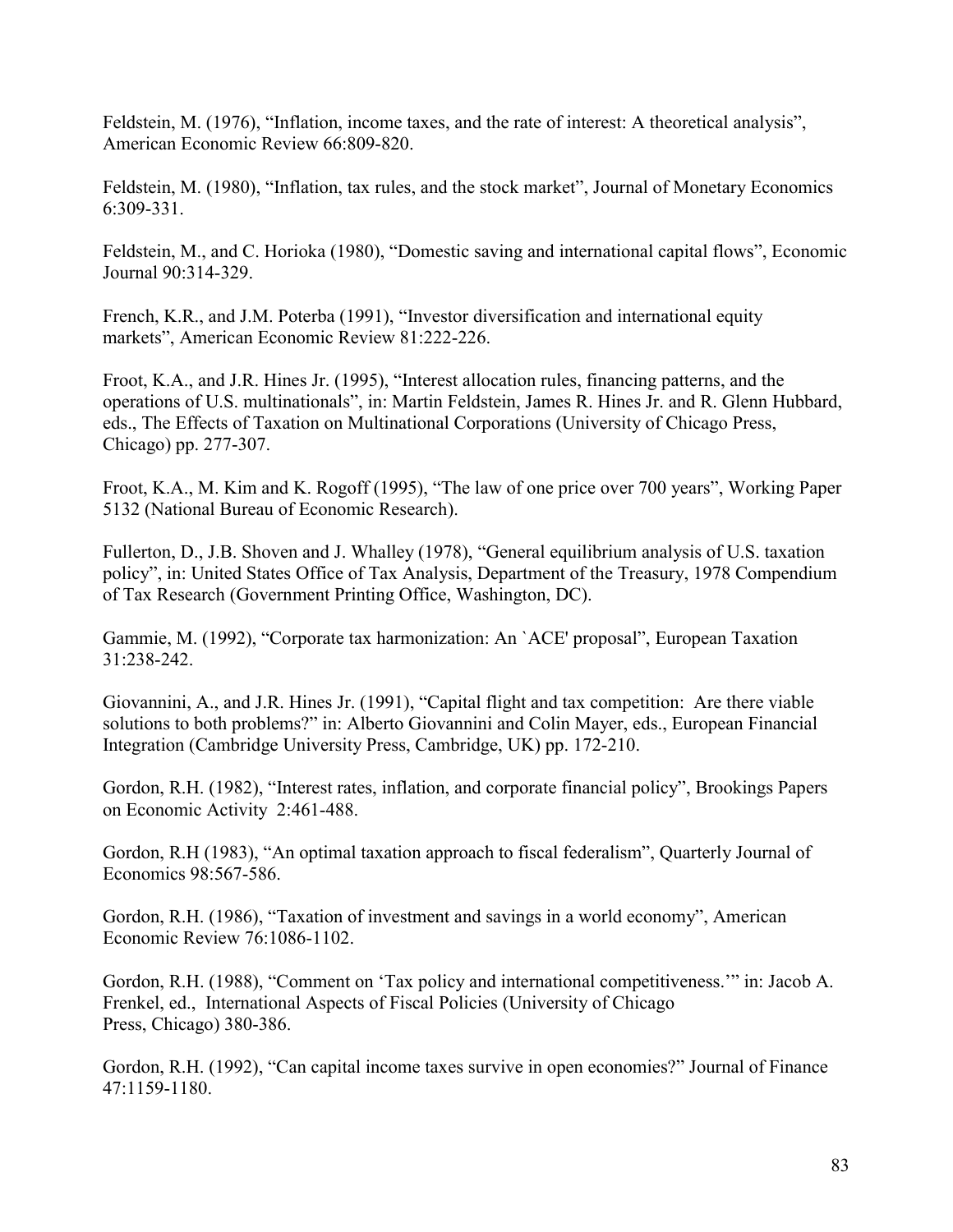Gordon, R.H. (1998), "Can high personal tax rates encourage entrepreneurial activity?" IMF Staff Papers 45:49-80.

Gordon, R.H., and A.L. Bovenberg (1996), "Why is capital so immobile internationally? Possible explanations and implications for capital income taxation", American Economic Review 86:1057- 1075.

Gordon, R.H., and V. Gaspar (2001), "Home bias in portfolios and taxation of asset income", Advances in Economic Analysis & Policy 1:1-28.

Gordon, R.H., and J. Jun (1993), "Taxes and the form of ownership of foreign corporate equity", in: Alberto Giovannini, R. Glenn Hubbard and Joel Slemrod, eds., Studies in International Taxation (University of Chicago Press, Chicago) pp. 13-44.

Gordon, R.H., and J. MacKie-Mason (1995), "Why is there corporate taxation in a small open economy? The role of transfer pricing and income shifting", in: Martin Feldstein, James R. Hines Jr. and R. Glenn Hubbard, eds., The Effects of Taxation on Multinational Corporations (University of Chicago Press, Chicago) pp. 67-91.

Gordon, R.H., and Joel Slemrod (1988), "Do we collect any revenue from taxing capital income?" in: Lawrence H. Summers, ed., Tax Policy and the Economy, Vol. 2 (MIT Press, Cambridge, MA) pp. 89-130.

Gordon, R.H. and H. Varian (1989), "Taxation of asset income in the presence of a world securities market", Journal of International Economics 26:205-226.

Gros, D. (1990), "Tax evasion and offshore centres", in: Horst Siebert, ed., Reforming Capital Income Taxation (Mohr, Tubingen) 113-127.

Grubert, H. (1998), "Taxes and the division of foreign operating income among royalties, interest, dividends and retained earnings", Journal of Public Economics 68:269-290.

Grubert, H., T. Goodspeed, and D. Swenson (1993), "Explaining the low taxable income of foreign-controlled companies in the United States", in: Alberto Giovannini, R. Glenn Hubbard and Joel Slemrod, eds., Studies in International Taxation (University of Chicago Press, Chicago) pp. 237-270.

Grubert, H., and J. Mutti (1991), "Taxes, tariffs and transfer pricing in multinational corporate decision-making", Review of Economics and Statistics 73:285-293.

Grubert, H., and J. Slemrod (1998), "The effect of taxes on investment and income shifting to Puerto Rico", Review of Economics and Statistics 80:365-373.

Harris, D.G. (1993), "The impact of U.S. tax law revision on multinational corporations' capital location and income-shifting decisions", Journal of Accounting Research 31:111-40.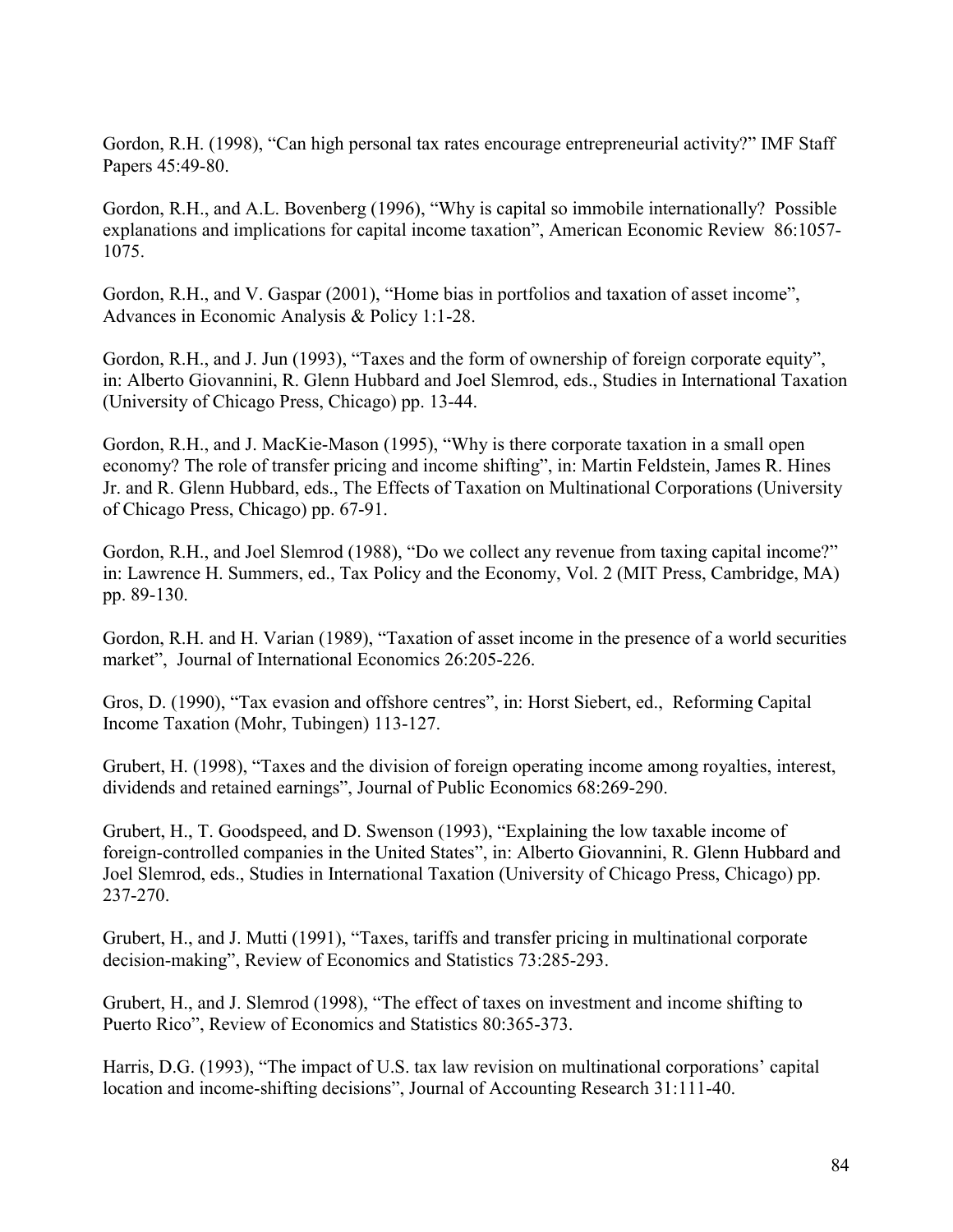Harris, D., R. Morck, J. Slemrod and B. Yeung (1993), "Income shifting in U.S. multinational corporations", in: Alberto Giovannini, R. Glenn Hubbard and Joel Slemrod, eds., Studies in International Taxation (University of Chicago Press, Chicago) pp. 277-302.

Hartley, P. (1986), "Portfolio theory and foreign investment: The role of non-marketed assets", Economic Record 62:286-295.

Hartman, D.G. (1984), "Tax policy and foreign direct investment in the United States", National Tax Journal 37:475-487.

Hartman, D.G. (1985), "Tax policy and foreign direct investment", Journal of Public Economics 26:107-121.

Hines Jr., J.R. (1988), "Taxation and U.S. multinational investment", in: Lawrence H. Summers, ed., Tax Policy and the Economy, Vol. 2 (MIT Press, Cambridge, MA) pp. 33-61.

Hines Jr., J.R. (1991), "The flight paths of migratory corporations", Journal of Accounting, Auditing and Finance 6:447-479.

Hines Jr., J.R. (1993), "On the sensitivity of R&D to delicate tax changes: The behavior of U.S. multinationals in the 1980s", in: Alberto Giovannini, R. Glenn Hubbard and Joel Slemrod, eds., Studies in International Taxation (University of Chicago Press, Chicago) pp. 149-187.

Hines Jr., J.R. (1994), "Credit and deferral as international investment incentives", Journal of Public Economics 55:323-347.

Hines Jr., J.R. (1995), "Taxes, technology transfer, and the R&D activities of multinational firms", in: Martin Feldstein, James R. Hines Jr. and R. Glenn Hubbard, eds., The Effects of Taxation on Multinational Corporations (University of Chicago Press, Chicago) pp. 225-248.

Hines Jr., J.R. (1996a), "Altered states: Taxes and the location of foreign direct investment in America", American Economic Review 86:1076-1094.

Hines Jr., J.R. (1996b), "Dividends and profits: Some unsubtle foreign influences", Journal of Finance 51:661-689.

Hines Jr., J.R. (1997), "Tax policy and the activities of multinational corporations", in: Alan J. Auerbach, ed., Fiscal Policy: Lessons from Economic Research (MIT Press, Cambridge, MA) pp. 401-445.

Hines Jr., J.R. (1999a), "Lessons from behavioral responses to international taxation", National Tax Journal 52:305-322.

Hines Jr., J.R. (1999b), "The case against deferral: A deferential reconsideration", National Tax Journal 52:385-404.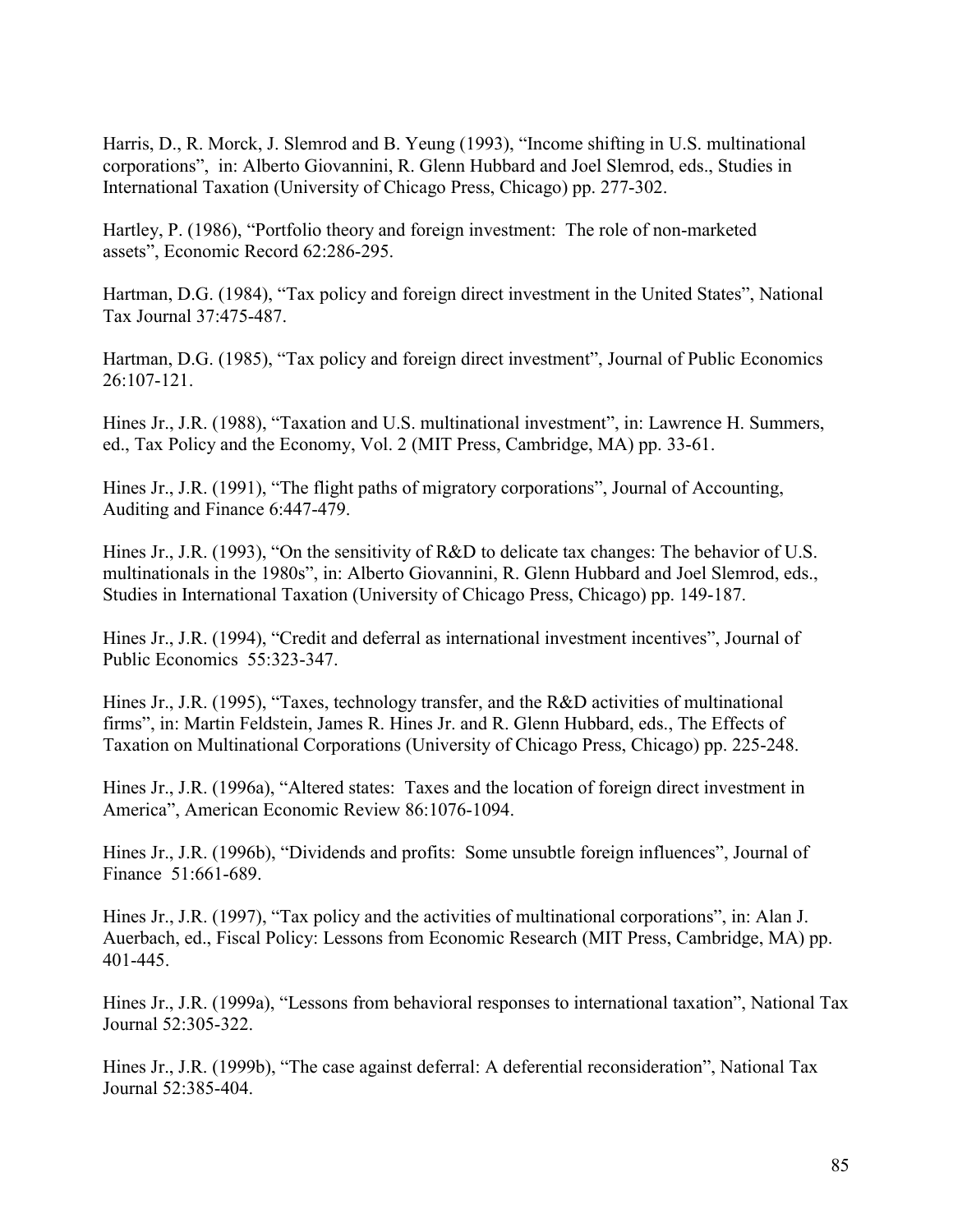Hines Jr., J.R. (2001), "'Tax sparing' and direct investment in developing countries", in: James R. Hines Jr., ed., International Taxation and Multinational Activity (University of Chicago Press, Chicago) pp. 39-66.

Hines Jr., J.R., and R.G. Hubbard (1990), "Coming home to America: Dividend repatriations by U.S. multinationals", in: Assaf Razin and Joel Slemrod, eds., Taxation in the Global Economy (University of Chicago Press, Chicago) pp. 161-200.

Hines Jr., J.R., and A.B. Jaffe (2001), "International taxation and the location of inventive activity", in: James R. Hines Jr., ed., International Taxation and Multinational Activity (University of Chicago Press, Chicago) pp. 201-226.

Hines Jr., J.R., and E.M. Rice (1994), "Fiscal paradise: Foreign tax havens and American business", Quarterly Journal of Economics 109:149-182.

Hines Jr., J.R., and K.L. Willard (1992), "Trick or treaty? Bargains and surprises in international tax agreements" Working Paper (Harvard University).

Horst, T. (1980), "A note on the optimal taxation of international investment income", Quarterly Journal of Economics 94:793-798.

Hoyt, W.H. (1991), "Property taxation, Nash equilibrium, and market power", Journal of Urban Economics 30:123-131.

Huizinga, H. (1992), "The tax treatment of R&D expenditures of multinational enterprises", Journal of Public Economics 47:343-359.

Huizinga, H. (1996), "The incidence of interest withholding taxes: Evidence from the LDC loan market", Journal of Public Economics 59:435-451.

Huizinga, H. and S.B. Nielsen (1997), "Capital income and profit taxation with foreign ownership of firms", Journal of International Economics 42:149-165.

Kalambokidis, L.T.J. (1992), What is Being Taxed? A Test for the Existence of Excess Profit in the Corporate Income Tax Base (Ph.D. dissertation, University of Michigan, Ann Arbor, MI).

Kanbur, R., and M. Keen (1993), "Jeux sans frontières: Tax competition and tax coordination when countries differ in size", American Economic Review 83:877-892.

Keen, M., and H. Piekkola (1997), "Simple rules for the optimal taxation of international capital income", Scandinavian Journal of Economics 99:447-461.

King, M.A., and D. Fullerton, eds. (1984), The Taxation of Income from Capital (University of Chicago Press, Chicago).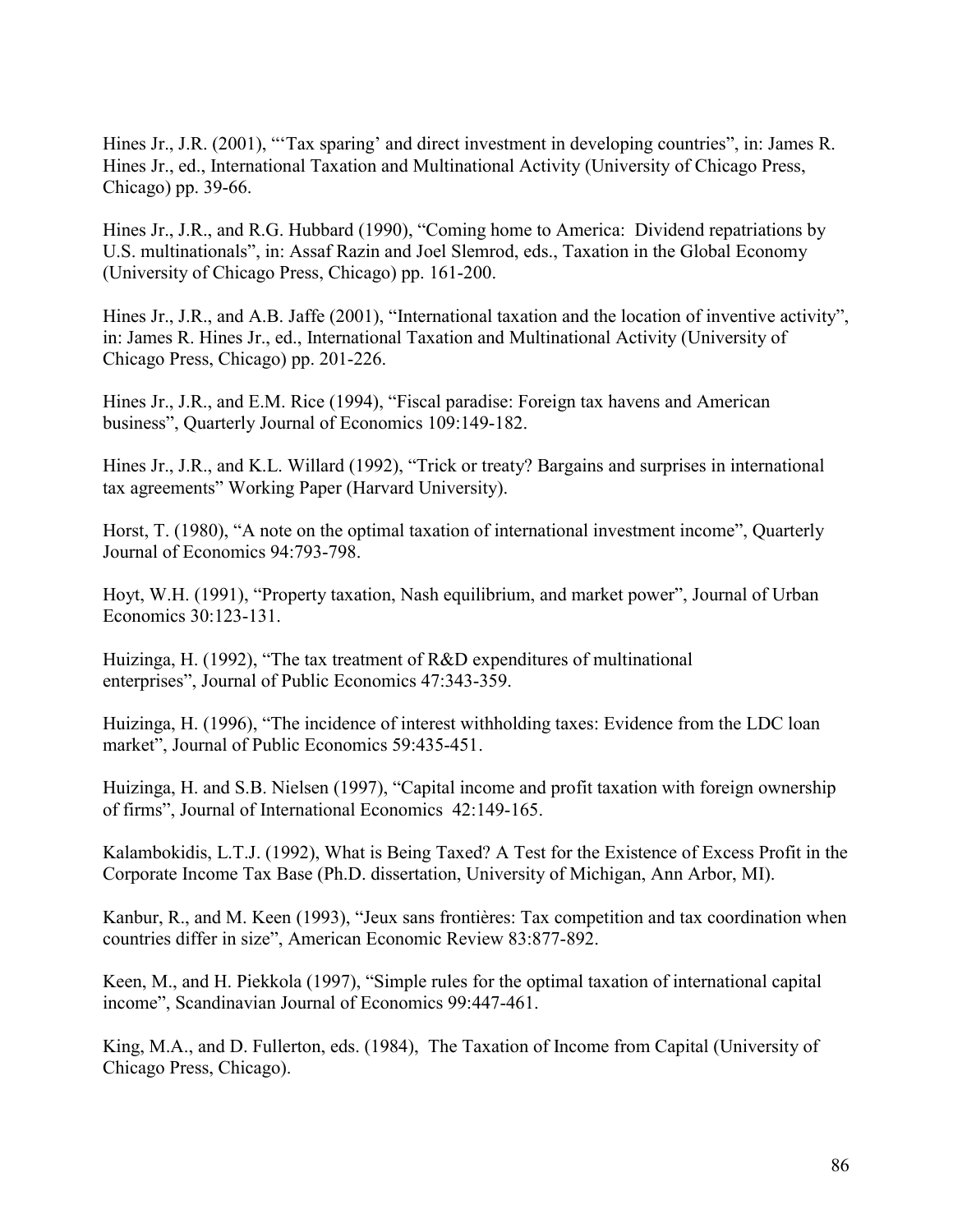Klassen, K., M. Lang and M. Wolfson (1993), "Geographic income shifting by multinational corporations in response to tax rate changes", Journal of Accounting Research 31:141-173.

Levi, M.D (1977), "Taxation and 'abnormal' international capital flows," Journal of Political Economy 85:635-646.

Leechor, C., and J.M. Mintz (1993), "On the taxation of multinational corporate investment when the deferral method is used by the capital exporting country", Journal of Public Economics 51:75- 96.

Lovely, M.E. (1989), Taxes, Trade, and the Pattern of World Production (Ph.D. dissertation, University of Michigan, Ann Arbor, MI).

Markusen, J.R. (1995), "The boundaries of multinational enterprises and the theory of international trade", Journal of Economic Perspectives 9:169-189.

Mintz, J.M. (1990), "Corporate tax holidays and investment", World Bank Economic Review 4:81-102.

Mintz, J.M., and H. Tulkens (1986), "Commodity tax competition between member states of a federation: Equilibrium and efficiency", Journal of Public Economics 29:133-172.

Mintz, J.M., and H. Tulkens (1990), "Strategic use of tax rates and credits in a model of international corporate income tax competition", Discussion Paper 9073 (CORE).

Naito, H. (1999), "Re-examination of uniform commodity taxes under a nonlinear income tax system and its implications for production efficiency", Journal of Public Economics 71:165-188.

Newlon, T.S. (1987), Tax Policy and the Multinational Firm's Financial Policy and Investment Decisions (Ph.D. dissertation, Princeton University, Princeton, NJ).

Olsen T.E., and P. Osmundsen (2001), Strategic tax competition: Implications of national ownership", Journal of Public Economics 81:253-277.

Ondrich, J., and M. Wasylenko (1993), Foreign Direct Investment in the United States: Issues, Magnitudes, and Location Choice of New Manufacturing Plants (W. E. Upjohn Institute for Employment Research, Kalamazoo, MI).

Organization for Economic Cooperation and Development (2000), Towards Global Tax Cooperation: Progress in Identifying and Eliminating Harmful Tax Practices (OECD, Paris).

Papke, L.E. (2000), "One-way treaty with the world: The U.S. withholding tax and the Netherlands Antilles", International Tax and Public Finance 7:295-313.

Parsley, D.C., and S.-J. Wei (1996), "Convergence to the law of one price without trade barriers or currency fluctuations", Quarterly Journal of Economics 111: 1211-1236.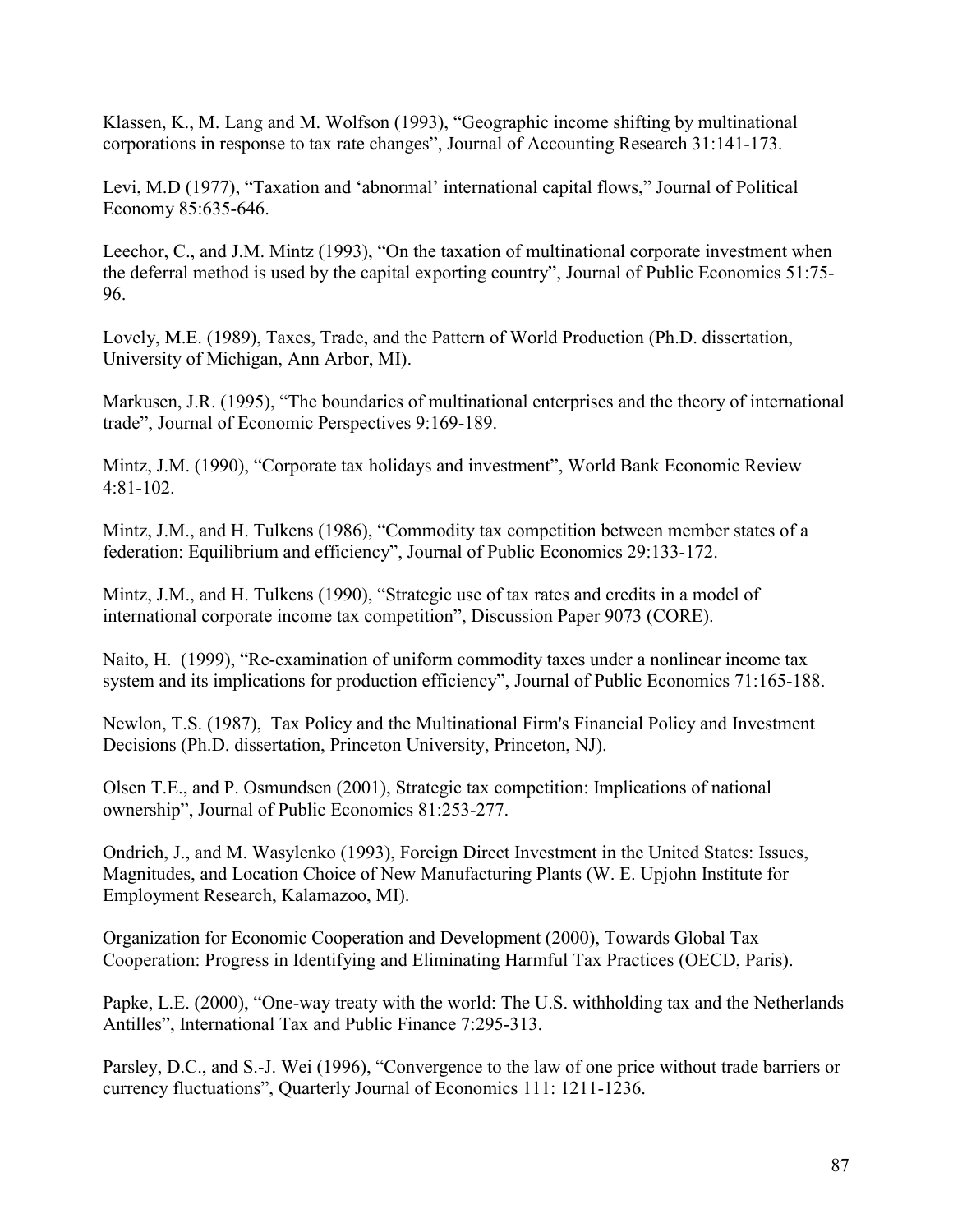Pesenti, P., and E. van Wincoop (forthcoming), "Can nontradeables generate substantial home bias?" Journal of Money, Credit and Banking.

Razin, A., and E. Sadka (1991a), "Efficient investment incentives in the presence of capital flight", Journal of International Economics 31:171-181.

Razin, A., and E. Sadka (1991b), "International tax competition and gains from tax harmonization", Economics Letters 37:69-76.

Richman, P.B. (1963), Taxation of Foreign Investment Income: An Economic Analysis (Johns Hopkins Press, Baltimore).

Scholes, M.S., M.A. Wolfson, M. Erickson, E.L. Maydew and T. Shevlin (2002), Taxes and Business Strategy: A Planning Approach (Prentice Hall, Upper Saddle River, NJ).

Shoven, J. (1991), "Using the corporate cash flow tax to integrate corporate and personal taxes", Proceedings of the Annual Conference of the National Tax Association 83:19-27.

Sinn, H.-W. (1988), "U.S. tax reform 1981 and 1986: Impact on international capital markets and capital flows", National Tax Journal 41:327-340.

Sinn, H.-W. (1993), "Taxation and the birth of foreign subsidiaries", in: Horst Herberg and Ngo Van Long, eds., Trade Welfare, and Economic Policies: Essays in Honor of Murray C. Kemp (University of Michigan Press, Ann Arbor, MI) pp. 325-352.

Slemrod, J. (1988), "Effect of taxation with international capital mobility", in: Henry J. Aaron, Harvey Galper, and Joseph A. Pechman, eds., Uneasy Compromise: Problems of a Hybrid Income-Consumption Tax (Brookings, Washington, D.C.) pp. 115-148.

Slemrod, J. (1990), "Tax effects on foreign direct investment in the United States: Evidence from a cross-country comparison", in: Assaf Razin and Joel Slemrod, eds., Taxation in the Global Economy (University of Chicago Press, Chicago) pp.79-117.

Slemrod, J., C. Hansen and R. Procter (1997), "The seesaw principle in international tax policy", Journal of Public Economics 65:163-176.

Swenson, D.L. (1994), "The impact of U.S. tax reform on foreign direct investment in the United States", Journal of Public Economics 54:243-66.

Swenson, D.L. (2001), "Transaction type and the effect of taxes on the distribution of foreign direct investment in the United States", in: James R. Hines Jr., ed., International Taxation and Multinational Activity (University of Chicago Press, Chicago) pp. 89-108.

Summers, L.H. (1988), "Tax policy and international competitiveness", in: Jacob A. Frenkel, ed., International Aspects of Fiscal Policies (University of Chicago Press, Chicago) pp. 349-375.